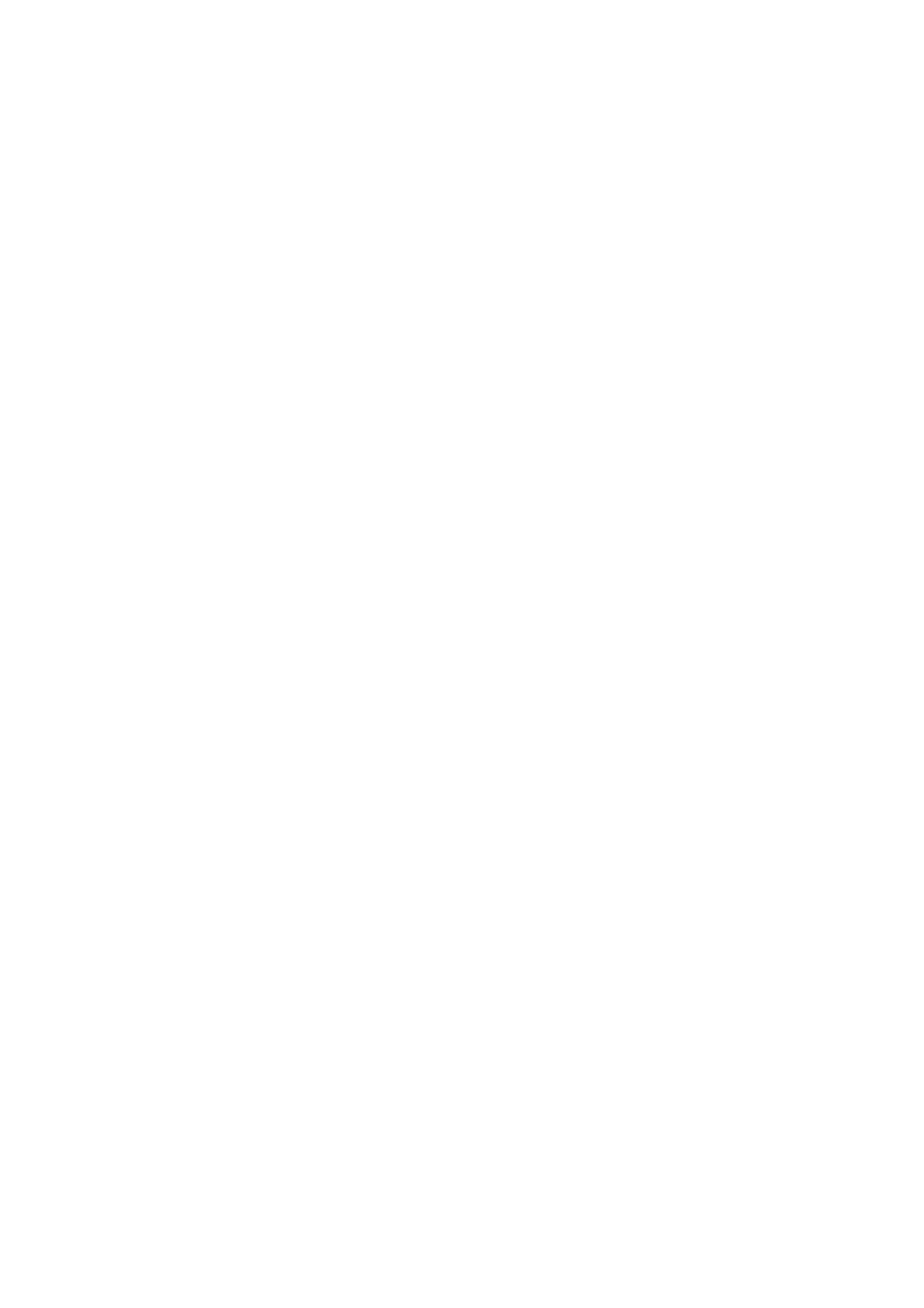(Reprint No. 35)

South Australia

# **STAMP DUTIES ACT 1923**

An Act relating to stamp duties.

*This Act is published under the Legislation Revision and Publication Act 2002 and incorporates all amendments in force as at 24 November 2003.*

*Please note—References in the legislation to other legislation or instruments or to titles of bodies or offices are not automatically updated as part of the program for the revision and publication of legislation and therefore may be obsolete.*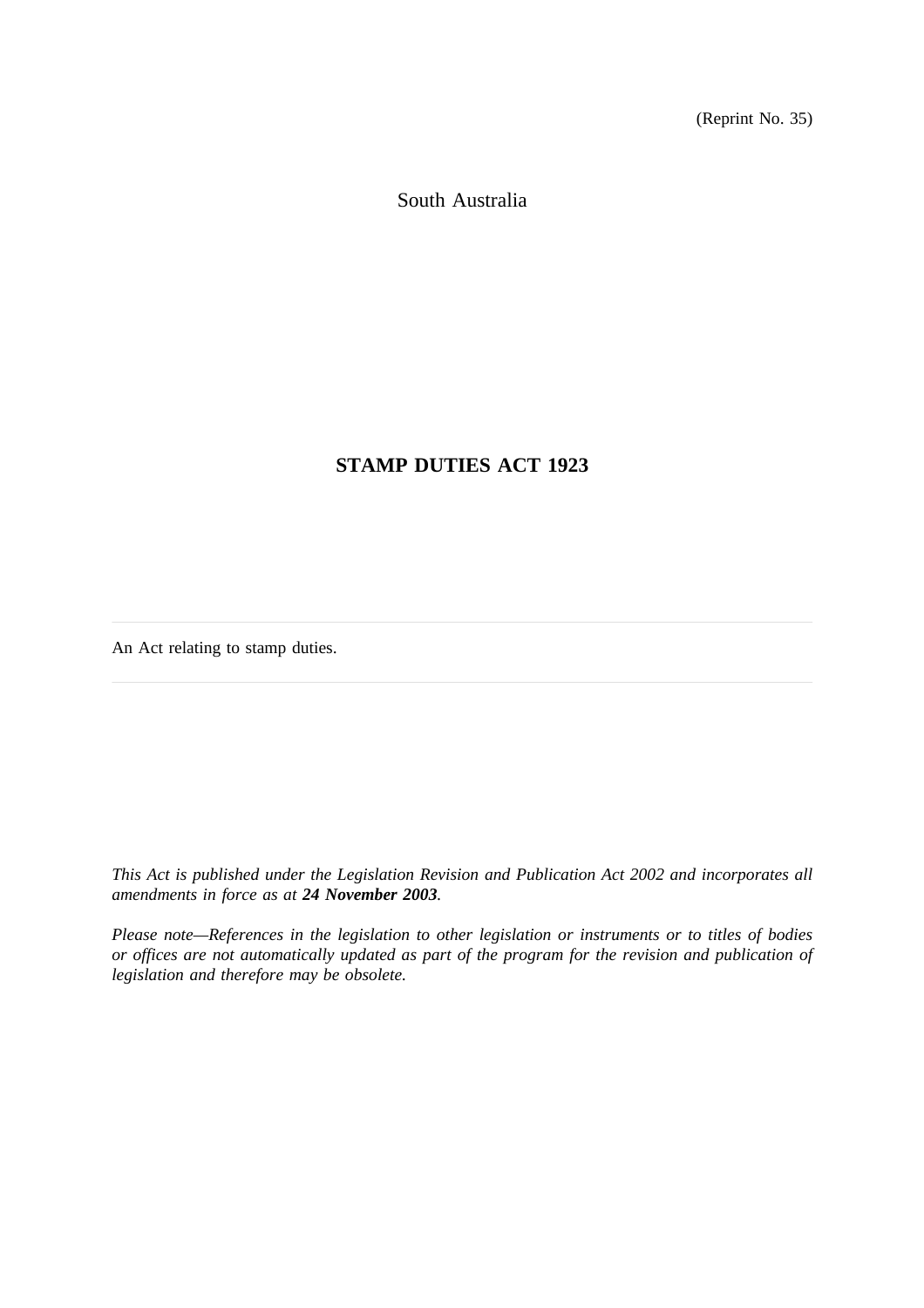## **STAMP DUTIES ACT 1923**

being

Stamp Duties Act 1923 No. 1569 of 1923 [Assented to 21 November 1923]

as amended by

Stamp Duties Act 1927 No. 1822 of 1927 [Assented to 21 December 1927]<sup>1</sup> Stamp Duties Amendment Act 1928 No. 1860 of 1928 [Assented to 17 October 1928] Lottery and Gaming Act Amendment Act 1928 No. 1877 of 1928 [Assented to 1 November 1928] Statute Law Revision Act 1935 No. 2246 of 1935 [Assented to 19 December 1935] Stamp Duties Act Amendment Act 1936 No. 2312 of 1936 [Assented to 19 November 1936] Stamp Duties Act Amendment Act 1937 No. 2359 of 1937 [Assented to 19 November 1937] Stamp Duties Act Amendment Act 1938 No. 2387 of 1938 [Assented to 25 August 1938]<sup>2</sup> Stamp Duties Act Amendment Act 1941 No. 48 of 1941 [Assented to 27 November 1941] Stamp Duties Act Amendment Act 1942 No. 22 of 1942 [Assented to 12 November 1942] Stamp Duties Act Amendment Act 1944 No. 30 of 1944 [Assented to 14 December 1944] Stamp Duties Act Amendment Act 1945 No. 32 of 1945 [Assented to 3 January 1946]<sup>3</sup> (as amended by Stamp Duties Act Amendment Act 1947 No. 41 of 1947 [Assented to 11 December 1947]) Stamp Duties Act Amendment Act 1950 No. 16 of 1950 [Assented to 2 November 1950] Stamp Duties Act Amendment Act 1952 No. 5 of 1952 [Assented to 2 October 1952] Statute Law Revision Act 1952 No. 42 of 1952 [Assented to 4 December 1952] Stamp Duties Act Amendment Act (No. 2) 1952 No. 55 of 1952 [Assented to 8 January 1953]<sup>4</sup> Stamp Duties Act Amendment Act 1953 No. 30 of 1953 [Assented to 10 December 1953] Stamp Duties Act Amendment Act 1954 No. 29 of 1954 [Assented to 2 December 1954] Stamp Duties Act Amendment Act 1956 No. 8 of 1956 [Assented to 11 October 1956]<sup>5</sup> Stamp Duties Act Amendment Act 1959 No. 45 of 1959 [Assented to 17 December 1959]6 Stamp Duties Act Amendment Act 1960 No. 7 of 1960 [Assented to 19 May 1960]<sup>7</sup> Banks Statutory Obligations Amendment Act 1962 No. 32 of 1962 [Assented to 1 November 1962] (as amended by Statute Law Revision Act 1973 No. 77 of 1973 [Assented to 6 December 1973]) Statutes Amendment (Stamp Duties and Motor Vehicles) Act 1964 No. 24 of 1964 [Assented to 9 October 1964]<sup>8</sup> Stamp Duties Act Amendment Act 1965 No. 58 of 1965 [Assented to 23 December 1965]<sup>9</sup> (as amended by Stamp Duties Act Amendment Act 1966 No. 59 of  $1966^{10}$ ) Lottery and Gaming Act Amendment Act (No. 2) 1966 No. 46 of 1966 [Assented to 13 October 1966]<sup>11</sup> Stamp Duties Act Amendment Act 1966 No. 59 of 1966 [Assented to 10 November 1966]<sup>10</sup> Marketable Securities Transfer Act 1967 No. 14 of 1967 [Assented to 6 April 1967]<sup>12</sup> Stamp Duties Act Amendment Act 1967 No. 48 of 1967 [Assented to 19 October 1967] Stamp Duties Act Amendment Act (No. 2) 1968, No. 26 of 1968 [Assented to 5 December 1968]<sup>13</sup> Stamp Duties Act Amendment Act 1968 No. 32 of 1968 [Assented to 12 December 1968]<sup>14</sup> (as amended by Statute Law Revision Act 1974 No. 42 of 1974) Stamp Duties Act Amendment Act (No. 3) 1968 No. 56 of 1968 [Assented to 19 December 1968]<sup>15</sup> Stamp Duties Act Amendment Act 1970 No. 42 of 1970 [Assented to 3 December 1970] Stamp Duties Act Amendment Act 1971 No. 71 of 1971 [Assented to 4 November 1971]<sup>16</sup> (as amended by Stamp Duties Act Amendment Act 1971 Amending Act 1971 No. 103 of 1971 [Assented to 3 December 1971]<sup>17</sup>) Stamp Duties Act Amendment Act (No. 2) 1971 No. 80 of 1971 [Assented to 18 November 1971]<sup>18</sup> Statute Law Revision Act 1974 No. 42 of 1974 [Assented to 11 April 1974] Stamp Duties Act Amendment Act 1974 No. 90 of 1974 [Assented to 2 December 1974]<sup>19</sup>

#### *NOTE:*

- *Asterisks indicate repeal or deletion of text.*
- *Entries appearing in bold type indicate the amendments incorporated since the last reprint.*
- *For the legislative history of the Act see Appendix.*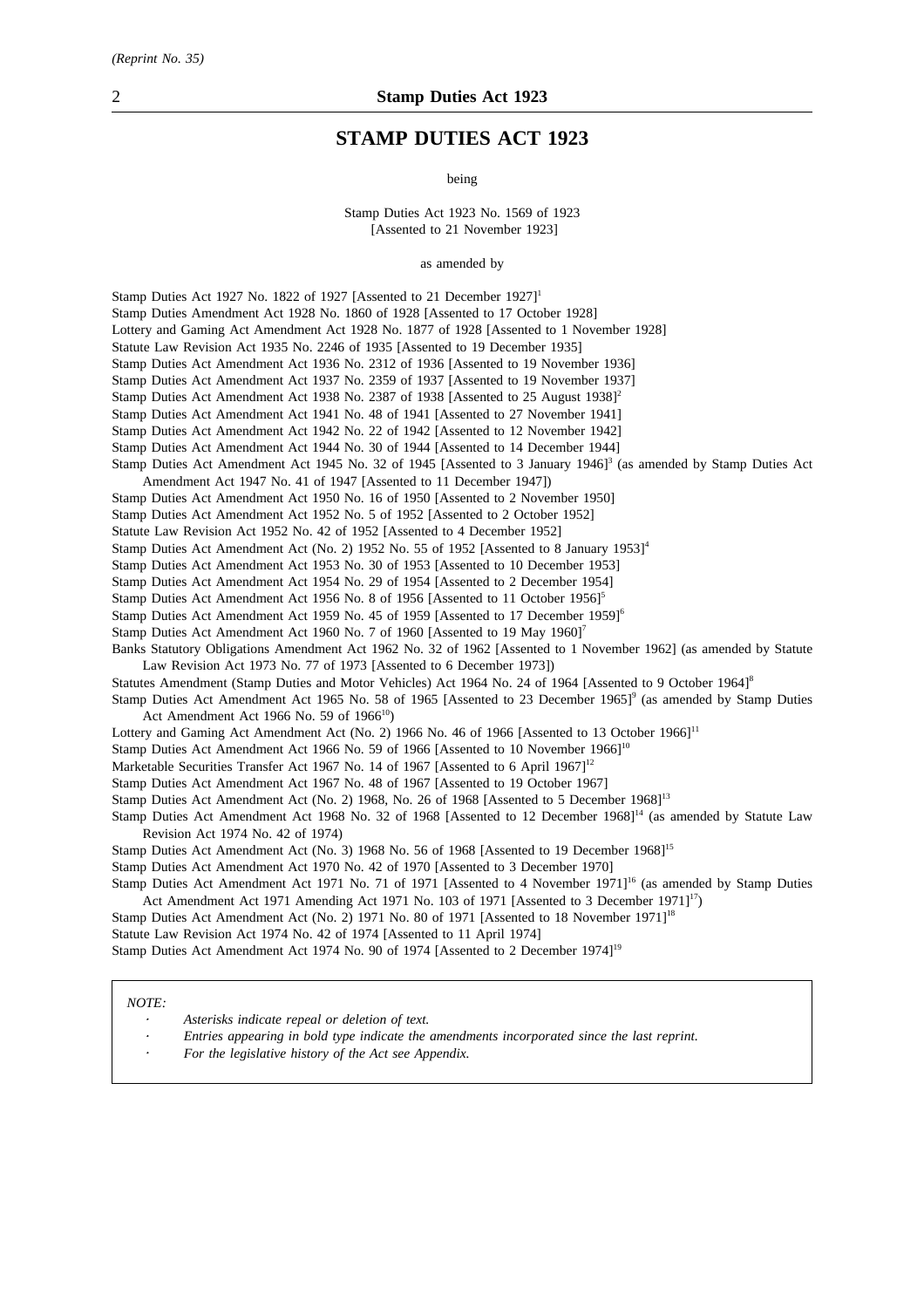Stamp Duties Act Amendment Act 1975 No. 63 of 1975 [Assented to 4 September 1975]<sup>20</sup> Statutes Amendment (Gift Duty and Stamp Duties) Act 1975 No. 76 of 1975 [Assented to 16 October 1975]<sup>21</sup> Statutes Amendment (Gift Duty and Stamp Duties) Act 1976 No. 54 of 1976 [Assented to 28 October 1976]<sup>22</sup> Stamp Duties Act Amendment Act 1976 No. 101 of 1976 [Assented to 16 December 1976]<sup>23</sup> Racing Act 1976 No. 104 of 1976 [Assented to 16 December  $1976$ ]<sup>24</sup> Stamp Duties Act Amendment Act 1977 No. 28 of 1977 [Assented to 28 July 1977] Stamp Duties Act Amendment Act 1978 No. 27 of 1978 [Assented to 30 March 1978]<sup>25</sup> Stamp Duties Act Amendment Act (No. 2) 1978 No. 89 of 1978 [Assented to 30 November 1978]<sup>26</sup> Stamp Duties Act Amendment Act 1979 No. 66 of 1979 [Assented to 15 November 1979]<sup>27</sup> Stamp Duties Act Amendment Act 1980 No. 111 of 1980 [Assented to 18 December 1980]<sup>28</sup> Stamp Duties Act Amendment Act 1981 No. 70 of 1981 [Assented to 30 October 1981]<sup>2</sup> Stamp Duties Act Amendment Act 1982 No. 15 of 1982 [Assented to 11 March 1982]<sup>30</sup> Stamp Duties Act Amendment Act (No. 2) 1982 No. 30 of 1982 [Assented to 8 April 1982] $^{31}$ Stamp Duties Act Amendment Act (No. 3) 1982 No. 95 of 1982 [Assented to 23 December 1982] $^{32}$ Stamp Duties Act Amendment Act 1983 No. 65 of 1983 [Assented to 29 September 1983]<sup>33</sup> Stamp Duties Act Amendment Act (No. 2) 1983 No. 89 of 1983 [Assented to 1 December 1983]<sup>34</sup> Statute Law Revision Act 1984 No. 50 of 1984 [Assented to 24 May 1984]<sup>35</sup> Stamp Duties Act Amendment Act 1985 No. 81 of 1985 [Assented to 22 August 1985]<sup>36</sup> Stamp Duties Act Amendment Act 1986 No. 8 of 1986 [Assented to 13 March 1986] Stamp Duties Act Amendment Act (No. 2) 1986 No. 100 of 1986 [Assented to 11 December 1986]<sup>37</sup> Statutes Amendment (Taxation) Act 1987 No. 2 of 1987 [Assented to 5 March 1987] Stamp Duties Act Amendment Act 1988 No. 21 of 1988 [Assented to 14 April 1988]<sup>38</sup> Stamp Duties Act Amendment Act 1989 No. 8 of 1989 [Assented to 16 March 1989]<sup>39</sup> Stamp Duties Act Amendment Act (No. 2) 1989 No. 52 of 1989 [Assented to 14 September 1989]<sup>40</sup> Stamp Duties Act Amendment Act (No. 3) 1989 No. 64 of 1989 [Assented to 29 October 1989]<sup>41</sup> Stamp Duties Act Amendment Act 1990 No. 4 of 1990 [Assented to 29 March 1990] Stamp Duties Act Amendment Act (No. 2) 1990 No. 33 of 1990 [Assented to 26 April 1990] Stamp Duties Act Amendment Act (No. 3) 1990 No. 36 of 1990 [Assented to 3 May 1990]<sup>42</sup> Stamp Duties Act Amendment Act (No. 4) 1990 No. 47 of 1990 [Assented to 8 November 1990]<sup>43</sup> Stamp Duties (Concessional Duty and Exemptions) Amendment Act 1991 No. 19 of 1991 [Assented to 18 April 1991] Motor Vehicles (Historic Vehicles and Disabled Persons' Parking) Amendment Act 1991 No. 54 of 1991 [Assented to 28 November 1991]<sup>44</sup> Stamp Duties (Assessments and Forms) Amendment Act 1991 No. 74 of 1991 [Assented to 12 December 1991]<sup>45</sup> Stamp Duties (Rates) Amendment Act 1992 No. 42 of 1992 [Assented to 31 August 1992]<sup>46</sup> Statutes Amendment (Expiation of Offences) Act 1992 No. 71 of 1992 [Assented to 19 November 1992]<sup>47</sup> Stamp Duties (Penalties, Reassessments and Securities) Amendment Act 1992 No. 88 of 1992 [Assented to 10 December  $[1992]^{48}$ Stamp Duties (Securities Clearing House) Amendment Act 1994 No. 14 of 1994 [Assented to 12 May 1994]<sup>49</sup> Stamp Duties (Concessions) Amendment Act 1994 No. 31 of 1994 [Assented to 30 May 1994]<sup>50</sup> Criminal Law Consolidation (Felonies and Misdemeanours) Amendment Act 1994 No. 59 of 1994 [Assented to 27 October  $1994$ <sup>51</sup> Motor Vehicles (Conditional Registration) Amendment Act 1994 No. 76 of 1994 [Assented to 8 December 1994]<sup>52</sup> Stamp Duties (Miscellaneous) Amendment Act 1994 No. 83 of 1994 [Assented to 8 December 1994] Stamp Duties (Marketable Securities) Amendment Act 1995 No. 49 of 1995 [Assented to 13 July 1995]<sup>53</sup> Stamp Duties (Miscellaneous) Amendment Act 1995 No. 72 of 1995 [Assented to 2 November 1995]<sup>54</sup> Stamp Duties (Valuations—Objections and Appeals) Amendment Act 1995 No. 83 of 1995 [Assented to 30 November 1995] Motor Vehicles (Heavy Vehicles Registration Charges) Amendment Act 1995 No. 77 of 1995 [Assented to 23 November 1995<sup>155</sup> Stamp Duties (Miscellaneous) Amendment Act 1996 No. 18 of 1996 [Assented to 24 April 1996]<sup>56</sup> Motor Vehicles (Miscellaneous No. 2) Amendment Act 1996 No. 30 of 1996 [Assented to 2 May 1996]<sup>57</sup> Statutes Amendment (Community Titles) Act 1996 No. 38 of 1996 [Assented to 9 May 1996]<sup>58</sup> Statutes Amendment (Taxation Administration) Act 1996 No. 82 of 1996 [Assented to 5 December 1996]<sup>59</sup> Stamp Duties (Miscellaneous) Amendment Act 1997 No. 20 of 1997 [Assented to 27 March 1997]<sup>60</sup> Stamp Duties (Rates of Duty) Amendment Act 1997 No. 42 of 1997 [Assented to 17 July 1997] Stamp Duties (Miscellaneous No. 2) Amendment Act 1997 No. 82 of 1997 [Assented to 24 December 1997]<sup>61</sup> Stamp Duties (Miscellaneous) Amendment Act 1998 No. 36 of 1998 [Assented to 23 July 1998]<sup>62</sup> Stamp Duties (Share Buy-backs) Amendment Act 1998 No. 71 of 1998 [Assented to 3 December 1998] Stamp Duties (Miscellaneous) Amendment Act 1999 No. 11 of 1999 [Assented to 18 March 1999] Stamp Duties (Conveyance Rates) Amendment Act 1999 No. 40 of 1999 [Assented to 5 August 1999] Statutes Amendment (Financial Institutions) Act 1999 No. 41 of 1999 [Assented to 5 August 1999]<sup>63</sup> Offshore Minerals Act 2000 No. 11 of 2000 [Assented to 4 May 2000] $<sup>64</sup>$ </sup> National Tax Reform (State Provisions) Act 2000 No. 21 of 2000 [Assented to 8 June 2000]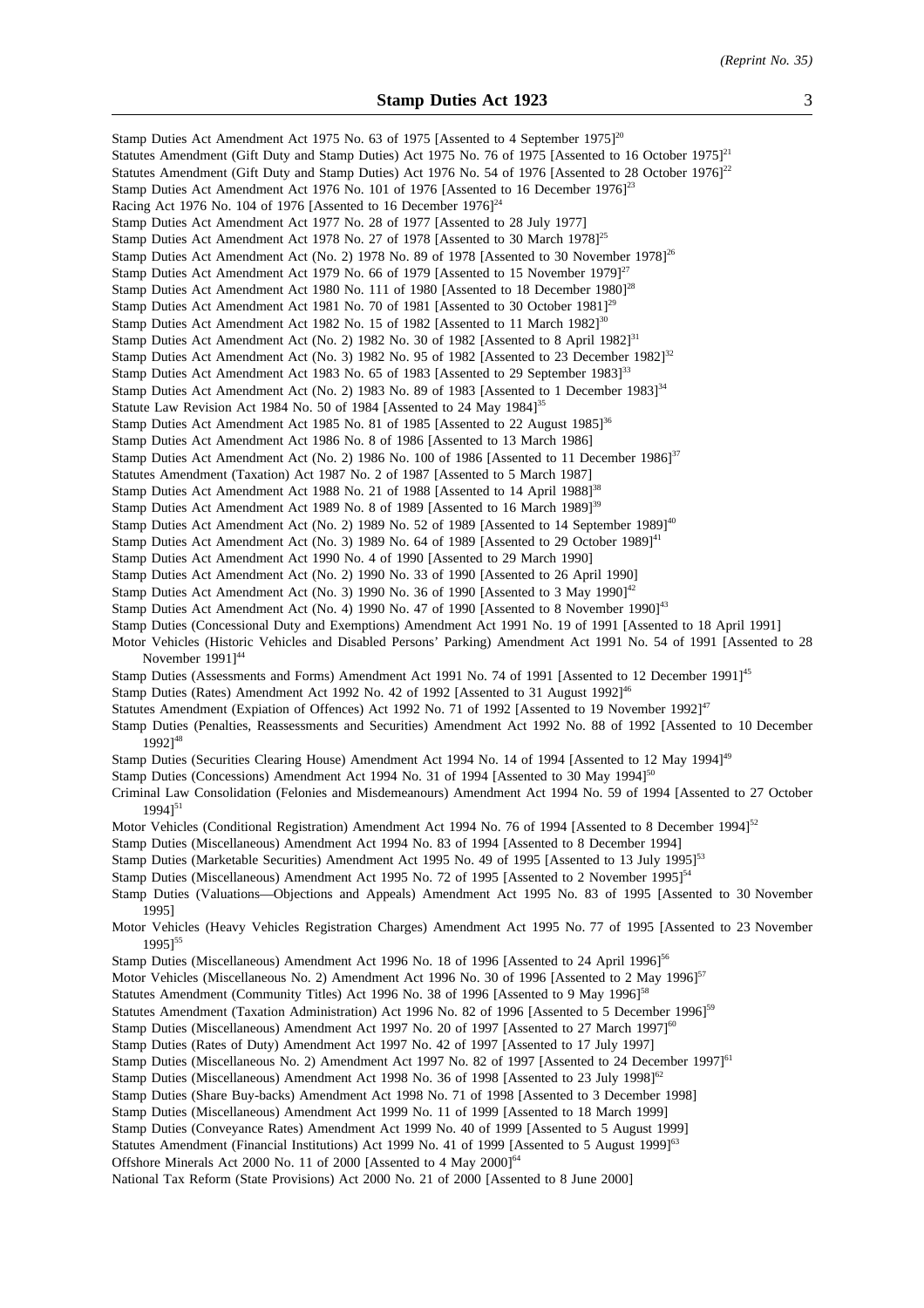Stamp Duties (Land Rich Entities and Redemption) Amendment Act 2000 No. 80 of 2000 [Assented to 14 December 2000]65

TAB (Disposal) Act 2000 No. 94 of 2000 [Assented to 21 December 2000]<sup>66</sup>

Statutes Amendment (Corporations) Act 2001 No. 23 of 2001 [Assented to 14 June 2001]<sup>67</sup>

Statutes Amendment (Taxation Measures) Act 2001 No. 27 of 2001 [Assented to 26 July 2001]<sup>68</sup>

Victims of Crime Act 2001 No. 58 of 2001 [Assented to 15 November 2001]<sup>69</sup>

Stamp Duties (Rental Business and Conveyance Rates) Amendment Act 2002 No. 15 of 2002 [Assented to 5 September 2002]70

Statutes Amendment (Corporations—Financial Services Reform) Act 2002 No. 34 of 2002 [Assented to 28 November  $2002$ ]<sup>71</sup>

Statutes Amendment (Stamp Duties and Other Measures) Act 2002 No. 35 of 2002 [Assented to 28 November 2002]<sup>72</sup>

- Stamp Duties (Gaming Machine Surcharge) Amendment Act 2002 No. 39 of 2002 [Assented to 28 November 2002]<sup>73</sup>
- Stamp Duties (Rental and Mortgage Duty) Amendment Act 2003 No. 31 of 2003 [Assented to 24 July 2003]74

**Statute Law Revision Act 2003 No. 44 of 2003 [Assented to 23 October 2003]75**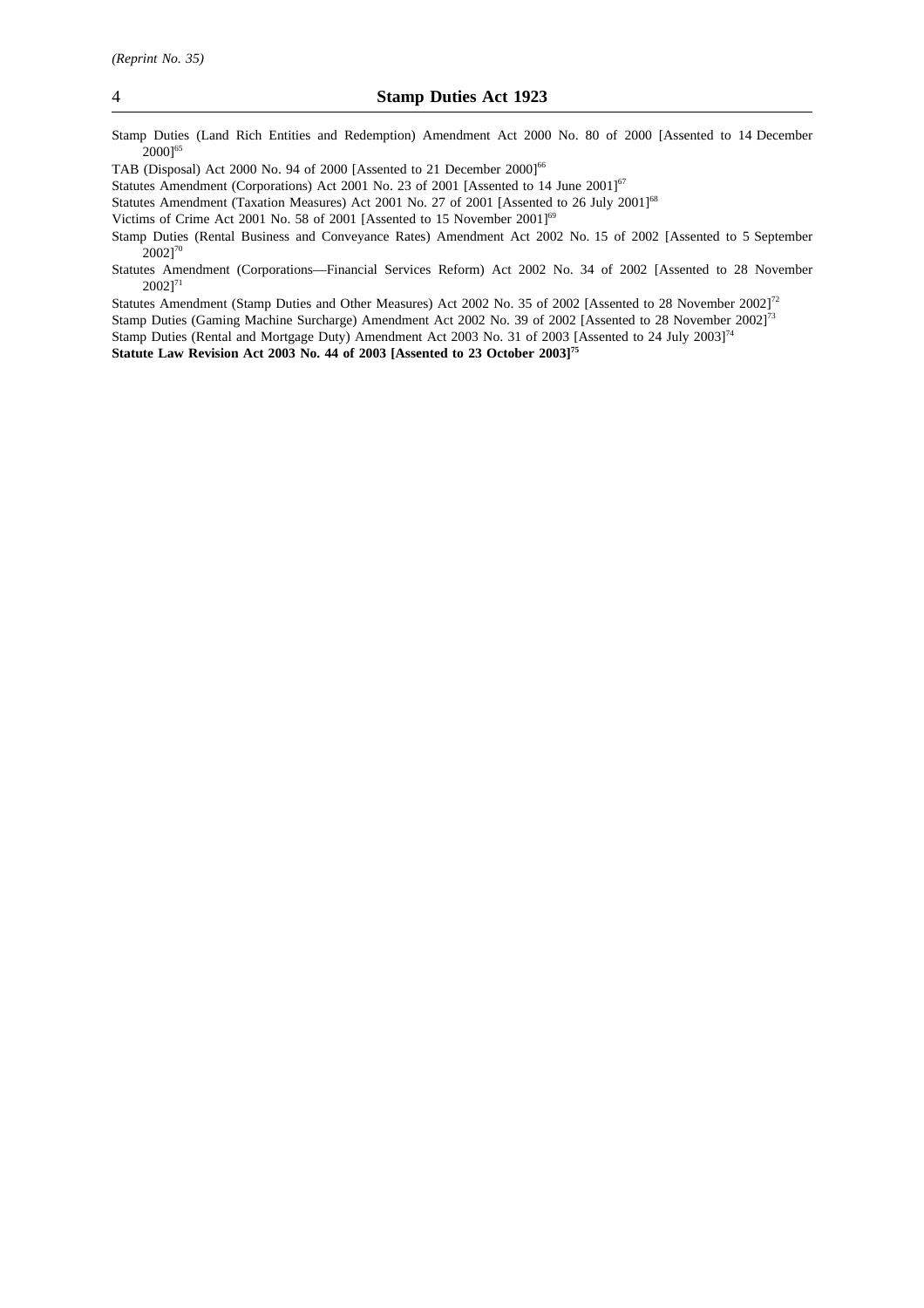- <sup>1</sup> Came into operation 24 December 1927: *Gaz*. 22 December 1927, p. 1609.
- <sup>2</sup> Came into operation (except s. 4(1)) on assent; s. 4(1) came into operation 16 January 1939: s. 4(2).
- <sup>3</sup> Came into operation (except s. 3) on assent; s. 3 came into operation 3 September 1939: s. 4(1), as amended by the Stamp Duties Act Amendment Act 1947.
- <sup>4</sup> Came into operation (except ss. 4-6) on assent; ss. 4-6 came into operation 22 January 1953: *Gaz*. 22 January 1953, p. 72.
- <sup>5</sup> Came into operation (except s. 6) on assent; s. 6 came into operation 10 September 1956: s. 6(3).
- <sup>6</sup> Came into operation 1 February 1960: *Gaz*. 7 January 1960, p. 1.
- Came into operation 1 February 1960: s. 3(2).
- <sup>8</sup> Came into operation (except ss. 1, 2 and 9(a)) 19 October 1964: *Gaz*. 15 October 1964, p. 1203; ss. 1, 2 and 9(a) came into operation on assent: s. 2(1).
- Came into operation (except ss. 1-4, 6, 9, 14, 15(b), (*l*)-(o) and 16) 14 February 1966: s. 3(2); remainder of Act came into operation on assent: s. 3(1).
- <sup>10</sup> Came into operation (except s. 9(1)) 21 November 1966: *Gaz*. 19 November 1966, p. 1882; s. 9(1) came into operation 14 February 1966: s. 9(2).
- <sup>11</sup> Came into operation 8 December 1966: s. 3a as inserted by Act No. 33 of 1972, s. 4.
- <sup>12</sup> Came into operation 1 July 1967: *Gaz*. 25 May 1967, p. 1657.
- <sup>13</sup> Came into operation 1 January 1969: *Gaz*. 5 December 1968, p. 2429.
- <sup>14</sup> Came into operation 1 February 1969: *Gaz.* 12 December 1968, p. 2558.
- <sup>15</sup> Came into operation 1 February 1969: *Gaz*. 19 December 1968, p. 2670.
- <sup>16</sup> Came into operation (except s. 13(3)) 1 December 1971: *Gaz*. 11 November 1971, p. 1928; s. 13(3) came into operation 1 January 1972: *Gaz*. 3 December 1971, p. 2298.
- <sup>17</sup> Came into operation 30 November 1971: s. 1(1).<br><sup>18</sup> Came into operation 1 January 1972: Car 23 De
- <sup>18</sup> Came into operation 1 January 1972: *Gaz.* 23 December 1971, p. 2627.
- <sup>19</sup> Came into operation (except s. 7) 16 December 1974; s. 7 came into operation 2 January 1975: *Gaz*. 2 December 1974, p. 3555.
- <sup>20</sup> Came into operation 18 September 1975: *Gaz*. 18 September 1975, p. 1574.
- <sup>21</sup> Came into operation 14 July 1975: s. 2.<br>
Come into operation 14 July 1976: s. 2.
- <sup>22</sup> Came into operation 14 July 1976: s. 2.<br><sup>23</sup> Came into aparation (quant a 2) an age
- <sup>23</sup> Came into operation (except s. 2) on assent; s. 2 came into operation 16 June 1977: *Gaz*. 16 June 1977, p. 1708.<br><sup>24</sup> Came into operation (except s. 4(1) and Part 2. Division 3) 1 January 1977: *Gaz*. 16 December 19
- <sup>24</sup> Came into operation (except s. 4(1) and Part 2, Division 3) 1 January 1977: *Gaz*. 16 December 1976, p. 2252; s. 4(1) and Part 2, Division 3 came into operation 1 February 1977: *Gaz*. 27 January 1977, p. 179.
- <sup>25</sup> Came into operation (except ss. 3-6 and 9) on assent: s. 2(1); ss. 3-6 and 9 had not been brought into operation at the date of, and the amendments effected by those provisions have not been included in, this reprint.
- <sup>26</sup> Came into operation 18 January 1979:  $Gaz$ . 18 January 1979, p. 97.
- <sup>27</sup> Came into operation 1 November 1979: s. 2.<br><sup>28</sup> Came into a particular 6 Nevember 1999:  $\epsilon$  2.
- <sup>28</sup> Came into operation 6 November 1980: s. 2.<br><sup>29</sup> Came into operation 2 November 1981: Car
- <sup>29</sup> Came into operation 2 November 1981: *Gaz*. 30 October 1981, p. 1423.
- <sup>30</sup> Came into operation 22 March 1982: *Gaz*. 18 March 1982, p. 857.
- <sup>31</sup> Came into operation (except s. 4) 24 December 1981: s. 2; s. 4 came into operation 19 August 1982: *Gaz*. 19 August 1982, p. 512.
- <sup>32</sup> Came into operation 23 December 1982: *Gaz.* 23 December 1982, p. 1935.<br> *Came into operation 1 January 1984: Caz.* 24 November 1982, p. 1515.
- <sup>33</sup> Came into operation 1 January 1984: *Gaz*. 24 November 1983, p. 1515.<br> *Come into operation* 1 January 1984: *c*, 2
- $^{34}$  Came into operation 1 January 1984: s. 2.<br> $^{35}$  Came into operation (execut Sebeds 1, 3)
- <sup>35</sup> Came into operation (except Scheds. 1, 3, 4 and 5) 1 November 1984: *Gaz*. 1 November 1984, p. 1398; Scheds. 1, 3 and 5 came into operation 1 January 1985: *Gaz*. 13 December 1984, p. 1811; Sched. 4 came into operation 6 July 1985: *Gaz*. 9 May 1985, p. 1398.
- $\frac{36}{37}$  Came into operation 5 August 1985: s. 2.
- <sup>37</sup> Came into operation (except ss. 16(a), (b), (c), (d) and 18(h), (i)) 18 December 1986; remainder of Act came into operation 1 February 1987: *Gaz*. 18 December 1986, p. 1877.
- <sup>38</sup> Came into operation (except s. 3) 7 December 1987: s. 2(1); s. 3 came into operation 14 June 1988: s. 2(2).
- $^{39}$  Came into operation 1 February 1988: s. 2.<br> $^{40}$  Se 3 and 7 came into operation 0 August
- <sup>40</sup> Ss. 3 and 7 came into operation 9 August 1989: s. 2(2); ss. 4 and 5 came into operation 1 October 1989: s. 2(3); remainder of Act came into operation 21 September 1989: *Gaz*. 21 September 1989, p. 915.
- <sup>41</sup> Came into operation 28 March 1990: *Gaz*. 15 March 1990, p. 729.
- <sup>42</sup> Came into operation 24 May 1990: *Gaz*. 17 May 1990, p. 1359.
- <sup>43</sup> Came into operation (except s. 5(2)) 1 July 1990: s. 2(1); s. 5(2) came into operation 1 January 1991: s. 2(2).
- <sup>44</sup> Came into operation 3 February 1992: *Gaz*. 23 January 1992, p. 200.
- <sup>45</sup> Came into operation 12 December 1991: *Gaz*. 12 December 1991, p. 1746.
- <sup>46</sup> Came into operation 1 September 1992: s. 2.
- <sup>47</sup> Came into operation 1 March 1993: *Gaz*. 18 February 1993, p. 600.
- <sup>48</sup> Came into operation 14 December 1992: *Gaz*. 10 December 1992, p. 1754.
- <sup>49</sup> Came into operation 1 September 1994: *Gaz*. 18 August 1994, p. 490.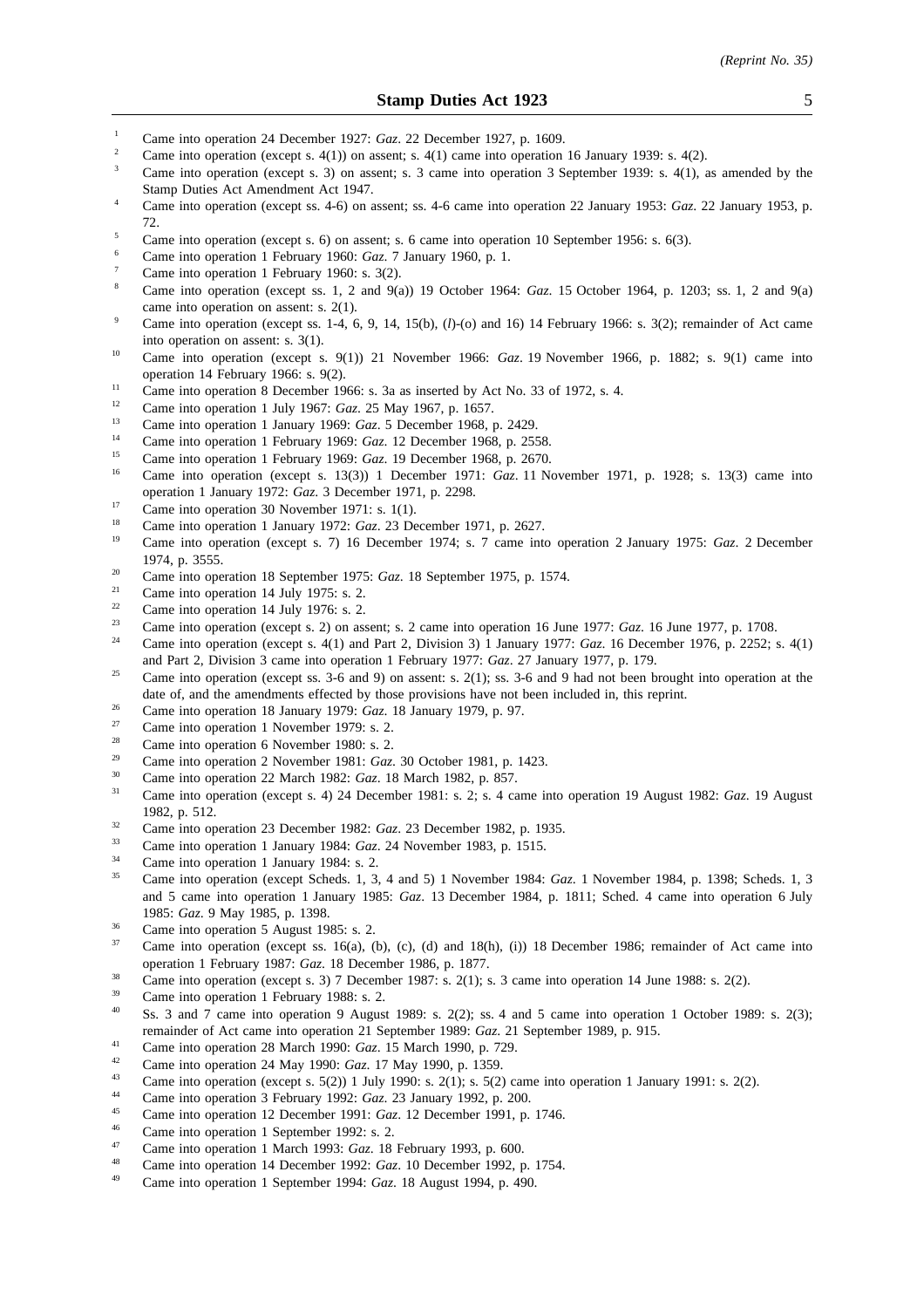- <sup>50</sup> Came into operation (except ss. 5, 6 and 10) on assent: s. 2(1); ss. 5, 6 and 10 came into operation 1 June 1994: s. 2(2).
- <sup>51</sup> Came into operation 1 January 1995: *Gaz*. 8 December 1994, p. 1942.<br> *S*<sup>2</sup> Came into operation 2 Marsh 1995: *Gaz*. 2 Marsh 1995, p. 724
- <sup>52</sup> Came into operation 2 March 1995: *Gaz*. 2 March 1995, p. 734.
- $53$  Came into operation 1 July 1995: s. 2.
- <sup>54</sup> Came into operation 23 November 1995: *Gaz.* 23 November 1995, p. 1412.
- <sup>55</sup> Came into operation 1 July 1996: *Gaz*. 30 May 1996, p. 2637.
- <sup>56</sup> Came into operation 24 April 1996: *Gaz*. 24 April 1996, p. 2068.
- <sup>57</sup> Came into operation 1 July 1996 by proclamation made 30 May 1996: see *Gaz*. 6 June 1996, p. 2874 under heading "Erratum" [incorrect version published 30 May 1996, p. 2637].
- <sup>58</sup> Came into operation 4 November 1996: *Gaz*. 31 October 1996, p. 1460.
- <sup>59</sup> Part 6 (ss. 77-133) came into operation 1 July 1997: *Gaz*. 19 December 1996, p. 1924.
- <sup>60</sup> Came into operation (except s. 4) 7 January 1997: s. 2(1); s. 4 came into operation 1 February 1997: s. 2(2).
- <sup>61</sup> Came into operation 1 January 1998: s. 2.
- Came into operation (except ss.  $3(b)$  &  $(c)$  and  $4(2)$  &  $(3)$ ) 1 June 1998: s.  $2(1)$ ; ss.  $3(c)$  and  $4(3)$  came into operation 27 July 1998: s. 2(3); ss. 3*(b)* and 4(2) came into operation 1 September 1998: s. 2(2).
- <sup>63</sup> Part 4 (ss. 16-23) came into operation 1 December 1998: s. 2.<br><sup>64</sup> Came into apprecian 4 May 2002 (by virtue of the Asta Interna-
- <sup>64</sup> Came into operation 4 May 2002 (by virtue of the Acts Interpretation Act 1915, s. 7(5)).<br>
Came into operation 14 December 2000:  $C_{75}$  14 December 2000, p. 2520.
- <sup>65</sup> Came into operation 14 December 2000: *Gaz*. 14 December 2000, p. 3520.
- <sup>66</sup> Sched. 4 (cl. 3) came into operation 14 December 2001: *Gaz*. 6 December 2001, p. 5267.
- <sup>67</sup> Part 30 (ss. 105-117) came into operation 15 July 2001 (being the day on which the *Corporations Act 2001* of the Commonwealth came into operation: *Commonwealth of Australia Gazette* No. S 285, 13 July 2001): *Gaz*. 21 June 2001, p. 2270.
- <sup>68</sup> Part 4 (except s. 14) came into operation on assent: s. 2(1); s. 14 came into operation 1 January 2002: s. 2(2).
- <sup>69</sup> Sched. 2 (cl. 6) came into operation 1 January 2003: *Gaz*. 19 December 2002, p. 4736.
- <sup>70</sup> Came into operation (except ss. 5 & 6) on assent: s. 2(2); ss. 5 & 6 came into operation 1 January 2003: s. 2(1).
- <sup>71</sup> Part 11 (ss. 26-46) came into operation 1 August 2003: *Gaz*. 10 July 2003, p. 2913.
- <sup>72</sup> Part 6 (ss. 15-27) came into operation 28 November 2002: s. 2(1).<br>
<sup>73</sup> Came into operation <sup>28</sup> November 2002: Can <sup>28</sup> November 2002.
- <sup>73</sup> Came into operation 28 November 2002: *Gaz.* 28 November 2002, p. 4293.
- <sup>74</sup> Came into operation 1 October 2003: s. 2.<br> $\frac{75}{2}$  Schodule 1 came into appearing 24 November
- **<sup>75</sup> Schedule 1 came into operation 24 November 2003:** *Gaz***. 13 November 2003, p. 4048.**
- N.B. This Act has also been modified by regulations made under s. 7 of the *Commonwealth Places (Mirror Taxes Administration) Act 1999* (*see Gaz*. 27 January 2000, p. 529). For the text of the modification *see* Appendix.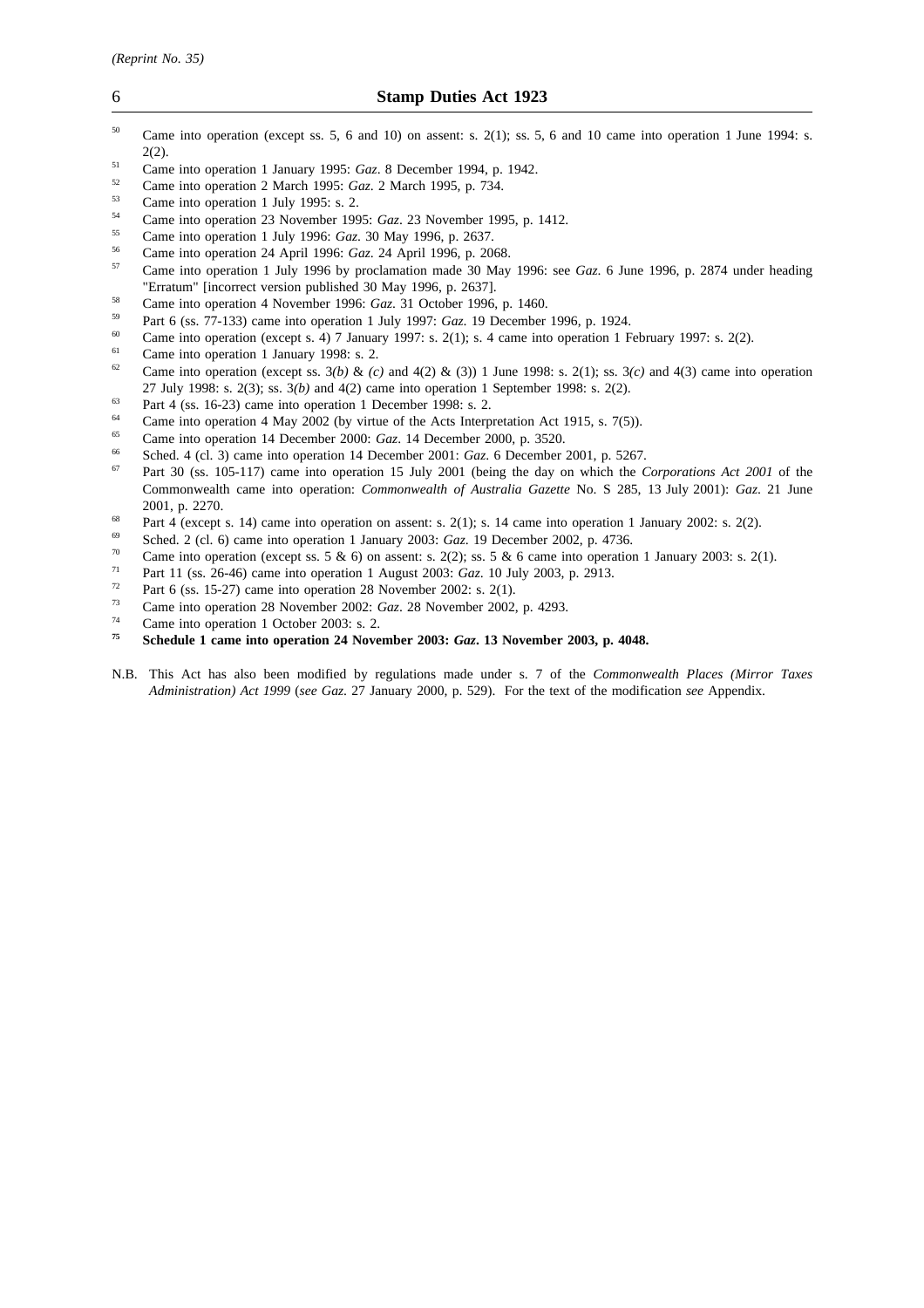## **SUMMARY OF PROVISIONS**

## **Part 1—Preliminary provisions**

## **Division 1—Short title**

1. Short title

## **Division 2—Interpretative provisions**

| ⌒<br>Ζ. | Interpretation |
|---------|----------------|
|---------|----------------|

3. Taxation Administration Act

## **Division 3—Territorial application of Act**

- 3A. Principles for determining territorial relationship
- 3B. Territorial application of Act
- 3C. Special rules for determining location of certain forms of intangible property
- 3D. Statutory licence

## **Part 2—General provisions with respect to stamp duties**

- 4. Imposition of stamp duties
- 6. Denotation of duty<br>7. Distribution of star
- Distribution of stamps, commission etc
- 8. Stamps to be provided
- 11. Appropriate stamps to be used
- 12. Adhesive stamps to be cancelled
- 13. How instruments to be stamped
- 14. Instruments to be separately charged
- 15A. Ascertainment of value of property<br>16. Duty in force when instrument proc
- 16. Duty in force when instrument produced for stamping to apply
- 17. Duty payable in respect of instruments conditionally executed
- 18. Duty on other instruments
- 19A. Certain copies dutiable
- 20. Time for payment of duty and stamping
- 21. Admissibility of unstamped instruments in evidence
- 22. Except as aforesaid no unstamped instrument to be received in evidence
- 23. Assessments and stamping of instruments
- 27. No instrument to be enrolled or registered unless stamped

## **Part 3—Special provisions with respect to certain stamp duties**

## **Division 1—Agreements**

- 29. Adhesive stamp may be used for agreement not under seal
- 30. When agreement comprised of several letters
- 31. Certain contracts to be chargeable as conveyances on sale
- 31A. Duty on agreements for "walk in walk out" sales of land used for primary production

## **Division 2—Rental business**

- 31B. Interpretation
- 31C. Jurisdictional nexus
- 31D. Obligation to be registered
- 31E. Registration
- 31F. Lodgement of statement and payment of duty
- 31H. Manner of denoting duty on statement
- 31I. Matter not to be included in statement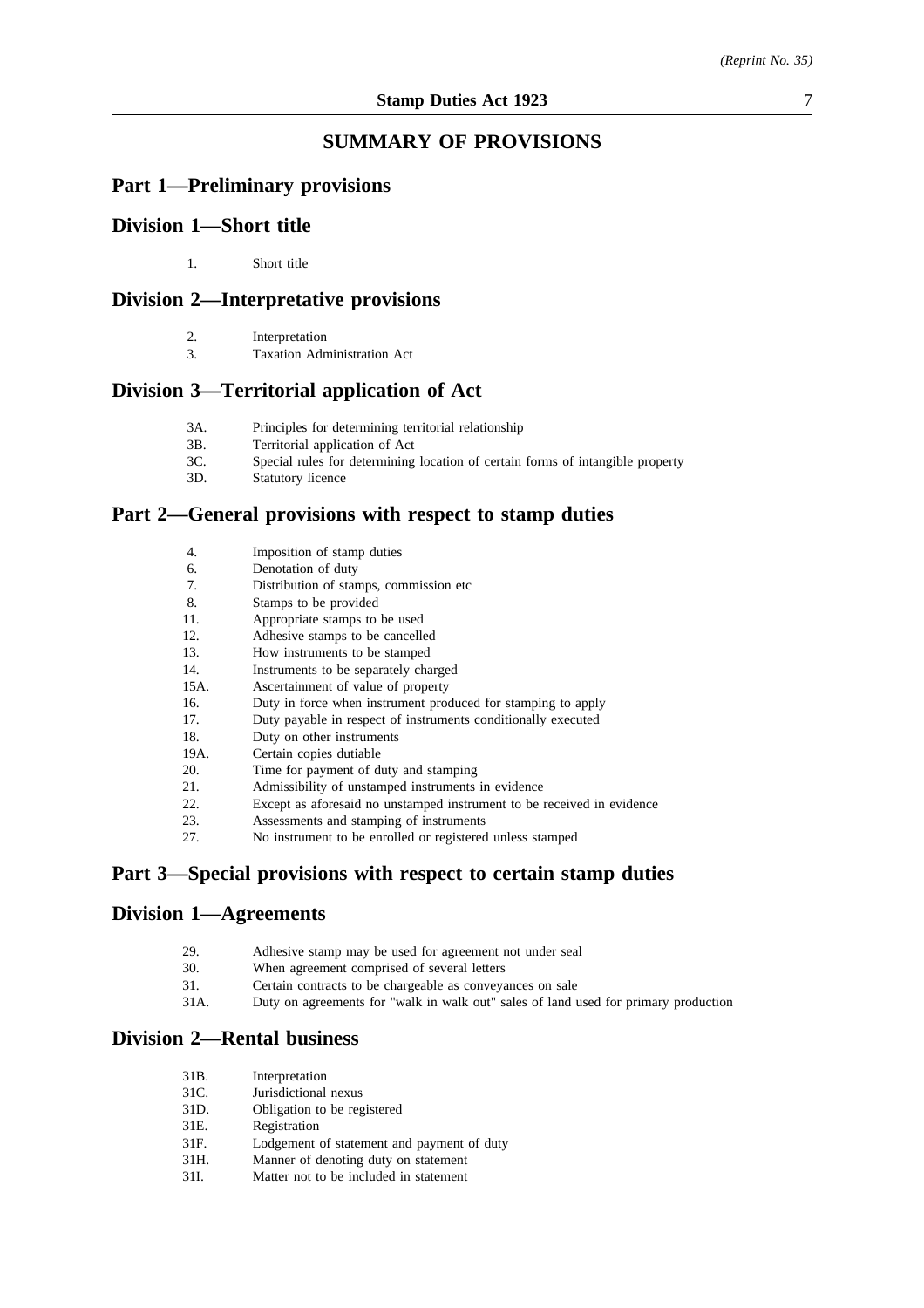| 31K. | Calculation by other methods                          |
|------|-------------------------------------------------------|
| 31L. | Passing on a rental duty                              |
| 31M. | Ascertainment and disclosure of place of use of goods |

# **Division 3—Annual licences**

| 32.      | Interpretation                                                              |
|----------|-----------------------------------------------------------------------------|
| 33.      | Annual licence required for insurance business                              |
| 34.      | Application for annual licence                                              |
| 35.      | Issuing and term of annual licence                                          |
| 36.      | Monthly returns in respect of general insurance business                    |
| 36A.     | Duty if annual licence application or monthly return not lodged as required |
| 37.      | Denoting of duty                                                            |
| 38.      | Duty payable on acquisition of insurance business                           |
| $42AA$ . | Duty in respect of policies effected outside South Australia                |
| $42AB$ . | Insurers not required to be licensed                                        |
|          |                                                                             |

# **Division 4—Application for motor vehicle registration**

| 42A.  | Interpretation                                                                  |
|-------|---------------------------------------------------------------------------------|
| 42B.  | Duty on applications for motor vehicle registration or transfer of registration |
| 42BA. | Concessional rate of duty on some applications to transfer registration         |
| 42C.  | Refund of duty where vehicle returned or registration or transfer in error      |
| 42D.  | Taxation Administration Act and functions of Registrar                          |
| 42E.  | Regulations                                                                     |

# **Division 5—Cheques**

- 44. Duty on cheques and cheque forms<br>45. Duty not to be chargeable after certain
- 45. Duty not to be chargeable after certain date<br>46. Power to make regulations
- Power to make regulations

# **Division 6—Conveyances and conveyances on sale**

| 60.   | Interpretation                                                                               |
|-------|----------------------------------------------------------------------------------------------|
| 60A.  | Value of property conveyed or transferred                                                    |
| 60B.  | Refund of duty where transaction is rescinded or annulled                                    |
| 60C.  | Refund of duty on reconveyance of property subject to a common law mortgage                  |
| 61.   | Method of estimating value of consideration where consideration consists of shares           |
| 62.   | Land use entitlements                                                                        |
| 64.   | Consideration in case of lease                                                               |
| 65.   | Where consideration consists of real or personal property                                    |
| 66.   | Where consideration is payable in instalments                                                |
| 67.   | Computation of duty where instruments are interrelated                                       |
| 68.   | Duty in certain cases                                                                        |
| 70.   | Evasion of duty                                                                              |
| 71.   | Instruments chargeable as conveyances operating as voluntary dispositions <i>inter vivos</i> |
| 71AA. | Instruments disclaiming etc an interest in the estate of a deceased person                   |
| 71A.  | Provision where trust property distributed in specie                                         |
| 71B.  | Partition or division of property                                                            |
| 71C.  | Concessional rates of duty in respect of purchase of first home etc                          |
| 71CA. | Exemption from duty in respect of certain maintenance agreements etc.                        |
| 71CB. | Exemption from duty in respect of certain transfers between spouses or former spouses        |
| 71CC. | Interfamilial transfer of farming property                                                   |
| 71CD. | Duty on conveyances by Official Trustee etc.                                                 |
| 71D.  | Concessional duty to encourage mineral or petroleum exploration activity                     |
| 71DA. | Duty on certain conveyances between superannuation funds etc.                                |
|       |                                                                                              |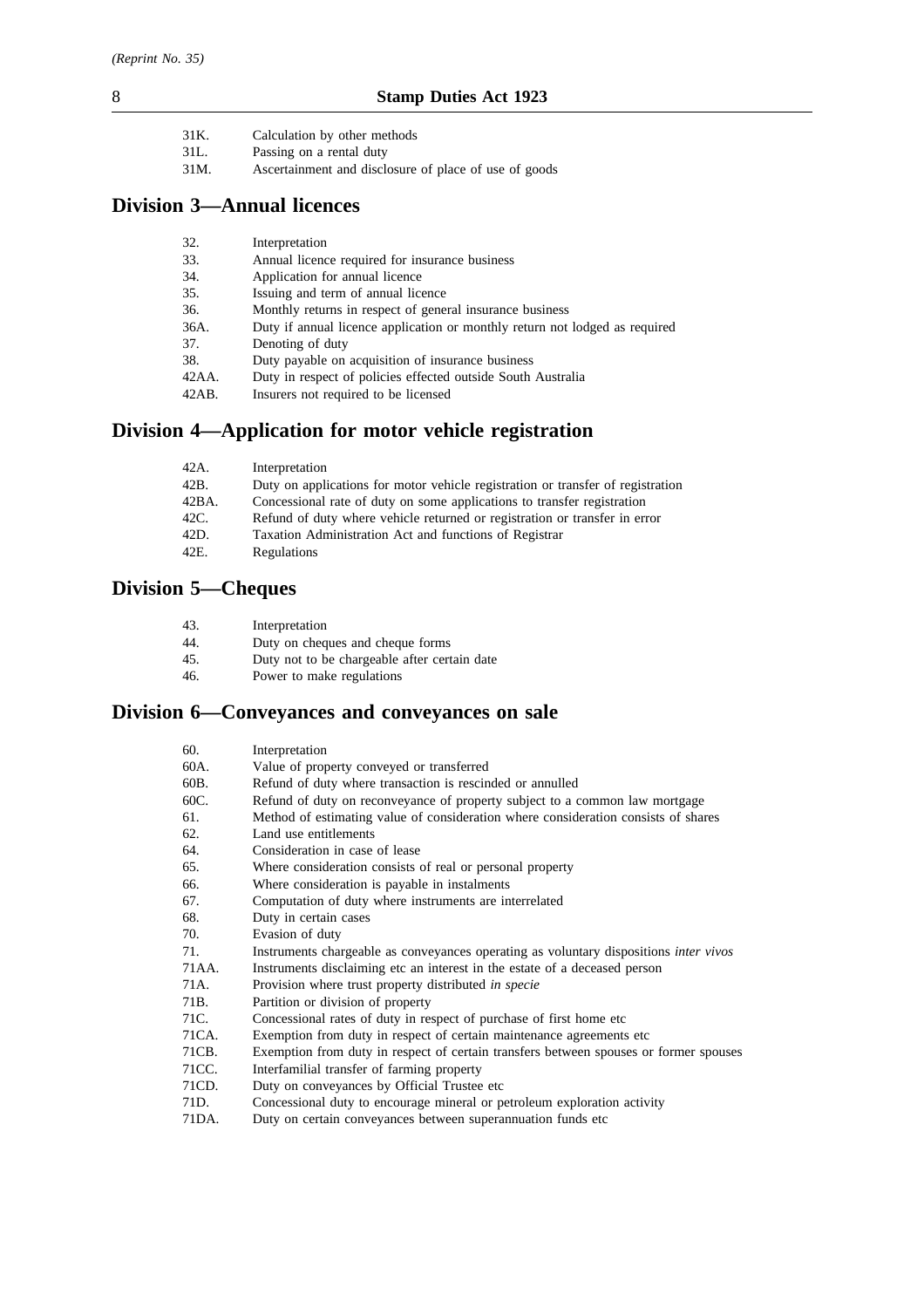## **Division 7—Gaming machine surcharge**

| 71 EA.             | Interpretation                                       |
|--------------------|------------------------------------------------------|
| 71EB.              | Direct interests                                     |
| 71 <sub>EC</sub> . | Related entities                                     |
| 71ED.              | Indirect interests                                   |
| 71EE.              | Notional interests                                   |
| 71EF.              | Application of this Division                         |
| 71EG.              | Imposition of surcharge.                             |
| 71EH.              | <b>Exempt transactions</b>                           |
| 71EI.              | Notice of transaction to which this Division applies |
| 71EJ.              | Recovery of duty                                     |

## **Division 8—Transactions effected without creating dutiable instrument**

| 71E.<br>Transactions otherwise than by dutiable instrument |  |
|------------------------------------------------------------|--|
|------------------------------------------------------------|--|

71F. Statutory transfers

## **Division 9—Leases**

| 72.<br>Agreement for lease to be charged as a lease |  |
|-----------------------------------------------------|--|
|-----------------------------------------------------|--|

- 73. Leases, how to be charged in respect of produce etc
- 74. Duty in respect of certain kinds of lease
- 75. Consideration for lease

## **Division 10—Mortgages**

| 76.  | Interpretation                                                                   |
|------|----------------------------------------------------------------------------------|
| 77.  | Where mortgage consists of several instruments                                   |
| 78.  | Security for stock, how to be charged                                            |
| 79.  | Mortgage securing future and contingent liabilities                              |
| 80.  | Security for repayment by periodical payments, how to be charged                 |
| 81.  | Transfers and further charges                                                    |
| 81A. | Duty may be denoted in certain cases by adhesive stamps                          |
| 81B. | Duty chargeable proportioned to value of South Australian property               |
| 81C. | Duty paid on one mortgage may be denoted as having been paid on another mortgage |
| 81D. | Refinancing of primary producers' loans                                          |
| 81E. | Refinancing of loan due to rural branch closure                                  |
| 82.  | Unregistered mortgages protected by caveats                                      |
|      |                                                                                  |

## **Part 3A—Special provisions relating to financial products**

## **Division 1—Interpretation**

| 90A.  | Interpretation      |
|-------|---------------------|
| 90AB. | Share buy-back      |
| 90AC. | Exempt transactions |

# **Division 2—Duty on sales and purchases by brokers**

| 90B. | Application of Division                                        |
|------|----------------------------------------------------------------|
| 90C. | Records of sales and purchases of financial products           |
| 90D. | Returns to be lodged and duty paid                             |
| 90E. | Endorsement of instrument of transfer as to payment of duty    |
| 90F. | Power of dealer to recover paid duty                           |
| 90G. | Transactions in S.A. financial products on U.K. stock exchange |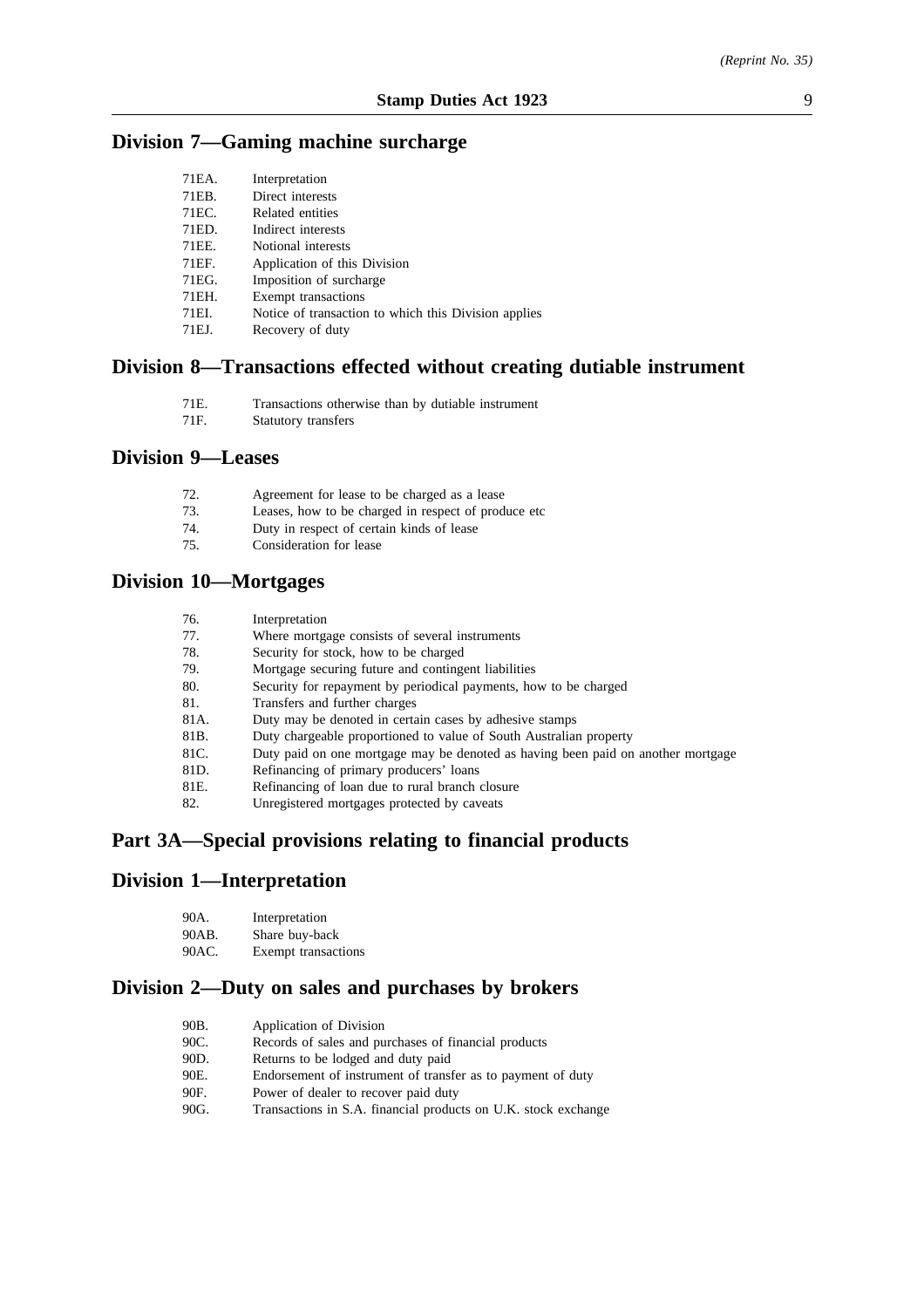## **Division 3—Duty on certain clearing and settlement transactions**

| 90H. | Application of Division                                                             |
|------|-------------------------------------------------------------------------------------|
| 90I. | Requirement to make record of CSF transactions                                      |
| 90J. | Transfer document or record to be treated as instrument of conveyance               |
| 90K. | Particulars to be included in a transfer document                                   |
| 90L. | Relevant CSF participant's identification code equivalent to stamping               |
| 90M. | Returns to be lodged and duty paid                                                  |
| 90N. | Monthly returns by registered CS facility licensees                                 |
| 90O. | Particulars reported by participants to be kept by registered CS facility licensees |
| 90P. | Refund for error transaction                                                        |

## **Division 4—Registration of Australian market licensees and CS facility licensees**

| 90O. | Registration process      |
|------|---------------------------|
| 90R. | Disclosure of information |

## **Division 5—Duty on other conveyances**

- 90U. Financial products liable to duty
- 90V. Proclaimed countries

## **Part 4—Land rich entities**

## **Division 1—Preliminary**

| 91.  | Interpretation                                |
|------|-----------------------------------------------|
| 92.  | Direct interests                              |
| 92A. | Related entities                              |
| 92B. | Indirect interests                            |
| 93.  | Notional interest in assets of related entity |

## **Division 2—Land rich entity**

94. Land rich entity

## **Division 3—Dutiable transactions**

- 95. General principle of liability to duty
- 96. Value of notional interest acquired as a result of dutiable transaction 97. Calculation of duty
- Calculation of duty

## **Division 4—Payment and recovery of duty**

| 98.<br>Acquisition statement |  |
|------------------------------|--|
|------------------------------|--|

99. Recovery from entity

## **Division 5—Miscellaneous**

- 100. Valuation of interest under contract or option to purchase land
- 101. Exempt transactions

102. Multiple incidences of duty

## **Part 5—Miscellaneous provisions**

| 106.  | Spoiled or unused stamps                                                |
|-------|-------------------------------------------------------------------------|
| 106A. | Transfer of financial products not to be registered unless duly stamped |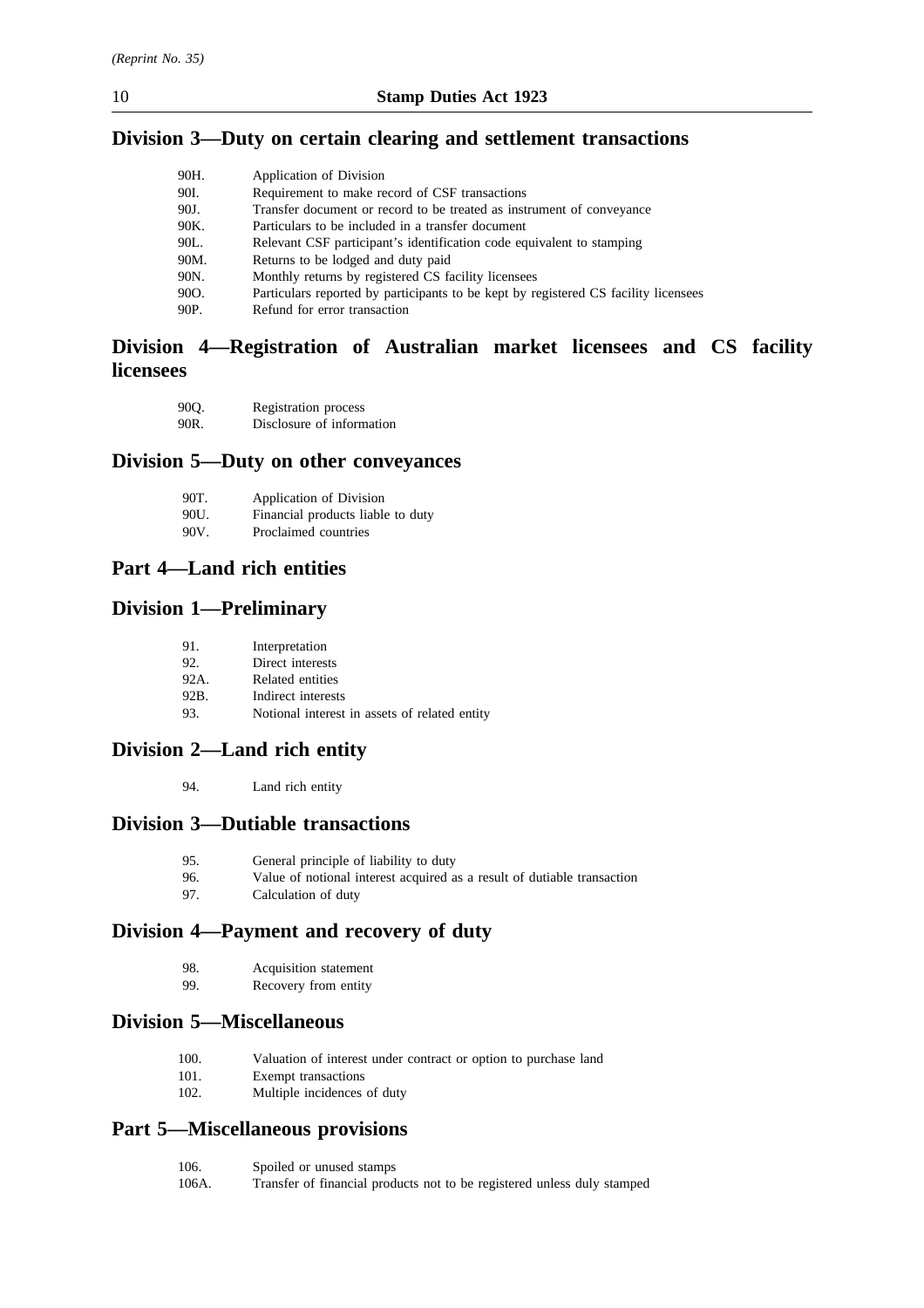- 107. Transfer of property to correct error
- 108. Penalties for certain offences<br>109. Penalty for fraud
- Penalty for fraud
- 111. Remedy for misappropriation<br>112. Regulations
- Regulations
- 114. Exemption from stamp duty

# **Schedule 1—Transitional provisions**

# **Schedule 2—Stamp duties and exemptions**

**Part 1—Specified instruments**

# **Part 2—General exemptions from all stamp duties**

### **APPENDIX LEGISLATIVE HISTORY**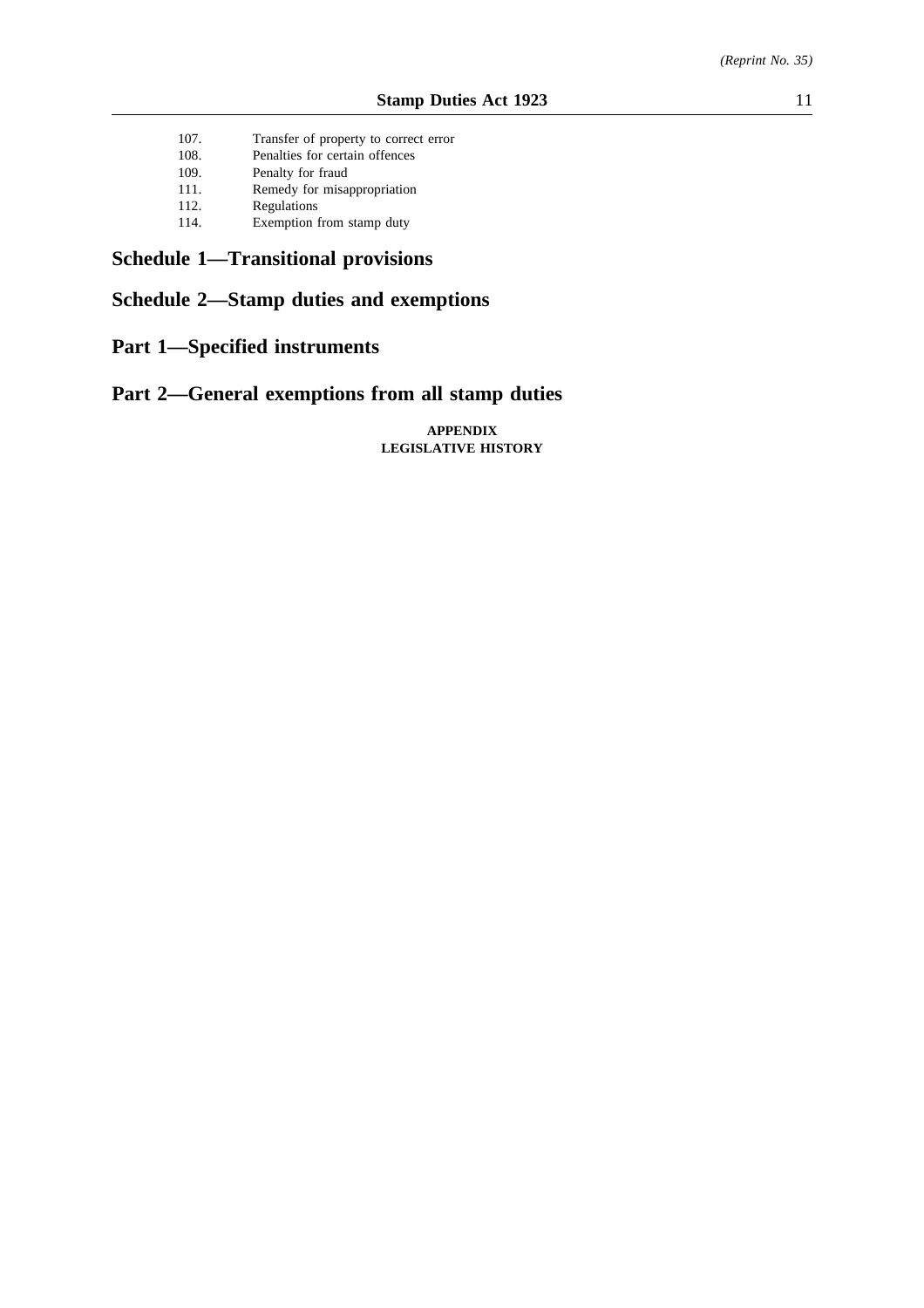## **The Parliament of South Australia enacts as follows:**

## **Part 1—Preliminary provisions**

## **Division 1—Short title**

### **Short title**

**1.** This Act may be cited as the *Stamp Duties Act 1923*.

## **Division 2—Interpretative provisions**

### **Interpretation**

**2.** (1) In this Act, unless it is otherwise provided or there is something in the context repugnant thereto—

"**adhesive stamp**" means an adhesive stamp purchased or otherwise obtained from the Commissioner or a distributor of stamps in pursuance of this Act;

"**approved form**" means a form approved by the Commissioner;

"**assessment**" means an assessment or reassessment by the Commissioner under Part 3 of the *Taxation Administration Act 1996*, and "**assess"** and "**assessed**" have corresponding meanings;

"**Australian market licensee**" means the holder of an Australian market licence under Chapter 7 of the *Corporations Act 2001* of the Commonwealth;

"**beneficial interest**" means an equitable interest or an interest vested both at law and in equity in the holder of the interest and includes a potential beneficial interest;

"**business of primary production**" means the business of agriculture, pasturage, horticulture, viticulture, apiculture, poultry farming, dairy farming, forestry or any other business consisting of the cultivation of soils, the gathering in of crops, the rearing of livestock or the propagation and harvesting of fish or other aquatic organisms;

"**Commissioner**" means the person appointed or acting as the Commissioner of State Taxation, and includes a person appointed or acting as a Deputy Commissioner of State Taxation (*see Part 9 of the Taxation Administration Act 1996*);

"**CUFS**" means an interest, issued by or on behalf of CHESS Depositary Nominees Pty Ltd, that provides beneficial ownership in respect of—

- *(a)* shares in a corporation incorporated outside Australia; or
- *(b)* units in a unit trust scheme,

being shares or units that are quoted on the market operated by the Australian Stock Exchange Limited;

"**die**" means die or other machine or implement used for impressing or imprinting stamps upon documents;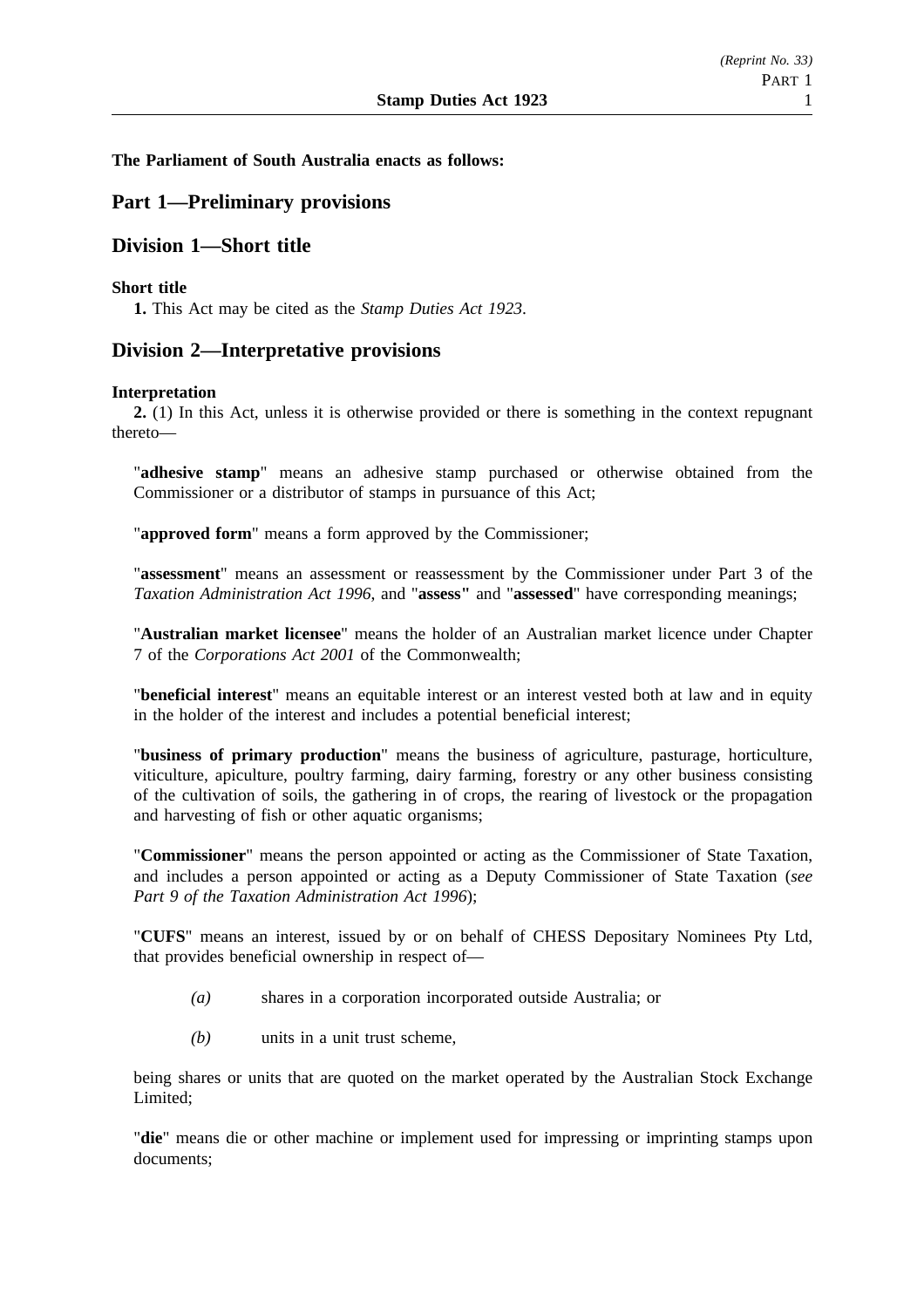"**discretionary trust**" means an arrangement, however made, under which a person holds property, and the beneficial interest in all or any part of that property may be vested in a person (in this Act referred to as an "**object**" of the discretionary trust) on the exercise of a discretion, whether subject to any other contingency or not and whether the exercise of the discretion is obligatory or optional;

"**duty**" means duty charged under this Act, and includes penalty tax and interest payable under Part 5 of the *Taxation Administration Act 1996* in relation to duty under this Act;

"**executed**" and "**execution**", with reference to instruments not under seal, mean signed and signature;

"**financial product**" means—

- *(a)* any stock, share or other similar security of a corporation (including a government, semi-government or municipal corporation), company or society; or
- *(b)* any debenture, debenture stock, bond, note or other similar security of a corporation (including a government, semi-government or municipal corporation), company or society (whether constituting a charge on the assets of the corporation, company or society or not); or
- *(c)* any interest in a managed investment scheme registered under Chapter 5C of the *Corporations Act 2001* of the Commonwealth; or
- *(d)* any other stock or security that is bought or sold through the agency of a participant in a financial market within the meaning of Chapter 7 of the *Corporations Act 2001* of the Commonwealth operated by an Australian market licensee; or
- *(e)* a CUFS; or
- *(f)* any other stock, security or interest brought within the ambit of this definition by the regulations,

and includes a right in respect of a financial product but does not include any stock, security or interest excluded from the ambit of this definition by the regulations;

"**forge**" includes counterfeit;

"**GST**" means the tax payable under the GST law;

"**GST law**" means—

- *(a) A New Tax System (Goods and Services Tax) Act 1999* (Cwth); and
- *(b)* the related legislation of the Commonwealth dealing with the imposition of a tax on the supply of goods and services;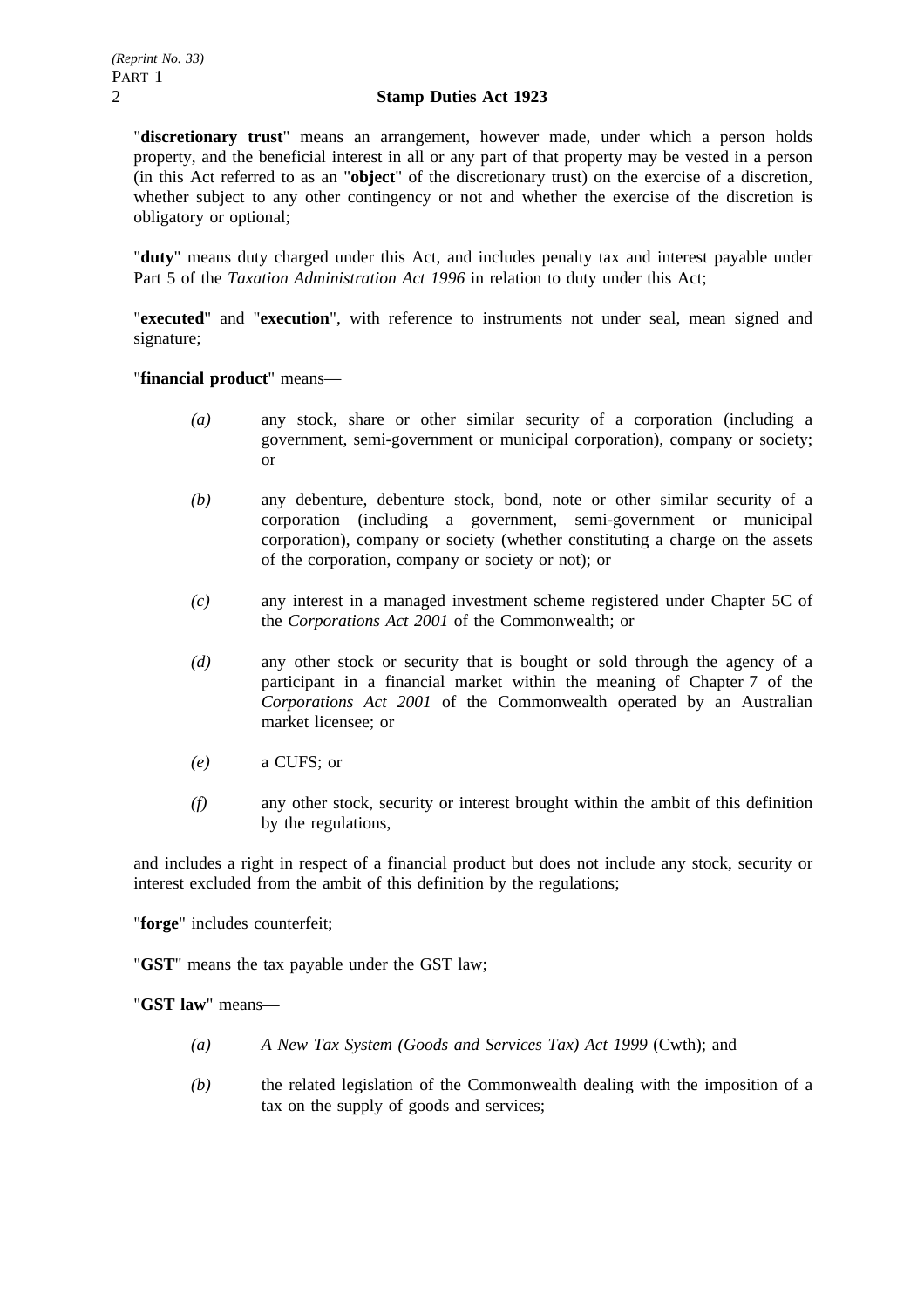"**impressed stamp**" means—

- *(a)* a stamp impressed or imprinted by means of a die; or
- *(b)* a record imprinted or made by means of any machine or implement,

under the direction of the Commissioner in pursuance of this Act;

"**instrument**" includes every written document;

## "**intellectual property**" includes—

- *(a)* a registered patent, circuit layout, or design;
- *(b)* a right under the *Plant Breeder's Rights Act 1994* (Cwth);
- *(c)* a trade mark;
- *(d)* a copyright;

"**interest**" in property means a legal or equitable interest and includes a potential, contingent, expectant or inchoate interest;

"**jurisdiction**" means—

- *(a)* a State or Territory of Australia; or
- *(b)* a country or place subject to the laws of a particular legislative authority;

"**material**" means any sort of material upon which words or figures can be expressed;

"**money**" includes all sums expressed in Australian or foreign currency;

"**potential beneficial interest**" means the rights, expectancies or possibilities of an object of a discretionary trust in, or in relation to, property subject to the discretionary trust;

"**property**" means real or personal property and includes—

- *(a)* intellectual property (except know-how and confidential information); and
- *(b)* an interest in property;

"**recognised financial market**" means—

- *(a)* a financial market operated by the Australian Stock Exchange Limited; or
- *(b)* a financial market of a stock exchange brought within the ambit of this definition by the regulations;

"**records**" means records of any kind (whether in documentary or other form);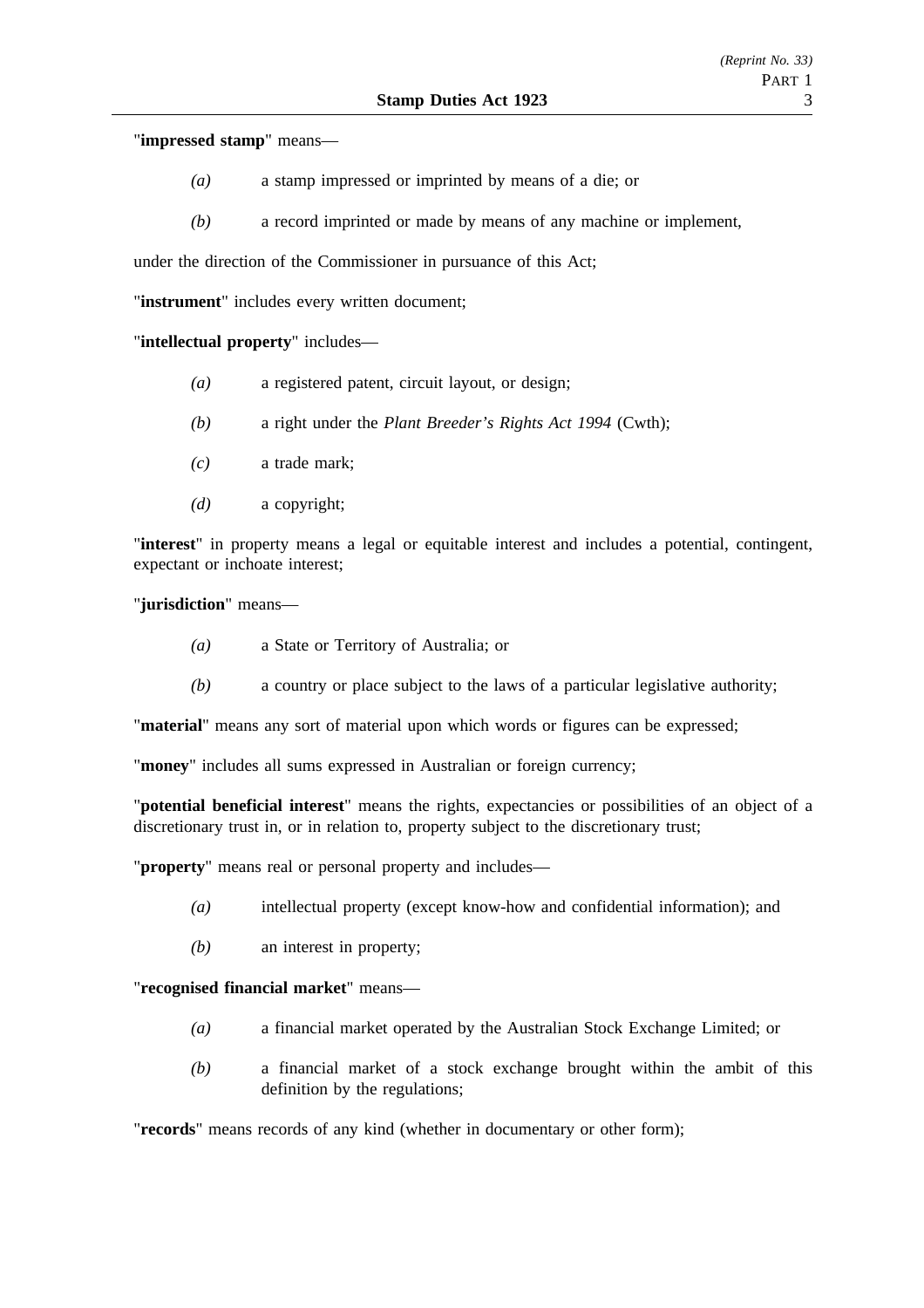"**rent**" includes an amount (however it may be described in a lease) to be paid by a lessee to a lessor to reimburse, offset or defray the lessor's liability to GST;

"**right in respect of a financial product**" means a right, whether actual, prospective or contingent, of any person to have issued to him or her a financial product, whether or not on payment of any money or other consideration for the financial product;

"**sale**" of property includes any transaction under which the property is converted into money;

"**spouse**" of a person includes a *de facto* husband or wife of the person who has been cohabiting continuously with the person for at least three years;

"**stamp**" means an adhesive stamp or an impressed stamp;

"**stamped**" means bearing an impressed stamp or having an adhesive stamp affixed;

"**State**" includes the Australian Capital Territory and the Northern Territory;

"**stock**" means any share in the stocks or funds of any State or government, or in the capital stock or funded debt of any company, corporation or society (whether incorporated under a law of this or any other State, a law of the Commonwealth, or a law of any other place);

"**transfer**", in relation to property, means transfer, assure or vest at law or in equity (whether or not the transfer, assurance or vesting is subject to registration, the issue of a certificate of title or some other similar requirement);

"**unit**" in relation to a unit trust scheme means a right or interest (however described) of a beneficiary under a unit trust scheme;

"**unit trust scheme**" means an arrangement made for the purpose, or having the effect, of providing for persons having funds available for investment facilities for the participation by them, as beneficiaries under a trust, in any profits or income arising from the acquisition, holding, management or disposal of any property subject to the trust;

"**write**", "**written**" and "**writing**" include every mode in which words or figures can be expressed upon material.

(2) An interest of a particular kind in the proceeds of the sale of property is, until the property is sold, taken to be an interest of the same kind in the property.

## **Example—**

A beneficial interest in the proceeds of the sale of property is, until the property is sold, taken to be a beneficial interest in the property.

(3) A person is taken to transfer a leasehold or other interest in land held from the Crown if the person surrenders the interest so that the Crown may grant to a person other than the surrenderor a leasehold or other interest in the land.

### **Taxation Administration Act**

**3.** This Act should be read together with the *Taxation Administration Act 1996* which makes provision for the administration and enforcement of this Act and other taxation laws.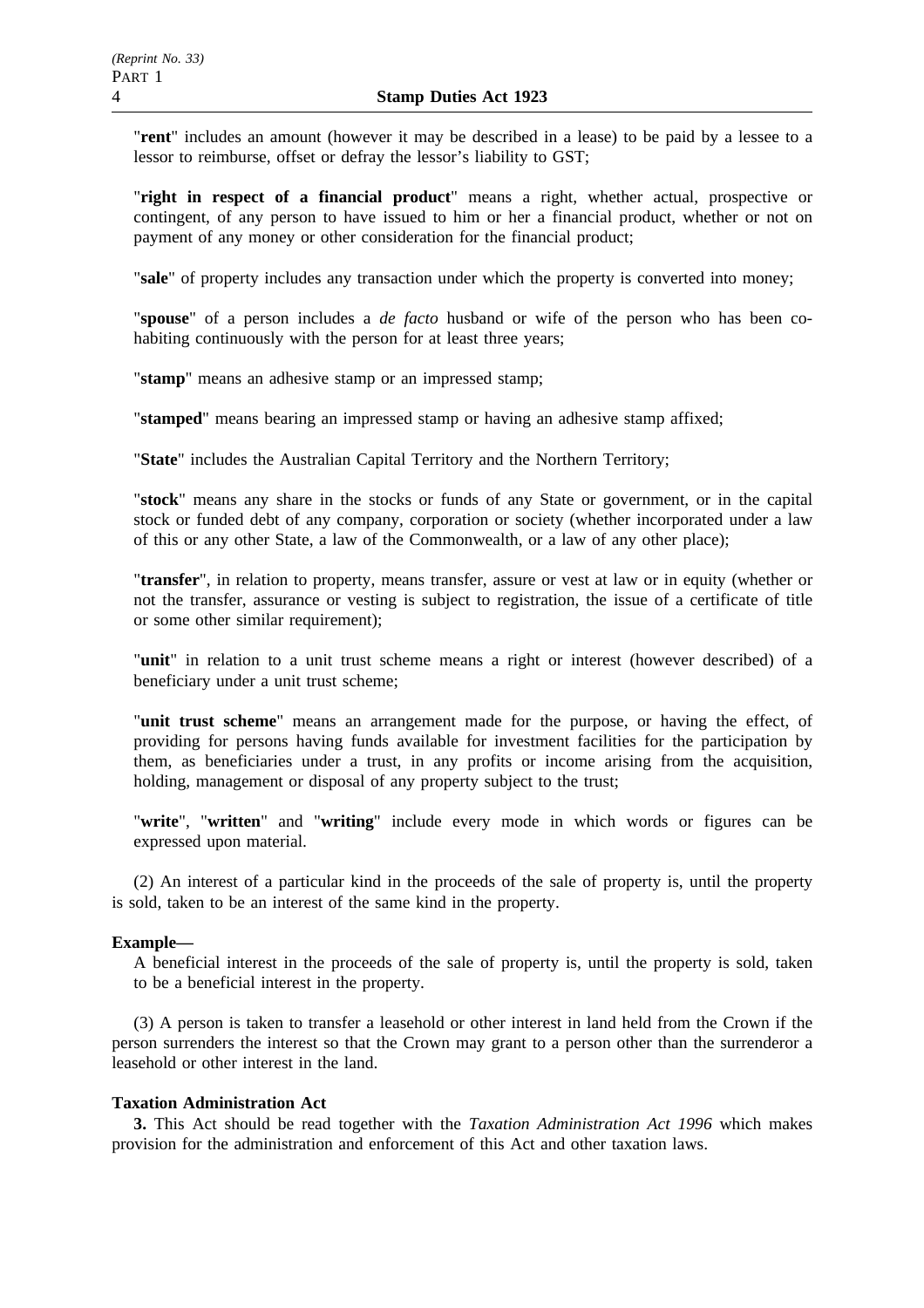## **Division 3—Territorial application of Act**

## **Principles for determining territorial relationship**

**3A.** (1) An instrument relates to property situated in a particular jurisdiction if it—

- *(a)* creates, transfers, redeems, renounces, surrenders, cancels or extinguishes an interest in property situated in the relevant jurisdiction; or
- *(b)* deals with an interest in property situated in the relevant jurisdiction in any other way; or
- *(c)* acknowledges, evidences or records a transaction to which paragraph *(a)* or *(b)* refers.

(2) A potential, contingent, expectant or other inchoate interest is to be regarded as an interest in property in a particular jurisdiction if the realisation of the potentiality, contingency or expectancy, or the occurrence of any act or event necessary to perfect the interest could result in—

- *(a)* an interest in property situated in that jurisdiction; or
- *(b)* an interest in the proceeds of the sale of property situated in that jurisdiction.

(3) For the purpose of calculating duty on an instrument that relates to a potential, contingent, expectant or other inchoate interest—

- *(a)* the interest is to be treated as an actual interest ie as if the potentiality, contingency or expectancy had been realised or anything necessary to perfect the interest had occurred; and
- *(b)* if the interest is dependent in any way on the exercise of a discretion or any other contingency, it will be presumed that the discretion has been exercised, or the contingency has been realised, so as to give rise to the greatest possible liability to duty in this State.

(4) An interest in property is taken to be situated in the jurisdiction in which the property to which the interest relates is situated.

### **Territorial application of Act**

**3B.** (1) This Act applies in respect of an instrument that relates to property situated, or a matter or thing to be done, in South Australia irrespective of whether—

- *(a)* the instrument is within or outside South Australia; or
- *(b)* the instrument was executed within or outside South Australia.

(2) If an instrument relates to property situated in part in South Australia and in part outside South Australia, duty is to be calculated as if the instrument related only to the property situated in South Australia.

(3) This section operates subject to any other specific provision dealing with how duty is to be calculated on an instrument that relates to property within and outside South Australia.<sup>1.</sup>

<sup>&</sup>lt;sup>1.</sup> Section 81B deals with the duty payable on a mortgage over property within and outside the State.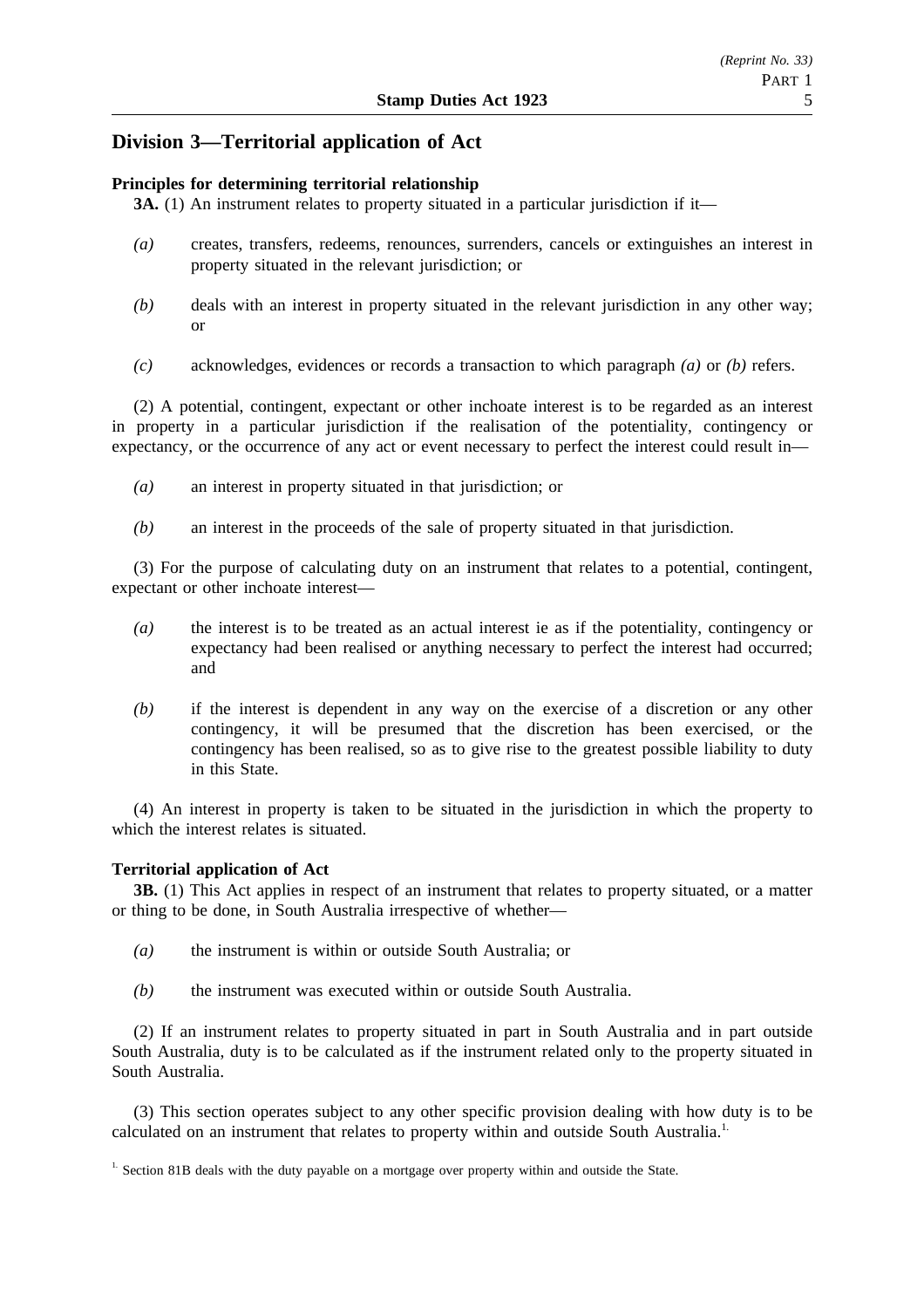## **Special rules for determining location of certain forms of intangible property**

**3C.** (1) This section applies to intangible property of the following kinds—

- *(a)* business or product goodwill;
- *(b)* intellectual property (except know-how and confidential information);
- *(c)* rights conferred under a franchise agreement or licence (including a statutory licence granted under the law of the Commonwealth but not a statutory licence granted under the law of the State).

(2) If intangible property to which this section applies is a business asset, it is taken to be wholly situated in South Australia if the business is carried on wholly in South Australia and, if not, is taken to be situated in the various jurisdictions in which the business is carried on in proportion to the volume of business carried on in each.

(3) The Commissioner is to determine proportions for the purposes of subsection (2) having regard to—

- *(a)* the turnover of the business; and
- *(b)* the relative extent of income generated by the business in each jurisdiction in which the business is carried on; and
- *(c)* the relative extent of the work carried on in each of the relevant jurisdictions; and
- *(d)* any other relevant factors.

(4) If intangible property to which this section applies is not a business asset, it is taken to be situated in the jurisdiction in which the owner—

- *(a)* if a company—
	- (i) in the case of a company incorporated or taken to be incorporated under the *Corporations Act 2001* of the Commonwealth—is taken, under that Act, to be registered;
	- (ii) in any other case—is incorporated; or
- *(b)* if a natural person—is ordinarily resident.

### **Statutory licence**

**3D.** The property in a statutory licence granted under the law of South Australia, and in any rights deriving from such a licence, is taken to be situated in South Australia.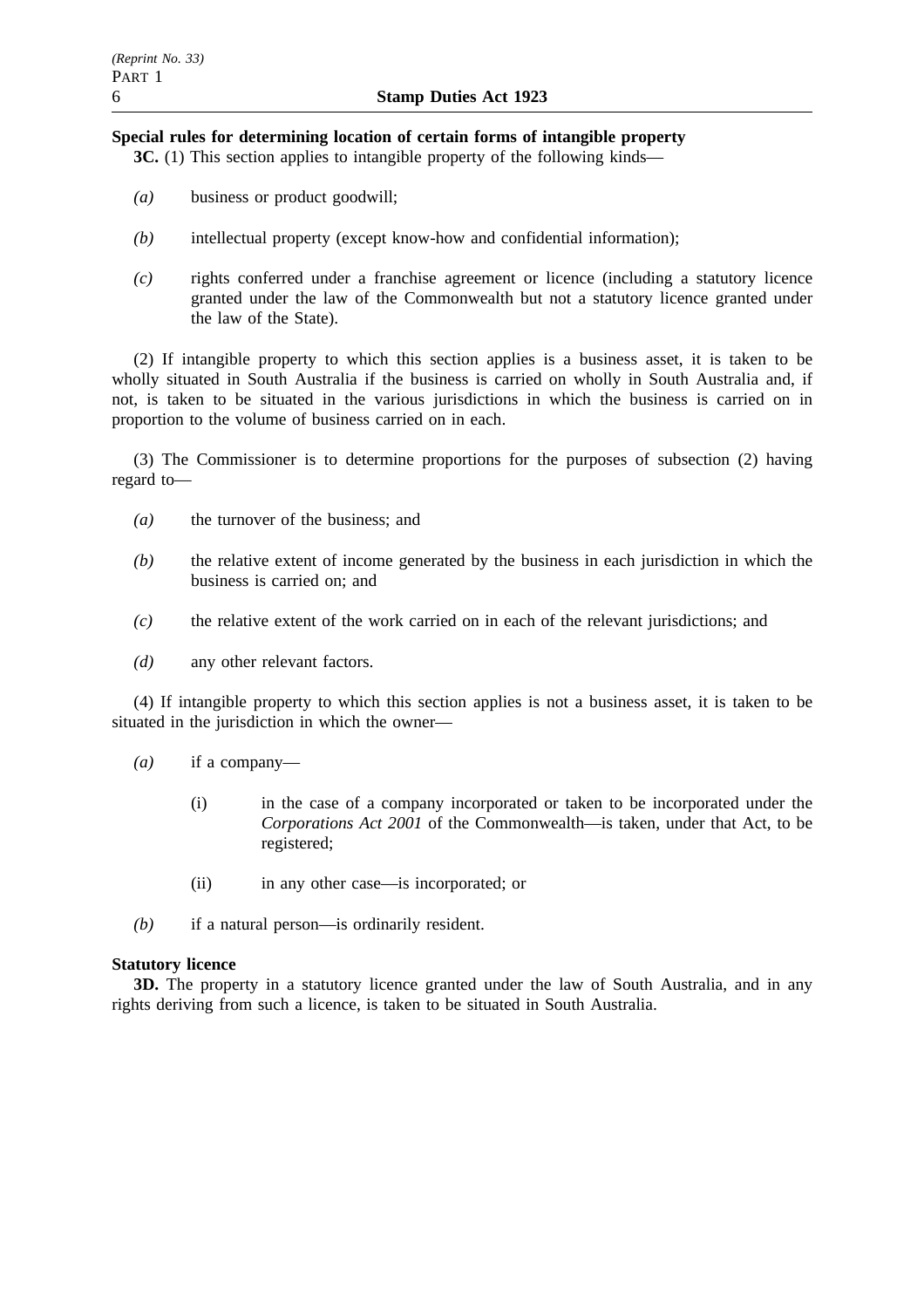## **Part 2—General provisions with respect to stamp duties**

#### **Imposition of stamp duties**

**4.** (1) Subject to the exemptions contained in Schedule 2 and the other provisions of this Act, the stamp duties specified in that Schedule are charged in respect of the instruments specified in that Schedule.

(2) The parties who executed an instrument are jointly and severally liable to pay the duty charged in respect of the instrument.

\*\*\*\*\*\*\*\*\*\*

### **Denotation of duty**

**6.** (1) Subject to any express provision to the contrary, the payment of duty on an instrument is to be denoted on the instrument by an impressed stamp.

(2) Subject to any express provision to the contrary, if another provision of this Act provides for duty on an instrument to be denoted by an adhesive stamp, the duty may be denoted by an impressed stamp or an adhesive stamp.

\*\*\*\*\*\*\*\*\*\*

### **Distribution of stamps, commission etc**

**7.** (1) The Governor may appoint any person a distributor of stamps.

(2) Any such distributor may be remunerated by a commission upon the value of stamps purchased for disposal by him, or by salary, or by any other allowance, and upon the sale of stamps to any such distributor such discount may be allowed as may be authorised by regulations made under this Act.

(3) A financial institution paying duty to the Commissioner in respect of cheque forms and cheques may be allowed commission at the prescribed rate.

\*\*\*\*\*\*\*\*\*\*

#### **Stamps to be provided**

**8.** The Treasurer shall, for denoting the several duties chargeable under this Act, provide such stamps or dies as may be required for the purposes of this Act, and may do any other act which may be necessary for effectually collecting the duties.

\*\*\*\*\*\*\*\*\*\*

#### **Appropriate stamps to be used**

**11.** (1) A stamp which, by any word or words on the face of it, is appropriated to any particular description of instrument shall not be used for any instrument of another description.

(2) An instrument falling under the particular description to which any stamp is so appropriated shall not be deemed duly stamped unless it is stamped with the stamp so appropriated.

(3) No instrument shall be deemed duly stamped with an adhesive stamp unless the words "DUTY STAMP" are printed on and form part of the stamp.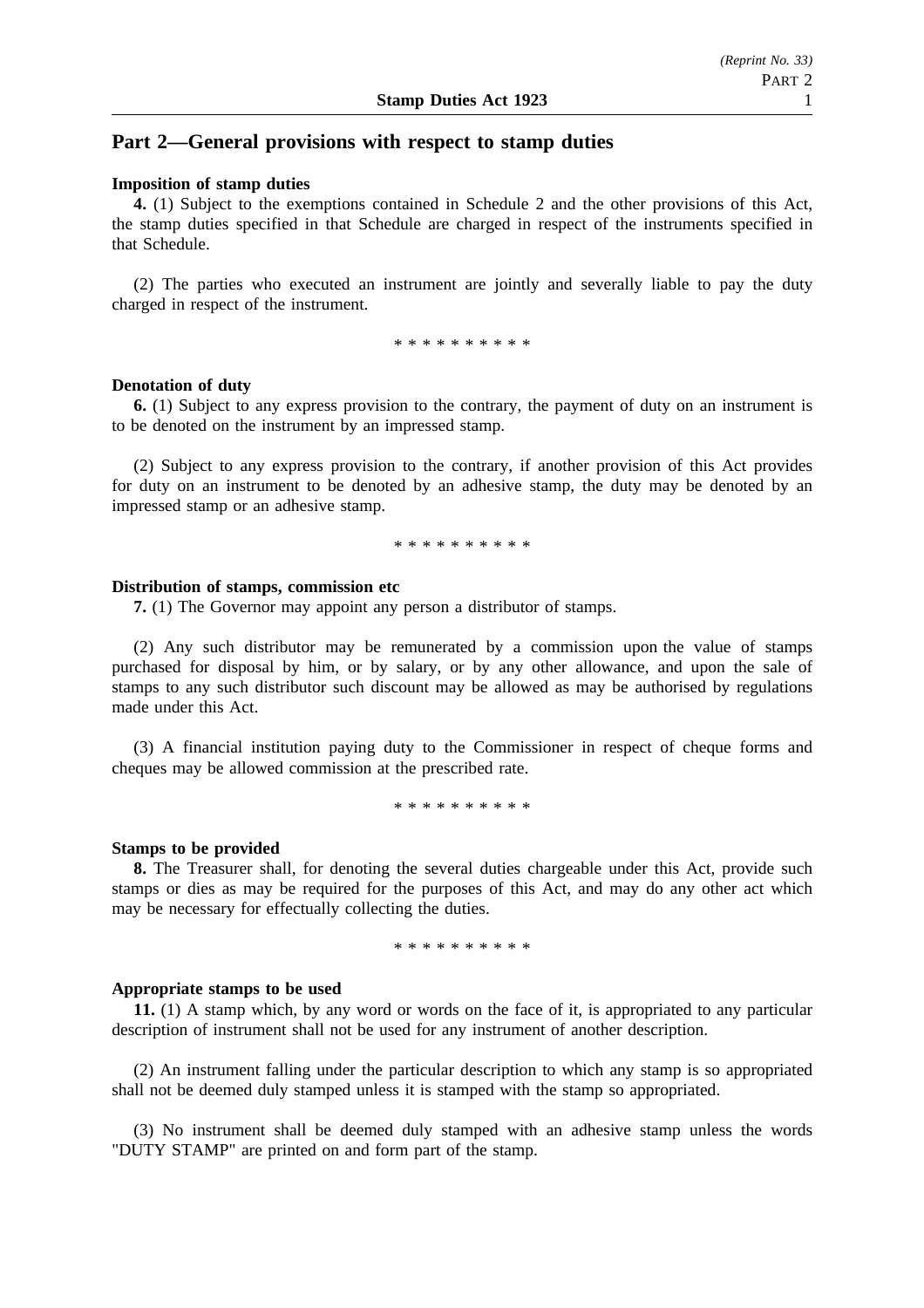### **Adhesive stamps to be cancelled**

**12.** (1) An instrument, the duty upon which is required or permitted by this Act to be denoted by an adhesive stamp, shall not be deemed duly stamped with an adhesive stamp unless—

- *(a)* the person required by this Act to cancel the adhesive stamp cancels it by writing on or across the stamp his name or initials, or the name or initials of his firm, together with the true date of his so writing, or otherwise effectually cancels the stamp and renders it incapable of being used for any other instrument; or
- *(b)* it is otherwise proved that the stamp appearing on the instrument was affixed thereto at the proper time.

(2) Where two or more adhesive stamps are used to denote the duty upon an instrument, each stamp shall be cancelled in the manner described above.

(3) A person who is required to cancel an adhesive stamp must not fail to do so in accordance with this Act.

Penalty: \$50.

### **How instruments to be stamped**

**13.** (1) Every instrument written upon stamped material shall be written in such manner, and every instrument partly or wholly written before being stamped shall be so stamped, that the stamp may appear on the face of the instrument and cannot be used for, or applied to, any other instrument written upon the same piece of material.

(2) If more than one instrument is written upon the same piece of material, each one of those instruments shall be separately and distinctly stamped with the duty with which it is chargeable.

## **Instruments to be separately charged**

**14.** Except where express provision is made to the contrary—

- *(a)* any instrument containing or relating to several distinct matters shall be separately and distinctly charged with duty in respect of each of such matters as if the portion of the instrument containing or relating to each such matter were a separate instrument;
- *(b)* any instrument made for any consideration in respect of which it is chargeable with *ad valorem* duty, and also for any further or other valuable consideration, shall, in addition to being charged with *ad valorem* duty, be charged with duty in respect of the last mentioned consideration as if it were an instrument made only for that consideration.

\*\*\*\*\*\*\*\*\*\*

### **Ascertainment of value of property**

**15A.** (1) If the value of property is to be ascertained by reference to an actual or notional cost of acquisition, any component of the cost of acquisition that is referable to GST payable on its sale or supply is to be regarded as a component of its value.

(2) In ascertaining the value of property for the purpose of assessing *ad valorem* duty on an instrument, the existence of an overriding power of revocation or reconveyance in that or any other instrument may be disregarded.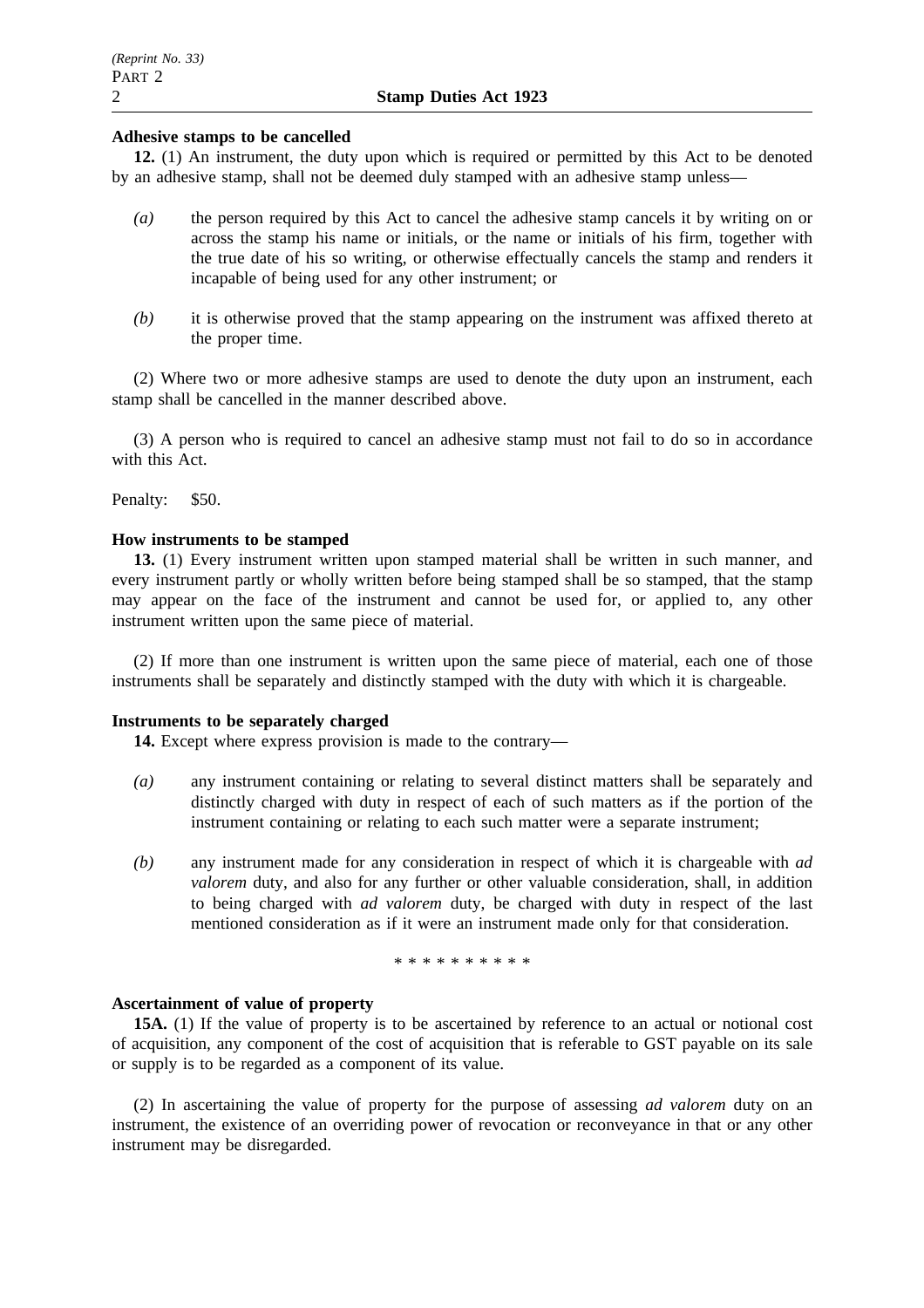### **Duty in force when instrument produced for stamping to apply**

**16.** The duty chargeable upon any instrument shall be calculated according to the rates in force at the time when the instrument is produced to the Commissioner for the purpose of being stamped.

## **Duty payable in respect of instruments conditionally executed**

**17.** (1) Subject to subsection (2), an instrument that is executed conditionally by one or more parties is liable to duty as if it had been executed unconditionally.

 $(2)$  If—

- *(a)* duty is paid on or in respect of an instrument that was executed conditionally by one or more of the parties;
- *(b)* the Commissioner is satisfied that, by reason of non-fulfilment of the condition, or recall of the execution, the instrument will never come into force,

the Commissioner will, on application by a party who paid the duty and production of the instrument, cancel any stamp on the instrument and refund the amount of the duty paid.

### **Duty on other instruments**

**18.** Where the duty with which any instrument is chargeable depends in any manner upon the duty paid upon another instrument, the payment of the last mentioned duty may, on production of both the instruments, be denoted in such manner as the Commissioner thinks fit upon the first mentioned instrument.

\*\*\*\*\*\*\*\*\*\*

### **Certain copies dutiable**

**19A.** (1) Notwithstanding any other provision of this Act, but subject to subsection (2), where an original instrument chargeable with duty under this Act has not been duly stamped or has been destroyed without being duly stamped, any copy of the instrument shall, for the purposes of this Act, be chargeable with duty as if it were the original and be deemed to have been executed by the person or persons who executed the original at the same time as the original was executed.

(2) Where an original instrument or a copy of an instrument is duly stamped under this Act, the Commissioner shall, upon application and production of that original or copy, stamp any copy or further copy or the original, as the case may be, with a particular stamp denoting that it is duly stamped.

(3) In this section—

"**copy**" includes—

- *(a)* a duplicate or counterpart of an original instrument; or
- *(b)* an instrument that acknowledges, evidences or records the existence or terms of an original instrument; or
- *(c)* an instrument that acknowledges, evidences or records the transaction or a part of the transaction to which an original instrument relates or related.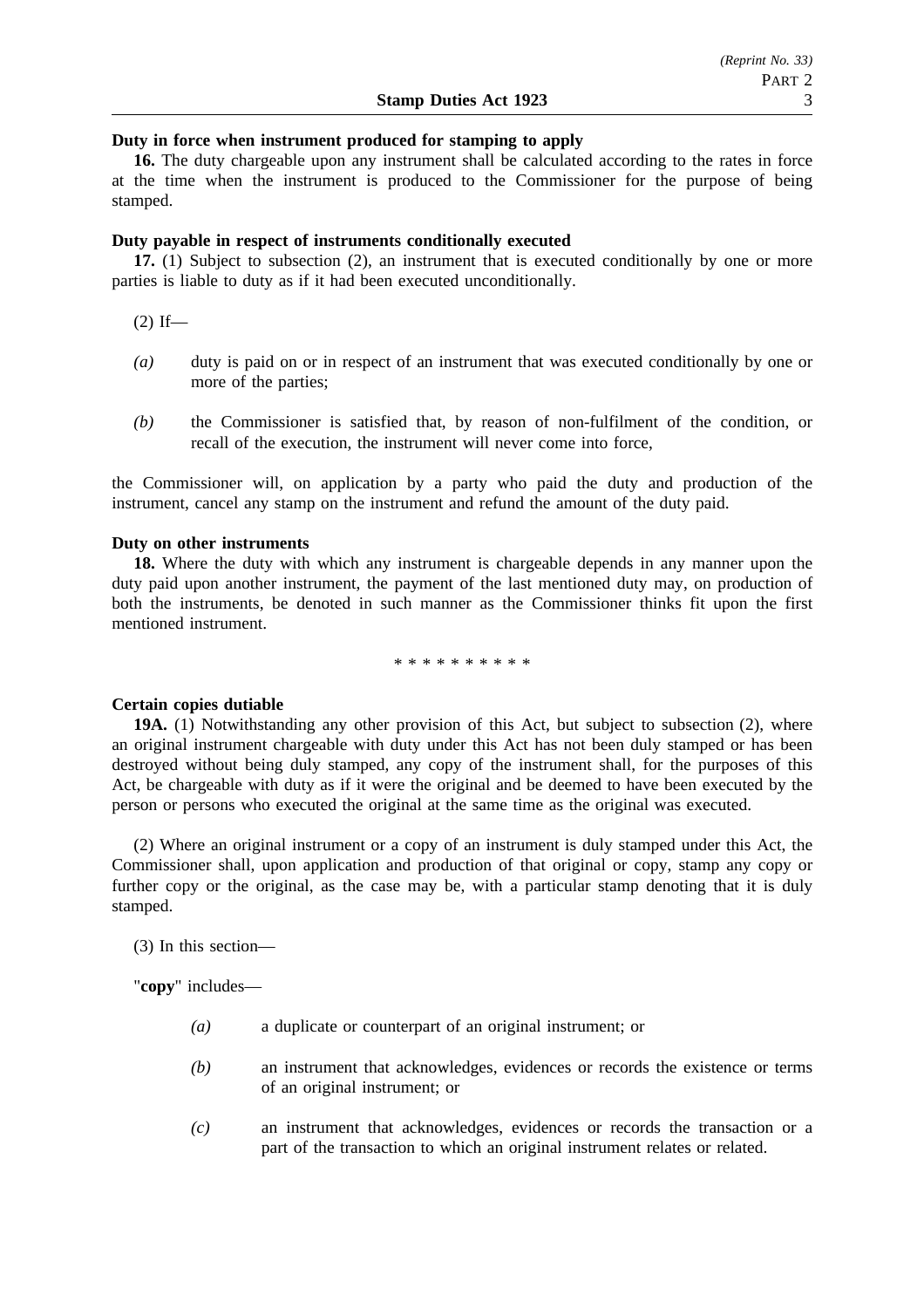### **Time for payment of duty and stamping**

**20.** (1) Subject to any express provision to the contrary, if an instrument is chargeable with duty, the duty must be paid and the instrument stamped—

- *(a)* in the case of an instrument executed in South Australia—within two months after its execution; or
- *(b)* in the case of an instrument executed outside South Australia—within two months after its receipt in South Australia or within six months after its execution, whichever period first expires.

\*\*\*\*\*\*\*\*\*\*

(2) If duty or further duty becomes chargeable on an instrument in consequence of an event occurring after its execution, the duty must be paid and the instrument stamped within two months after that event.

(3) The payment in relation to an instrument of any penalty tax or interest under Part 5 of the *Taxation Administration Act 1996* must be denoted on the instrument by a particular stamp.

(4) If an instrument that is chargeable with stamp duty is not produced to the Commissioner for stamping within the period prescribed by this section, any person who executed the instrument, or on whose behalf it was executed, is guilty of an offence.

Penalty: \$10 000.

(5) Subsection (4) does not apply in relation to—

- *(a)* an instrument executed, or brought into existence, before 7th December, 1987;
- *(b)* an instrument that has been duly stamped in some other manner authorised by this Act within the relevant period.

(6) It is a defence to a charge against subsection (4) to prove that the defendant delivered the instrument or had it delivered into the possession of some other party, or an agent for some other party, to the instrument in the reasonable expectation that the other party would have it stamped.

(7) The commission of an offence against subsection (4) does not affect the validity of the instrument in relation to which the offence was committed.

\*\*\*\*\*\*\*\*\*\*

## **Admissibility of unstamped instruments in evidence**

**21.** Upon the production of any instrument chargeable with duty as evidence in any civil proceedings in any part of South Australia, the officer whose duty it is to read the instrument shall call the attention of the presiding judge, special magistrate or justices to any omission or insufficiency of the stamp thereon.

\*\*\*\*\*\*\*\*\*\*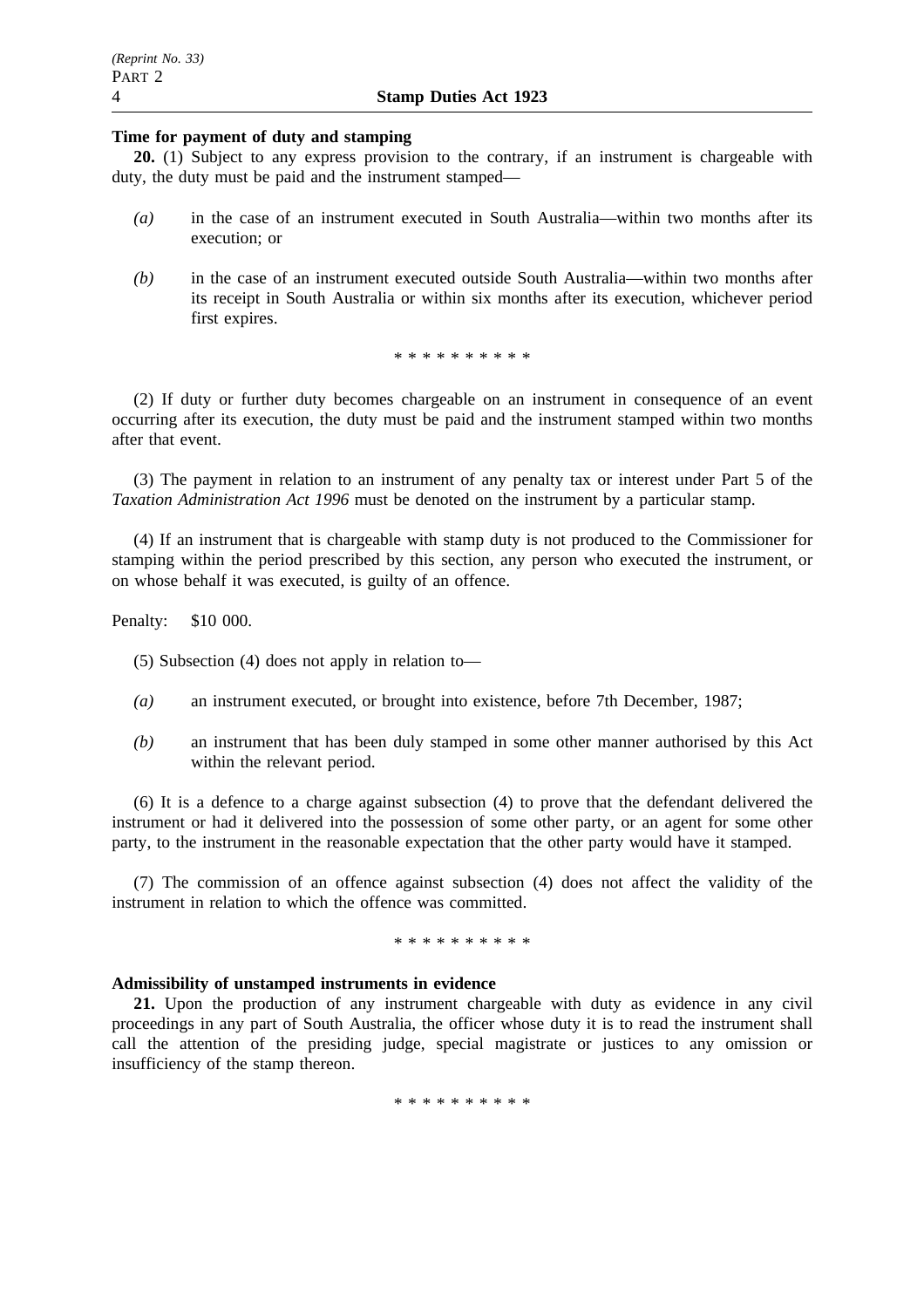### **Except as aforesaid no unstamped instrument to be received in evidence**

**22.** No instrument chargeable with duty executed in any part of South Australia, or relating, wherever it was executed, to any property situated, or to any matter or thing done or to be done, in any part of South Australia, shall, except in criminal proceedings, be pleaded or given in evidence, or admitted to be good, useful or available at law or in equity, unless duly stamped.

### **Assessments and stamping of instruments**

**23.** (1) If the result of an assessment relating to an instrument is that the instrument is not chargeable with duty, the instrument may be stamped by the Commissioner with a particular stamp denoting that it is not chargeable with duty.

\*\*\*\*\*\*\*\*\*\*

(2) If the result of an assessment relating to an instrument is that the instrument is chargeable with duty or further duty, the instrument is, on payment of any duty or further duty payable in respect of the instrument, to be stamped or further stamped in accordance with the assessment, and, when so stamped, may also be stamped by the Commissioner with a particular stamp denoting that it is duly stamped.

(3) If the result of an assessment relating to a stamped instrument is that duty or further duty is chargeable in respect of the instrument, the instrument is, from the date of the assessment until the duty or further duty is paid and the instrument is further stamped, to be taken to be insufficiently stamped, and this subsection applies despite the fact that the instrument has already been stamped, whether under this section or another provision of this Act, with a particular stamp denoting that it is not chargeable with duty or that it is duly stamped.

(4) Every instrument stamped with the particular stamp denoting either that it is not chargeable with duty or that it is duly stamped shall, subject to subsection (3), be admissible in evidence and shall be available for all purposes, notwithstanding any objection relating to duty.

(5) An instrument on which duty has been assessed by the Commissioner cannot be stamped except in accordance with that assessment unless the Commissioner reassesses duty on the instrument.

\*\*\*\*\*\*\*\*\*\*

#### **No instrument to be enrolled or registered unless stamped**

**27.** No person whose office it is to enrol, register or enter in or upon any rolls, books or records any instrument chargeable with any duty, or the memorial of any instrument chargeable with any duty, shall enrol, register or enter any such an instrument or memorial unless the instrument is duly stamped.

\*\*\*\*\*\*\*\*\*\*\*\*\*\*\*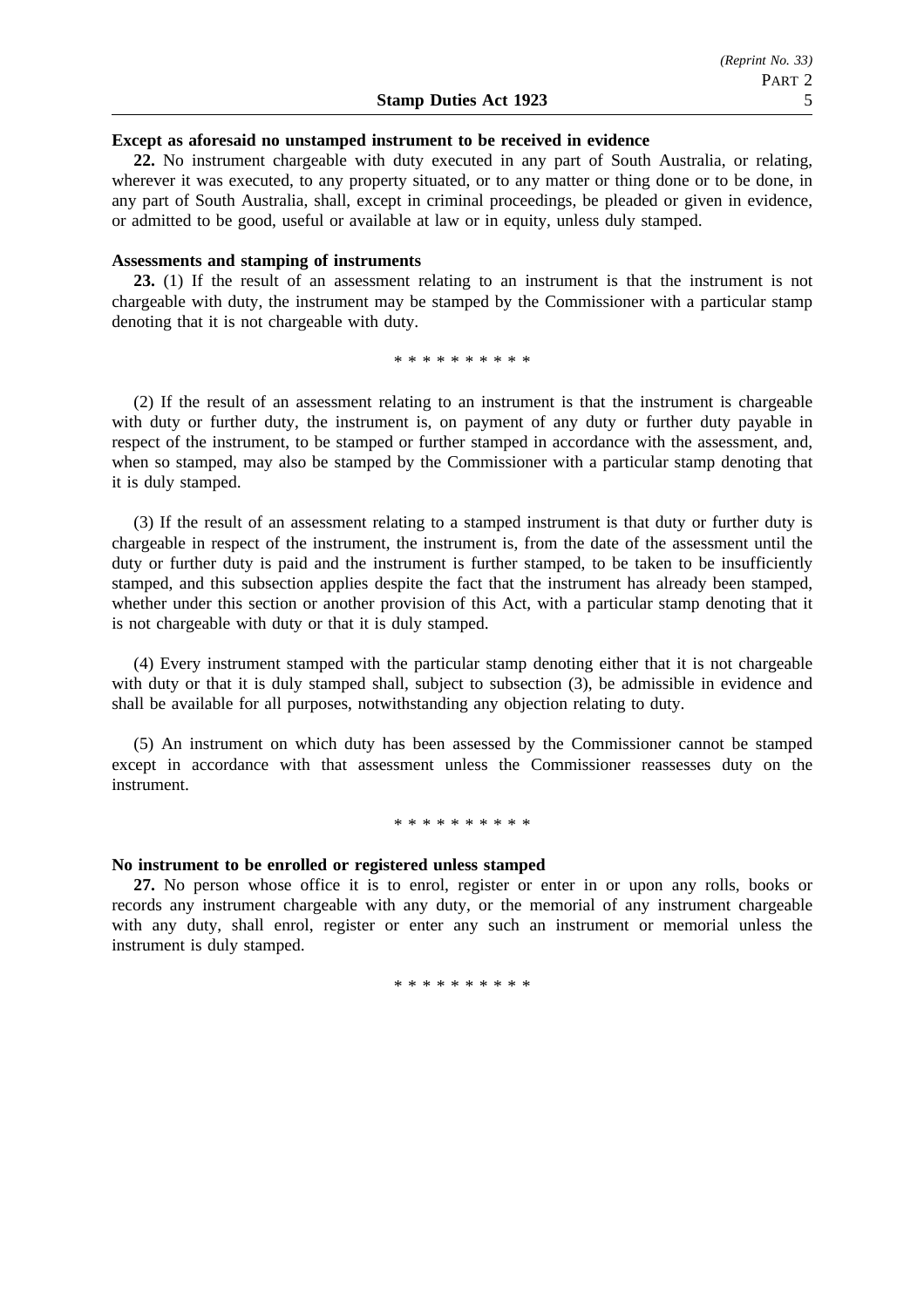## **Part 3—Special provisions with respect to certain stamp duties**

\*\*\*\*\*\*\*\*\*\*

## **Division 1—Agreements**

### **Adhesive stamp may be used for agreement not under seal**

**29.** The duty upon an agreement not under seal may be denoted by an adhesive stamp, which shall be cancelled by one of the parties executing the agreement.

#### **When agreement comprised of several letters**

**30.** In any case where an agreement is constituted by two or more letters, the agreement and all the letters shall be deemed to be duly stamped if any one of the letters is duly stamped with the duty payable upon the agreement.

#### **Certain contracts to be chargeable as conveyances on sale**

**31.** (1) Any contract or agreement in writing for the sale of any estate or interest in any property (including goods, wares and merchandise not being goods, wares and merchandise agreed to be sold in the ordinary course of trade by a party whose business is or includes the sale of such goods, wares and merchandise) except—

*(a)* property which cannot vest in the purchaser except upon registration of a conveyance; or

\*\*\*\*\*\*\*\*\*\*

*(c)* stock or financial products or shares in the stock, funds or capital of any corporation, company or society,

shall be charged with the same *ad valorem* duty as if it were an actual conveyance on sale of the estate or interest contracted or agreed to be sold.

\*\*\*\*\*\*\*\*\*\*

(2) Where duty has been duly paid on a contract or agreement in accordance with subsection (1), any conveyance made to the purchaser in pursuance of the contract or agreement shall not be chargeable with any duty, and the Commissioner, upon application and upon the production of the contract or agreement duly stamped, shall stamp the conveyance with a particular stamp denoting that it is duly stamped.

(3) For the purposes of this section, a receipt for the payment, in pursuance of any contract or agreement, of any purchase money shall, in the absence of any further or other instrument being or evidencing the contract or agreement, be charged with *ad valorem* duty.

(4) If any such contract or agreement as is mentioned in subsection (1) is afterwards rescinded or annulled, or for any other reason is not substantially performed or carried into effect so as to operate as, or to be followed by, a conveyance, the person who paid the *ad valorem* duty upon the contract or agreement shall be deemed to be possessed of stamped material rendered useless by being inadvertently spoiled, within the meaning of section 106, and the provisions of that section shall apply accordingly.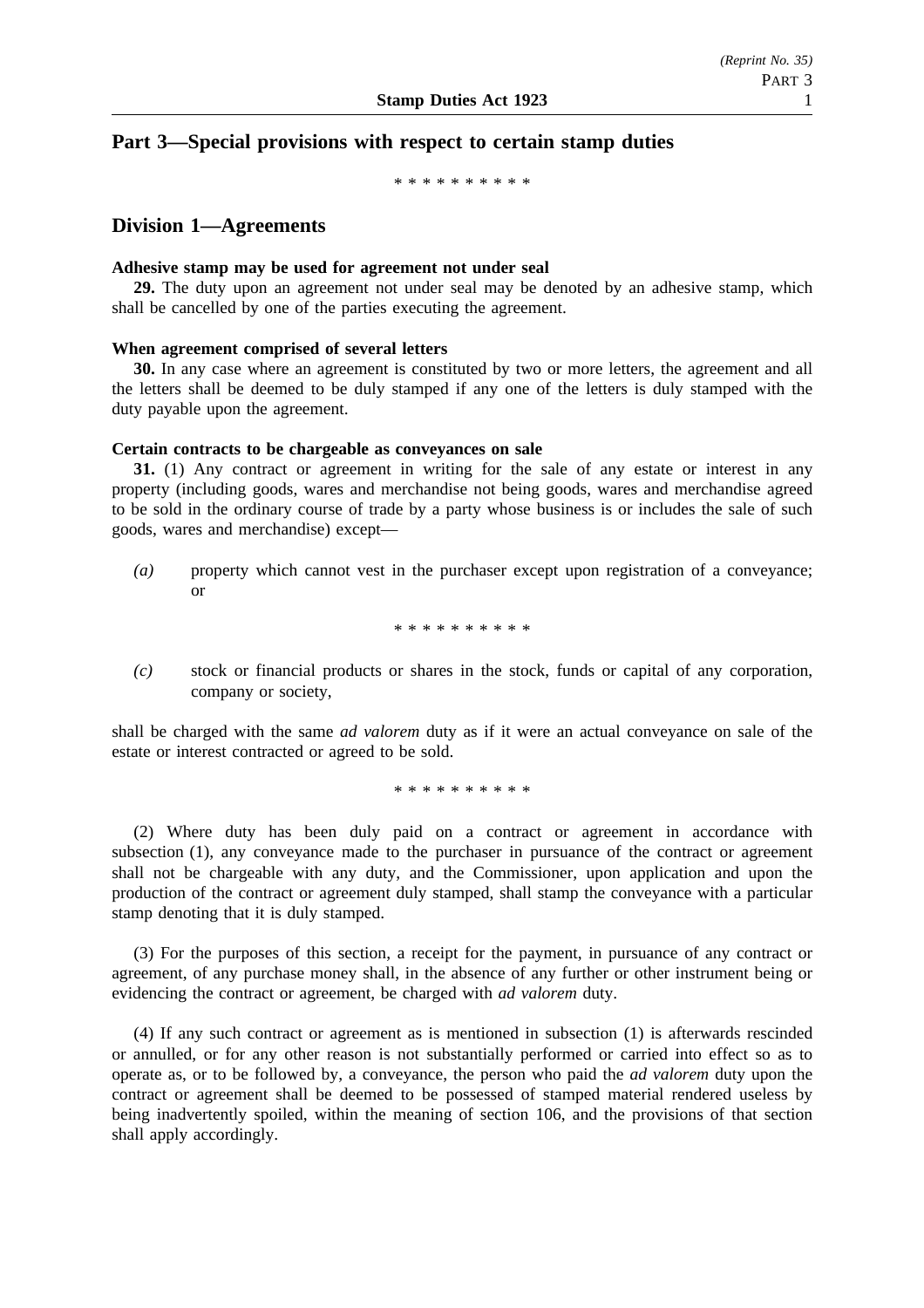(5) This section shall not apply to, or in respect of, any hire-purchase agreement within the meaning of this Act.

## **Duty on agreements for "walk in walk out" sales of land used for primary production**

**31A.** Notwithstanding section 31, if—

- *(a)* a contract or agreement in writing provides for the sale as a going concern of land used wholly or mainly for the business of primary production, together with stock, implements and other chattels held or used in connection therewith; and
- *(b)* the contract or agreement sets out separately the consideration payable for the land and the consideration payable for stock, implements or other chattels; and
- *(c)* the Commissioner certifies in writing on the contract or agreement that he is of the opinion that the consideration specified as being payable for the land represents the value of that land,

then the contract or agreement in writing shall be chargeable with stamp duty as if it related solely to the land mentioned therein and not to the stock, implements and other chattels.

## **Division 2—Rental business**

## **Interpretation**

**31B.** In this Division, unless the contrary intention appears—

"**bailee**" means a person who has, or is entitled to, possession of goods under a contractual or non-contractual bailment;

"**bailment plan**" means an arrangement under which—

- *(a)* a financier provides financial accommodation for a business carried on by a trader; and
- *(b)* the financier retains or acquires title to a trading stock as security for the financial accommodation provided; and
- *(c)* the trader has possession of the trading stock by virtue of a contractual or non-contractual bailment;

"**bailor**" means a person who confers a right to possession of goods on another under a contractual or non-contractual bailment;

"**contractual bailment**" means a contract or agreement under which a person who owns, or is entitled to the possession of, goods confers on another a right to possession or use of the goods, and includes a hire-purchase agreement, but does not include a contract or agreement conferring a right to the possession or use of goods, or providing for the sale of goods, incidentally to a lease of, or licence to occupy, or the sale of, land;

"**corresponding law**" means a law of the Commonwealth or of another State or of a Territory that imposes duty of a similar nature to the duty imposed under this Division in respect of rental business or hiring arrangements;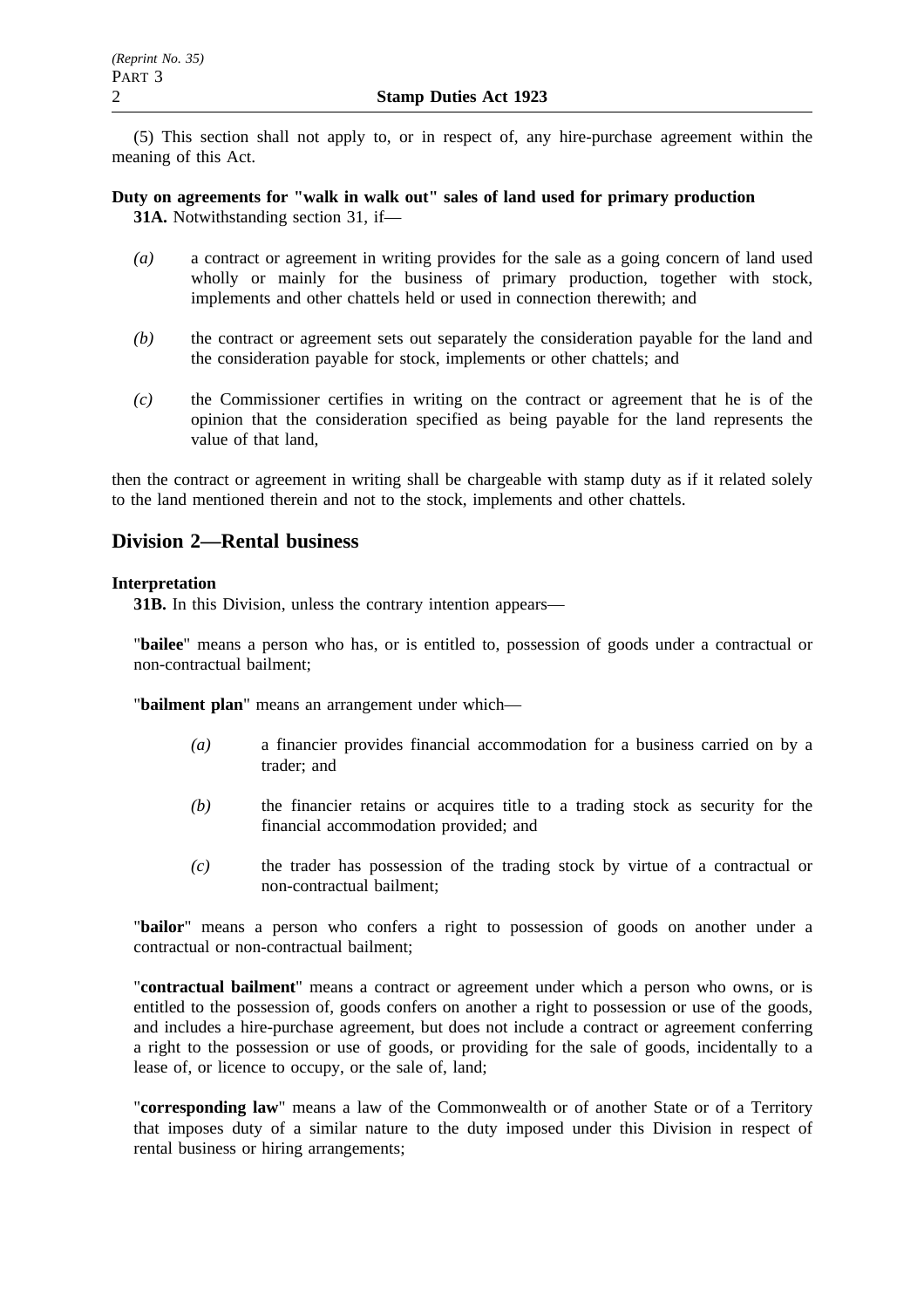"**dutiable rental business**" means rental business consisting of one or more of the following—

- *(a)* conferring rights to the possession or use of goods under a contractual bailment to which this Division applies;
- *(b)* guaranteeing the obligations of the bailee under a contractual bailment to which this Division applies:
- *(c)* acquiring the rights of the bailor under a contractual bailment to which this Division applies:
- *(d)* providing financial accommodation under a bailment plan where the trading stock is situated in South Australia;
- *(e)* guaranteeing the obligations of the bailee under a bailment plan where the trading stock is situated in South Australia;

## "**equipment financing arrangement**" means—

- *(a)* a hire purchase agreement; or
- *(b)* a contractual bailment for a term of not less than 9 months under which the final payment is not required to be made earlier than 8 months after the agreement is entered into;

"**goods**" includes all chattels personal and any fixture severable from the realty, but does not include money, livestock , things in action or books;

## "**hire-purchase agreement**" means—

- *(a)* a contract or agreement for the letting of goods with an option to purchase the goods; or
- *(b)* a contract or agreement for the sale of goods by instalments (whether the contract or agreement describes the instalments as rent or hire or otherwise),

but does not include a contract or agreement under which property in the goods passes on or before delivery of the goods;

"**registered**" means registered under section 31E;

"**related corporation**", in relation to a corporation, means a corporation that is related to the first-mentioned corporation under section 50 of the *Corporations Act 2001* of the Commonwealth;

"**rental business**" means—

- *(a)* the business of conferring rights to the possession or use of goods under a contractual bailment; or
- *(b)* the business of acquiring the rights of the bailor under a contractual bailment; or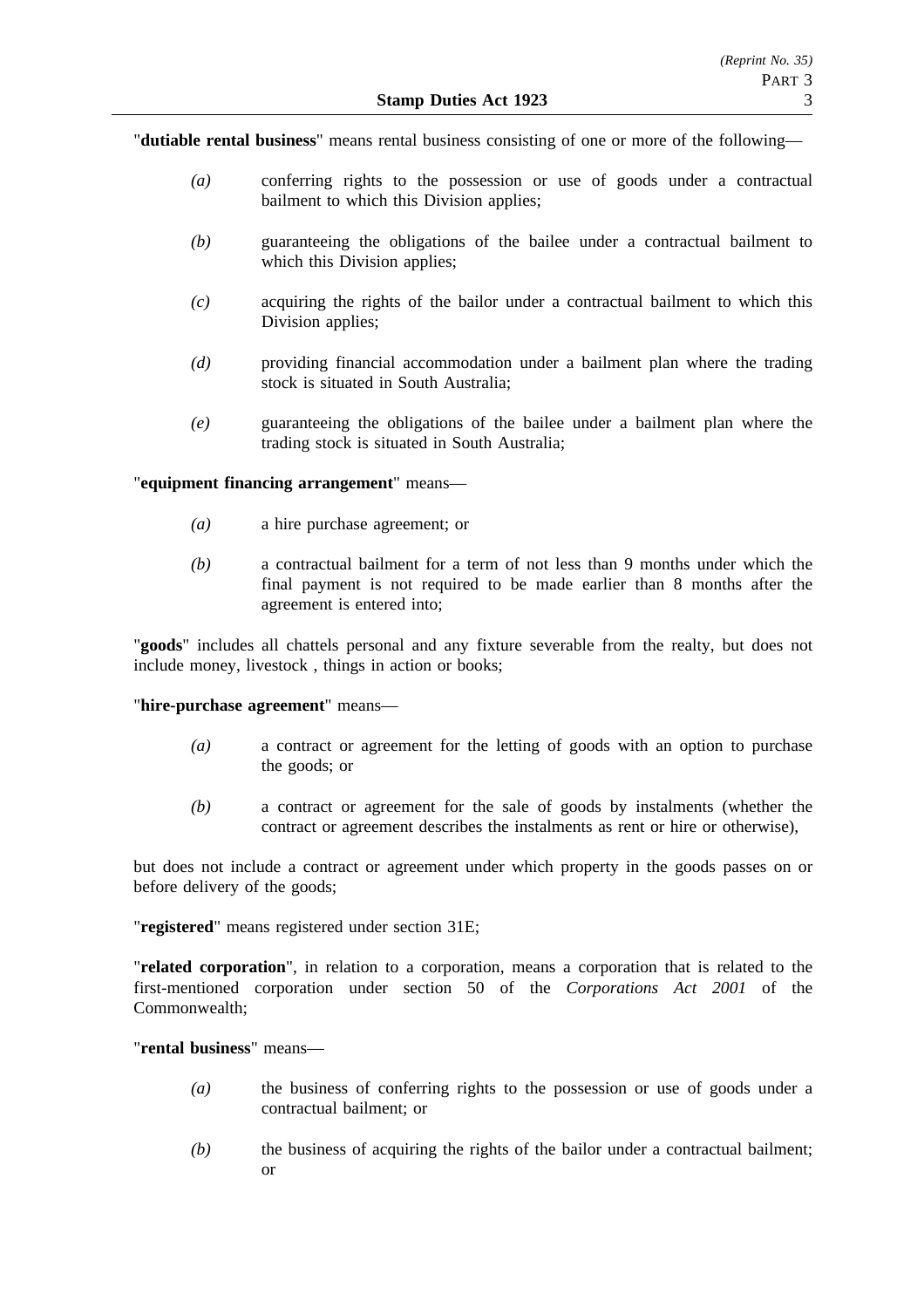- *(c)* the business of providing financial accommodation under a bailment plan; or
- *(d)* the business of guaranteeing the obligations of a bailee under a contractual bailment or a bailment plan,

but does not include business of a class exempted by regulation from the ambit of this definition.

### **Jurisdictional nexus**

**31C.** (1) This Division applies to a contractual bailment if—

- *(a)* the goods are, or are to be, used solely or predominantly in South Australia; or
- *(b)* the goods are delivered to the bailee in South Australia and—
	- (i) they are to be used outside Australia; or
	- (ii) they are not to be used solely in any one Australian State and it is not possible to determine which Australian State is to be the jurisdiction of predominant use.

(2) If a motor vehicle is taken on hire under an equipment financing arrangement, and the motor vehicle is, or is to be, registered under the law of a State, the State in which the motor vehicle is registered will be taken to be the jurisdiction of its predominant use.

## **Obligation to be registered**

**31D.** (1) A person who carries on rental business consisting of or involving dutiable rental business must be registered.

Maximum penalty: \$10 000.

- (2) The section applies—
- *(a)* irrespective of where the rental business is transacted; and
- *(b)* whether or not the person is resident, or has a place of business, within the State.

### **Registration**

**31E.** (1) The Commissioner shall register any person who applies in the approved form for registration under this section.

(2) A registered person who is no longer required to be registered may, by notice in the approved form given to the Commissioner, cancel his registration under this section.

### **Lodgement of statement and payment of duty**

**31F.** (1) A person who is, or ought to be, registered must, not later than the 21st day of each month—

- *(a)* lodge with the Commissioner a statement in the approved form setting out—
	- (i) the total amount received during the previous month in respect of dutiable rental business; and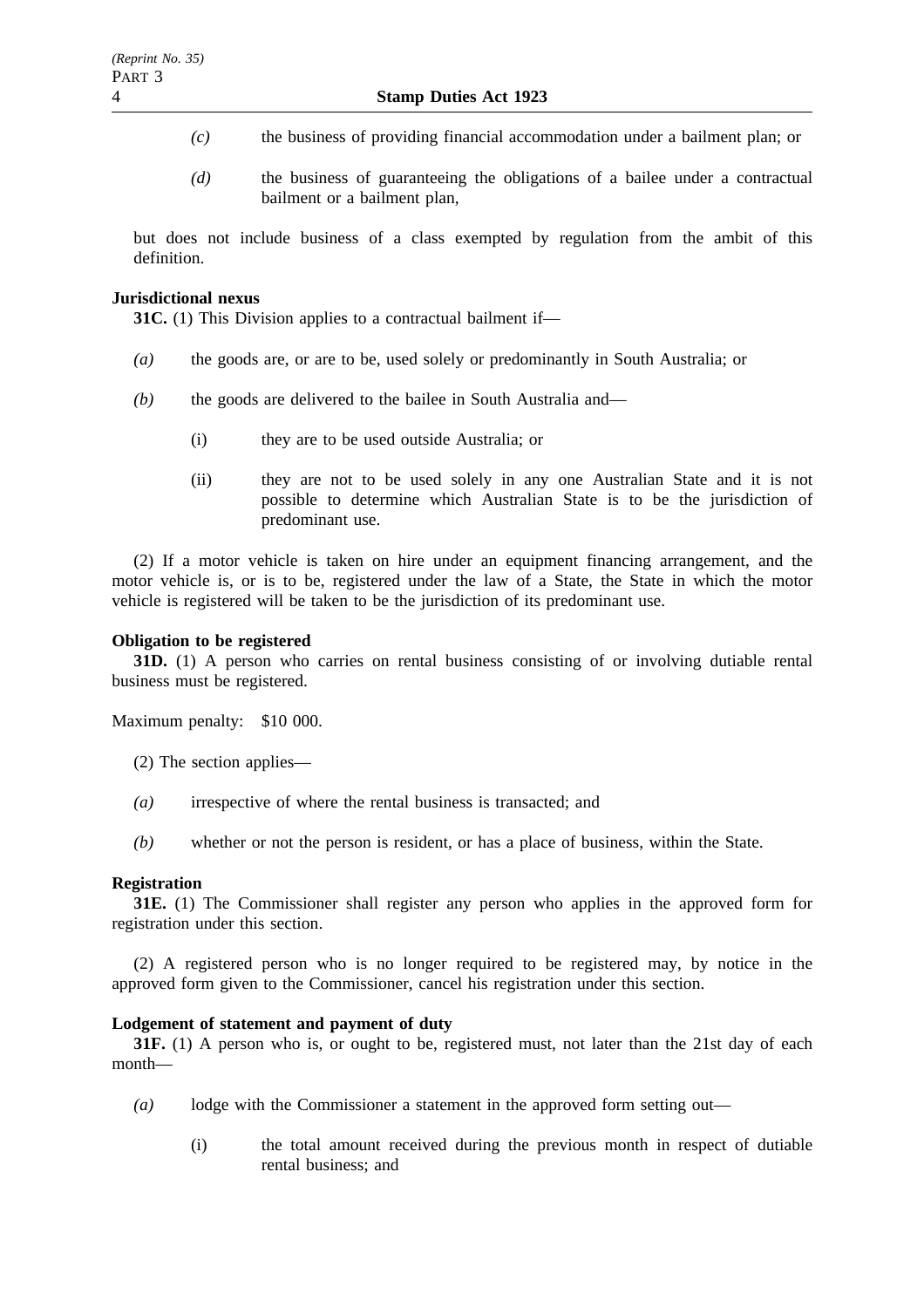- (ii) the amount representing the component referable to equipment financing arrangements entered into before 1 October 2003 (the **old equipment financing component**); and
- (iii) the amount representing the component referable to equipment financing arrangements entered into on or after 1 October 2003 (the **new equipment financing component**); and
- (iv) the amount representing the component referable to other kinds of rental business (the **general rental business component**); and

## **Exception—**

The statement need not include amounts received in respect of hire purchase agreements entered into before 1 January 2003.

- *(b)* pay to the Commissioner duty equivalent to the aggregate of—
	- (i) 1.8% of the old equipment financing component; and
	- (ii) 0.75% of the new equipment financing component; and
	- (iii) if the general rental business component exceeds \$6 000—1.8% of the amount of the excess.

(2) The amount to be disclosed in respect of dutiable rental business or a particular component of dutiable rental business under subsection (1)—

- *(a)* is to include amounts received for services incidental or related to the business or the relevant component of the business; but
- *(b)* is not to include amounts received to reimburse, offset or defray liability to GST.

## **Exception—**

If an equipment financing arrangement (or a collateral agreement) provides that the financier is to be responsible for servicing the goods—

- *(a)* the cost of servicing, if separately charged, need not be disclosed and is not liable to duty; or
- *(b)* if the cost of servicing is not separately charged, a proportion of the consideration received by the financier that the Commissioner considers properly referable to servicing the goods, need not be disclosed and is not liable to duty.

(3) If the Commissioner is satisfied, on application in the approved form by a registered person, that the total on which duty is to be calculated for the ensuing 12 months is likely to be less than \$120 000, the Commissioner may permit the person to lodge statements and pay duty on an annual basis.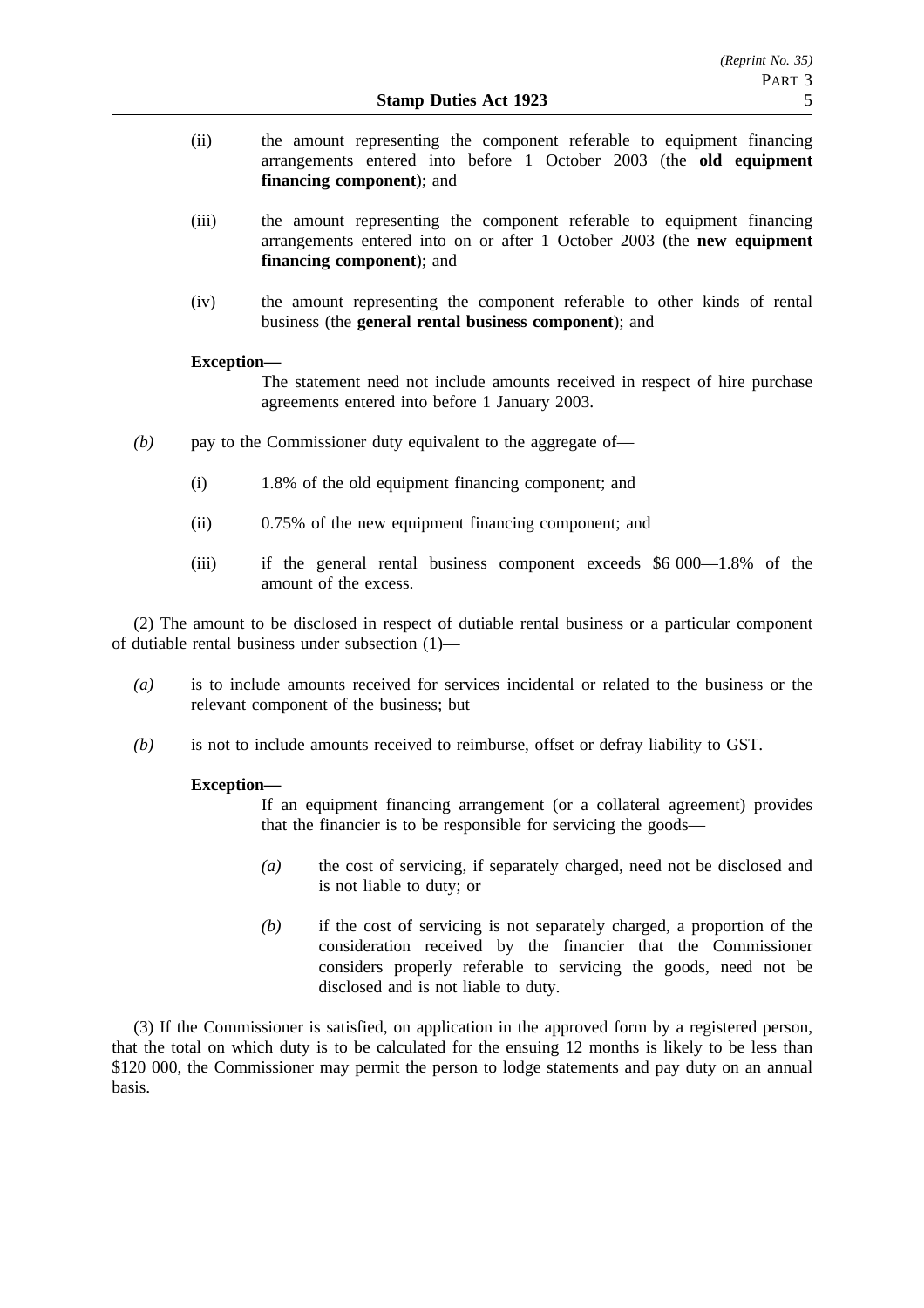(4) A person must comply with any conditions on which the Commissioner grants permission under subsection (3).

Maximum penalty: \$10 000.

(5) The Commissioner may, at any time, revoke a permission granted under subsection (3) for breach of a condition or any other proper reason.

\*\*\*\*\*\*\*\*\*\*

## **Manner of denoting duty on statement**

**31H.** The duty paid by a person on a statement lodged with the Commissioner under section 31F shall be denoted by cash register imprint on the statement or in such other manner approved by the Auditor-General as is notified by the Commissioner in the *Gazette*.

## **Matter not to be included in statement**

**31I.** (1) Nothing contained in section 31F shall require a person to include in a statement required by that section to be lodged with the Commissioner any amount in respect of—

- *(a)* a transaction entered into by the person in the course of any business carried on by the person as a pawnbroker; or
- *(b)* the sale of any goods (other than under a hire-purchase agreement or where there is an agreement, arrangement or understanding that the person to whom the goods are sold may, at a later time, sell the goods back to the first mentioned person); or
- *(c)* business transacted by a registered person in respect of which the registered person has paid duty under a corresponding law if the Commissioner is satisfied, on application by the registered person, that—
	- (i) the duty paid under the corresponding law is not less than would be applicable under this Act; and
	- (ii) it would be reasonable to allow the person the benefit of this subsection in respect of that business; or

\*\*\*\*\*\*\*\*\*\*

*(g)* the grant, by a corporation to a related corporation, of the right to the use of goods beneficially owned by that first mentioned corporation.

\*\*\*\*\*\*\*\*\*\*

 $(1a)$  If—

- *(a)* a registered person, in respect of any period for which duty is payable under this Division in respect of his or her rental business, pays duty in respect of the same business (including business that involves a hiring arrangement) under a corresponding law; and
- *(b)* the duty paid under the corresponding law is less than would be applicable under this Act; and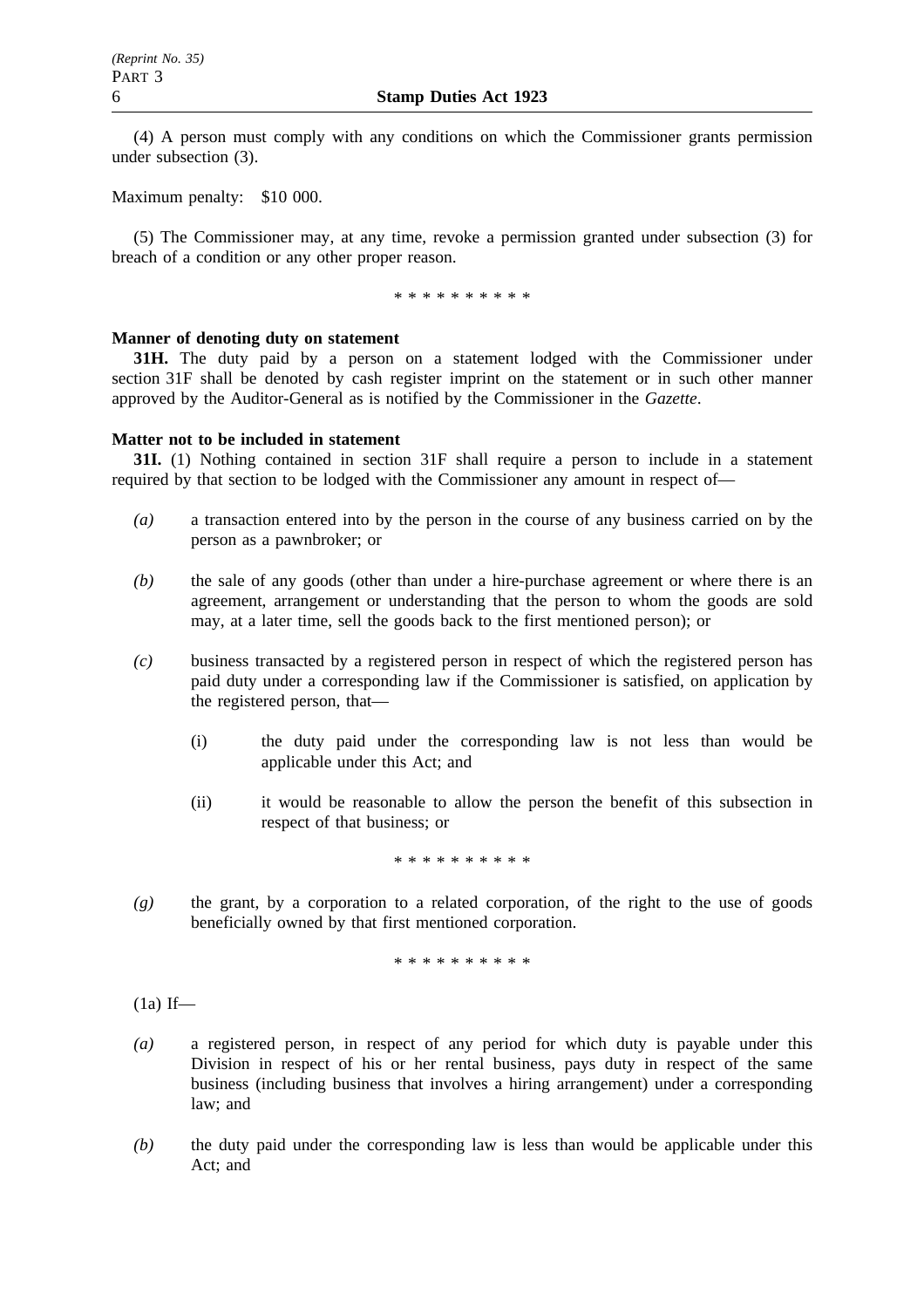*(c)* the Commissioner is satisfied, on application made to the Commissioner by the registered person in a manner and form determined by the Commissioner, that it would be reasonable to allow a deduction to be made under this subsection,

the registered person is entitled to a deduction from the amount of duty that would, apart from this subsection, be payable, the amount of the deduction being equal to the amount of duty paid in respect of the same business under that corresponding law for the corresponding period.

(1b) The Commissioner may, in making a decision on an application under subsection  $(1)(c)(ii)$ or  $(1a)(c)$ , take into account any of the following:

\* \* \* \* \* \* \* \*

- *(b)* the extent to which the business to which the application relates is connected with the place where the corresponding law applies;
- *(c)* the extent (if any) to which it appears to the Commissioner that the registered person has arranged or structured his or her business to avoid the payment of duty under this Division,

and may take into account such other matters (whether similar or dissimilar to those referred to above) as the Commissioner thinks fit.

(1c) Where a person receives in excess of \$6 000 per month for or in relation to the use of goods under a contractual bailment (other than an equipment financing arrangement) that provides for the person to be responsible for the servicing of those goods, the person may deduct from the excess, on account of the cost of servicing those goods—

- *(a)* an amount not exceeding 40 per centum of the excess or such higher proportion of the excess as is fixed by the Commissioner, on the application of the person, in respect of particular goods where, in the opinion of the Commissioner, the higher proportion is properly attributable to the cost of servicing the goods; or
- *(b)* the actual cost of servicing the goods,

whichever is the lesser.

\*\*\*\*\*\*\*\*\*\*

## **Calculation by other methods**

**31K.** (1) Where the Commissioner is satisfied that—

- *(a)* it is not reasonably practicable to calculate precisely any amount which is to be set out in the statement of any registered person required to be lodged under section 31F, he may agree to accept from that person statements in which that amount is calculated in such a manner or on such a basis as he thinks fit; or
- *(b)* in the circumstances of a particular case, it is not reasonable to require statements to be lodged by the registered person in each month, he may agree to accept statements at such times and relating to such periods as he thinks fit.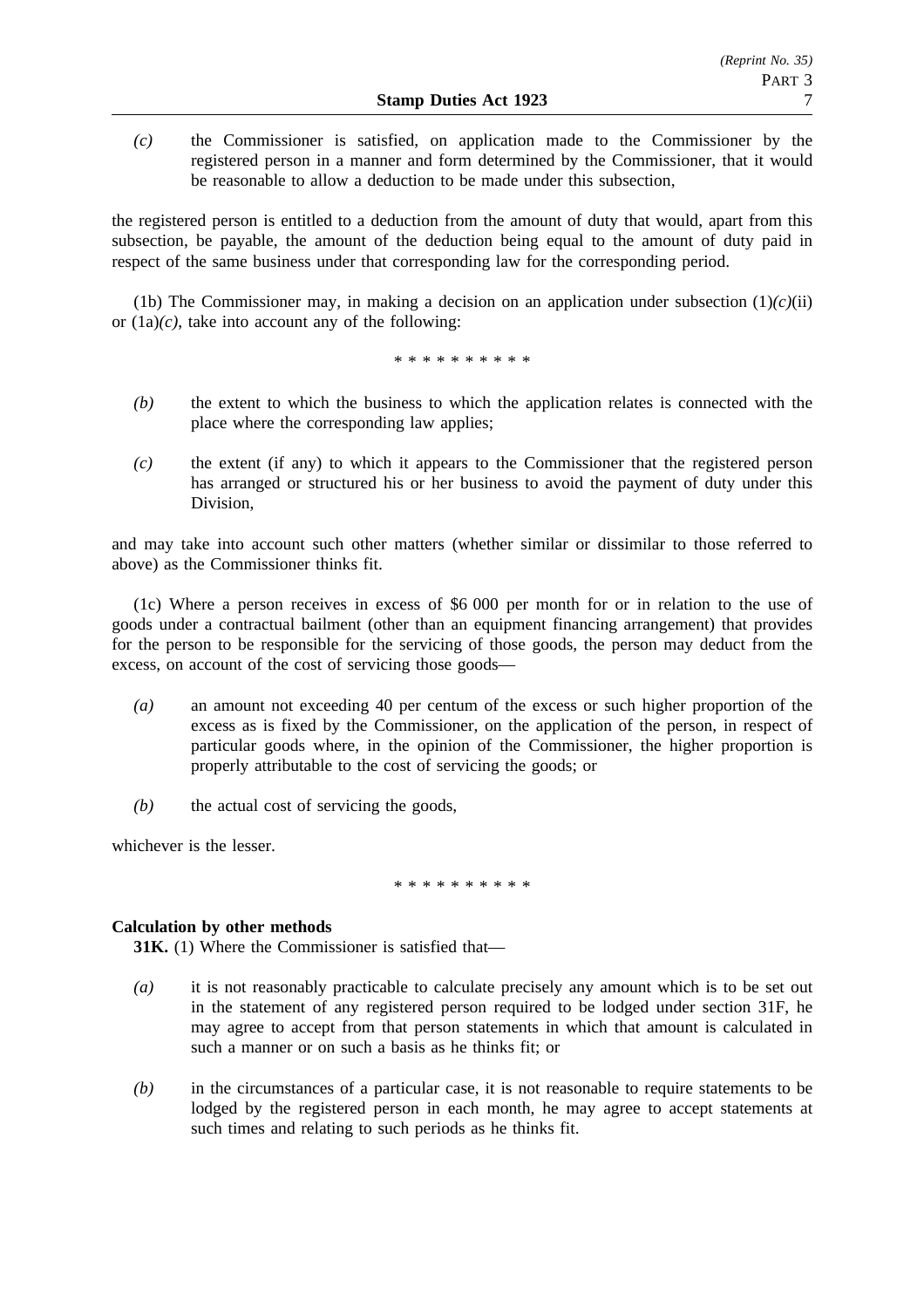(2) Where, pursuant to subsection (1), the Commissioner agrees to accept from a registered person a statement—

- *(a)* in which an amount is calculated in a manner or on a basis different from that required under section 31F; or
- *(b)* at a time, or relating to a period, otherwise than in accordance with that section,

the registered person shall, at the time of lodging that statement with the Commissioner, pay to the Commissioner the amount of duty that would be payable on that statement if it were lodged by him with the Commissioner in accordance with that section.

(3) The Commissioner may, by notice in writing served on a registered person, cancel any agreement made pursuant to subsection (1) and, upon the day specified in the notice as the day on which the agreement is cancelled, that agreement shall have no further force or effect in relation to that registered person.

## **Passing on a rental duty**

**31L.** (1) Subject to this section, a registered person or any person acting on his behalf shall not add the amount of any duty or of any part of the duty payable by the registered person as such under this Act to any amount payable by any other person with whom he has entered into or is conducting any rental business, whether by agreement or otherwise, or otherwise demand or recover or seek to recover any such first mentioned amount from that other person.

| Penalty:       | \$250. |
|----------------|--------|
| Expiation fee: | \$80.  |

(2) In the event of a contravention of subsection  $(1)$ —

- *(a)* the court by which the defendant is convicted shall, in addition to imposing a penalty for the offence, order the defendant to refund to the other person referred to in that subsection any such amount which has been paid by that other person; or
- *(b)* the other person referred to in that subsection may recover any such amount from the registered person, or person to whom he paid it, by action in a court of competent jurisdiction as if it were a debt due to him from that person.

(3) The Governor may by proclamation—

- *(a)* exempt a class of transactions from the application of this section; or
- *(b)* vary or revoke any such exemption.

## **Ascertainment and disclosure of place of use of goods**

**31M.** (1) A person who carries on a rental business may rely on a statement of the person who takes goods on hire as to where the goods will be solely or predominantly used during the course of the hire or, in the case of a motor vehicle, where the motor vehicle will be registered, unless the person knows that the statement is false.

(2) A person who carries on a rental business is not bound to inquire as to any change in the place of use of the goods or, in the case of a motor vehicle, the place of registration.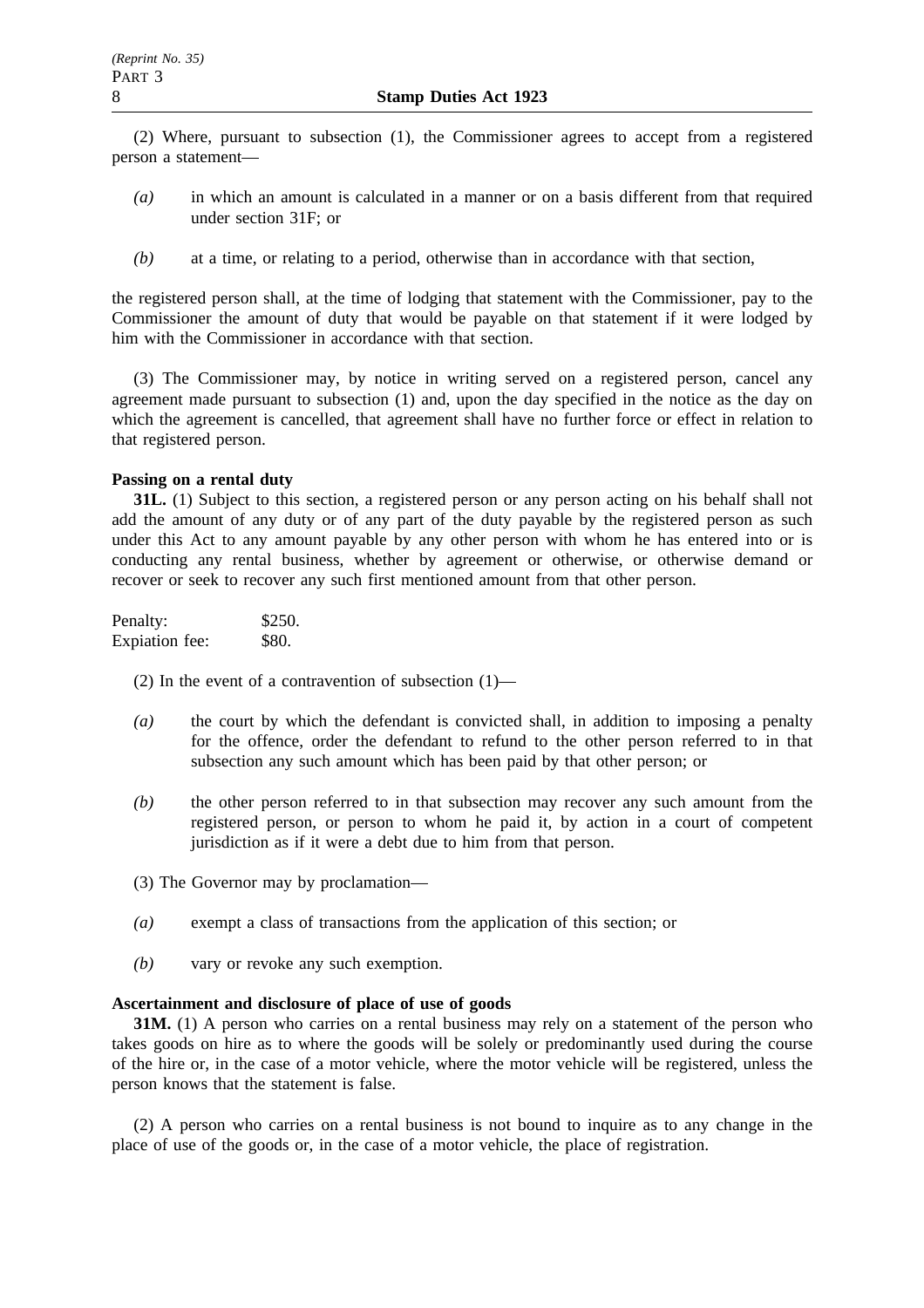(3) If the Commissioner finds that insufficient duty has been paid, the failure to pay the correct amount of duty does not constitute a tax default under the *Taxation Administration Act 1996* if—

- *(a)* the failure to pay the correct amount of duty results from reliance on information on which the person liable for the duty was entitled to rely under this section; and
- *(b)* the correct amount of duty is paid within 3 months after the issue of a notice of assessment of the duty by the Commissioner.

(4) A person who falsely represents that the goods that the person takes, or proposes to take, on hire will be used solely or predominantly outside South Australia, is guilty of an offence.

Maximum penalty: \$10 000.

\*\*\*\*\*\*\*\*\*\*

## **Division 3—Annual licences**

## **Interpretation**

**32.** In this Act—

"**assurance or insurance business**" means and includes—

- *(a)* the granting or issuing of any life, personal accident, fire, fidelity, guarantee, livestock, plate glass, marine or other assurance or insurance policies; or
- *(b)* the acceptance, either directly or indirectly, of any premium, renewal premium or consideration for, or in respect of, the granting or issuing or keeping alive or in force of any life, personal accident, fire, fidelity, guarantee, livestock, plate glass, marine or other policy; or
- *(c)* the receiving of any letter or declaration of interest attaching to any life, personal accident, fire, marine or other policy issued in South Australia or elsewhere; or
- *(d)* the carrying out, by means of assurance or insurance effected out of South Australia, of any written, verbal or implied contract or undertaking to effect assurance or insurance;

"**company**" includes corporation and society, whether corporate or unincorporate;

"**firm of persons**" includes any association of underwriters carrying on marine assurance or insurance business through a managing underwriter solely;

"**general insurance business**" means any assurance or insurance business not relating to life insurance policies;

"**life insurance policy**" does not include a policy covering personal accident or workers compensation or a policy complying with Part 4 of the *Motor Vehicles Act 1959*;

"**policy**" includes any instrument in the nature of a policy, an open policy, an insurance cover or any instrument in any manner covering any assurance or insurance;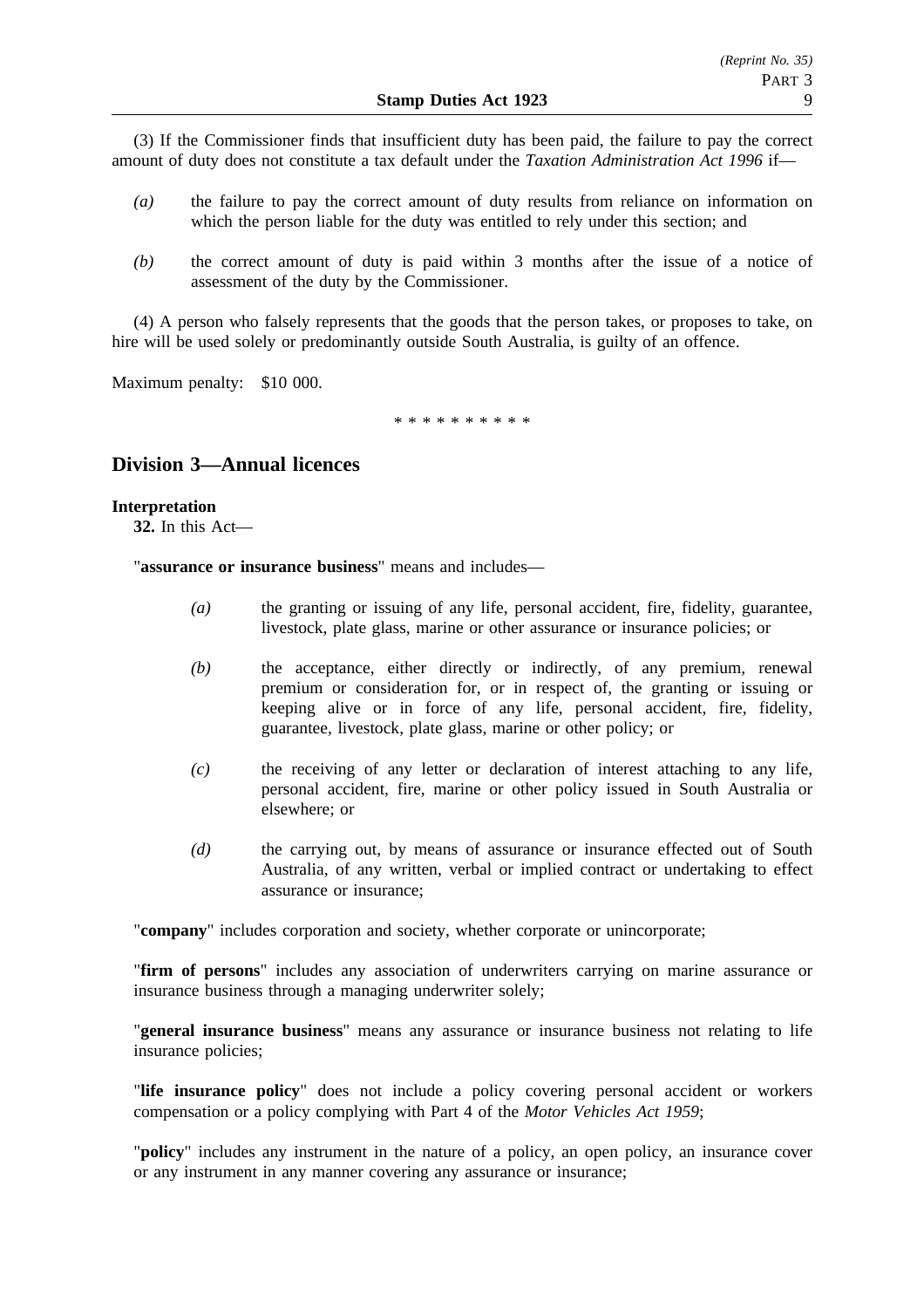"**premium**" means any amount paid or payable for assurance or insurance and includes—

- *(a)* an amount charged to a policy holder to reimburse, offset or defray the insurer's liability for GST in respect of the assurance or insurance;
- *(b)* a levy charged to a policy holder;
- *(c)* an instalment of premium.

### **Annual licence required for insurance business**

**33.** A company, person or firm of persons must not carry on any assurance or insurance business in any year in South Australia, whether the head office or principal place of business of that company, person or firm is in South Australia or elsewhere, unless the company, person or firm has taken out an annual licence for that year in a form determined by the Commissioner.

Penalty: \$10 000.

### **Application for annual licence**

**34.** (1) A company, person or firm of persons requiring an annual licence must make a written application to the Commissioner in a manner and form determined by the Commissioner and supported by such evidence as the Commissioner may require.

(2) Any information or statement contained in the application must be verified by statutory declaration made—

- *(a)* where the applicant is a natural person—by that person; or
- *(b)* where the applicant is a firm—by a member of the firm; or
- *(c)* where the applicant is a company—by a member of the board or committee of management of the company; or
- *(d)* in any case—by a person authorised by the applicant and approved by the Commissioner.

(3) A company, person or firm of persons that applies for an annual licence must, at the time of lodging the application, pay to the Commissioner the duty (if any) payable under Schedule 2 on the annual licence application.

\*\*\*\*\*\*\*\*\*\*

#### **Issuing and term of annual licence**

**35.** (1) The Commissioner is authorised to issue an annual licence on payment of the duty (if any) payable on the annual licence application.

(2) An annual licence comes into force on the date specified in the licence (which may be a date earlier than the date of issue of the licence) and remains in force until 31 December of the year in which it is issued.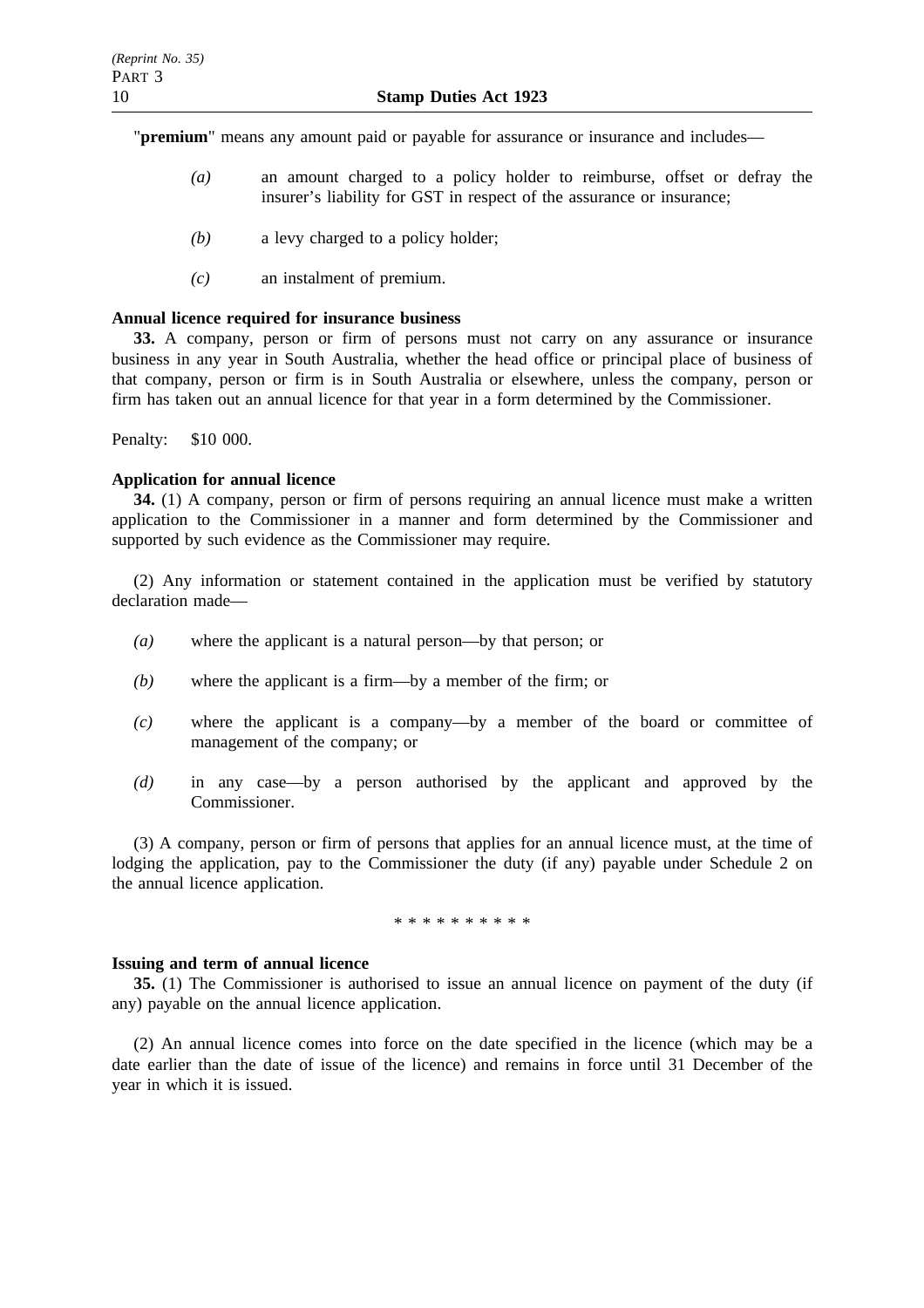### **Monthly returns in respect of general insurance business**

**36.** (1) A company, person or firm of persons that carries on general insurance business in South Australia, whether the head office or principal place of business of that company, person or firm is in South Australia or elsewhere, must lodge with the Commissioner a return in a form determined by the Commissioner, supported by such evidence as the Commissioner may require, not later than the fifteenth day of the month following each month in which the company, person or firm carries on such business.

(2) Any information or statement contained in a monthly return must be verified by statutory declaration in the same way as is required for an application for an annual licence.

(3) A company, person or firm of persons that lodges a monthly return must, at the time of lodging the monthly return, pay to the Commissioner the duty (if any) payable under Schedule 2 on the monthly return.

\*\*\*\*\*\*\*\*\*\*

## **Duty if annual licence application or monthly return not lodged as required**

**36A.** A company, person or firm that does not lodge an application for an annual licence, or does not lodge a monthly return, as required under this Act is nevertheless liable to pay duty to the Commissioner as if the company, person or firm had lodged the application or return required under this Act immediately before the end of the period allowed for such lodgment.

## **Denoting of duty**

**37.** The duty paid on an annual licence application or a monthly return must be denoted by cash register imprint on the licence or return.

#### **Duty payable on acquisition of insurance business**

**38.** Where a company, person or firm of persons acquires contractual rights and obligations of, or in connection with, the assurance or insurance business of some other company, person or firm, the acquiring company, person or firm is liable to pay to the Commissioner the amount of any unpaid duty in respect of premiums received or in any manner charged in account (whether directly or by agents) by the other company, person or firm after the end of the period in respect of which such duty was last paid by the other company, person or firm as if the acquiring company, person or firm had received or charged in account those premiums.

\*\*\*\*\*\*\*\*\*\*

### **Duty in respect of policies effected outside South Australia**

**42AA.** (1) Every company, person or firm of persons which is not required to take out an annual licence under section 33 and which obtains, effects or renews, outside South Australia, a policy of assurance or insurance wholly or partly in respect of any property in South Australia, or any risk, contingency or event occurring in South Australia, shall, within one month of obtaining, effecting or renewing that policy, lodge with the Commissioner a return in the approved form containing such particulars of that policy and such other information as may be prescribed or as the Commissioner may in any particular case require.

(2) The Commissioner may allow a rebate of the duty payable on that proportion of any premium which is, in his opinion, properly attributable to the assurance or insurance of any property outside South Australia or any risk, contingency or event occurring outside South Australia.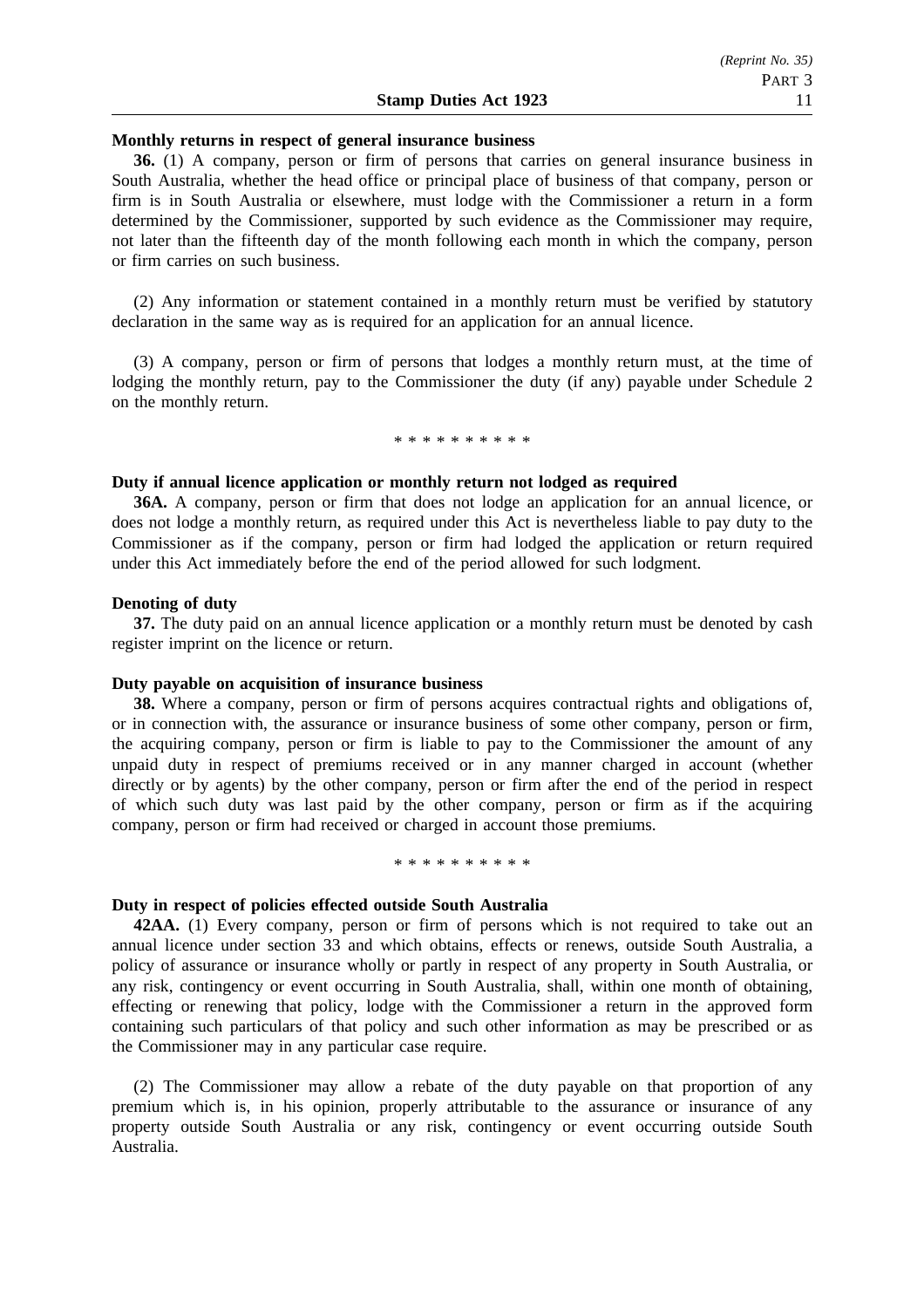(3) The person lodging such a return shall, upon lodgment, pay to the Commissioner the duty payable thereon, which shall be denoted by cash register imprint on the receipt issued therefor.

(4) A company, person or firm that does not lodge a return as required under this section is nevertheless liable to pay duty to the Commissioner as if the company, person or firm had lodged the return required under this section immediately before the end of the period allowed for such lodgement.

\*\*\*\*\*\*\*\*\*\*

(5) Subsection (1) does not apply to any policy of life assurance.

### **Insurers not required to be licensed**

**42AB.** (1) The Commissioner may enter into an agreement with an insurer who is not required to take out an annual licence under this Act under which—

- *(a)* the Commissioner approves the insurer for the purposes of this section; and
- *(b)* the insurer undertakes to pay duty as if the insurer were required to be licensed and were in fact licensed under this Act.

(2) A party to an agreement under this section may, by notice in writing to the other party, terminate the agreement at any time.

(3) Where an insurer is neither required to be licensed under this Act nor approved under this section, a person who pays a premium to the insurer shall, within 21 days after the end of the month in which the premium was paid—

- *(a)* furnish a return to the Commissioner stating the amount of premium; and
- *(b)* pay stamp duty calculated by reference to the amount of the premium and the appropriate rate prescribed by Schedule 2 in relation to annual licence applications.

(4) This section does not apply in relation to a levy paid under the *Workers Rehabilitation and Compensation Act 1986*.

(5) In this section—

"**insurer**" means a person, firm or company that carries on assurance or insurance business in the State.

## **Division 4—Application for motor vehicle registration**

### **Interpretation**

**42A.** In this Act—

"**applicant**" means a person by or on whose behalf an application to register a motor vehicle or an application to transfer the registration of a motor vehicle is made;

"**application to register a motor vehicle**" means an application to register a motor vehicle made under the *Motor Vehicles Act 1959* and includes an application so made to renew the registration of a motor vehicle;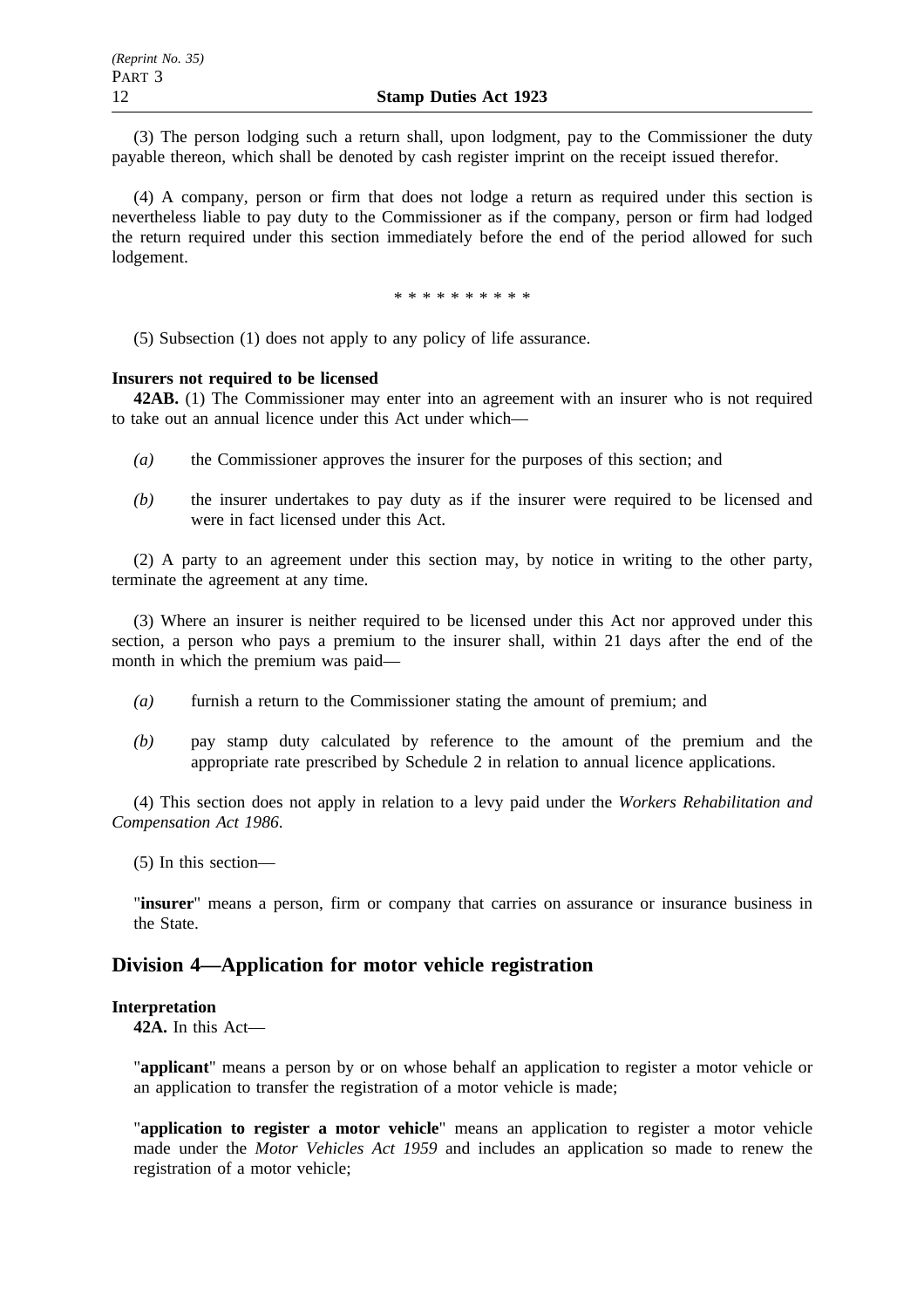"**application to transfer the registration of a motor vehicle**" means an application to transfer the registration of a motor vehicle made under the provisions of the *Motor Vehicles Act 1959*;

"**commercial motor vehicle**" has the same meaning as in the *Motor Vehicles Act 1959*;

"**dealer**" means a person licensed as a dealer under the *Second-hand Motor Vehicles Act 1983*;

"**list price**" means—

- *(a)* for a motor vehicle—the price (inclusive of GST) fixed by the manufacturer, importer or principal distributor as the retail selling price in the State of a motor vehicle of the relevant make and model;
- *(b)* for optional equipment—the additional price (inclusive of GST) so fixed if the vehicle is to be sold with the optional equipment;

"**market value**", in relation to a motor vehicle, means the amount (inclusive of GST) for which the motor vehicle might reasonably be sold, free of encumbrances, in the open market;

"**motor vehicle**" and "**trailer**" have the same meanings as those expressions respectively have in the *Motor Vehicles Act 1959*;

"**new motor vehicle**" means a motor vehicle not previously registered in this State or elsewhere;

"**optional equipment**", in relation to a motor vehicle for which there is a list price, means equipment or a feature of the vehicle that is not covered by that list price, being—

- *(a)* a particular kind of transmission; or
- *(b)* power steering; or
- *(c)* any other prescribed equipment or feature;

"**policy of insurance**" means a policy of insurance under Part 4 of the *Motor Vehicles Act 1959*;

"**primary producer**" has the same meaning as in the *Motor Vehicles Act 1959*;

"**second-hand motor vehicle**" means a motor vehicle previously registered in this State or elsewhere.

# **Duty on applications for motor vehicle registration or transfer of registration**

**42B.** (1) For the purposes of this Act, the value of a motor vehicle is—

- *(a)* in the case of an application to register a new motor vehicle for which there is a list price—
	- (i) if the motor vehicle has no optional equipment, the list price of the vehicle; or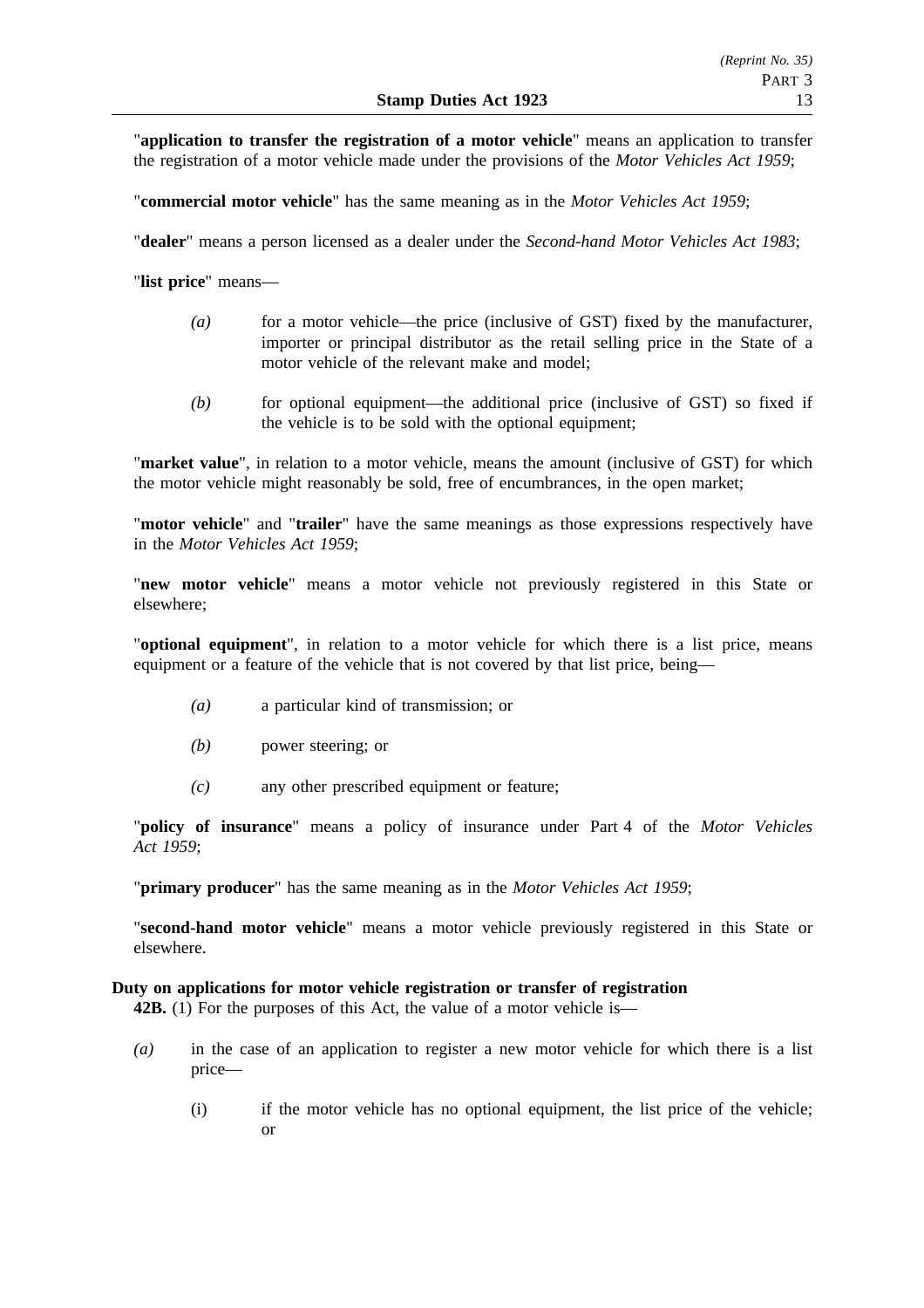- (ii) if the motor vehicle has optional equipment, the list price of the motor vehicle plus the list price or, if there is no list price, the actual price (inclusive of GST) of the equipment; or
- *(b)* in the case of an application to transfer the registration of a second-hand motor vehicle upon sale of the vehicle, the consideration for the sale or the market value of the motor vehicle, whichever is the higher; or
- *(c)* in any other case, the market value (inclusive of GST) of the motor vehicle.

(1aa) The applicant for registration, or transfer of registration, of a motor vehicle shall state in the application the value of the motor vehicle as at the date of the application.

(1a) The amount of stamp duty—

- *(a)* payable upon an application to register a motor vehicle shall be an amount calculated by the addition of—
	- (i) the amount prescribed by Schedule 2 as the component payable in respect of registration; and
	- (ii) the amount prescribed by Schedule 2 as the component payable in respect of a policy of insurance; or
- *(b)* payable upon an application to transfer the registration of a motor vehicle shall be the amount prescribed by Schedule 2 as the component payable in respect of registration and, in the case of such an application, no additional component shall be payable in respect of a policy of insurance.

\*\*\*\*\*\*\*\*\*\*

(2) The amount payable upon an application in accordance with subsection (1a) shall be paid by the applicant to the Registrar of Motor Vehicles at the time of making the application.

(2a) The duty paid by any person—

- *(a)* on an application to register a motor vehicle shall be denoted by impressed stamp or cash register imprint, or by both, on the certificate or interim certificate of registration relating to that motor vehicle issued by the Registrar or on such form or forms as may be approved by the Commissioner; and
- *(b)* on an application to transfer the registration of a motor vehicle shall be denoted by impressed stamp or cash register imprint, or by both, on such form or forms as may be approved by the Commissioner.

(3) The Registrar of Motor Vehicles shall furnish the Commissioner, at least once in every month, with a statement showing details of amounts received by him as stamp duty on applications to register, and to transfer the registration of, motor vehicles, and showing separately the amounts so received upon applications to register motor vehicles in respect of policies of insurance, and shall pay all amounts of stamp duty received by him to the Treasurer who shall—

*(a)* place to the credit of the General Revenue—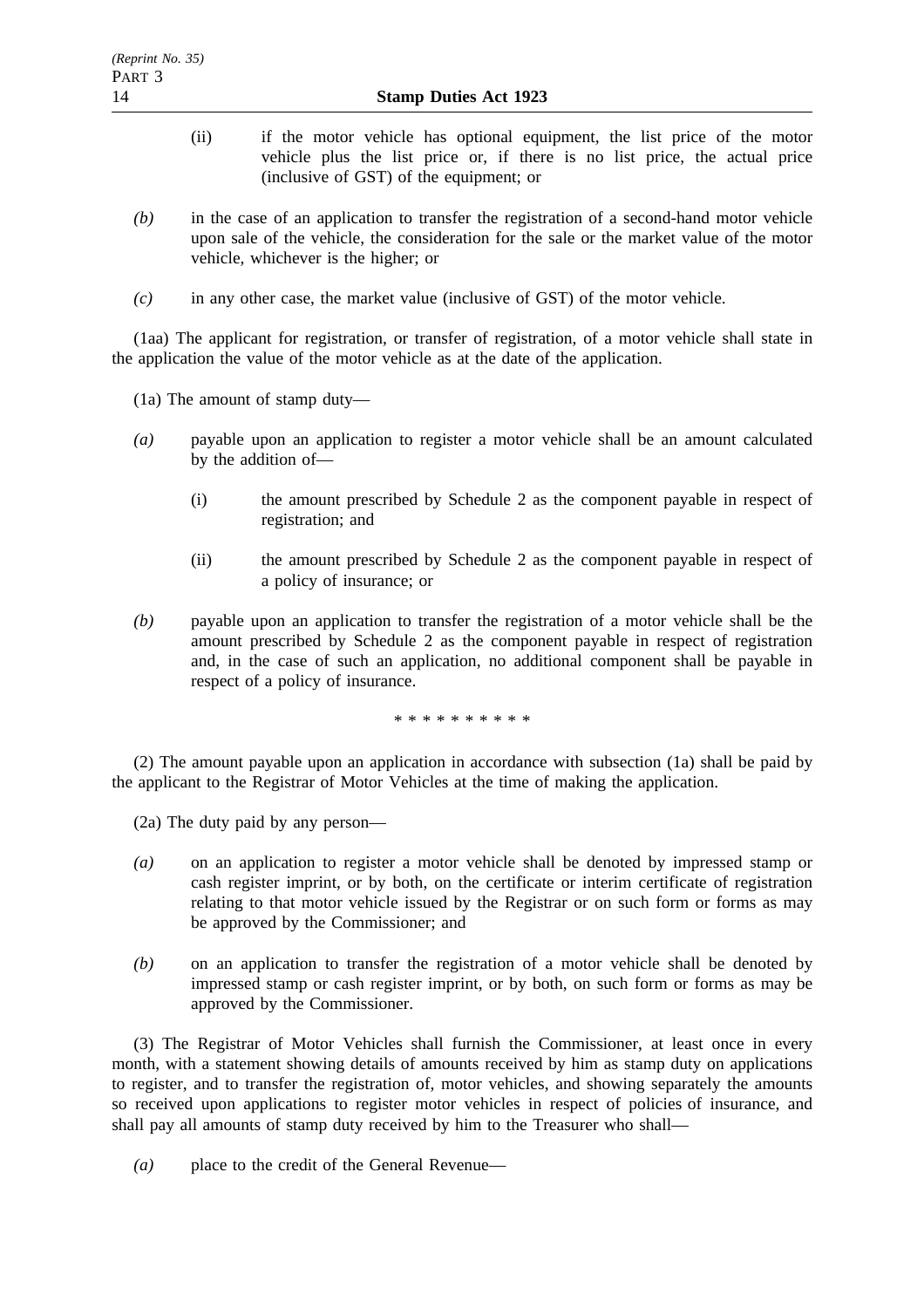- (i) all amounts representing the stamp duty received by the Registrar on applications to register motor vehicles except amounts paid upon such applications in respect of policies of insurance; and
- (ii) all amounts representing the stamp duty received by the Registrar upon applications to transfer the registration of motor vehicles; and
- *(b)* place to the credit of the Hospitals Fund kept at the Treasury all amounts representing stamp duty received by the Registrar upon applications in respect of policies of insurance.

\*\*\*\*\*\*\*\*\*\*

(4) A person who does not lodge an application to register a motor vehicle, or transfer the registration of a motor vehicle, as required is nevertheless liable to pay duty to the Commissioner as if the person had lodged the required application immediately before the end of the period allowed for making such an application.

(5) If a person drives a motor vehicle on a road without registration in contravention of the *Motor Vehicles Act 1959*, the person is to be taken to have been required by this Act to lodge an application to register the vehicle not later than the day preceding the day on which the vehicle is so driven on a road.

(6) A person is to be taken to be required by this Act to lodge an application to transfer the registration of a motor vehicle within the period within which such an application is required to be made under the *Motor Vehicles Act 1959*.

\*\*\*\*\*\*\*\*\*\*

(7) The Commissioner or the Registrar of Motor Vehicles may require an applicant who claims to be entitled to an exemption from, or reduction in, stamp duty under this Act—

- *(a)* to state that fact on the application; and
- *(b)* to provide such information as the Commissioner or Registrar may require for the purpose of determining the applicant's claim.

\* \* \* \* \* \* \* \* \*

#### **Concessional rate of duty on some applications to transfer registration**

**42BA.** (1) The amount of duty payable on an application to transfer the registration of a motor vehicle where a person who is a registered owner of the motor vehicle immediately before the registration is transferred will continue to be a registered owner of the motor vehicle immediately after the registration is transferred is calculated as follows:

 $D = A \times \frac{B}{C}$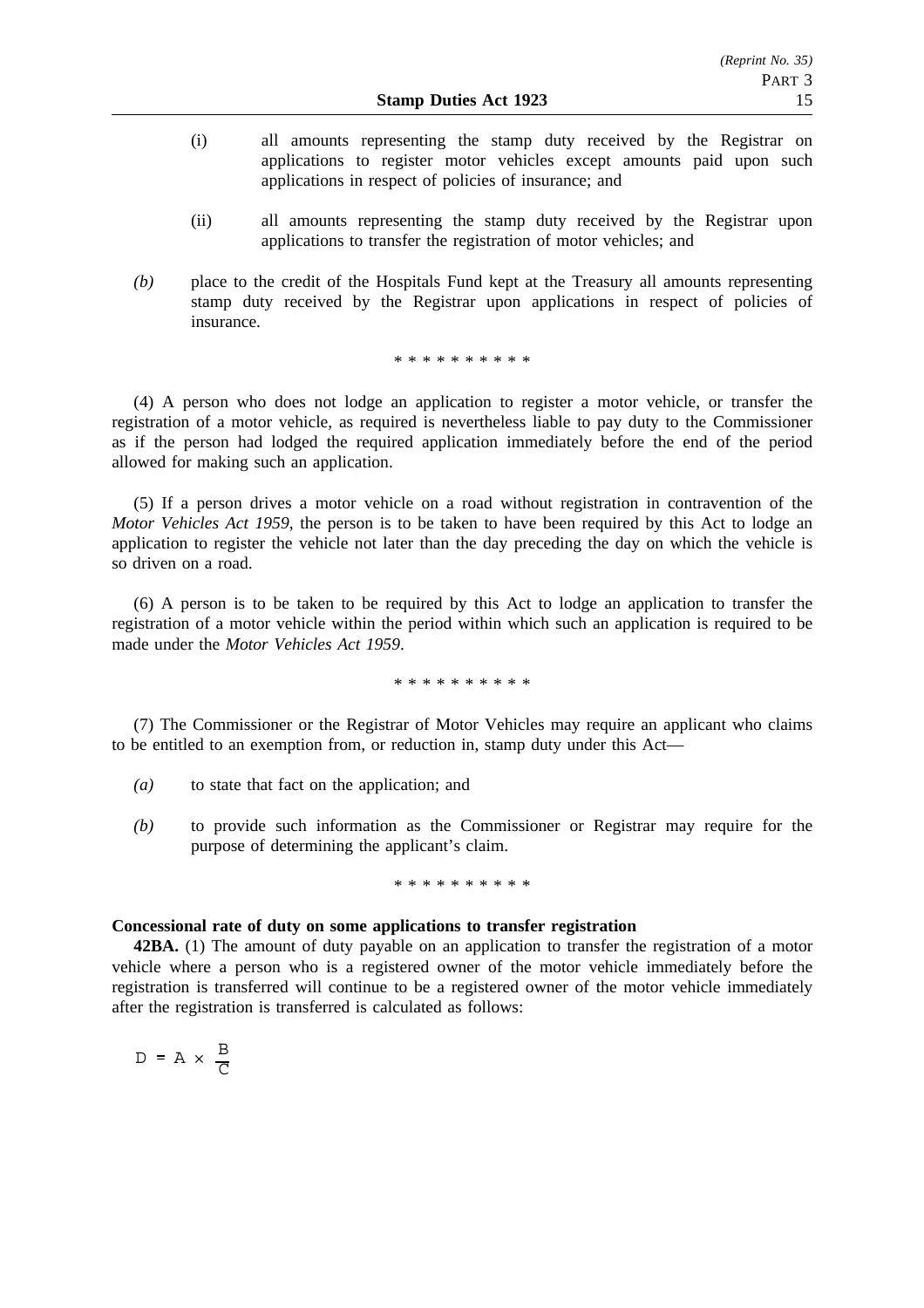where—

- D is the amount of duty payable
- A is the amount of duty that would be payable apart from this section
- B is the number of persons that the application seeks to add to, or remove from, the register as owners of the motor vehicle, whichever is the greater
- $C$  is—
	- *(a)* the number of persons who are registered owners of the motor vehicle immediately before the registration is transferred; or
	- *(b)* the number of persons who will be registered owners of the motor vehicle immediately after the registration is transferred,

whichever is the greater.

(2) This section does not derogate from any other provision conferring an exemption under this Act.

(3) This section applies to applications executed after its commencement.

#### **Refund of duty where vehicle returned or registration or transfer in error**

**42C.** If, on application, the Commissioner is satisfied, in relation to the registration, or transfer of the registration, of a motor vehicle—

- *(a)* that, within three months after the registration or transfer, the vehicle was returned by the applicant to the person from whom it was acquired and accepted by that person; or
- *(b)* that the registration or transfer was made in error,

the Commissioner may refund the duty paid in respect of the application for the registration or transfer.

# **Taxation Administration Act and functions of Registrar**

**42D.** The *Taxation Administration Act 1996* applies in relation to—

- *(a)* the payment of money to the Registrar of Motor Vehicles as duty under this Act; and
- *(b)* the performance of functions by the Registrar under this Act or the *Motor Vehicles Act 1959* in relation to duty under this Act,

as if the Registrar were the Commissioner.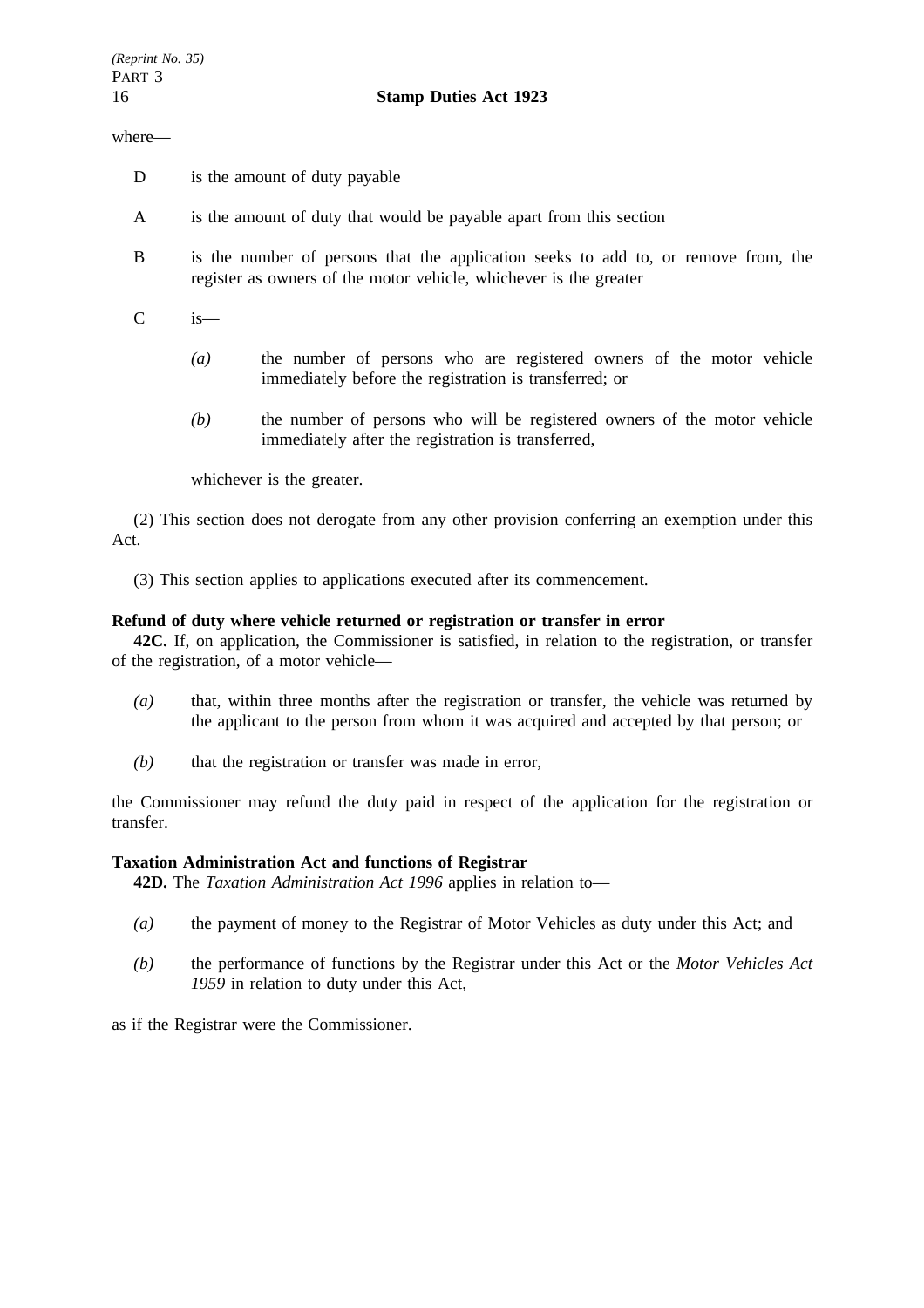# **Regulations**

**42E.** In addition to any power by any other section conferred on the Governor to make regulations as to any matter, the Governor may make any regulations which may be necessary or convenient for carrying out any of the provisions of sections 42A, 42B, 42BA, 42C, 42D and this section or for better effecting the objects of those sections and in particular (without limiting the effect of this section) for prescribing exemptions additional to or in substitution for or repealing or varying any of the exemptions to clause 2 of Schedule 2.

# **Division 5—Cheques**

# **Interpretation**

**43.** In this Act, unless the contrary intention appears—

"**cheque**" means—

- *(a)* a cheque for the purposes of the *Cheques Act 1986* of the Commonwealth;
- *(b)* an instrument of a prescribed class;

"**financial institution**" has the same meaning as in the *Cheques Act 1986* of the Commonwealth;

"**unstamped cheque**" means a cheque drawn against an account held with a financial institution in South Australia on which duty or exemption from duty is not denoted in a form approved by the Commissioner.

#### **Duty on cheques and cheque forms**

**44.** (1) A financial institution must, not later than the 7th day of each month—

- *(a)* lodge with the Commissioner a return, in a form approved by the Commissioner, of—
	- (i) all cheque forms issued during the preceding month by the financial institution to be used in drawing on accounts held by the financial institution in South Australia; and
	- (ii) all unstamped cheques paid by the financial institution during the preceding month; and
- *(b)* pay to the Commissioner duty at a rate prescribed by Schedule 2 less commission referred to in section 7 on each cheque form and cheque to which the return relates.

(2) A financial institution is entitled to recover duty on a cheque form issued or an unstamped cheque paid by the financial institution from the person to whom the cheque form was issued or the payee of the unstamped cheque and may deduct the amount of the duty from an account of the person at the financial institution or from the amount paid on the cheque.

(3) A financial institution that does not lodge a return as required under subsection (1) is nevertheless liable to pay duty to the Commissioner as if the financial institution had lodged the return required under that subsection immediately before the end of the last day for such lodgement.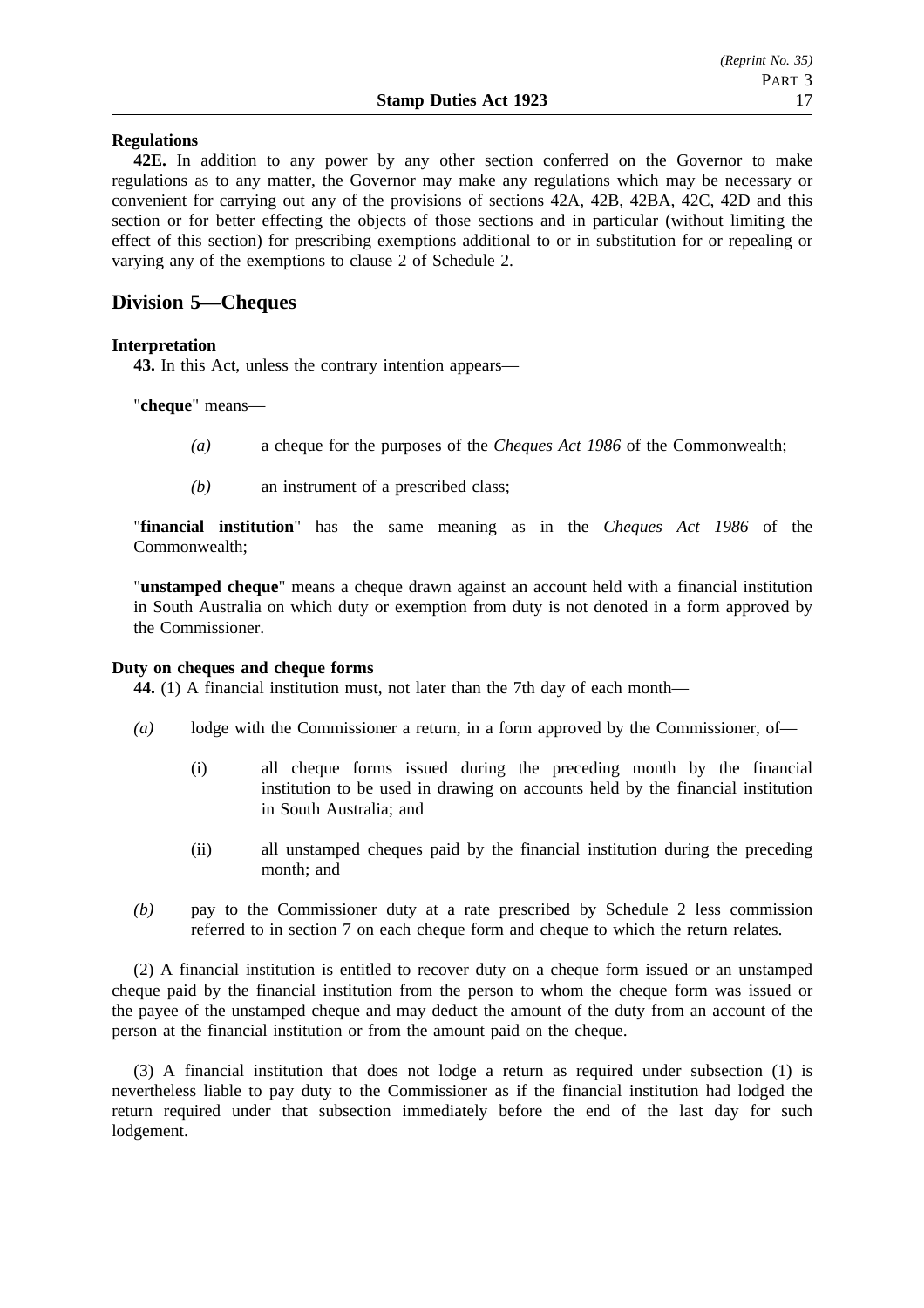(4) Duty on cheque forms issued by financial institutions is to be denoted in a form approved by the Commissioner.

(5) If a cheque form issued by a financial institution in respect of an account held with the financial institution in South Australia is exempt from duty, the fact that it is so exempt is to be denoted in a form approved by the Commissioner.

# **Duty not to be chargeable after certain date**

**45.** Despite any other provision of this Act, duty is not chargeable on a cheque form issued by a financial institution or a cheque paid by a financial institution on or after a day to be fixed by proclamation.

# **Power to make regulations**

**46.** The power to make regulations conferred on the Governor by section 112 includes power to make regulations with respect to returns and the payment of duty under section 44 and the obligations of financial institutions.

\*\*\*\*\*\*\*\*\*\*

# **Division 6—Conveyances and conveyances on sale**

# **Interpretation**

**60.** In this Act—

"**conveyance**" includes—

- *(a)* every conveyance, assignment, transfer or declaration of trust and every application under the *Real Property Act 1886* or the *Community Titles Act 1996*; and
- *(b)* every decree or order of any court, judge or commissioner; and
- *(c)* every other application or request of any kind; and
- *(d)* every other assurance or instrument of any kind,

by which or by virtue of which or by the operation of which, whether upon registration or otherwise, or by the issue of a certificate of title in pursuance of which, any real or personal property or any estate or interest in any such property is assured to, or vested in, any person, and "**to convey**" has a meaning coextensive with the meaning of "**conveyance**", as extended by this section;

"**conveyance on sale**" includes—

- *(a)* every conveyance, assignment, transfer or application under the *Real Property Act 1886*; and
- *(b)* every decree or order of any court, judge or commissioner; and
- *(c)* every other application or request of any kind; and
- *(d)* every other assurance or instrument,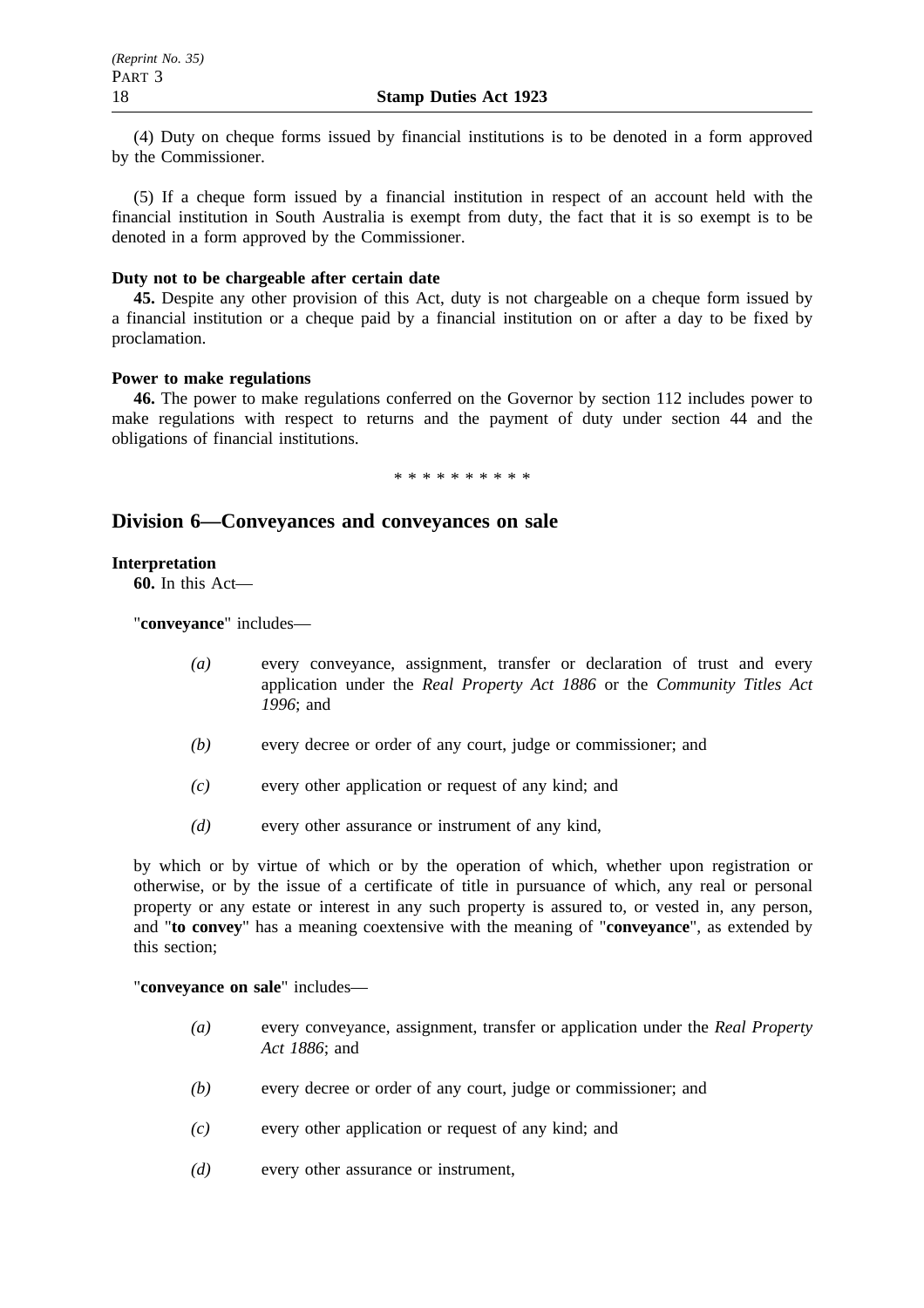by which or by virtue of which any real or personal property, upon the sale thereof, is legally or equitably transferred to, or vested in, the purchaser or any other person on his behalf or by his direction, and also includes—

- *(e)* every application for a foreclosure order under the *Real Property Act 1886*; and
- *(f)* every lease for which any consideration other than the rent reserved may be paid or agreed to be paid (but only so far as such consideration is concerned).

# **Value of property conveyed or transferred**

**60A.** (1) Subject to subsection (2), a reference in this Act (other than in Part 4) to the value of property conveyed or transferred is a reference to the market value of the property—

- *(a)* in the case of a conveyance on sale—as at the date of the sale; or
- *(b)* in any other case—as at the date of the conveyance,

assuming, in either case, that the property had, at that date, been free from any encumbrances.

(2) In the case of a conveyance on sale, the Commissioner may treat the consideration for the sale as being the value of the property conveyed or transferred unless it appears to the Commissioner that the consideration may be less than the value of the property as referred to in subsection  $(1)$ .

(3) Where no evidence of the value of property conveyed or transferred, or comprising or forming part of the consideration for a conveyance, is furnished to the Commissioner, or the evidence so furnished is, in his opinion, unsatisfactory, the Commissioner may cause a valuation of the property to be made by some person appointed by him and may assess the duty payable by reference to that valuation.

(4) The Commissioner may, having regard to the merits of the case, charge the whole or a part of the expenses of, or incidental to, the making of a valuation pursuant to subsection (3) to the person liable to pay the duty and may recover the amount so charged from him as a debt due to the Crown.

(4a) Where an interest, agreement or arrangement (granted or made on or after 7 January 1997) in respect of property has the effect of reducing the value of the property, the Commissioner may, for the purposes of assessing the duty payable on a conveyance of the property, disregard the existence of the interest, agreement or arrangement unless a person liable to pay the duty satisfies the Commissioner that the interest, agreement or arrangement—

- *(a)* was granted or made for a purpose other than reducing the value of the property; and
- *(b)* was not granted or made in favour of the transferee or a person related to the transferee.

(4b) Where an estate or interest conveyed or transferred merges with an estate or interest already held by the transferee (the latter having been acquired by the transferee on or after 7 January 1997), the Commissioner may, for the purposes of assessing the duty payable on the conveyance, treat the value of the estate or interest conveyed or transferred as being—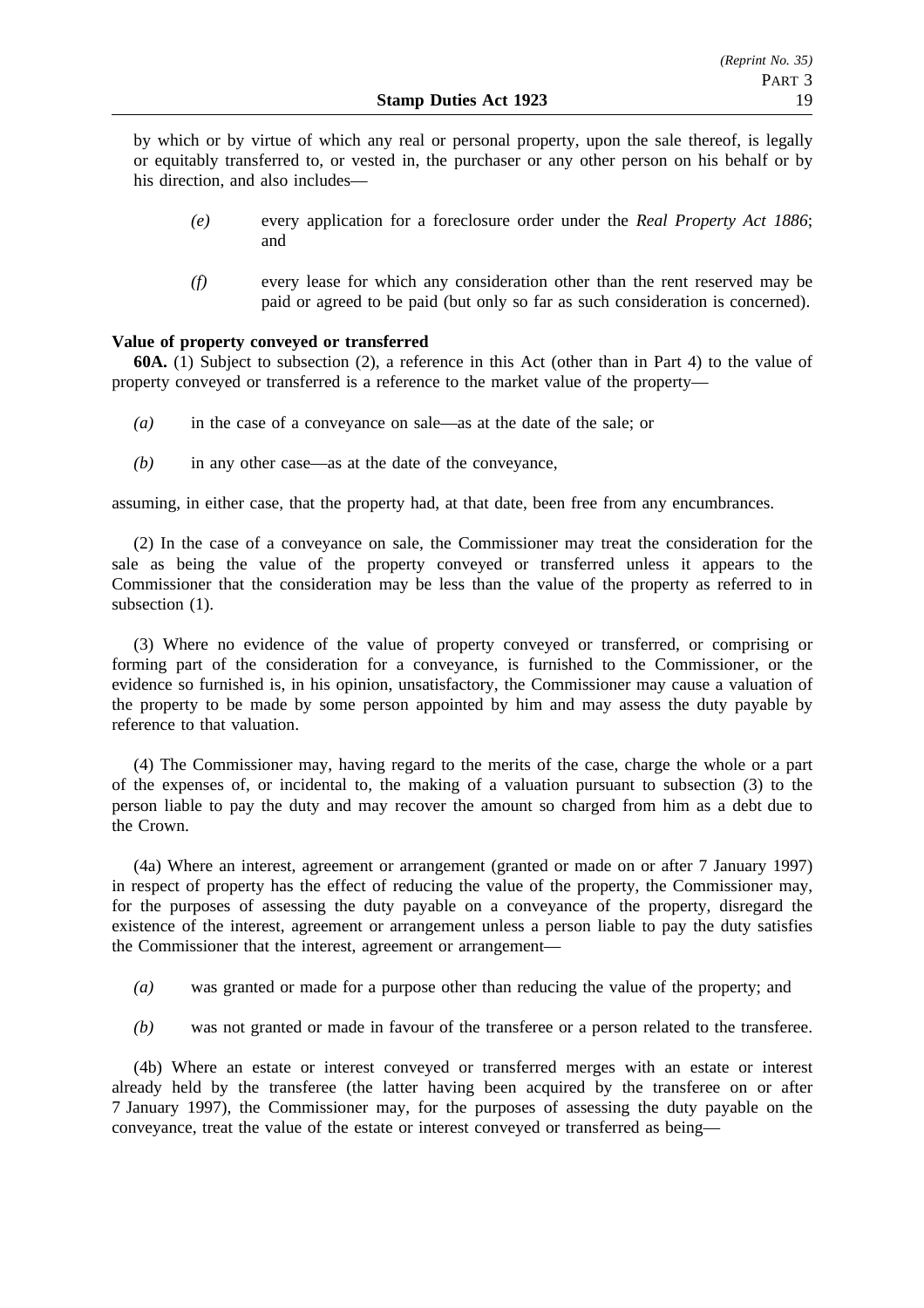- *(a)* where the instrument creating the estate or interest already held was charged with *ad valorem* duty as a conveyance—the value of the estate or interest produced by the merger less the value of the estate or interest already held; or
- *(b)* in any other case—the value of the estate or interest produced by the merger.

 $(5)$  In subsection  $(1)$ —

"**encumbrance**" does not include a prescribed encumbrance or an encumbrance of a prescribed kind.

- (6) For the purposes of subsection (4a) (but subject to subsection  $(7)$ )—
- *(a)* natural persons are related persons if—
	- (i) they are members of a partnership within the meaning of the *Partnership Act 1891*; or
	- (ii) one is the spouse of the other or the relationship between them is that of parent and child; and
- *(b)* companies are related persons if they are related bodies corporate within the meaning of the *Corporations Act 2001* of the Commonwealth; and
- *(c)* trustees are related persons if any person is a beneficiary common to the trusts of which they are trustees; and
- *(d)* a natural person and a company are related persons if the natural person is a majority shareholder, director or secretary in or of the company or in or of another company that is a related body corporate of the company within the meaning of the *Corporations Act 2001* of the Commonwealth; and
- *(e)* a natural person and a trustee are related persons if the natural person is a beneficiary of the trust of which the trustee is a trustee; and
- *(f)* a company and a trustee are related persons if—
	- (i) the company, or a majority shareholder, director or secretary in or of the company, is a beneficiary of the trust of which the trustee is a trustee; or
	- (ii) a related body corporate of the company (within the meaning of the *Corporations Act 2001* of the Commonwealth) is a beneficiary of the trust of which the trustee is a trustee.

(7) For the purposes of subsection (4a), persons are not related persons if the Commissioner is satisfied that the persons were not acting together to achieve a common purpose.

(8) In subsection (6)—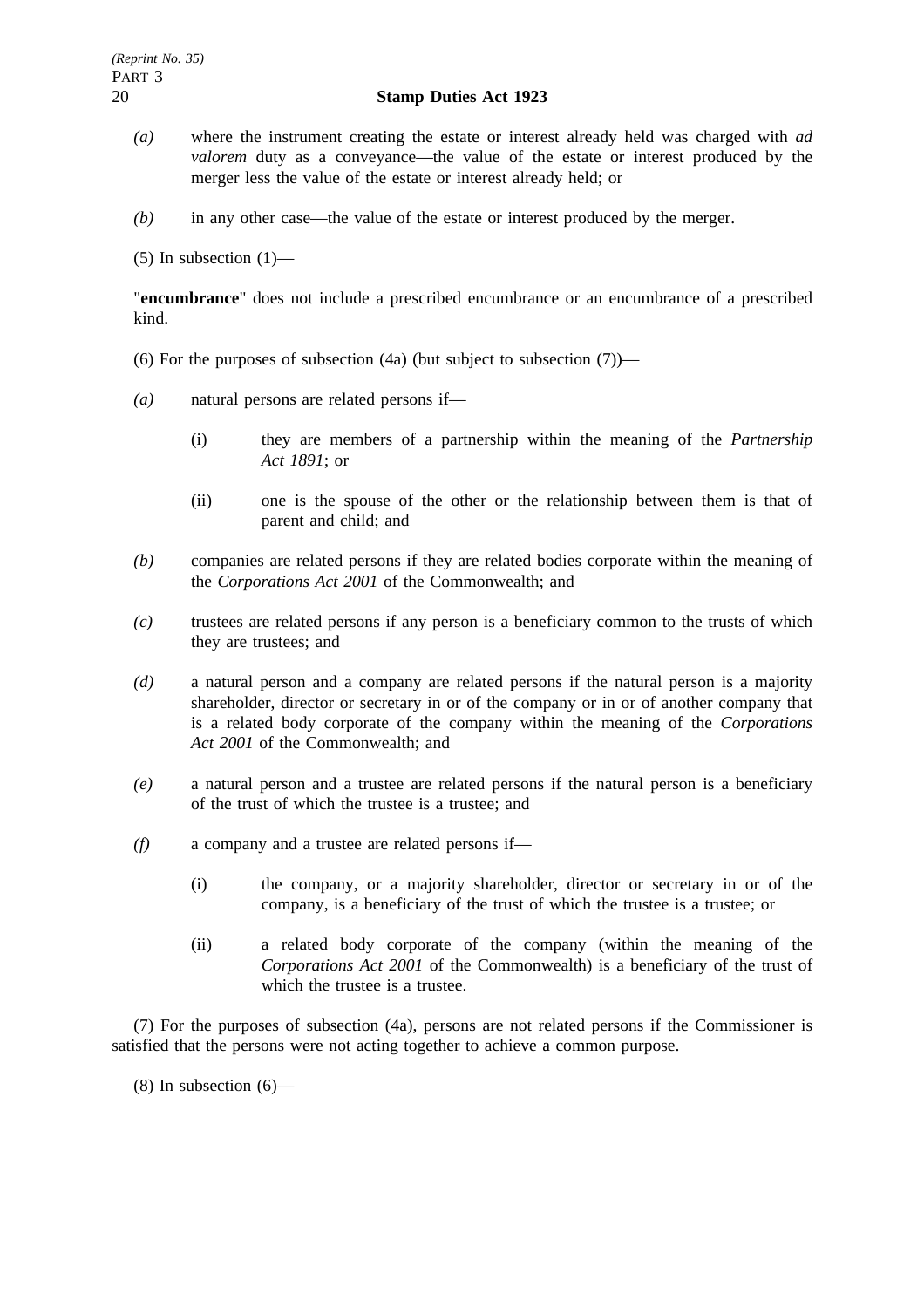"**majority shareholder**", in relation to a company, means a person who would have a substantial shareholding in the company as defined in section 9 of the *Corporations Act 2001* of the Commonwealth if the reference to 5% in paragraph *(a)* of the definition of "**substantial holding**" in that section were replaced by a reference at 50%.

# **Refund of duty where transaction is rescinded or annulled**

**60B.** (1) Where a party to an instrument of a kind that is registrable under the *Real Property Act 1886* satisfies the Commissioner, upon application made to him not later than 5 years after execution of the instrument—

- *(a)* that he has paid duty upon the instrument; and
- *(b)* that the transaction in respect of which the instrument was executed has been frustrated or avoided or has miscarried through failure of a party to comply with a condition,

the applicant shall be deemed to be possessed of stamped material rendered useless by being inadvertently spoiled within the meaning of section 106, and the provisions of that section shall apply accordingly.

(2) This section does not apply in respect of an instrument executed before the commencement of the *Stamp Duties Act Amendment Act 1975*.

# **Refund of duty on reconveyance of property subject to a common law mortgage 60C.** (1) If—

- *(a) ad valorem* duty is paid on a conveyance of property (the **prior conveyance**); and
- *(b)* the sole purpose of the conveyance is to secure a liability under a loan, indemnity or guarantee; and
- *(c)* a conveyance (the **later conveyance**) reconveys the property to the person by whom the security was given under the terms of the security or on extinguishment or termination of the secured liability,

this section applies to the later conveyance.

- (2) If the Commissioner is satisfied that a conveyance is one to which this section applies—
- *(a)* no stamp duty is payable on the conveyance; and
- *(b)* the Commissioner must, on application by the person to whom the property is reconveyed, refund the duty paid on the prior conveyance.

#### **Method or estimating value of consideration where consideration consists of shares**

**61.** Where the consideration or part of the consideration for a conveyance chargeable with *ad valorem* duty consists of shares or debentures to be issued by a company, or a contract to issue such shares or debentures, the market value of the shares or debentures shall be taken as the value of the consideration or part.

#### **Land use entitlements**

**62.** (1) This section applies to a transaction under which a person—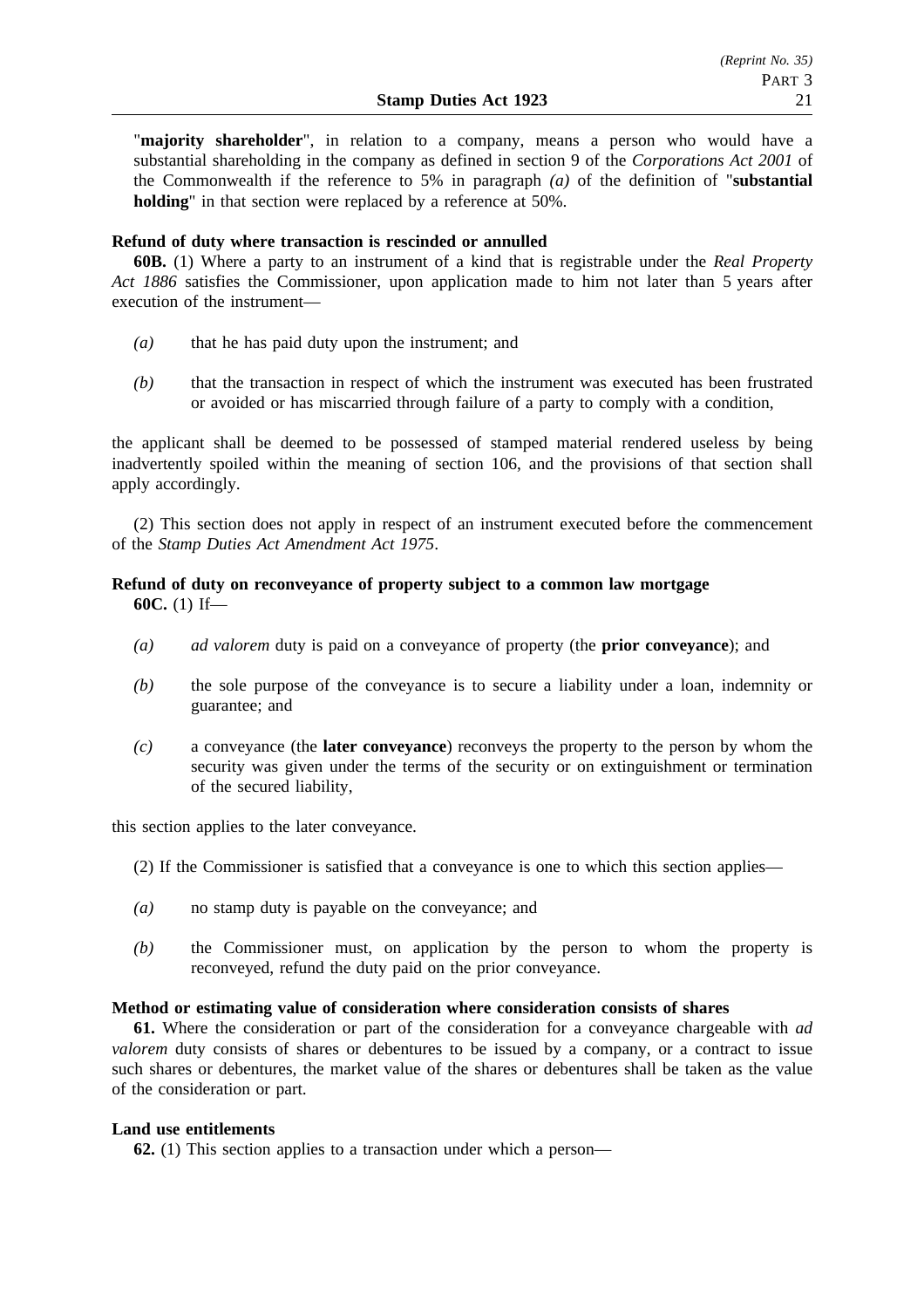- *(a)* acquires a share in a company or an interest under a trust; or
- *(b)* becomes entitled, as the owner of a share in a company or an interest under a trust, to the possession of land.

(2) Subject to the following exceptions, if a person acquires a notional interest in land as a result of a transaction to which this section applies, the transaction is dutiable under this section.

### **Exceptions—**

- 1. The acquisition of a share in a company or an interest under a trust that confers a right to occupy a dwelling is not dutiable under this section if the dwelling is part of a scheme consisting of two or more dwellings owned and administered by the company or the trustees of the trust.
- 2. The acquisition of a share in a company or an interest under a trust that confers a right to occupy a dwelling is not dutiable under this section if the dwelling is part of a retirement village scheme under the *Retirement Villages Act 1987*.
- 3. A transaction exempted by the regulations from this section is not dutiable under this section.

(3) An instrument that gives effect to, or acknowledges, evidences or records a transaction that is dutiable under this section is dutiable as a conveyance of a notional interest in the land.

(4) The value of the notional interest acquired as a result of the transaction is determined as follows—

- *(a)* if the person acquires a right to exclusive possession of land—the value of the notional interest is equivalent to the value of an unencumbered estate in fee simple in the land;
- *(b)* in any other case—the value of the notional interest is a proportion of the value of an unencumbered estate in fee simple in the land reflecting the more limited extent of the possessory right.

\*\*\*\*\*\*\*\*\*\*

#### **Consideration in case of lease**

**64.** In the case of a lease for which any consideration other than the rent reserved may be paid or agreed to be paid, the amount of the other consideration shall be deemed the consideration for the conveyance on sale.

#### **Where consideration consists of real or personal property**

**65.** Where the consideration or any part of the consideration for a conveyance on sale consists of any real or personal property other than money, the market value of the real or personal property at the date of the sale shall be taken as the value of the consideration or part of the consideration.

### **Where consideration is payable in instalments**

**66.** Where the consideration or any part of the consideration for a conveyance on sale consists of money payable periodically for a definite period, so that the total amount to be paid can be previously ascertained, the total amount shall be taken as the consideration or part of the consideration.

\*\*\*\*\*\*\*\*\*\*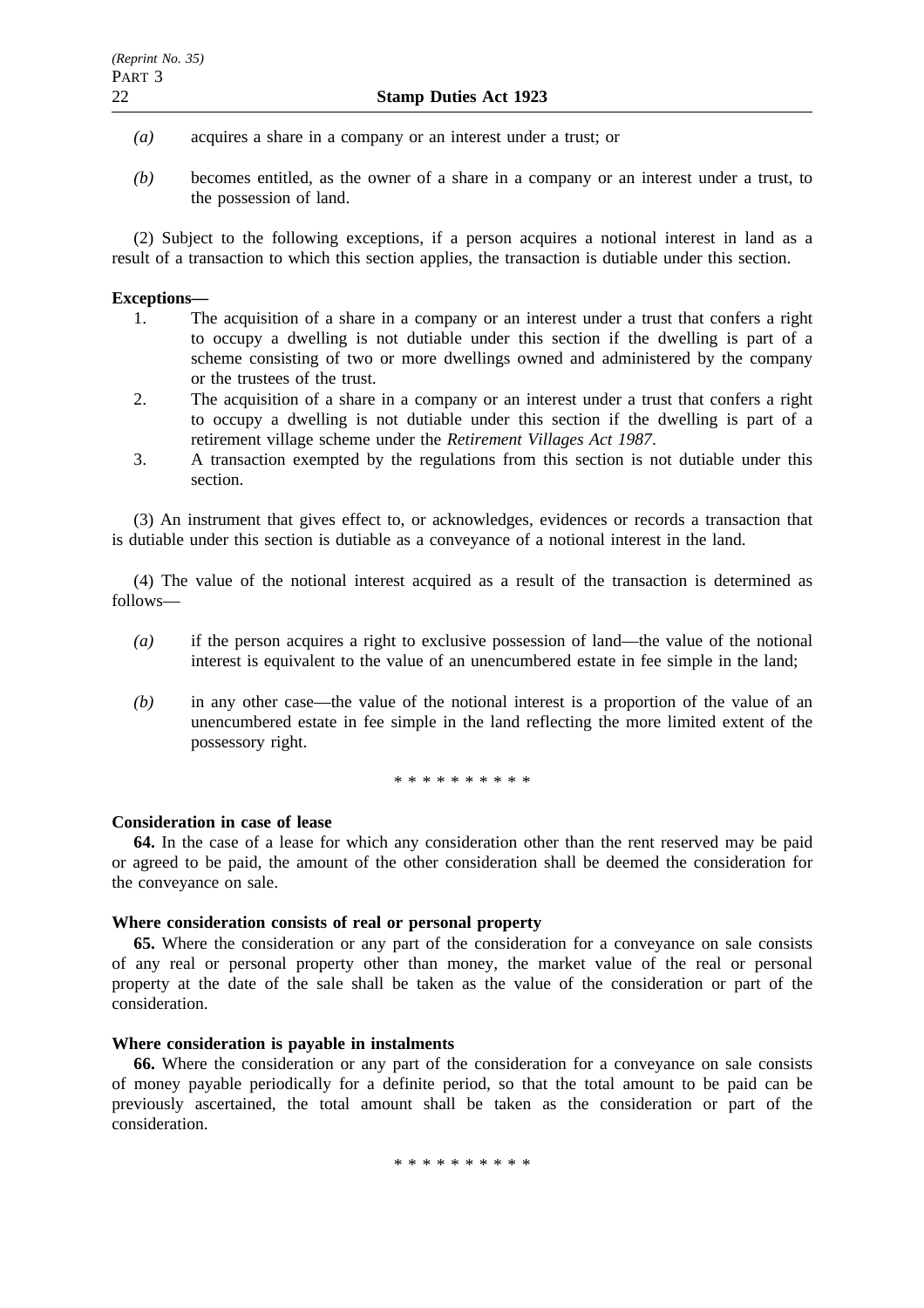### **Computation of duty where instruments are interrelated**

**67.** (1) Subject to subsection (2), this section applies to the following instruments:

- *(a)* a conveyance on sale; or
- *(b)* a conveyance operating as a voluntary disposition *inter vivos*; or
- *(c)* an instrument chargeable with duty as if it were a conveyance (including a statement under section 71E).
- (2) This section does not apply to the following instruments:
- *(a)* a conveyance that relates to property that is being conveyed in separate parcels to different persons by separate conveyances where the Commissioner is satisfied that no arrangement or understanding exists between the persons under which the parcels of property conveyed are to be used otherwise than separately and independently from each other;
- *(b)* a conveyance of stock, implements or other chattels in a case where section 31A applies;
- *(c)* a conveyance on sale of any financial product;
- *(d)* an instrument excluded from the operation of this section by the regulations.
- (3) Where two or more instruments to which this section applies—
- *(a)* arise from a single contract of sale; or
- *(b)* together form, or arise from, substantially one transaction or one series of transactions,

the instruments are chargeable with *ad valorem* duty calculated on the sum of the amounts by reference to which *ad valorem* duty on each of the instruments would, but for this subsection, have been calculated, and that duty will be apportioned to the various instruments as determined by the Commissioner.

(4) Where by instruments that have been, or appear to have been, executed within 12 months of each other a person conveys property or interests in property to the same person (whether that person takes alone or with the same or different persons), it will be presumed, unless the Commissioner is satisfied to the contrary, that the instruments form one transaction or one series of transactions.

\*\*\*\*\*\*\*\*\*\*

(7) This section does not operate to reduce the duty payable on an instrument.

\*\*\*\*\*\*\*\*\*\*

| Duty in certain cases |  |  |  |  |                     |  |
|-----------------------|--|--|--|--|---------------------|--|
| 68.                   |  |  |  |  | * * * * * * * * * * |  |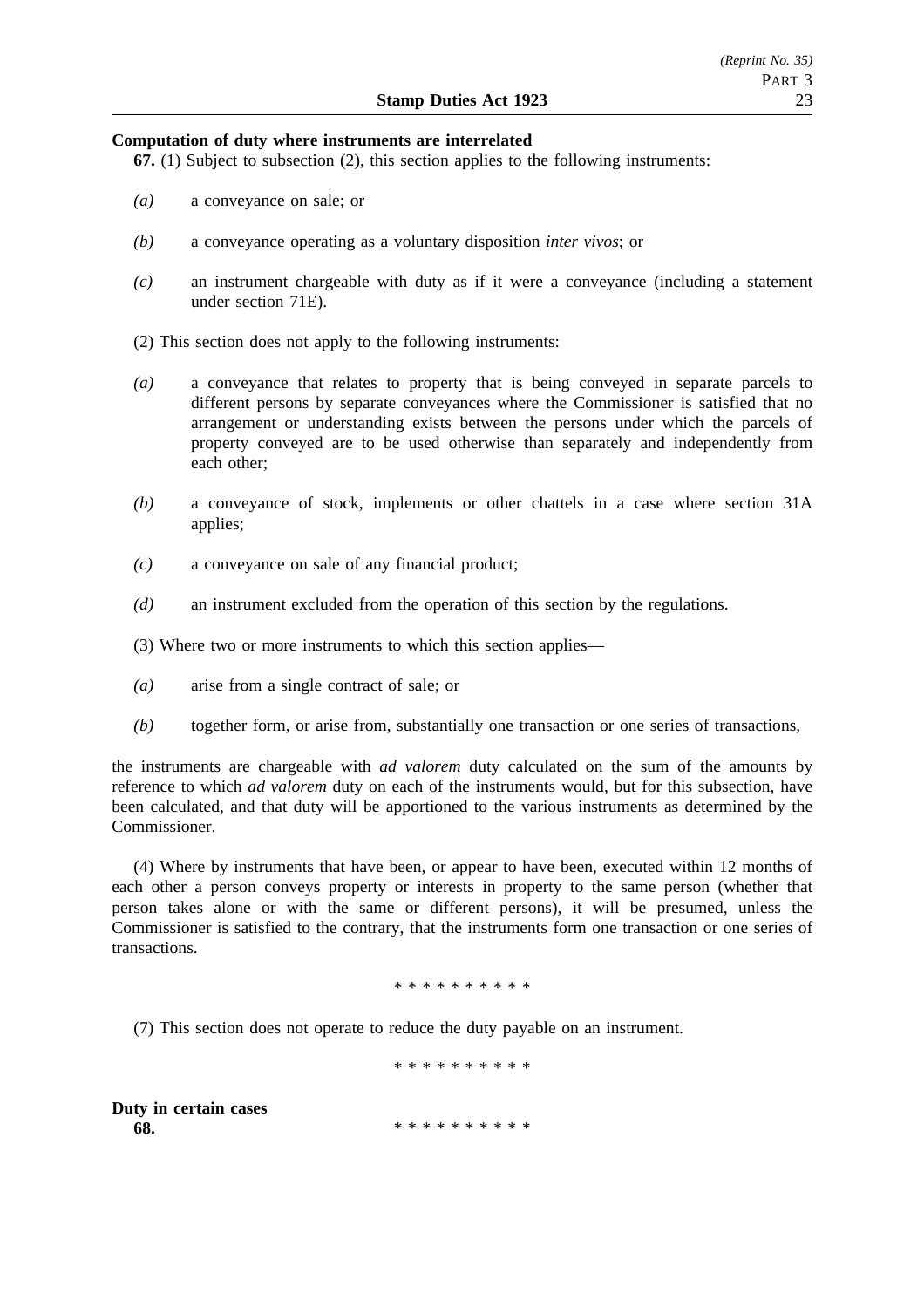(3) Where a person, having contracted for the purchase of any property but not having obtained a conveyance, contracts to sell it to any other person and the property is in consequence conveyed immediately to the subpurchaser, the conveyance shall be chargeable with *ad valorem* duty as a conveyance for the consideration for the sale to the original purchaser and also as a conveyance for the consideration for the sale by the original purchaser to the subpurchaser, in the same manner as if the considerations were specified in separate instruments.

(4) Where a person, having contracted for the purchase of any property but not having obtained a conveyance, contracts to sell the whole or any part or parts thereof to any other person and the property is in consequence conveyed by the original seller to different persons in parts or parcels, the conveyance of each part or parcel shall be chargeable with *ad valorem* duty as a conveyance for the consideration for the sale to the original purchaser and also as a conveyance for the consideration for the sale by the original purchaser to the subpurchaser, in the same manner as if the considerations were specified in separate instruments. The consideration for the sale to the original purchaser in respect of each part or parcel shall, for the purposes of this subsection, be ascertained by determining the ratio which the value of the part or parcel in question bears to the value of the whole property and shall be specified in the instrument of conveyance.

(5) Where a subpurchaser takes an actual conveyance of the interest of the person immediately selling to him, which is chargeable with *ad valorem* duty as a conveyance for the consideration moving from him and is duly stamped accordingly, any conveyance to be afterwards made to him of the same property by the original seller shall be chargeable with *ad valorem* duty as a conveyance for the consideration for the sale to the original purchaser.

\*\*\*\*\*\*\*\*\*\*

#### **Evasion of duty**

**70.** (1) Subject to subsection (2), an instrument executed in order, either directly or indirectly, to avoid or evade the payment of the duty payable upon a conveyance on sale is void.

(2) Where a third party relying in good faith on an instrument that is void by virtue of subsection (1) purports to acquire an interest in property subject to the instrument, the instrument shall, for the purposes of that transaction, be treated as valid, provided that it is duly stamped as a conveyance on sale.

# **Instruments chargeable as conveyances operating as voluntary dispositions** *inter vivos*

**71.** (1) The value for the purposes of this Act of the property conveyed by any conveyance operating as a voluntary disposition *inter vivos* shall be declared in the conveyance.

\*\*\*\*\*\*\*\*\*\*

(3) For the purposes of this Act, the following instruments shall, subject to this section, be deemed to be conveyances operating as voluntary dispositions *inter vivos*:

- *(a)* an instrument to which subsection (4) applies effecting or acknowledging, evidencing or recording, any of the following transactions:
	- (i) a transfer of property to a person who takes as trustee; or
	- (ii) a declaration of trust; or
	- (iii) the creation of an interest in property subject to a trust; or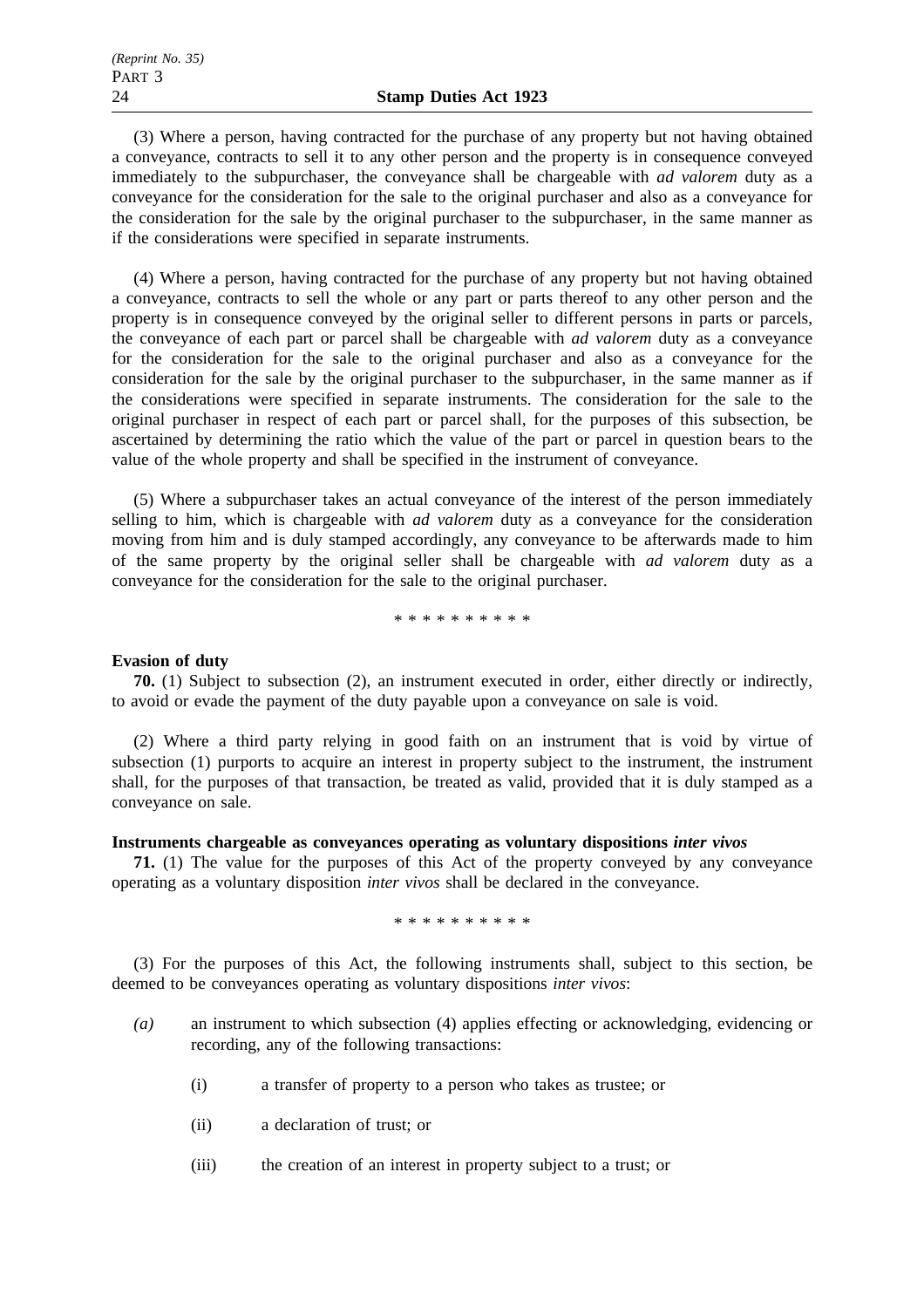- (iv) a transfer of an interest in property subject to a trust; or
- (v) the surrender or renunciation of an interest in property subject to a trust; or
- (vi) the redemption, cancellation or extinguishment of an interest in property subject to a trust,

whether or not any consideration is given for the transaction; or

*(b)* an instrument to which paragraph *(a)* does not apply, being a conveyance that is not chargeable with duty as a conveyance on sale.

(4) This subsection applies to any instrument that relates to land, a financial product or a unit under a unit trust scheme, or an interest in land, a financial product or a unit under a unit trust scheme.

(4a) A reference in subsection (4) to a unit trust scheme does not include—

- *(a)* an arrangement under the constitution of a managed investment scheme registered under Chapter 5C of the *Corporations Act 2001* of the Commonwealth; or
- *(b)* an approved deposit fund or a pooled superannuation trust within the meaning of the *Superannuation Industry (Supervision) Act 1993* (Cwlth).

(5) Subject to subsection (6), an instrument effecting or acknowledging, evidencing or recording, any of the following transactions shall be deemed not to be a conveyance operating as a voluntary disposition *inter vivos*:

\*\*\*\*\*\*\*\*\*\*

- *(b)* a transfer *in specie* of property of a company in liquidation made by the liquidator to a shareholder of the company;
- *(c)* a transfer of any financial product issued by a public company to a person who takes as trustee, where—
	- (i) the beneficial interest in the property is, upon the transfer, vested in the transferor; and
	- (ii) the transfer is not in pursuance of a sale;
- *(d)* a transfer of property for the purpose of effectuating the retirement of a trustee or the appointment of a new trustee, where the Commissioner is satisfied that the transfer is not part of a scheme for conferring a benefit, in relation to the trust property, upon the new trustee or any other person, whether as a beneficiary or otherwise, to the detriment of the beneficial interest of any person;
- *(e)* a transfer of property to a person who has a beneficial interest in the property by virtue of an instrument that is duly stamped, where—
	- (i) the beneficial interest arises under a trust of which the transferor is a trustee; and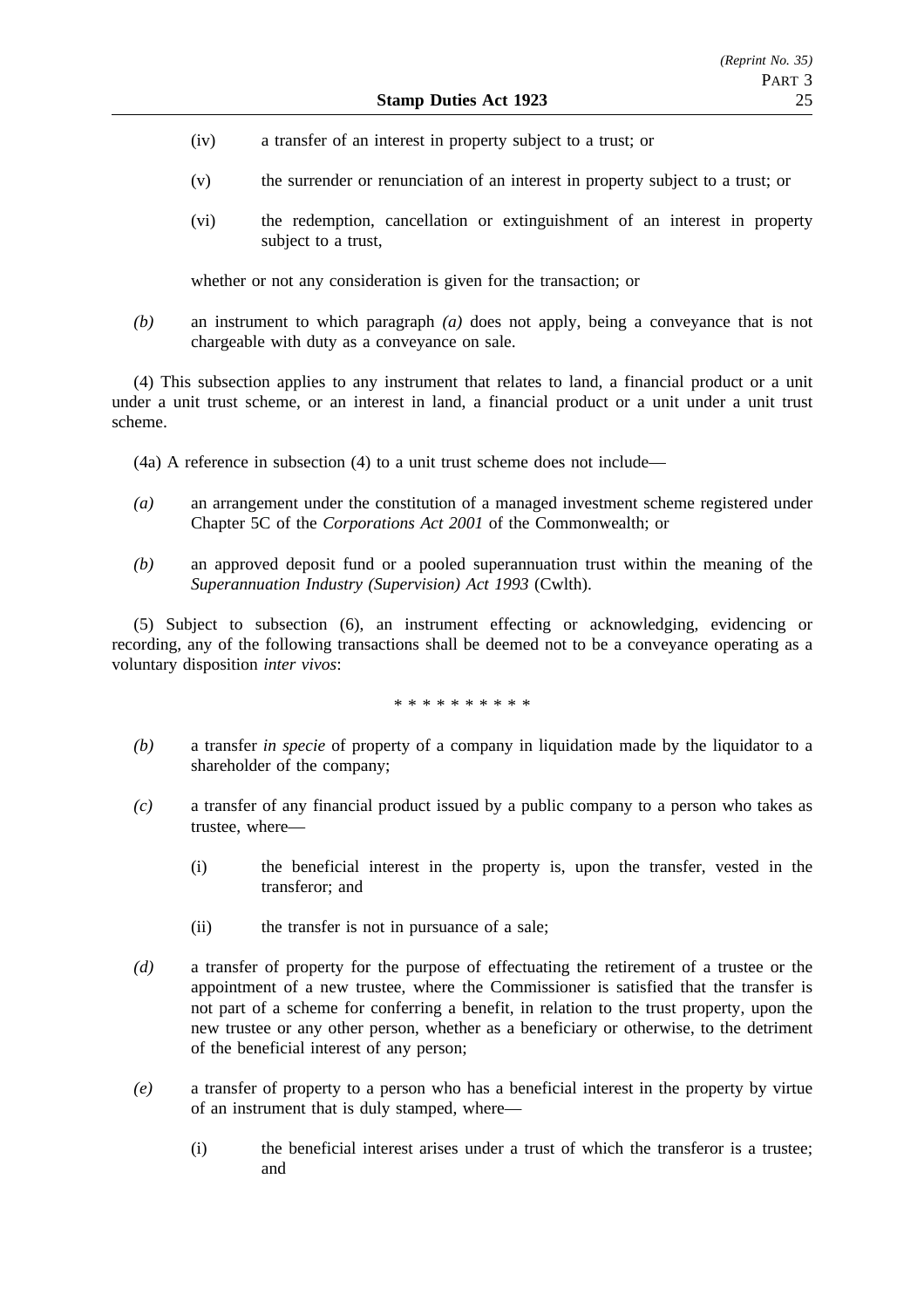$(ii)$ 

- (A) the transferor or some other trustee or trustees of the trust obtained his, her or their interest in the property under one of the other paragraphs of this subsection (except paragraph *(d)*); or
- (B) the transferor or some other trustee or trustees of the trust obtained his, her or their interest in the property by virtue of an instrument duly stamped with *ad valorem* duty;
- *(f)* a transfer to a natural person who is an object of a discretionary trust of property or a beneficial interest in property subject to the discretionary trust, where—
	- (i) the discretionary trust was created by an instrument that is duly stamped; and
	- (ii) the Commissioner is satisfied that the discretionary trust was created wholly or principally for the benefit of that person or a family group of which that person is a member;
- *(g)* a transfer of a potential beneficial interest in property subject to a discretionary trust, where—
	- (i) the discretionary trust was created by an instrument that is duly stamped wholly or principally for the benefit of a family group; and
	- (ii) the transfer is made by one member of the family group to another member of the family group, or by a member of the family group by way of surrender or renunciation of the potential beneficial interest and another member of the family group is to continue as an object or beneficiary under the trust;
- *(h)* a transfer to or by a person in his capacity as the personal representative of a deceased person or the trustee of the estate of a deceased person, being a transfer made in pursuance of the provisions of the will of the deceased person or the laws of intestacy and not being a transfer in pursuance of a sale;
- *(i)* any variation of the terms of a trust, where the trust was created by an instrument that is duly stamped and the variation does not involve the creation or variation of any beneficial interest in property subject to the trust;
- *(ia)* a transaction under which there is a *pro rata* increase or diminution of the number of units held by the unitholders in a unit trust so that each unitholder's holding, expressed as a proportion of the aggregate number of units, remains unaffected by the transaction;
- *(j)* a voluntary disposition of property that is wholly for charitable or religious purposes;
- *(k)* a transfer of a prescribed class.

(6) Subsection (5) does not apply in relation to a transfer of property or a beneficial interest in property to a person who has, prior to the transfer, a beneficial interest in the property but who takes the property or interest transferred to him as trustee under a further trust.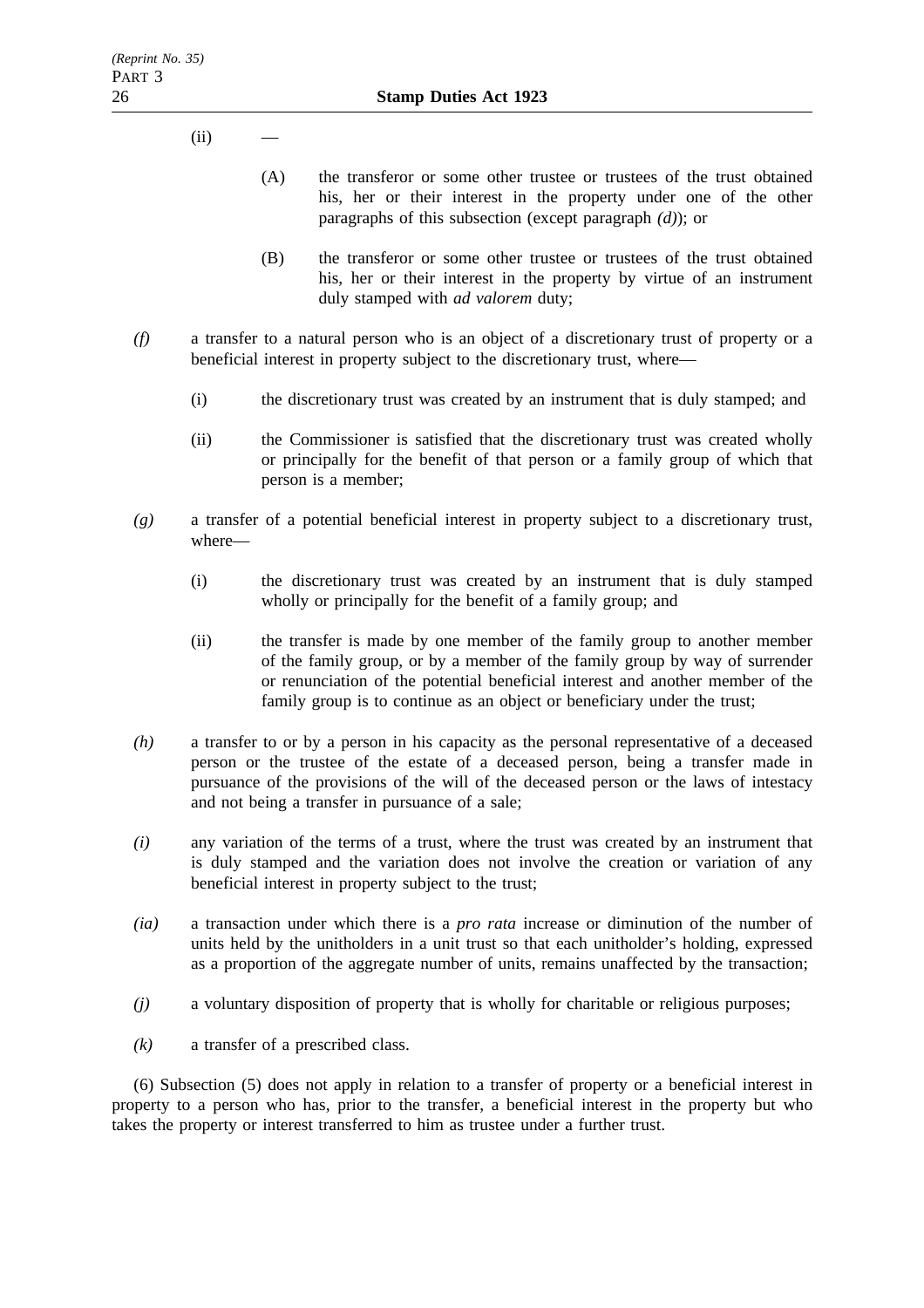(7) For the purposes of subsection  $(5)(e)$ , a person who is an object of a discretionary trust by virtue of an instrument that is duly stamped shall not be regarded as having a beneficial interest in the trust property by virtue of an instrument that is duly stamped unless that person has been appointed to be a beneficiary under the discretionary trust by a further instrument that is duly stamped.

(8) A conveyance operating as a voluntary disposition *inter vivos* that transfers a potential beneficial interest in, or in relation to, property subject to a discretionary trust shall, subject to this Act, be chargeable with duty as if it transferred the beneficial interest in the property that the transferee would have if the discretion under the discretionary trust were so exercised as to confer upon him the greatest benefit in relation to that property that can be conferred upon him under the discretionary trust.

(9) An instrument that acknowledges, evidences or records a transaction of a kind referred to in subsection  $(3)(a)$  (not being a copy within the meaning of section 19A that is duly stamped) shall, for the purposes of this Act, be deemed to have effected the transaction and to have been executed by the parties to the transaction at the same time as the transaction took place.

(10) For the purposes of this Act, in determining the value of property transferred by a conveyance operating as a voluntary disposition *inter vivos*, no regard shall be had to the fact that the person to whom the property is transferred takes or is to hold the property subject to a trust or has a beneficial interest in the property.

(11) Notwithstanding any other provisions of this Act but subject to subsection (11a), the rate of duty chargeable in respect of a conveyance operating as a voluntary disposition *inter vivos* of a financial product shall, if that conveyance is made in pursuance of sale, be the rate fixed by Schedule 2 in respect of a conveyance or transfer on sale of a financial product or, as the case may require, in respect of a return lodged pursuant to section 90D.

(11a) Subsection (11) does not apply in relation to a statement under Part 4.

(12) Where an instrument of a kind referred to in subsection  $(3)(a)$  is duly stamped under this Act, the Commissioner shall, upon application and production of that instrument, stamp any other instrument of a kind referred to in subsection  $(3)(a)$  that he is satisfied relates to the same transaction with a particular stamp denoting that it is duly stamped.

(13) Without limiting the generality of subsection (12), where an instrument that is duly stamped transfers or creates, or acknowledges, evidences or records, the transfer or creation of any property or interest in property and the person to or in whom the property or interest in property is transferred or vested takes the property or interest in property as trustee, the Commissioner shall, upon application and production of that instrument, stamp any declaration of trust or other instrument that acknowledges, evidences or records the fact that the person took the property or interest in property as trustee with a particular stamp denoting that it is duly stamped.

(14) Notwithstanding any other provisions of this Act, where—

- *(a)* property has been transferred to a person who took as trustee; and
- *(b)* that property is subsequently transferred back to the transferor; and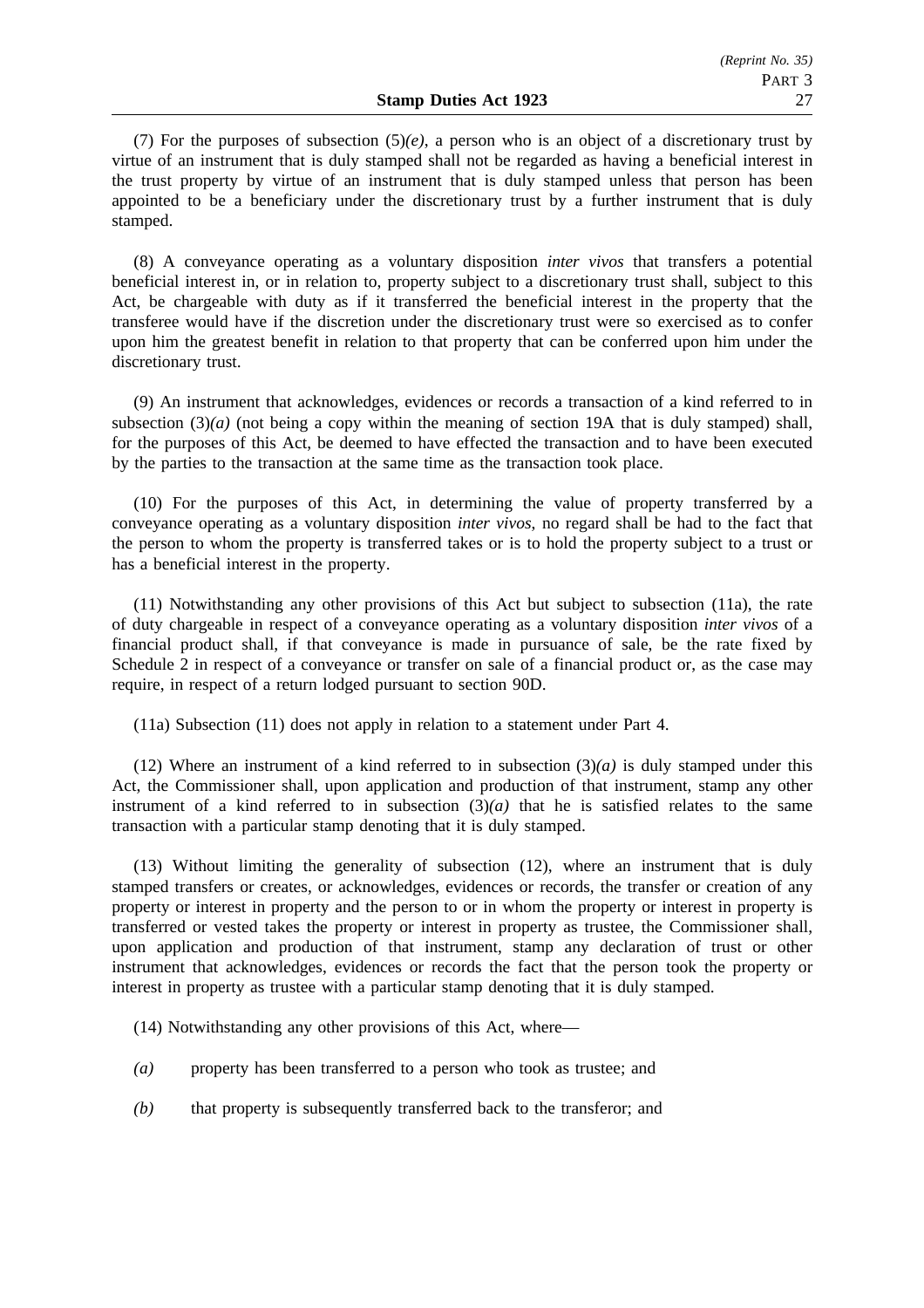*(c)* the Commissioner is satisfied that no person other than the transferor under the first transfer has had a beneficial interest in the property during the period elapsing between the transfers,

the Commissioner shall, if *ad valorem* duty was paid in respect of the first transfer, upon application, refund to the person who paid that duty an amount equal to the difference between the amount of the duty and ten dollars.

(15) In this section—

"**family group**" means a group of persons connected by an unbroken series of relationships of consanguinity or affinity;

"**public company**" means a public company within the meaning of the *Corporations Act 2001* of the Commonwealth;

"**trust**" includes an implied trust or a discretionary trust;

"**trustee**" includes—

- *(a)* a trustee under an implied trust; or
- *(b)* a person who holds property subject to a discretionary trust.

### **Instruments disclaiming etc an interest in the estate of a deceased person**

**71AA.** (1) This section applies to an instrument under which a person who is, or may be, entitled to share in the distribution of the estate of a deceased person—

- *(a)* disclaims an interest in the estate; or
- *(b)* assigns or transfers an interest in the estate to another.

(2) An instrument to which this section applies is taken to be a conveyance of property operating as a voluntary disposition *inter vivos* (whether or not consideration is given for the transaction).

(3) For the purpose of calculating *ad valorem* duty payable on an instrument to which this section applies, the value of the interest subject to the conveyance is to be determined as if the estate had been distributed and the interest were an interest in possession.

# **Provision where trust property distributed** *in specie*

**71A.** If any will or any instrument by which any trust is declared contains a direction to convert any property into money and to pay the proceeds to any beneficiary and, instead of converting the property into money the executor, administrator or trustee, as the case may be, conveys the property *in specie* to the beneficiary, the conveyance shall not be chargeable with duty as a conveyance on sale or as a conveyance operating as a voluntary disposition *inter vivos* if, in the case of a trust other than a trust declared by a will, the beneficiary is beneficiary by virtue of an instrument that is duly stamped.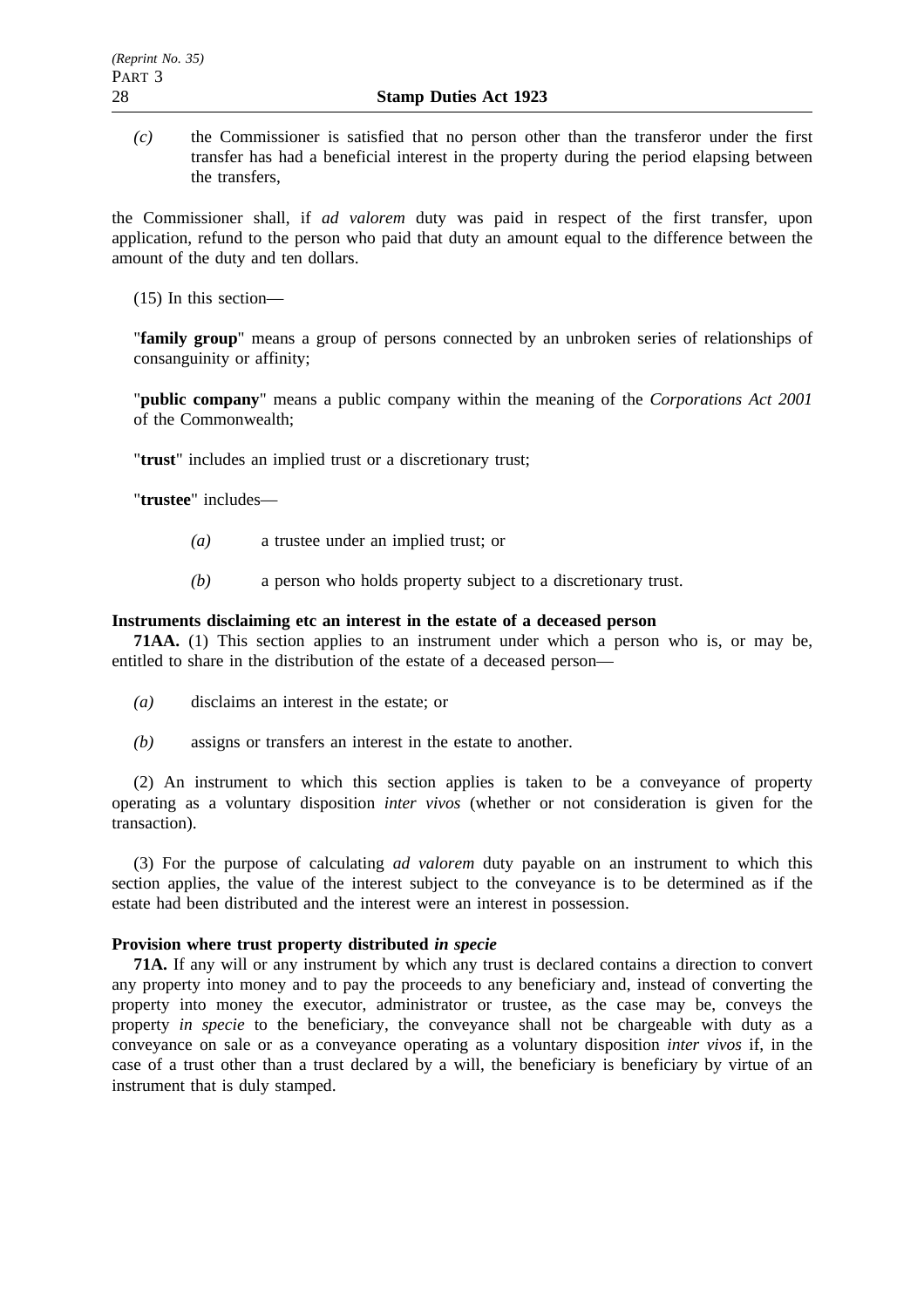#### **Partition or division of property**

**71B.** (1) Where upon the partition or division of any property any consideration exceeding in amount or value two hundred dollars is paid or given, or agreed to be paid or given, for equality, the instrument by which the partition or division is effected shall be charged with duty as if it were a conveyance on sale and that consideration were equal to the value of the property.

\*\*\*\*\*\*\*\*\*\*

(4) This section applies only in relation to a conveyance for the partition or division of property between members of a family group.

(5) In this section—

"**family group**" has the meaning assigned to that expression by section 71(15).

#### **Concessional rates of duty in respect of purchase of first home etc**

**71C.** (1) Where upon an application made on or after 9 August, 1989, in a manner and form determined by the Commissioner and supported by such evidence as he may require the Commissioner is satisfied—

- *(a)* that the applicant or applicants—
	- (i) are natural persons; and
	- (ii) on or after the fifteenth day of September, 1979, entered into a contract for the purchase of a relevant interest in land or for the purchase of shares in a company that confer a right to occupy land of the company; and
	- (iii) are the sole purchasers of the land or the shares; and
	- $(iv)$ 
		- (A) have entered into a contract for the construction of a dwelling house on the land and intend to occupy the dwelling house as their principal place of residence within 12 months of completion of construction; or
		- (B) where there is presently a dwelling house on the land—were occupying that dwelling house as their principal place of residence at the date of the conveyance, or intend to so occupy the dwelling house within 12 months of the date of the conveyance; and
- *(ab)* where the relevant contract is entered into on or after 1 September 1992—that the amount by reference to which duty would, apart from this section, be calculated does not exceed the prescribed maximum; and
- *(b)* that no party to the application has previously—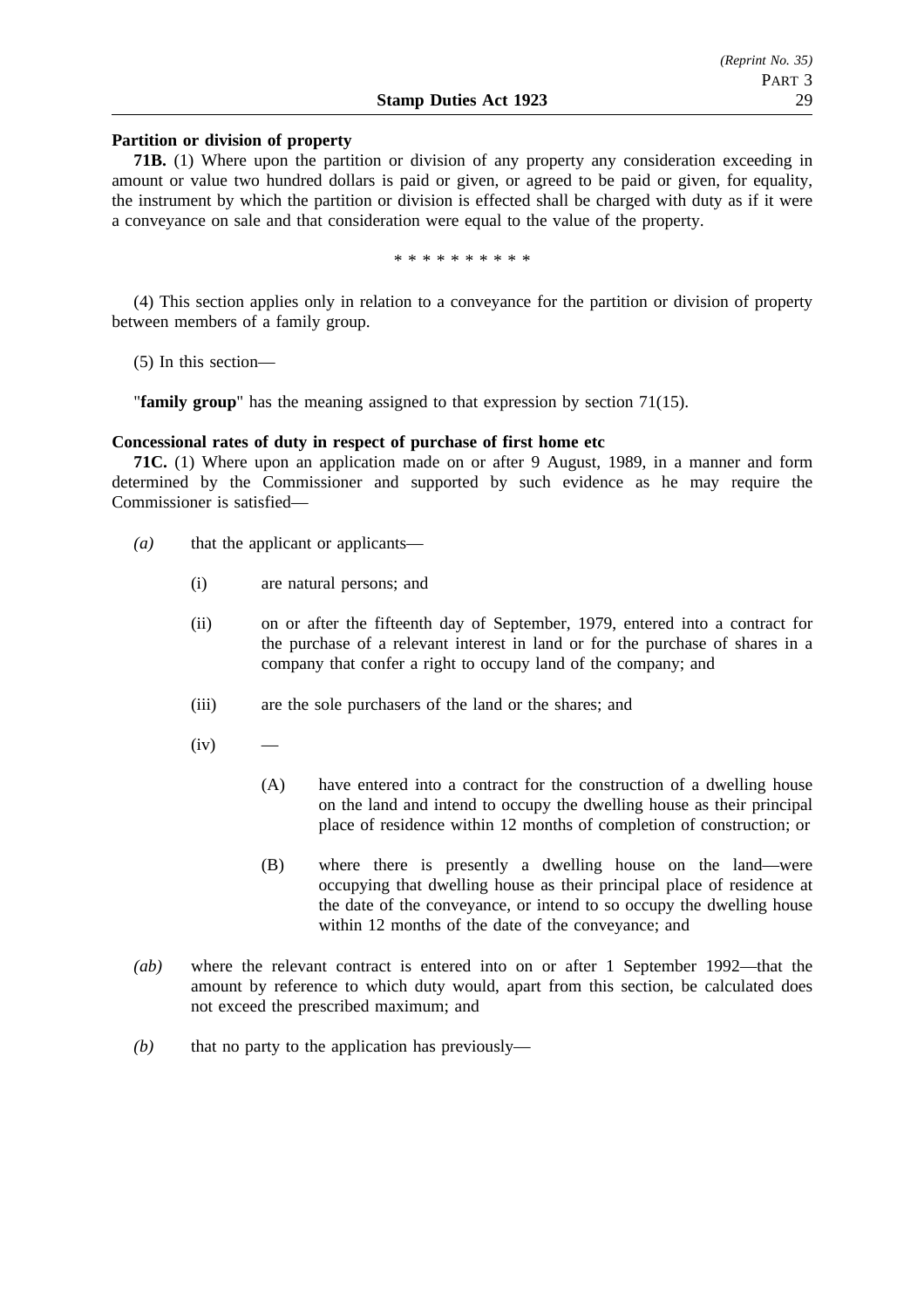- (i) occupied a dwellinghouse (except as a minor) either in the State or elsewhere in pursuance of a relevant interest of that party in the dwellinghouse (other than an interest arising under an agreement with the South Australian Housing Trust relating to the purchase of the dwelling house to which the application relates) or any interest of that party in shares conferring a right to occupy the dwellinghouse; or
- (ii) received the benefit of this section,

this section applies to a conveyance under which the land or shares are conveyed to the purchaser or purchasers.

(1a) Subsection  $(1)(b)(ii)$  does not apply to an applicant who is the occupier of a Housing Trust home and who is purchasing the home under an agreement with the South Australian Housing Trust if the Commissioner is satisfied—

- *(a)* that the conveyance to which the application relates arises from that agreement; and
- *(b)* that the applicant previously received the benefit of this section only in relation to another conveyance arising from the same agreement.
- (1b) If the Commissioner is satisfied on an application under this section—
- *(a)* that the conveyance relates to a genuine farm; and
- *(b)* that the conveyance would be one to which this section applies if it related only to the relevant component of the genuine farm,

this section applies to a notional conveyance of the relevant component of the genuine farm.

(2) The duty payable upon a conveyance or notional conveyance to which this section applies will be as follows:

- *(a)* where the amount by reference to which the duty would, apart from this section, be calculated does not exceed the prescribed amount—no duty will be payable; or
- *(b)* where the amount by reference to which the duty would, apart from this section, be calculated exceeds the prescribed amount—
	- (i) where the relevant contract was entered into before 1 September 1992—the duty payable will be the amount payable apart from this section less \$2 130;
	- (ii) where the relevant contract is entered into on or after 1 September 1992—the duty payable will be an amount calculated in accordance with the following formula:

$$
A = B - (C - D \frac{(E - F)}{1000})
$$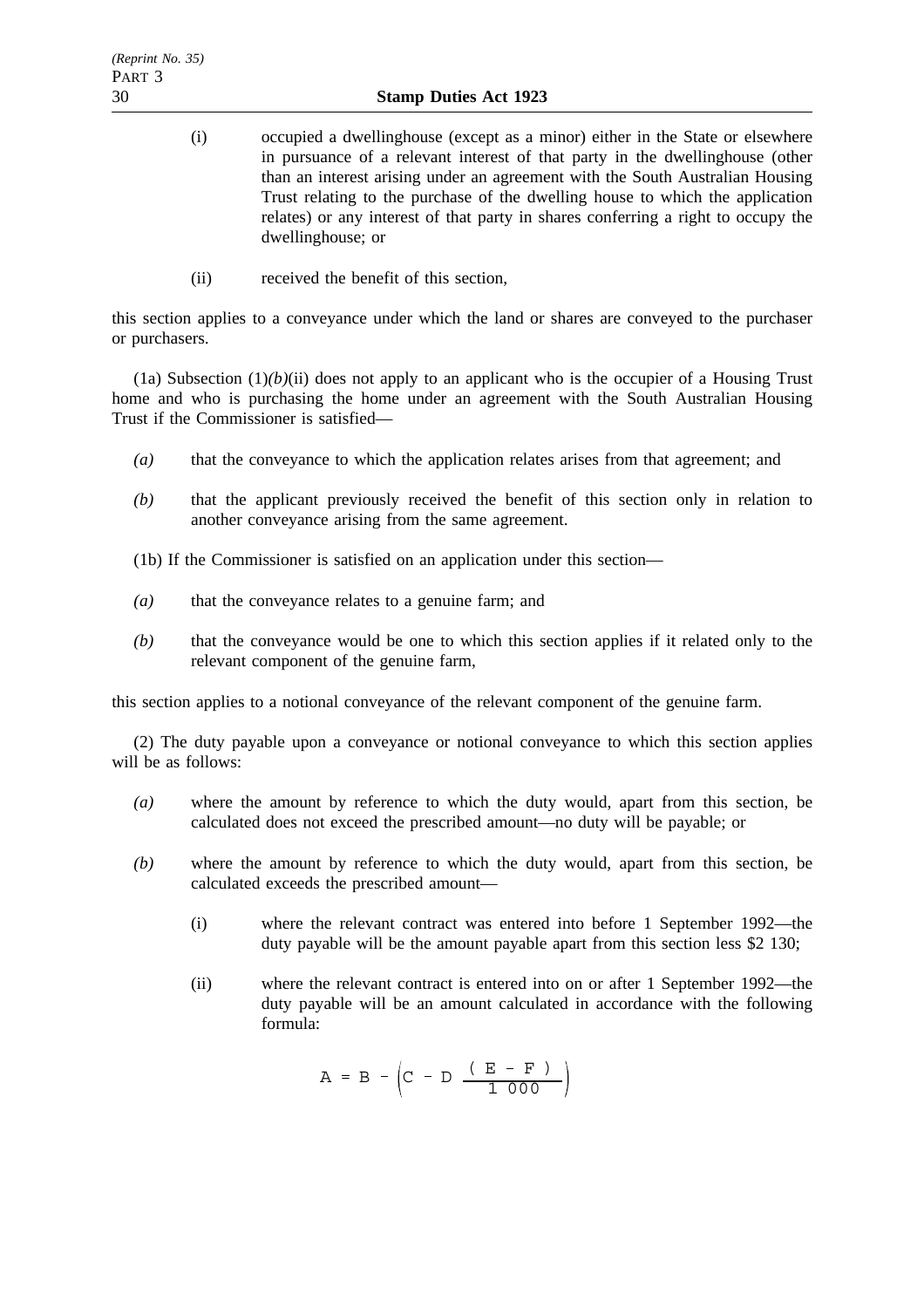where

- A is the amount of duty payable
- B is the amount of duty payable apart from this section
- $C$  is —

where the relevant contract is entered into during the period commencing on 1 February 1997 and ending on 31 January 1998—\$2 830;

in any other case—\$2 130

 $D$  is —

where the relevant contract is entered into during the period commencing on 1 February 1997 and ending on 31 January 1998—56;

in any other case—42

- E is the amount by reference to which duty would, apart from this section, be calculated (any fractional part of \$1 000 being rounded up to the next multiple of \$1 000)
- F is the prescribed amount.

(2a) Where the Commissioner is satisfied by such evidence as the Commissioner may require that—

- *(a)* a person or persons who have paid stamp duty on a conveyance would have been entitled to the benefit of this section in respect of the conveyance if when it was submitted for stamping the requirements of subsection  $(1)(a)(iv)$  had been satisfied; and
- *(b)* the person or persons occupied, as their principal place of residence, a dwelling house constructed subsequent to the conveyance, on the land comprised in the conveyance, or under rights conferred by shares comprised in the conveyance, within 2 years of the date of the conveyance,

the Commissioner must refund to that person or those persons any duty in excess of the amount that would have been payable if the conveyance had been stamped under this section.

(2b) Where, on the conveyance of a genuine farm, the amount by reference to which duty would, apart from this section, be calculated exceeds the prescribed maximum, the duty payable on the conveyance is calculated as follows:

- *(a)* first, calculate the duty on the conveyance apart from this section;
- *(b)* then, subtract from this amount the duty that would be payable apart from this section on a notional conveyance of the relevant component of the farm;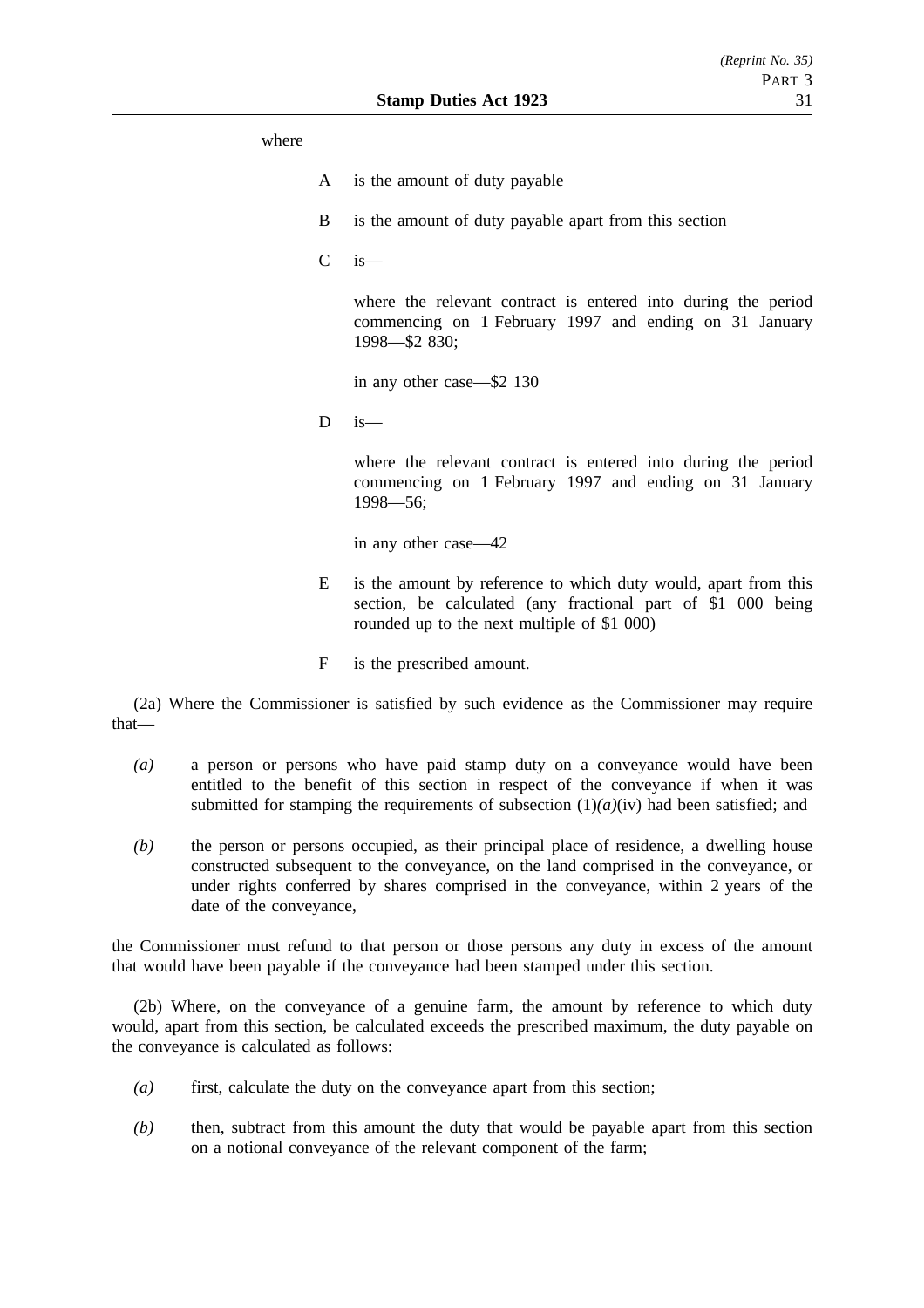*(c)* finally, add to this amount the duty calculated on the notional conveyance in accordance with this section.

(3) In this section—

"**dwelling house**" does not include residential premises that form part of industrial or commercial premises;

"**genuine farm**" means land as to which the Commissioner is satisfied—

- *(a)* the land is to be used for primary production by the person seeking the benefit of this section; and
- *(b)* the land is, by itself, or in conjunction with other land owned by that person, capable of supporting economically viable primary production operations;

"**Housing Trust home**" means residential premises owned by the South Australian Housing Trust;

"**perpetual lease**" means a perpetual lease under the *Crown Lands Act 1929*;

"**prescribed amount**" means—

- *(a)* where the relevant contract is entered into during the period commencing on 1 February 1997 and ending on 31 January 1998—\$100 000;
- *(b)* in any other case—\$80 000;

"**prescribed maximum**" means—

- *(a)* where the relevant contract is entered into during the period commencing on 1 February 1997 and ending on 31 January 1998—\$150 000;
- *(b)* in any other case—\$130 000;

"**relevant component**" of a genuine farm means the part of the farm constituted by the dwelling house and its curtilage, or the part of the land that is to constitute the site and curtilage of a dwelling house that is to be constructed;

"**relevant contract**" means the contract relied on by an applicant under this section to satisfy the requirements of subsection  $(1)(a)(ii)$ ;

"**relevant interest**", in relation to land or a dwelling house, means any estate or interest conferring a right to possession, including any such estate or interest arising under a perpetual lease but not including any other leasehold estate or interest.

(4) This section applies to a conveyance first lodged with the Commissioner for stamping on or after 9 August, 1989.

#### **Exemption from duty in respect of certain maintenance agreements etc**

71CA. (1) In this section—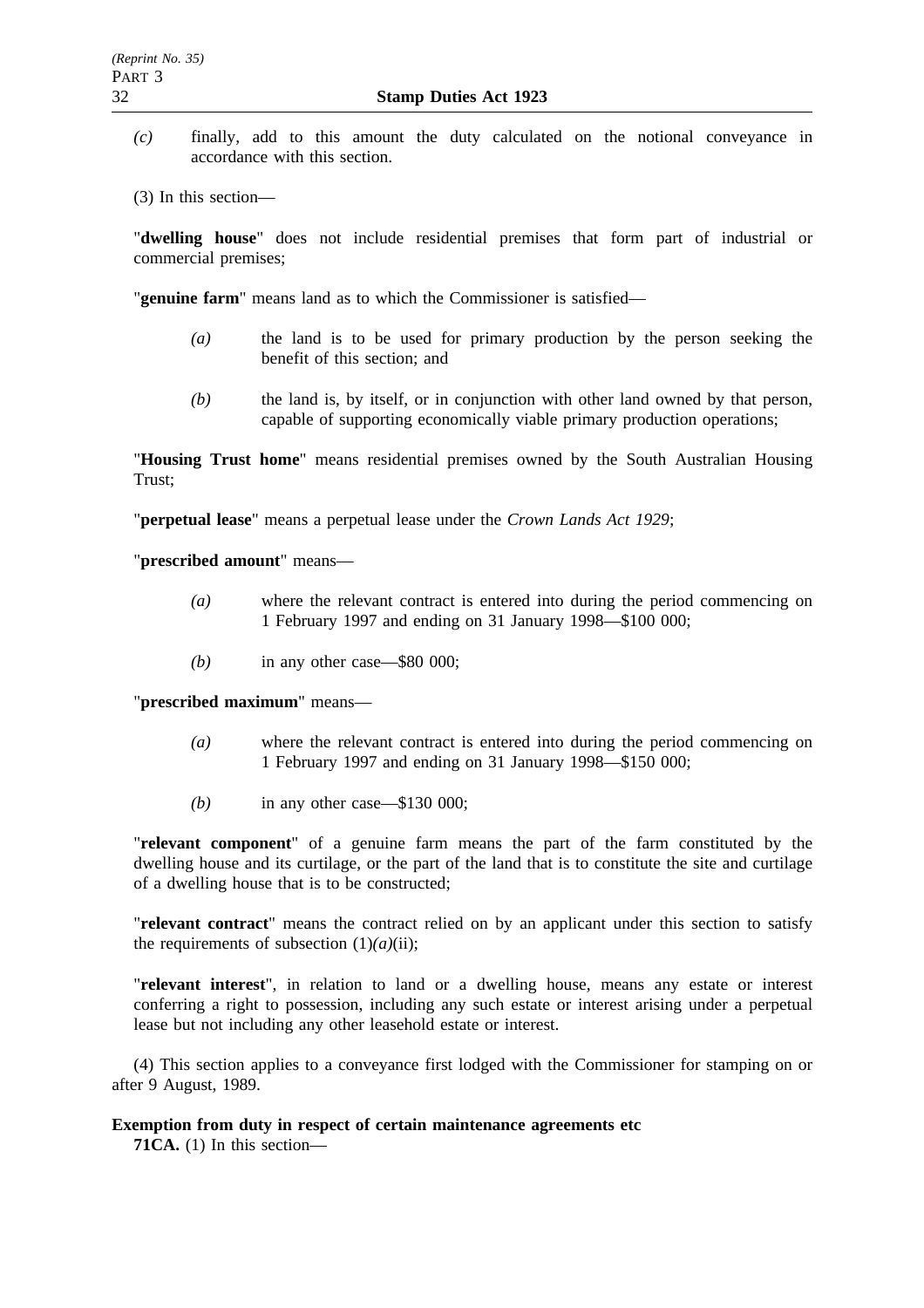"**instrument to which this section applies**" means—

- *(a)* a maintenance agreement registered under Part VIII of the *Family Law Act 1975* of the Commonwealth; or
- *(b)* a deed or other instrument (including an application to transfer registration of a motor vehicle) for the purposes of, or consequential upon—
	- (i) a maintenance agreement registered under Part VIII of the *Family Law Act 1975* of the Commonwealth; or
	- (ii) an order under Part VIII of the *Family Law Act 1975* of the Commonwealth;

"**maintenance agreement**" means a maintenance agreement as defined in the *Family Law Act 1975* of the Commonwealth;

"**marriage**" includes a marriage that is void and thus liable to annulment, and "**married**" has a corresponding meaning.

- (2) Where an instrument to which this section applies—
- *(a)* provides for a disposition of property between two persons who, at the time of execution of the instrument, are or have been married to each other and no other person takes or is entitled to take an interest in property in pursuance of the instrument; or
- *(b)* in the case of an application to transfer registration of a motor vehicle—is consequential on a disposition of property between two persons who, at the date of the application, are or have been married to each other,

the instrument is exempt from stamp duty if—

- *(c)* the marriage of the two persons referred to above has been dissolved or annulled; or
- *(d)* the Commissioner is satisfied that the marriage of the two persons has broken down irretrievably.

(3) Where an instrument to which this section applies was not exempt from stamp duty under this section by reason only that—

- *(a)* the marriage of the two persons had not been dissolved or annulled; and
- *(b)* the Commissioner was not satisfied that the marriage of the two persons had broken down irretrievably,

a person by whom stamp duty was paid on the instrument is entitled to a refund of the duty—

- *(c)* if the marriage is subsequently dissolved or annulled; or
- *(d)* if the Commissioner is subsequently satisfied that the marriage has broken down irretrievably.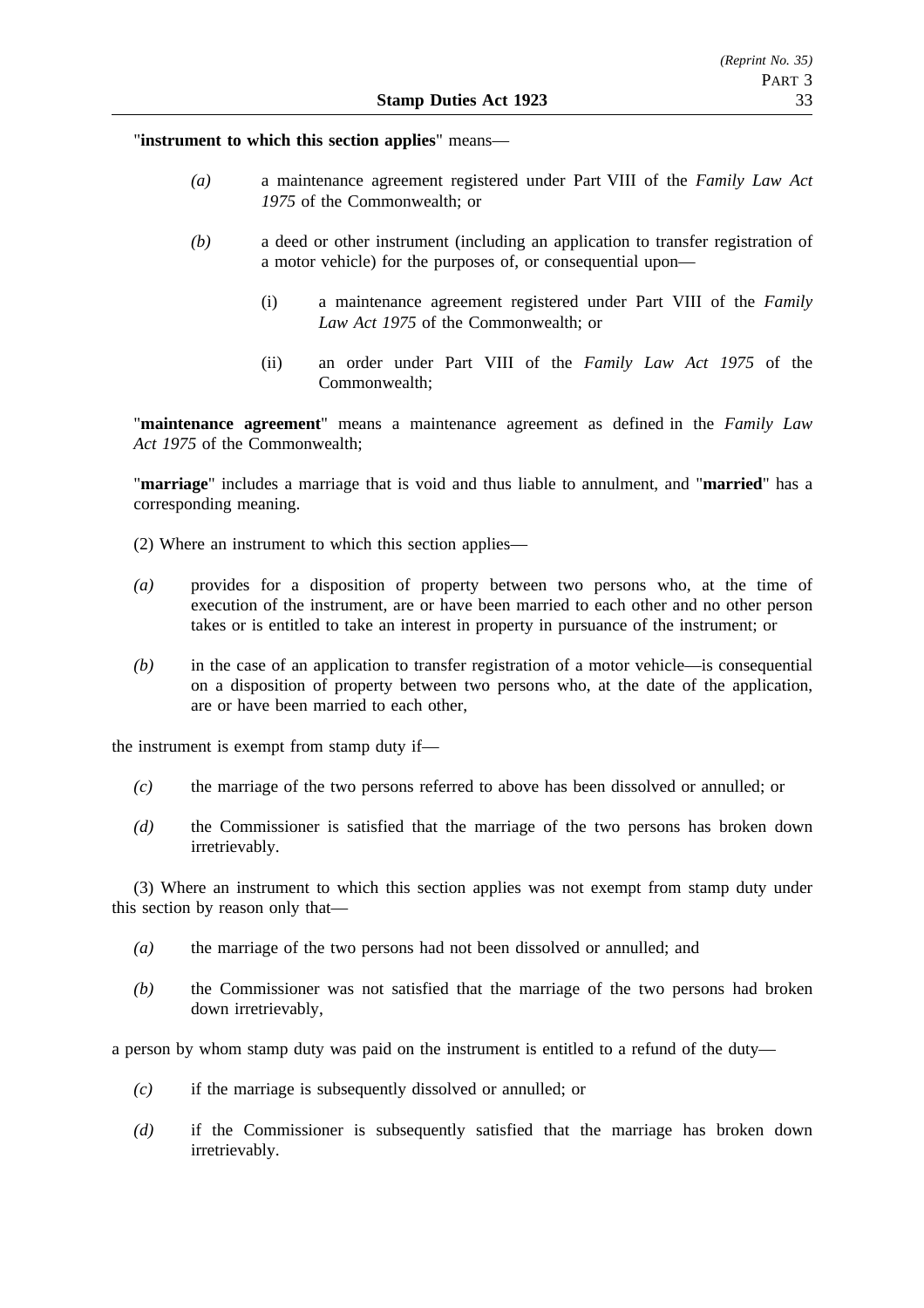# **Exemption from duty in respect of certain transfers between spouses or former spouses 71CB.** (1) In this section—

"**matrimonial home**" means—

- *(a)* in relation to spouses—their principal place of residence of which both or either of them is owner;
- *(b)* in relation to former spouses—their last principal place of residence of which both or either of them was owner,

but does not include premises that form part of industrial or commercial premises;

"**spouses**" includes persons who have cohabited continuously as *de facto* husband and wife for at least three years.

(2) Subject to subsection (3), an instrument of which the sole effect is to transfer—

- *(a)* an interest in the matrimonial home; or
- *(b)* registration of a motor vehicle,

between parties who are spouses or former spouses is exempt from stamp duty.

(3) An instrument described in subsection (2) between parties who are former spouses is only exempt from stamp duty if the Commissioner is satisfied that the instrument has been executed as a result of the irretrievable breakdown of the parties' marriage or *de facto* relationship.

(4) Where an instrument was not exempt from stamp duty under this section by reason only that the Commissioner was not satisfied that the instrument had been executed as a result of the irretrievable breakdown of the parties' marriage or *de facto* relationship, the party by whom stamp duty was paid on the instrument is entitled to a refund of the duty if the Commissioner is subsequently satisfied that the instrument had been executed as a result of the irretrievable breakdown of the parties' marriage or *de facto* relationship.

(5) The Commissioner may require a party to an instrument in respect of which an exemption is claimed under this section to provide such evidence (verified, if the Commissioner so requires, by statutory declaration) as the Commissioner may require for the purpose of determining whether the instrument is exempt from duty under this section.

(6) This section applies in relation to instruments executed after its commencement.

#### **Interfamilial transfer of farming property**

**71CC.** (1) A transfer of an interest in land, or land and goods, referred to in subsection (1a) from a natural person, or a trustee for a natural person, to a relative of the natural person, or a trustee for a relative of the natural person, is exempt from stamp duty if the Commissioner is satisfied—

*(a)* that the land to which the transfer relates is used wholly or mainly for the business of primary production and is not less than 0.8 hectares in area; and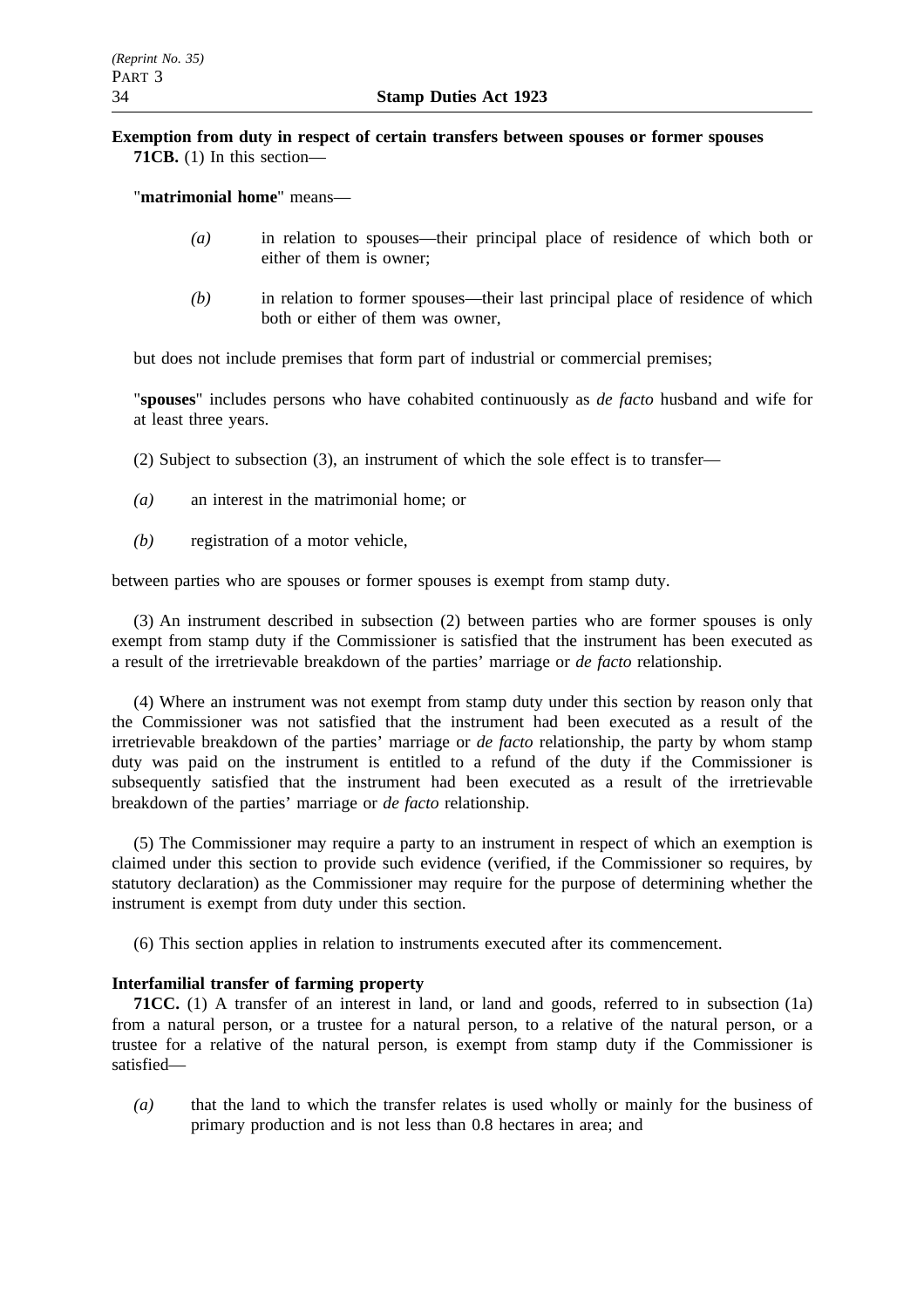- *(ab)* that the sole or principal business of the natural person who, or whose trustee, is the transferor is (immediately before the instrument) the business of primary production; and
- *(b)* that for a period of 12 months immediately before the instrument there was a business relationship between—
	- (i) the natural person (A) who, or whose trustee, is the transferor; and
	- (ii) the natural person (B) who, or whose trustee, is the transferee, or a lineal ancestor or spouse of B,

with respect to the use of the property for the business of primary production; and

- *(c)* in the case of a transfer where either or both parties are trustees, that no person is a beneficiary of the trust or trusts other than—
	- (i) the natural person (A) who, or whose trustee, is transferor;
	- (ii) the natural person (B) who, or whose trustee, is transferee;
	- (iii) a relative (or relatives) of A or B; and
- *(d)* that the transfer does not arise from arrangements or a scheme devised for the principal purpose of taking advantage of the benefit of this section.

(1a) Subsection (1) applies to—

- *(a)* land used for the business of primary production; and
- *(b)* goods comprising livestock, machinery, implements and other goods used or acquired for the business of primary production conducted on the land referred to in paragraph *(a)*.

(1b) In assessing the duty payable on an instrument, the Commissioner is to apply the following principles:

- *(a)* if the instrument gives effect solely to a transaction, or part of a transaction, that is exempt from duty under this section, then no duty is payable on the instrument;
- *(b)* if the instrument gives effect to a transaction, or part of a transaction, of which some of the elements are exempt from duty under this section and others not, the instrument will be assessed for duty as if it gave effect only to those elements of the transaction that are not exempt from duty under this section.

(2) The Commissioner may, in deciding for the purposes of subsection (1)*(b)* whether a business relationship existed between two persons, take into account any of the following;

- *(a)* a previous employment relationship between them (regardless of the amount or form of remuneration);
- *(b)* a share-farming arrangement;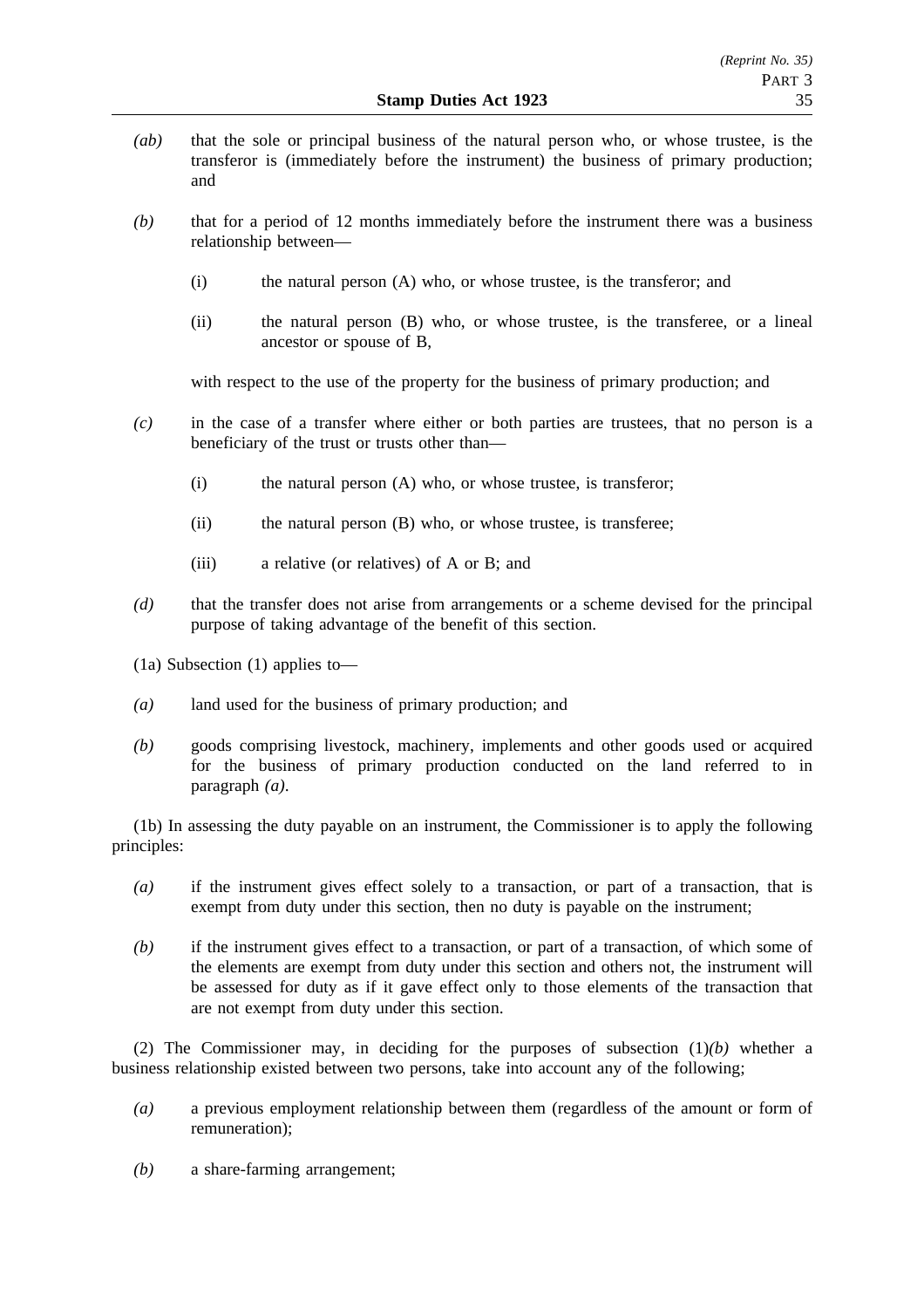- *(c)* the provision of assistance in the running of the business;
- *(d)* a partnership arrangement,

and may take into account such other matters (whether similar or dissimilar to those referred to above) as the Commissioner thinks fit.

(3) The Commissioner may require a party to an instrument in respect of which an exemption is claimed under this section to provide such information or evidence as the Commissioner may require for the purpose of determining whether the instrument is exempt from duty under this section.

(4) The Commissioner may require the information or evidence to be given on oath or verified by statutory declaration.

(5) In this section—

"**natural person**" or "**person**" does not include a person who is deceased (as at the time of execution of the relevant instrument);

"**relative**", in relation to a natural person, means a person who is—

- *(a)* a child or remoter lineal descendant of the person or of the spouse of the person;
- *(b)* a parent or remoter lineal ancestor of the person or of the spouse of the person;
- *(c)* a brother or sister of the person or of the spouse of the person;
- *(ca)* a child or remoter lineal descendant of the brother or sister of the person or of the spouse of the person;
- *(d)* the spouse of the person or a spouse of any person referred to in paragraphs *(a)*, *(b)* or *(c)*.

(6) This section applies in relation to instruments executed after its commencement.

#### **Duty on conveyances by Official Trustee etc**

**71CD.** Where, on the bankruptcy of a debtor, property of the debtor is vested in the Official Trustee in Bankruptcy or a registered trustee under the *Bankruptcy Act 1966* of the Commonwealth—

- *(a)* a subsequent conveyance of the property by the Official Trustee or registered trustee to the bankrupt or former bankrupt is exempt from stamp duty;
- *(b)* a subsequent conveyance of the property by the Official Trustee or registered trustee to some other person will be assessed for stamp duty as though the conveyance were from the bankrupt or former bankrupt to that person.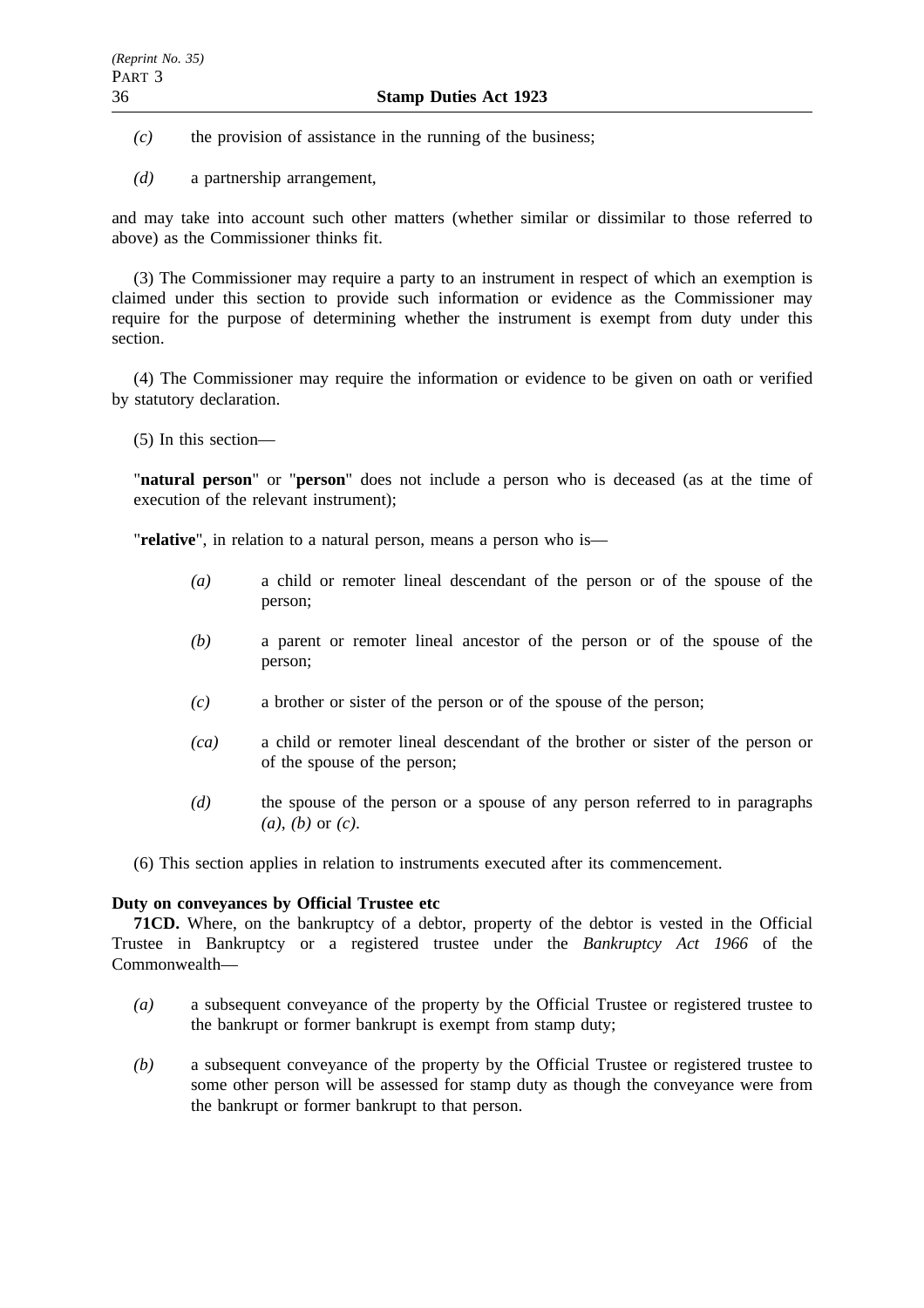### **Concessional duty to encourage mineral or petroleum exploration activity**

**71D.** (1) Where upon an application made under this section the Treasurer, after consultation with the Minister of Mines and Energy, is satisfied—

- *(a)* that the applicants are parties to a conveyance of an exploration tenement or an interest in an exploration tenement; and
- *(b)* that the consideration or a part of the consideration for the conveyance consists of an undertaking on the part of the person or persons acquiring an interest in the tenement by virtue of the conveyance—
	- (i) to engage in exploratory or investigatory operations (to be carried on after the date of the undertaking) within that part of the area of the tenement to which the conveyance relates; or
	- (ii) to contribute to the cost of exploratory or investigatory operations (to be carried on after the date of the undertaking) within that part of the area of the tenement to which the conveyance relates,

this section applies to the conveyance.

- (2) An application under this section must—
- *(a)* be made in a manner and form determined by the Treasurer; and
- *(b)* set out a statement of—
	- (i) the value of the interest being transferred by the conveyance; and
	- (ii) the value of the undertaking referred to in subsection  $(1)(b)$ ; and
- *(c)* be accompanied by such evidence as the Treasurer may require.

(2a) The duty payable upon a conveyance to which this section applies will be as follows:

- *(a)* where the amount by reference to which the duty would, apart from this section, be calculated does not exceed the value of the undertaking referred to in subsection  $(1)(b)$ —the duty will be \$1 000;
- *(b)* where the amount by reference to which the duty would, apart from this section, be calculated exceeds the value of the undertaking referred to in subsection  $(1)(b)$ —the duty will be an amount calculated in accordance with the following formula:

$$
D = (A - V) + $1\ 000
$$

where

- D is the amount payable
- A is the amount of duty payable apart from this section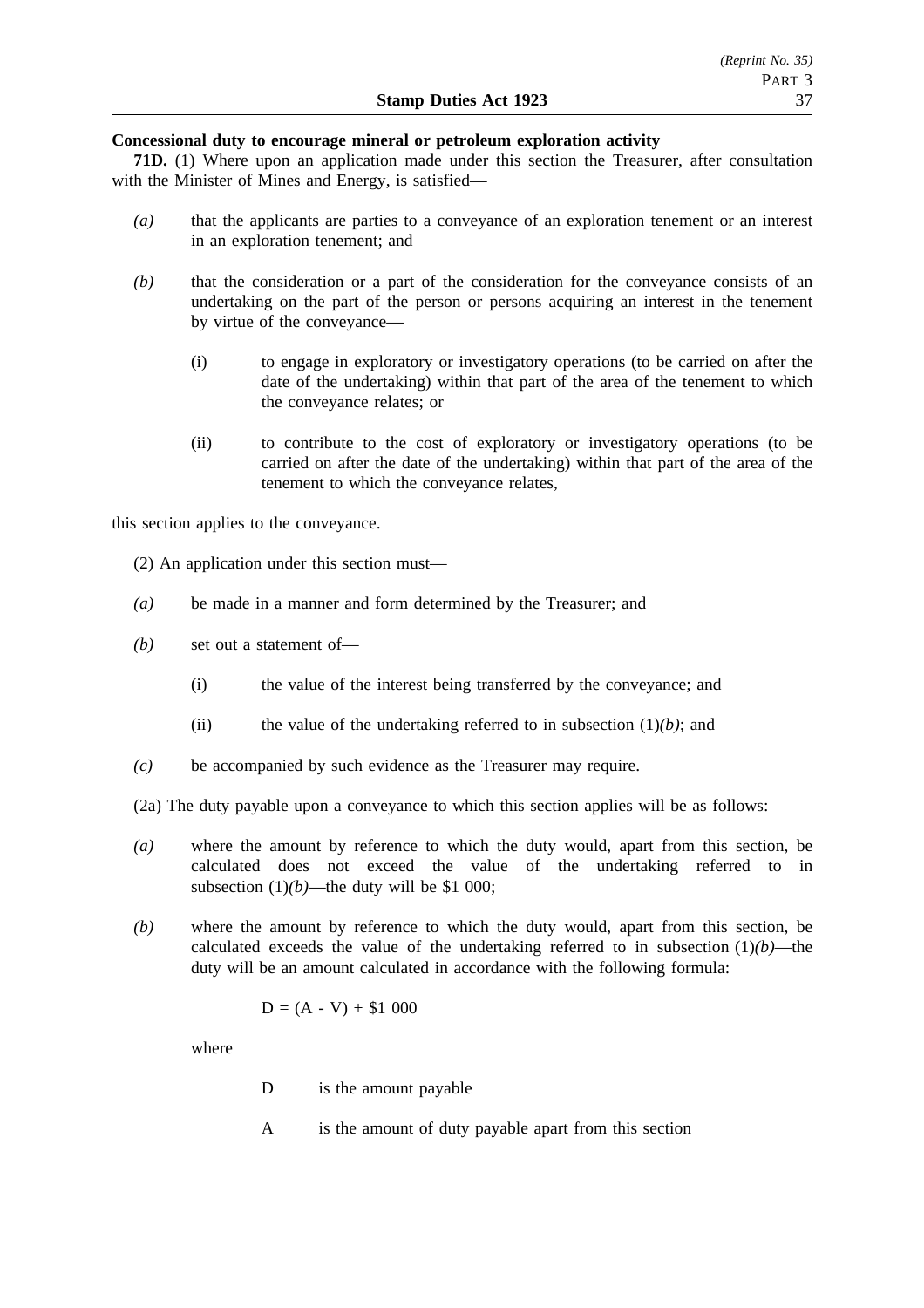V is the amount of duty payable on a conveyance of an interest in property the value of which equals the value of the undertaking referred to in subsection (1)*(b)*.

(3) In this section—

# "**exploration tenement**" means—

- *(a)* an exploration licence granted under the *Mining Act 1971*; or
- *(b)* a petroleum exploration licence granted under the *Petroleum Act 1940*; or
- *(c)* an exploration permit for petroleum granted under the *Petroleum (Submerged Lands) Act 1982*; or
- *(d)* an exploration licence granted under the *Offshore Minerals Act 2000*.

(4) A reference in this section to an exploration tenement includes a reference to a portion of an exploration tenement.

(5) For the purposes of this section, the value of the undertaking referred to in subsection (1)*(b)* will be taken to be equal to the costs for which the person or persons acquiring an interest in the tenement by virtue of the conveyance become liable, or for which that person or those persons are reasonably expected to become liable, by virtue of the undertaking (assessed as at the time that the undertaking was given).

(6) This section applies to a conveyance first lodged with the Commissioner for stamping on or after the commencement of the *Stamp Duties (Concessional Duty and Exemptions) Amendment Act 1991*.

# **Duty on certain conveyances between superannuation funds etc**

**71DA.** (1) If on an application made under this section the Commissioner is satisfied—

- *(a)* that the applicant is a party to an instrument that constitutes—
	- (i) a conveyance of property between superannuation funds; or
	- (ii) an agreement to convey property between superannuation funds; and
- *(b)* that the trustees of the respective funds are of the opinion that the funds will be complying superannuation funds for the year in which the conveyance occurs; and
- *(c)* that the conveyance is in connection with a person ceasing to be a member of, or otherwise ceasing to be entitled to benefits in respect of, one superannuation fund and becoming a member of, or otherwise becoming entitled to benefits in respect of, the other superannuation fund,

this section applies to the instrument.

<sup>(1</sup>a) If on application made under this section the Commissioner is satisfied—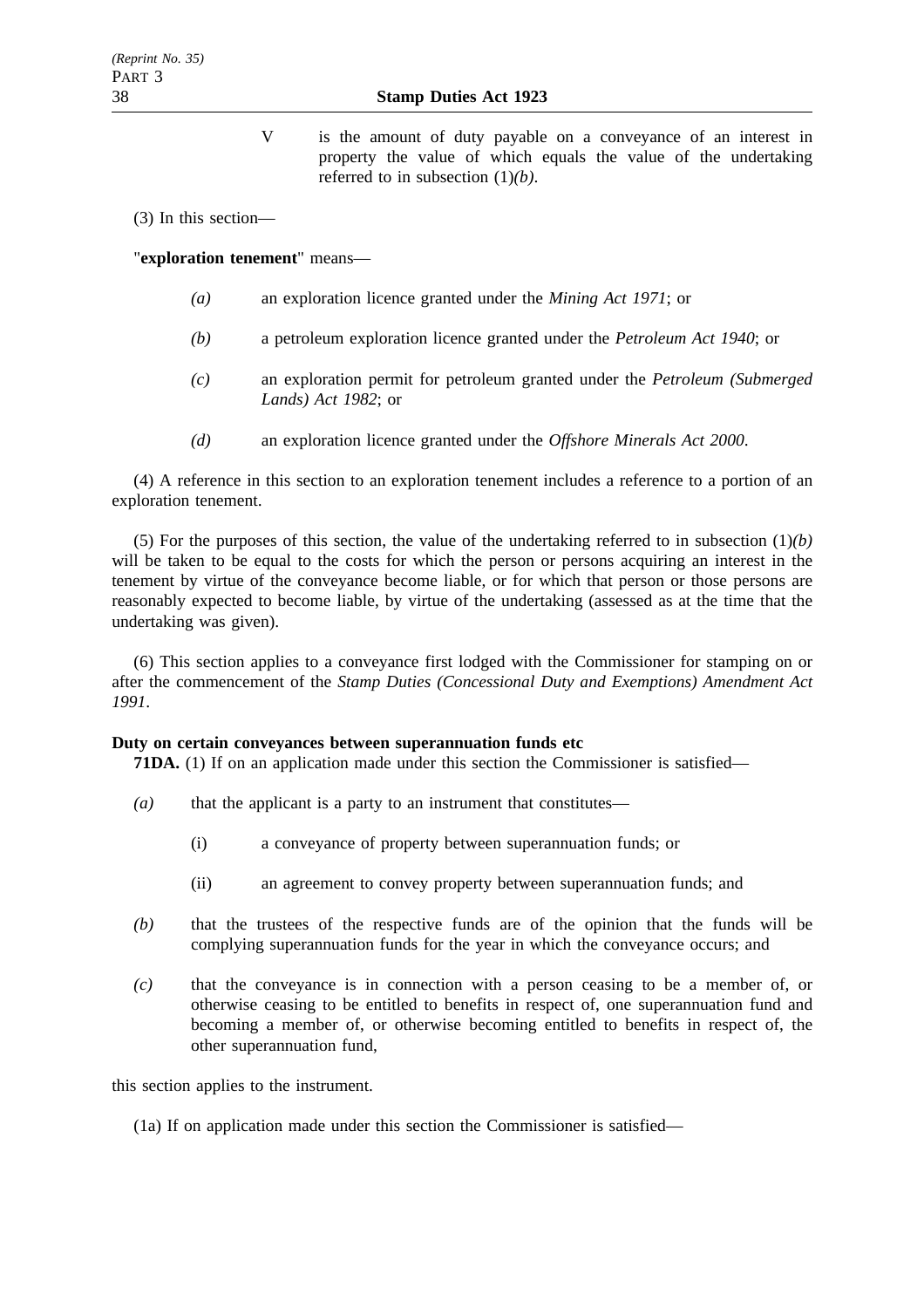- *(a)* that the applicant is a party to an instrument that is a conveyance of property, or an agreement to convey property, from a superannuation fund to a pooled superannuation trust; and
- *(b)* that the purpose of the conveyance is to satisfy standards relating to the investment of assets of the superannuation fund prescribed by or under the SIS Act; and
- *(c)* that the only consideration for the conveyance is the right to share in the income and assets of the pooled superannuation trust whether that right is in the form of units issued by the trust or some other form,

this section applies to the instrument.

- (1b) If on application made under this section the Commissioner is satisfied—
- *(a)* that the applicant is a party to an instrument that is a conveyance of property, or an agreement to convey property, from a pooled superannuation trust—
	- (i) to a superannuation fund; or
	- (ii) to another pooled superannuation trust at the direction of a superannuation fund; and
- *(b)* that the only consideration passing from the superannuation fund to the firstmentioned pooled superannuation trust for the conveyance is the surrender by the superannuation fund of the whole or part of its right to share in the income and assets of the pooled superannuation trust,

this section applies to the instrument.

- (2) The duty payable on an instrument to which this section applies will be—
- *(a)* the amount of *ad valorem* duty that would be payable on the instrument as a conveyance apart from this section; or
- $(b)$  \$200.

whichever is the lesser.

(3) The Commissioner may require a party to an instrument that may be assessable under this section to provide such information or evidence as the Commissioner may require for the purpose of determining whether this section applies and, if so, the amount of duty payable on the instrument.

(4) The Commissioner may require the information or evidence to be given on oath or verified by statutory declaration.

(5) In this section—

# "**complying superannuation fund**" means—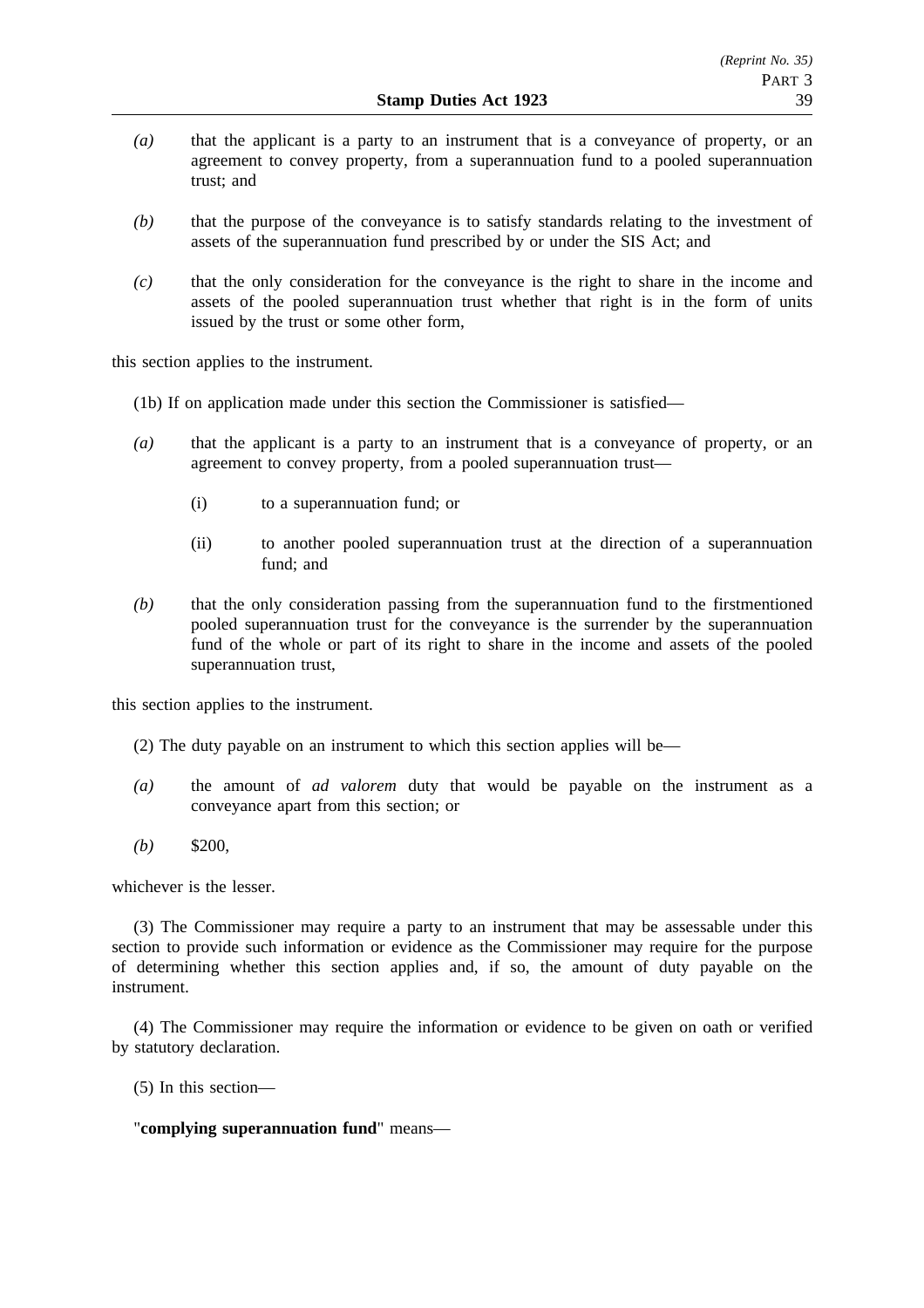- *(a)* a fund which is a complying superannuation fund within the meaning of section 267 of the *Income Tax Assessment Act 1936* of the Commonwealth; or
- *(b)* a fund which is a complying approved deposit fund as defined by section 47 of the SIS Act;

"**pooled superannuation trust**" means a pooled superannuation trust as defined in the SIS Act;

"**the SIS Act**" means the *Superannuation Industry (Supervision) Act 1993* of the Commonwealth.

(6) This section applies to an instrument of a kind referred to in subsection (1), (1a) or (1b) if it was first lodged for stamping with the Commissioner on or after the commencement of the subsection concerned.

# **Division 7—Gaming machine surcharge**

#### **Interpretation**

**71EA.** (1) In this Division—

"**direct interest**"—*see* section 71EB(1);

"**family group**" means a group of persons connected by an unbroken series of relationships of consanguinity or affinity;

"**gaming machine business**" means a business conducted in pursuance of a gaming machine licence;

"**gaming machine licence**" means a gaming machine licence under the *Gaming Machines Act 1992*;

"**gaming machine surcharge**" means the duty imposed under this Division;

"**hold**"—a person **holds** a share in a private entity if the person—

- *(a)* is registered as the holder; or
- *(b)* is beneficially entitled to the share; or
- *(c)* controls the exercise of rights attached to the share;

"**indirect interest**"—*see* section 71ED(1);

"**net gambling revenue**" means net gambling revenue as defined for the purposes of section 72 of the *Gaming Machines Act 1992*;

"**person**" includes a private entity;

#### "**private company**" means—

*(a)* a company that is limited by shares but whose shares are not quoted on a recognised financial market; or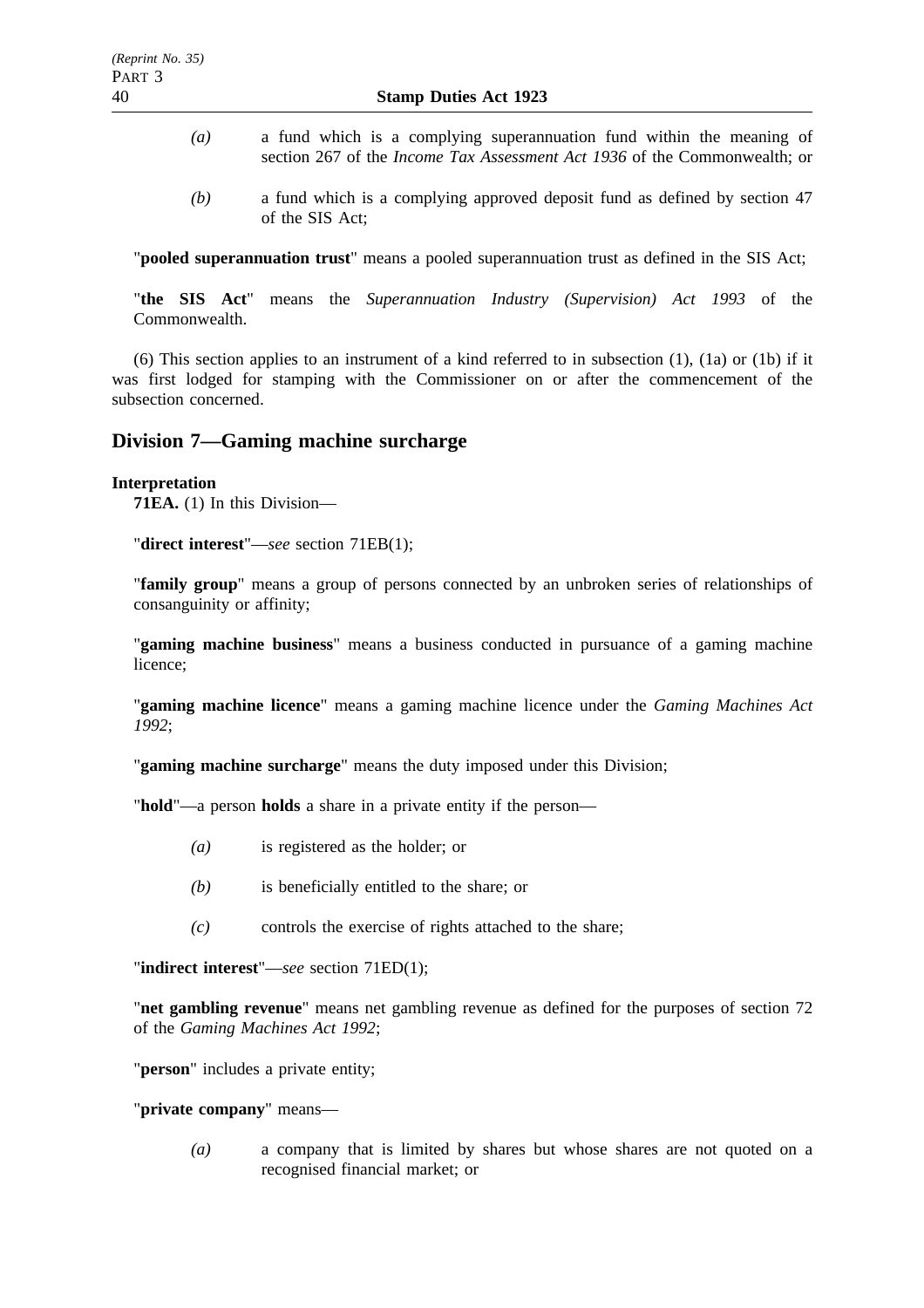*(b)* a company that is not limited by shares,

but does not include a company that is excluded from the ambit of this definition by the regulations;

"**private entity**" means a private company or a private unit trust scheme;

"**private unit trust scheme**" means—

- *(a)* a unit trust scheme in which less than 50 persons hold units; or
- *(b)* a unit trust scheme in which 50 or more persons hold units if 20 or fewer persons hold 75 per cent or more in number or value of the units on issue,

but does not include a unit trust scheme that is an approved deposit fund or a pooled superannuation trust within the meaning of the *Superannuation Industry (Supervision) Act 1993 (Cwth)*;

"**proportionate interest**"—*see* sections 71EB(3), 71EC(2) and 71ED(3);

"**related entity**"—*see* section 71EC(1);

"**share**" in a private entity means—

- *(a)* where the private entity is a private company—a share or other interest that—
	- (i) entitles the holder to vote at a general meeting of shareholders of the private company; or
	- (ii) entitles the holder to share in dividends or would entitle the holder to share in dividends assuming that there were profits out of which dividends could be declared; or
	- (iii) entitles the holder to share in the distribution of the assets of the company in the event of a winding up; or
	- (iv) confers entitlements of two or more kinds mentioned above;
- *(b)* where the private entity is a private unit trust—a unit in the trust.

(2) Property is taken to be held beneficially by a private unit trust scheme if it is held by the trustees of the scheme in trust for the unitholders.

(3) If an interest that is to be valued for the purposes of this Division is the potential interest of an object of a discretionary trust, the interest is to be valued as if it were the greatest beneficial interest in the property subject to the trust that could be conferred under the terms of the trust.

#### **Direct interests**

**71EB.** (1) A person has a **direct interest** in a private entity if the person holds a share in the private entity.

(2) A direct interest is to be expressed as a proportionate interest.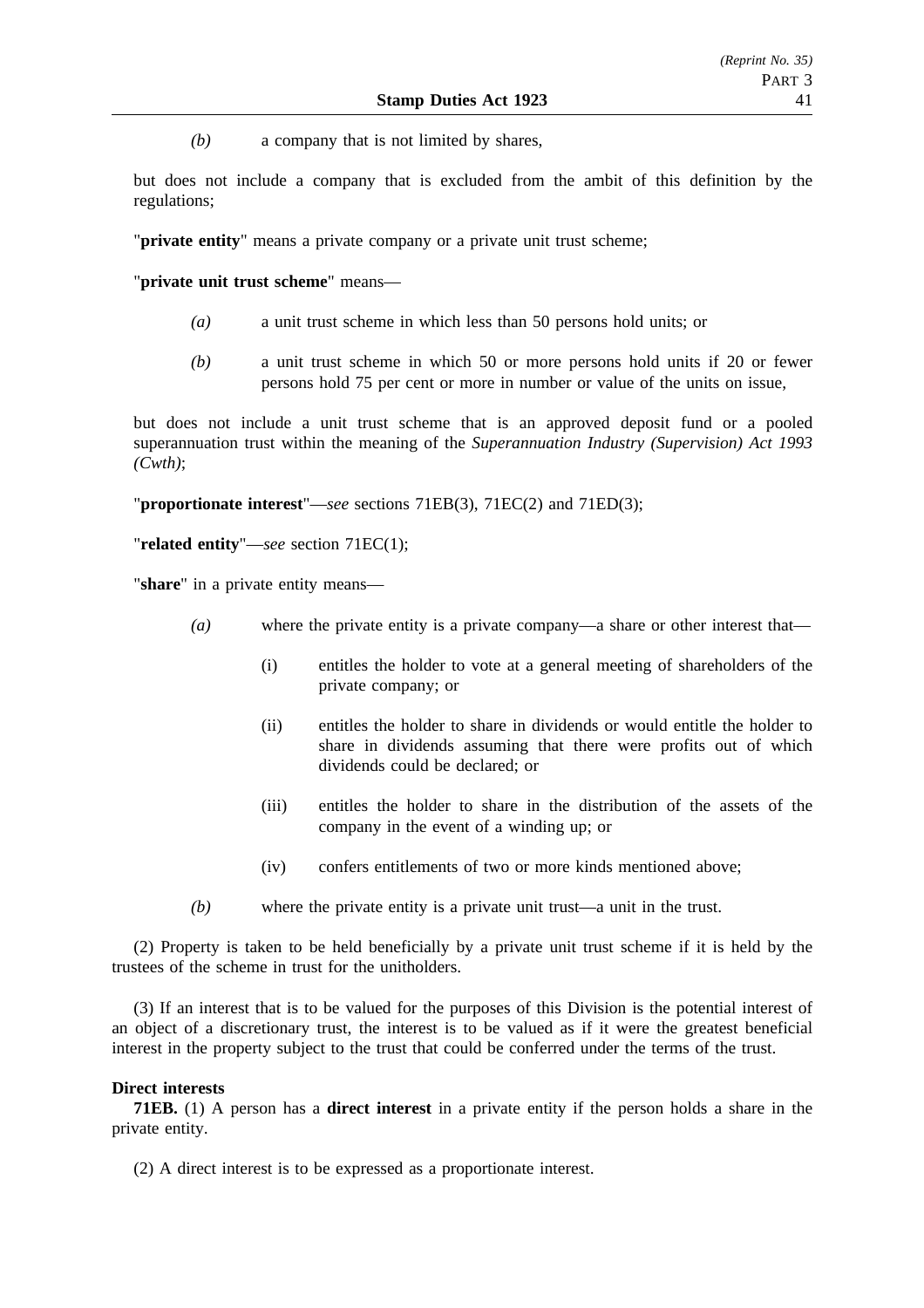- (3) The **proportionate interest** is the highest of the following:
- *(a)* a percentage representing the proportion of votes that the person would be entitled to exercise (or control) at a general meeting of shareholders or unitholders assuming that all shareholders or unitholders exercised their voting rights;
- *(b)* a percentage representing the extent the person is entitled to participate in dividends or distributions of income;
- *(c)* a percentage representing the extent to which the person would be entitled to participate in distribution of assets on a winding up of the private entity.

(4) The proportionate interest of a person is to be determined as if any power that the person has to increase the extent of an interest (by varying the constituent documents of the private entity or in any other way) had been exercised so as to maximise the relevant interest in the private entity.

# **Related entities**

**71EC.** (1) Two private entities are **related entities** if—

- *(a)* one has a direct interest in the other; or
- *(b)* a series of such relationships can be traced between them through another or other related entities (**intermediate entities**).

(2) If a private entity is related to another private entity by a relationship traced through an intermediate entity or intermediate entities, the private entity's proportionate interest in the other is calculated by multiplying the relevant fractions together and expressing the result as a percentage.

# **Example—**

Entity A (a private company) holds a 75% proportionate interest in entity B (a private unit trust scheme) which in turn holds a 50% proportionate interest in entity C (a private company). In this case, the proportionate interest of entity A in entity C (insofar as it is traced through entity B) is 37.5%.

# **Indirect interests**

**71ED.** (1) If a person has a direct interest in a private entity (entity A) which is related to another private entity (entity B), the person has an **indirect interest** in entity B.

- (2) An indirect interest is to be expressed as a proportionate interest.
- (3) The proportionate interest is calculated by multiplying together—
- *(a)* a fraction representing the person's proportionate interest in entity A; and
- *(b)* a fraction representing entity A's proportionate interest in entity B,

and expressing the result as a percentage.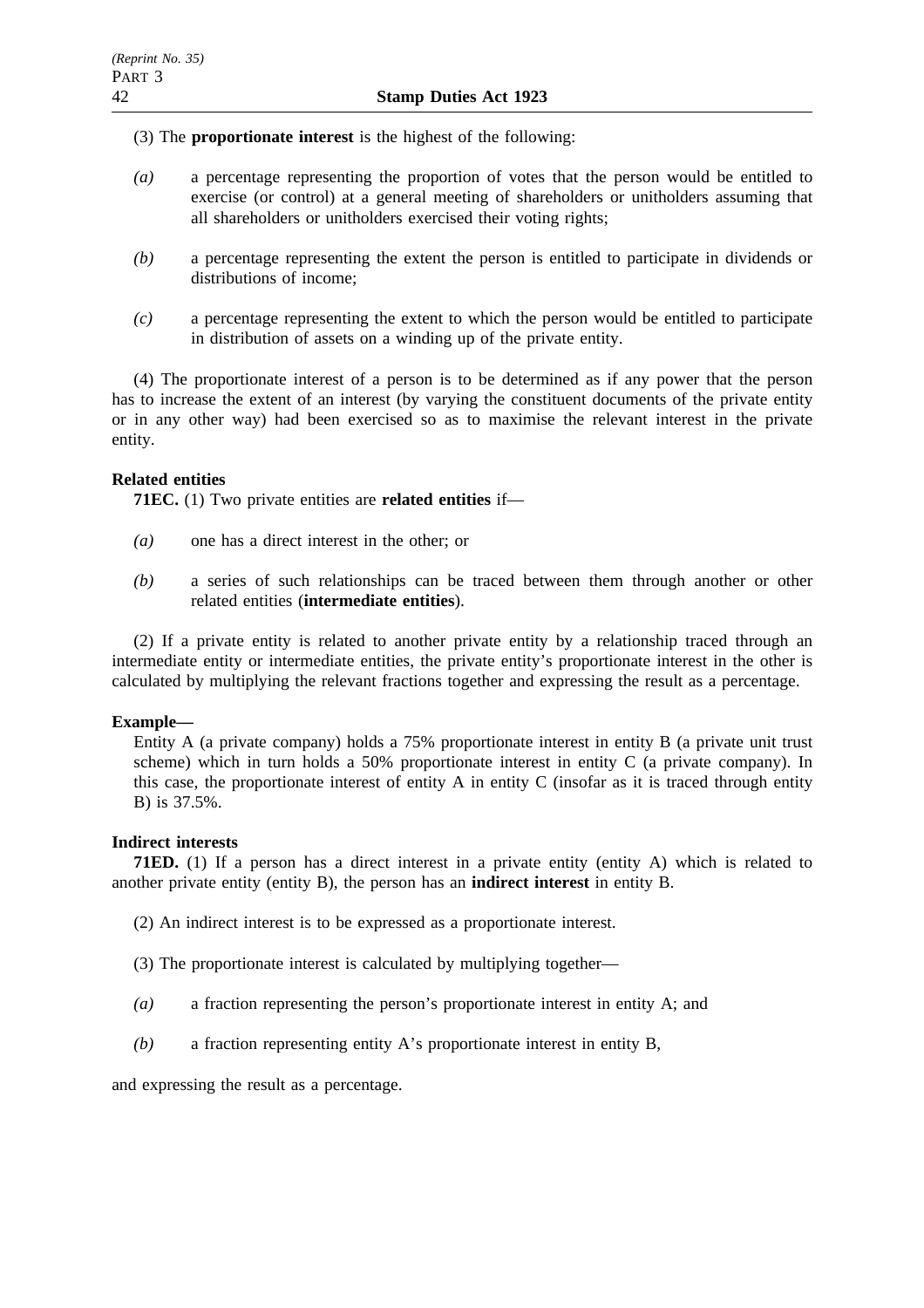# **Example—**

X holds a proportionate interest of  $33^{1/3}\%$  in entity A (a private company) which in turn holds a 75% proportionate interest in entity B (a private unit trust scheme) which in turn holds a 50% proportionate interest in entity C (a private company). In this case X's indirect interest in entity C is to be expressed as a proportionate interest of 12.5%

# **Notional interests**

**71EE.** (1) If a private entity owns a gaming machine business or an interest in a gaming machine business, a person who holds a direct or indirect interest in the private entity is taken to have a notional interest in the gaming machine business.

(2) The value of the notional interest is calculated as follows:

$$
V = p \times v_1
$$

where—

p is a fraction representing the person's proportionate interest in the private entity;

 $v_1$  is the value of the gaming machine business or the interest in the gaming machine business (as the case requires).

# **Application of this Division**

**71EF.** (1) This Division applies to the following transactions—

- *(a)* the transfer of an interest in a gaming machine business; or
- *(b)* the transfer of a notional interest in a gaming machine business.

(2) A transfer includes any transaction as a result of which the amount or value of the interest or notional interest of a person (the transferor) in a gaming machine business is diminished or extinguished and another person (the transferee) gains an interest or notional interest in the gaming machine business or the transferee's interest or notional interest increases in amount or value.

# **Example—**

Suppose that a gaming machine business is operated by a private entity. The shares of a particular person in the private entity are redeemed or cancelled. This transaction is to be regarded as a transfer of the shareholder's notional interest to the remaining shareholders because their respective notional interests are increased by the value of the notional interest that has been extinguished by the redemption or cancellation.

- (3) However, a transfer does not include—
- *(a)* a transaction by way of mortgage; or
- *(b)* a transaction between members of the same family group by way of gift; or
- *(c)* a transaction between members of the same family group for which there is no consideration of a commercial nature.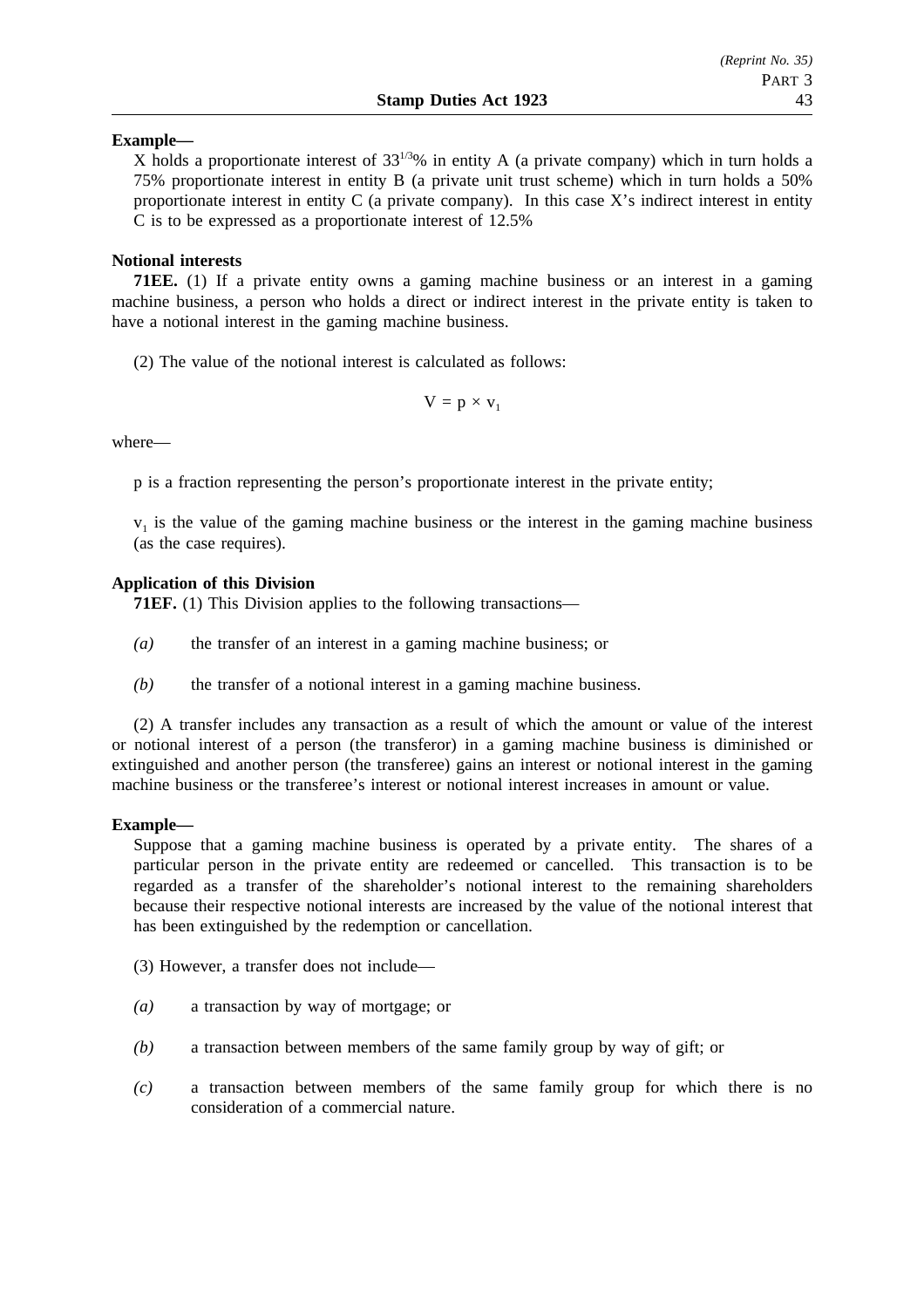## **Imposition of surcharge**

**71EG.** (1) A gaming machine surcharge is imposed on a transaction to which this Division applies.

(2) The surcharge is in addition to any other duty payable under this Act in respect of the transaction.

(3) The surcharge is calculated as follows:

$$
A = p \times 0.05 \times NGR
$$

where—

A is the amount of the surcharge

 $p$  is  $-$ 

- *(a)* if the whole of the gaming machine business is transferred—1;
- *(b)* in any other case—a fraction representing the relationship between the value of the interest or notional interest transferred and the value of the gaming machine business

NGR is the net gambling revenue derived from the business for the last 12 complete calendar months before the date of the transaction or, if the business was not carried on during that period or for the whole of that period, an amount determined by the Liquor and Gambling Commissioner to be reasonable having regard to net gambling revenue derived during that period from similar businesses.

#### **Exempt transactions**

**71EH.** (1) A transaction is exempt from the surcharge if—

- *(a)* no liability to duty is imposed (apart from this Division) in respect of the transaction (or an instrument by which it is effected); or
- *(b)* the transaction is effected by a conveyance that is exempt from *ad valorem* duty under this Act.
- (2) The regulations may exempt transactions of a specified class from the surcharge.

# **Notice of transaction to which this Division applies**

**71EI.** (1) If a transaction to which this Division applies occurs, the parties to the transaction must within 2 months after the date of the transaction—

- *(a)* lodge a return with the Commissioner; and
- *(b)* pay the relevant amount of the surcharge.

Maximum penalty: \$10 000.

(2) The return must be in a form approved by the Commissioner and contain the following information—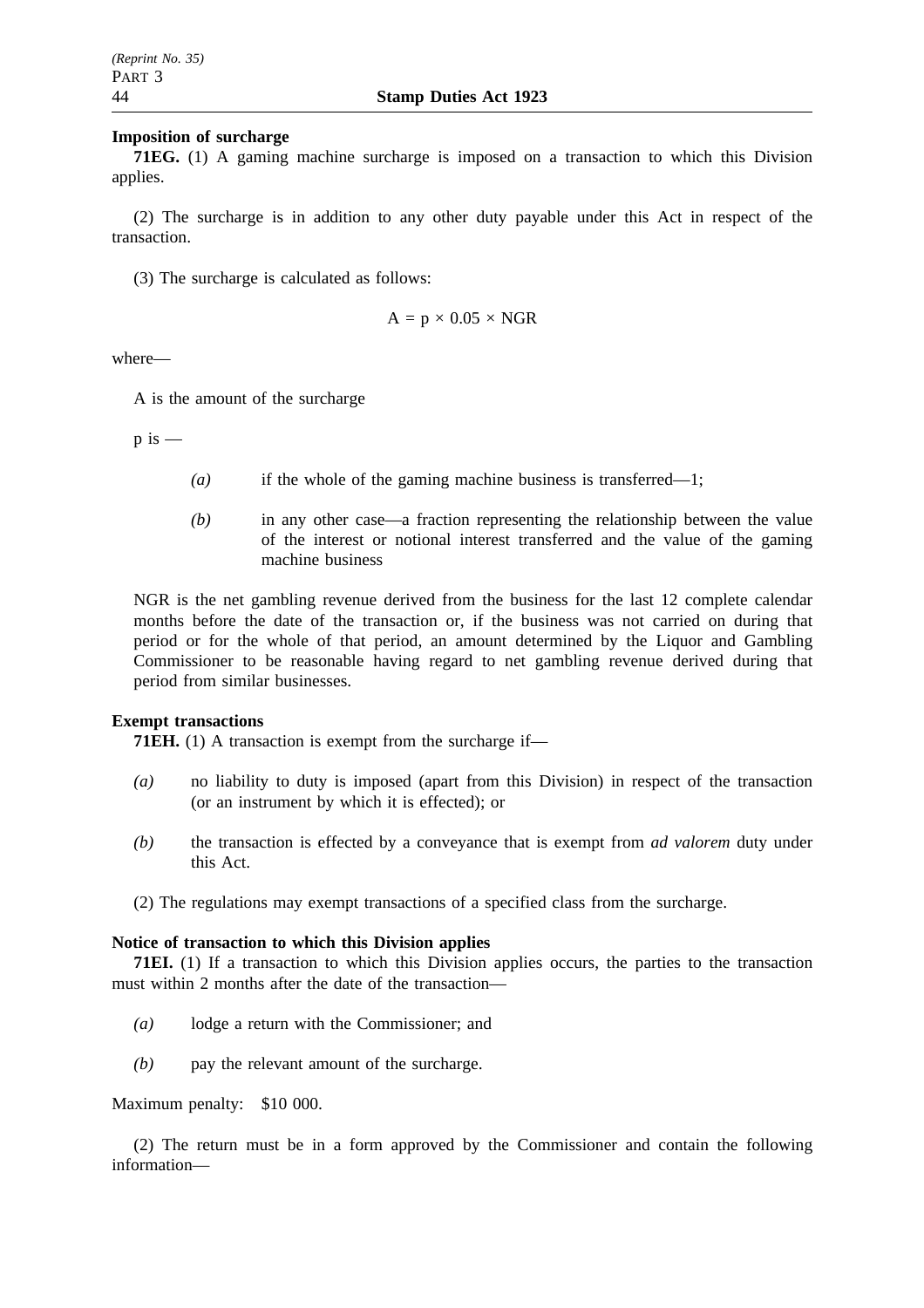- *(a)* the names and addresses of the parties to the transaction; and
- *(b)* the date of the transaction; and
- *(c)* particulars of the transaction and the interest or notional interest transferred as a result of the transaction; and
- *(d)* sufficient details to enable the calculation of the fraction representing the relationship between the value of the interest or notional interest transferred and the value of the gaming machine business; and
- *(e)* details of the net gambling revenue for the last 12 calendar months before the date of the transaction; and
- *(f)* other information required by the Commissioner.

# **Recovery of duty**

**71EJ.** (1) The Commissioner may recover a surcharge payable on a transaction to which this Division applies as a debt—

- *(a)* from a party to the transaction; or
- *(b)* if the relevant gaming machine business is owned by a private entity—from the private entity.

(2) If the Commissioner recovers the surcharge from a private entity, the private entity may recover the relevant amount from the parties to the transaction.

# **Division 8—Transactions effected without creating dutiable instrument**

#### **Transactions otherwise than by dutiable instrument**

**71E.** (1) Subject to subsection (2), this section applies to a transaction in the following circumstances—

- $(a)$  the transaction results in a change in the ownership of a legal or equitable interest in—
	- (i) land; or
	- $(ii)$ 
		- (A) a business situated in the State; or
		- (B) a part of a business (being a business situated in the State), excluding goods that are stock-in-trade of a business where the transaction occurs in the ordinary course of business, where the transaction is associated with, or is for the purposes of, a change in the ownership of a legal or equitable interest in the business (including a case where a business is being divided up into separate parts and then those parts are being transferred to one or more persons as part of one transaction or one series of transactions); or
	- (iii) an interest in a partnership; and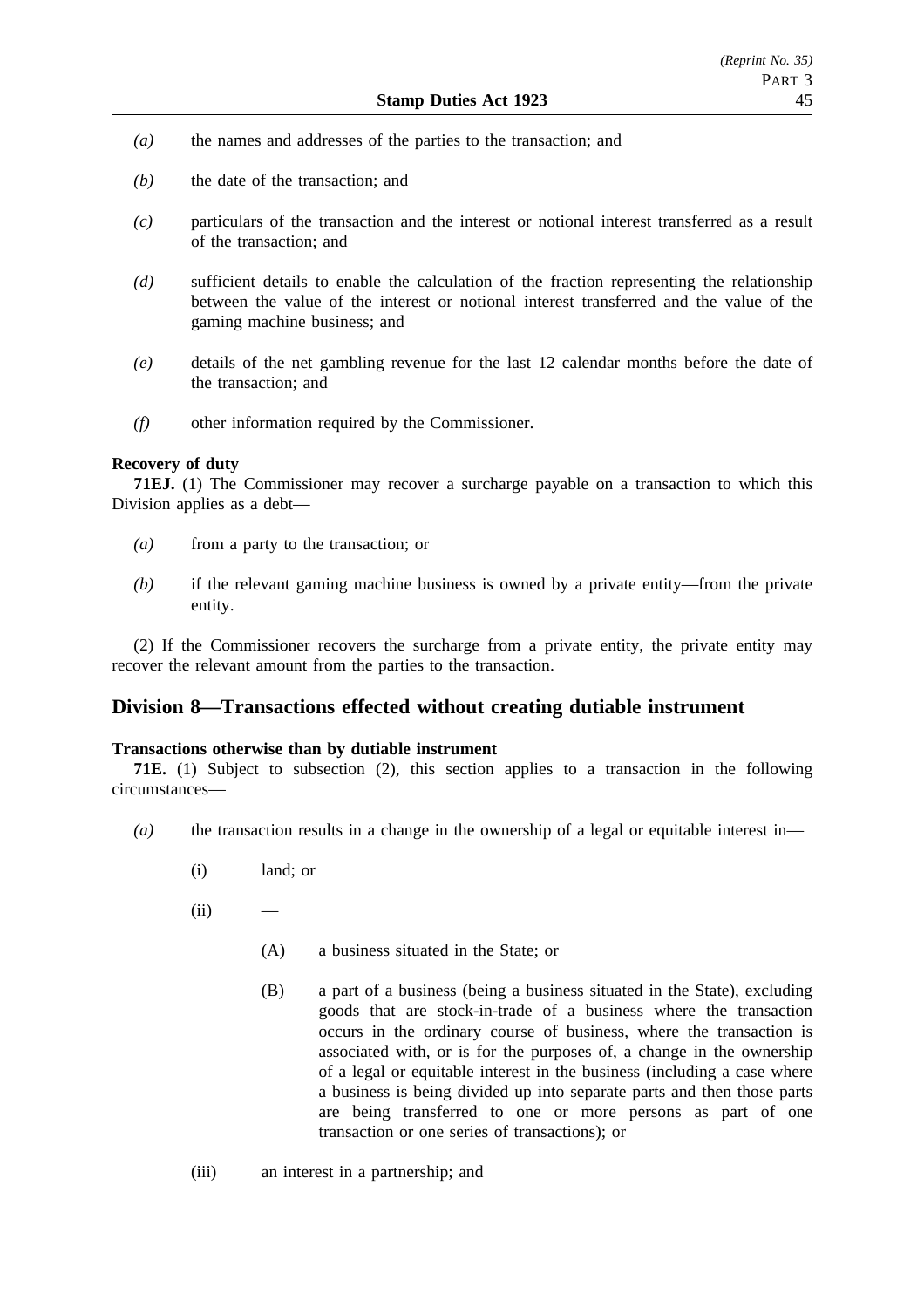- $(b)$ 
	- (i) the transaction is not effected, or not wholly effected, by an instrument on which *ad valorem* duty is chargeable; but
	- (ii) if the transaction had been effected, or wholly effected, by an instrument, the instrument would be chargeable with duty as a conveyance or as if it were a conveyance.

(1a) For the purposes of this section (and for the calculation of the value of any property), a change in the ownership of a legal or equitable interest in a business will be taken to include a transfer of the goodwill of the business.

(2) This section does not apply to any of the following transactions—

- *(a)* the appointment of a receiver or trustee in bankruptcy;
- *(b)* the appointment of a liquidator;
- *(c)* a compromise or arrangement under Part 5.1 of the *Corporations Act 2001* of the Commonwealth;

\*\*\*\*\*\*\*\*\*\*

*(e)* any other transaction of a prescribed class.

(3) Where a transaction to which this section applies is entered into, a statement in a form approved by the Commissioner must be lodged with the Commissioner setting out—

- *(a)* the nature and effect of the transaction;
- *(b)* a description of the property affected by the transaction;
- *(c)* a statement of the value of any property to which the transaction relates;
- *(d)* a statement of any consideration that has passed or is to pass between the parties to the transaction.

(4) Duty is payable on the statement as if it were a conveyance effecting the transaction to which it relates.

(4a) A statement under this section will, for the purposes of this Act, be taken to be an instrument executed by the person required to lodge the statement on the date of the change in legal or equitable ownership of property effected by the transaction to which the statement relates.

(5) Where a statement is lodged with the Commissioner under this section—

- *(a)* any instrument that relates to the same transaction is not chargeable with duty to the extent to which duty has been paid on the statement; and
- *(b)* the statement will not be charged with duty to the extent that duty has been paid on any instrument that relates to the same transaction.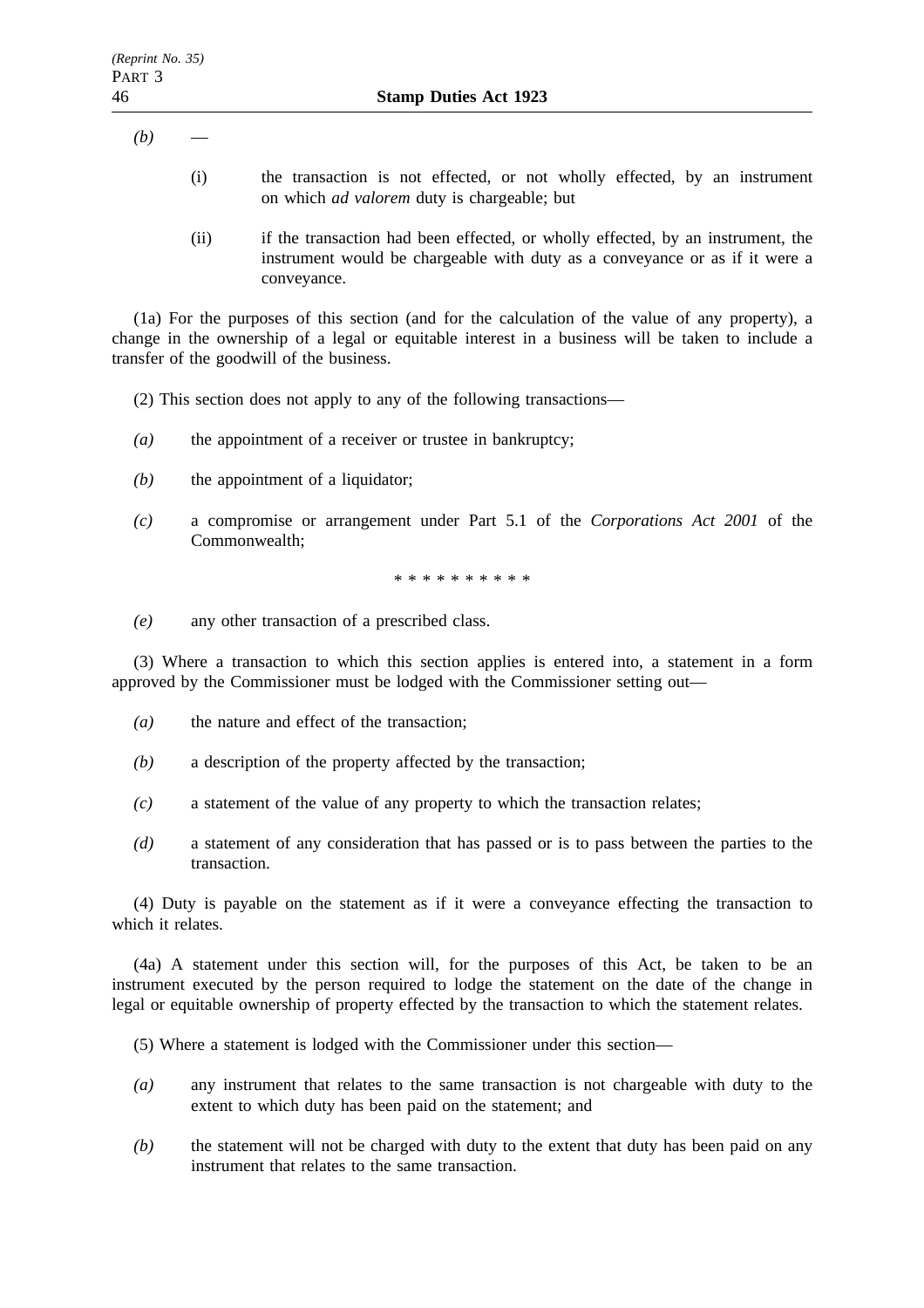(6) If a statement relating to a transaction to which this section applies is not lodged with the Commissioner in accordance with this section within two months after a change in legal or equitable ownership of property is effected by the transaction—

- *(a)* each party to the transaction is guilty of an offence; and
- *(b)* the parties to the transaction are nevertheless jointly and severally liable to pay duty to the Commissioner as if such a statement had been lodged with the Commissioner immediately before the end of that period of two months.

(7) A person who aids, abets, counsels or procures another person to enter into a transaction to which this section applies knowing that none of the parties to the transaction intends to lodge a statement under this section is guilty of an offence.

(8) A person who is guilty of an offence against this section is liable to a fine not exceeding \$10 000.

(9) If a statement relating to a transaction to which this section applies is lodged with the Commissioner but it is subsequently established to the satisfaction of the Commissioner that the transaction is not to be completed, the Commissioner may refund any duty paid on the statement.

\*\*\*\*\*\*\*\*\*\*

#### **Statutory transfers**

**71F.** (1) A statutory transfer is a transfer or vesting of assets or liabilities that takes effect by or under the provisions of a special Act.

(2) The parties to a statutory transfer must, within 2 months after a statutory transfer takes effect, lodge with the Commissioner a statement in a form approved by the Commissioner setting out—

- *(a)* a description of the property subject to the statutory transfer; and
- *(b)* the value of that property; and
- *(c)* any other information required by the Commissioner.

(3) Duty is payable on the statement as if it were a conveyance, executed by the parties to the statutory transfer, operating as a voluntary disposition *inter vivos* of the property subject to the statutory transfer.

(4) If a statement is not lodged as required by this section within 2 months after the statutory transfer takes effect—

- *(a)* each party to the transfer is guilty of an offence and liable to a penalty not exceeding \$10 000; and
- *(b)* the parties to the transfer are jointly and severally liable to pay duty to the Commissioner as if such a statement had been lodged with the Commissioner immediately before the end of that period of 2 months.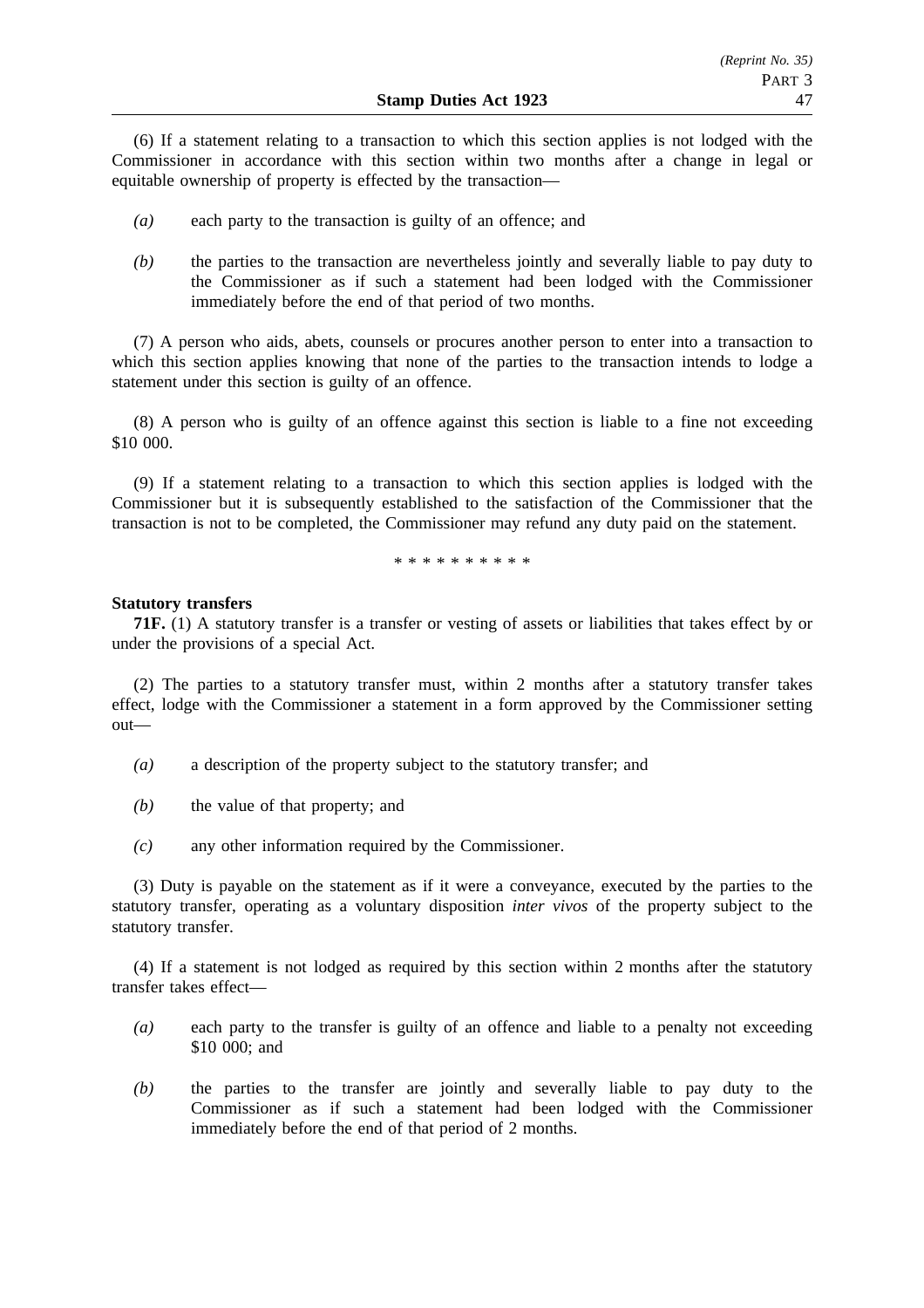(5) A statutory transfer arising from the merger of credit unions, or transferring assets from one credit union to another, is exempt from this section.

(6) In this section—

"**special Act**" means—

- *(a)* the *Financial Sector (Transfer of Business) Act 1999*; or
- *(b)* the *Financial Sector (Transfer of Business) Act 1999* of the Commonwealth; or
- *(c)* any other Act of the State, another State, or the Commonwealth prescribed by regulation for the purposes of this section.

# **Division 9—Leases**

#### **Agreement for lease to be charged as a lease**

**72.** An agreement for a lease or with respect to the letting of any lands shall be chargeable with the same duty as if it were an actual lease made for the term and consideration mentioned in the agreement.

#### **Leases, how to be charged in respect of produce etc**

**73.** (1) Where the consideration or any part of the consideration for which a lease is granted or agreed to be granted consists of any produce or other goods, the value of the produce or goods shall be deemed a consideration in respect of which the lease or agreement is chargeable with *ad valorem* duty.

(2) Where it is stipulated in any lease or agreement for a lease that the value of the produce or goods shall amount at least to, or shall not exceed, a given sum or where the lessee is specially charged with, or has the option of paying after, any permanent rate of conversion, the value of the produce or goods shall, for the purpose of assessing the *ad valorem* duty, be estimated at the given sum or according to the permanent rate.

(3) A lease or agreement for a lease made either wholly or partially for any such consideration, if it contains a statement of the value thereof and is stamped in accordance with the statement, shall, so far as regards the subject matter of the statement, be deemed duly stamped, unless or until it is otherwise shown that the statement is incorrect and that the lease or agreement is in fact not duly stamped.

#### **Duty in respect of certain kinds of lease**

**74.** (1) A lease or agreement for a lease or with respect to the letting of any lands shall not be chargeable with any duty in respect of any penal rent, or increased rent in the nature of a penal rent, thereby reserved or agreed to be reserved or made payable, or by reason of being made in consideration of the surrender or abandonment of any existing lease or agreement of, or relating to, the same subject matter.

(2) A lease made for any consideration in respect of which it is chargeable with *ad valorem* duty and in further consideration either of a covenant by the lessee to make, or of his having previously made, any substantial improvement of, or addition to, the property demised to him, or of any covenant relating to the subject matter of the lease, shall not be chargeable with any duty in respect of the further consideration.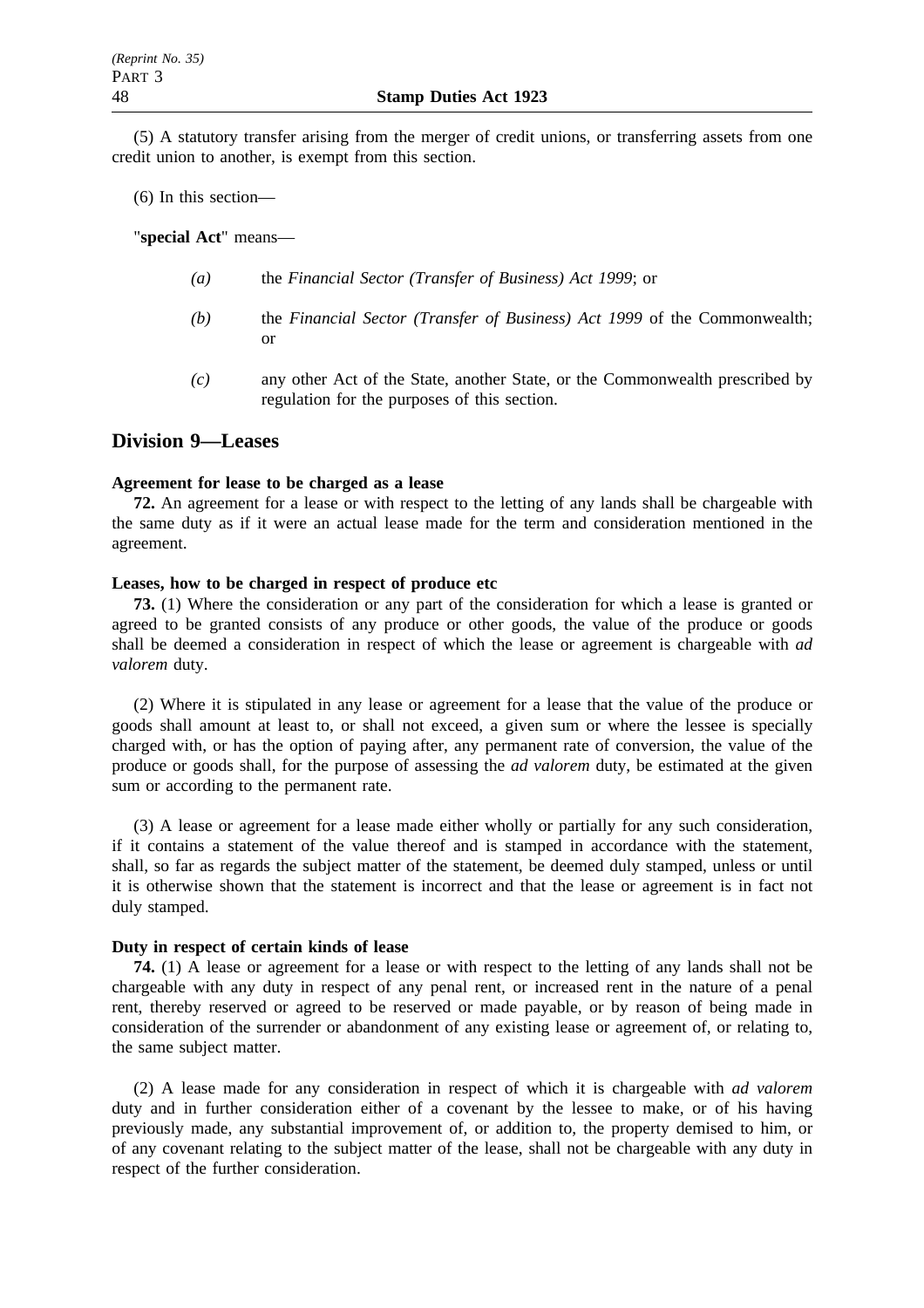### **Consideration for lease**

**75.** (1) In this section—

"**current market rent**" for property means the consideration (including rent and any other form of valuable consideration) that a lessee might reasonably be expected to pay under a lease of the property, if it were unoccupied and offered for renting, expressed as a rate of rent per annum;

"**lease**" includes an agreement for a lease or any written document for the tenancy or occupancy of property;

"**lessee**" means the person who has the right to occupy property under a lease and includes a prospective lessee under an agreement for a lease;

"**property**" means land or a tenement.

(2) If the rent or any other consideration payable by the lessee under a lease of property cannot be ascertained or estimated at the time that the lease is lodged with the Commissioner for stamping (whether because the consideration depends on some future contingency or for any other reason), the Commissioner may assess the duty payable based on the current market rent for the property as if the current market rent were the rate or average rate of rent per annum under the lease and there were no other consideration payable under the lease.

(3) If the consideration payable by the lessee under a lease of property can be ascertained or estimated at the time that the lease is lodged with the Commissioner for stamping but the duty that may be charged on the instrument (whether as a lease or a conveyance on sale or both) apart from this section is less than the duty that would be payable based on the current market rent for the property, the Commissioner may assess the duty payable based on the current market rent as if the current market rent were the rate or average rate of rent per annum under the lease and there were no other consideration payable under the lease.

(4) For the purposes of this section, the Commissioner may—

- *(a)* cause a valuation to be made of any property that is the subject of a lease for the purpose of determining the current market rent for the property; and
- *(b)* having regard to the merits of the case, charge the whole or a part of the expenses of, or incidental to, the making of the valuation to the person liable to pay the duty and may recover the amount charged as a debt due to the Crown.

\*\*\*\*\*\*\*\*\*\*

# **Division 10—Mortgages**

### **Interpretation**

**76.** In this Act—

"**home**" means any residential premises;

"**home mortgage**"—a mortgage is a home mortgage if—

*(a)* the mortgagor is a natural person; and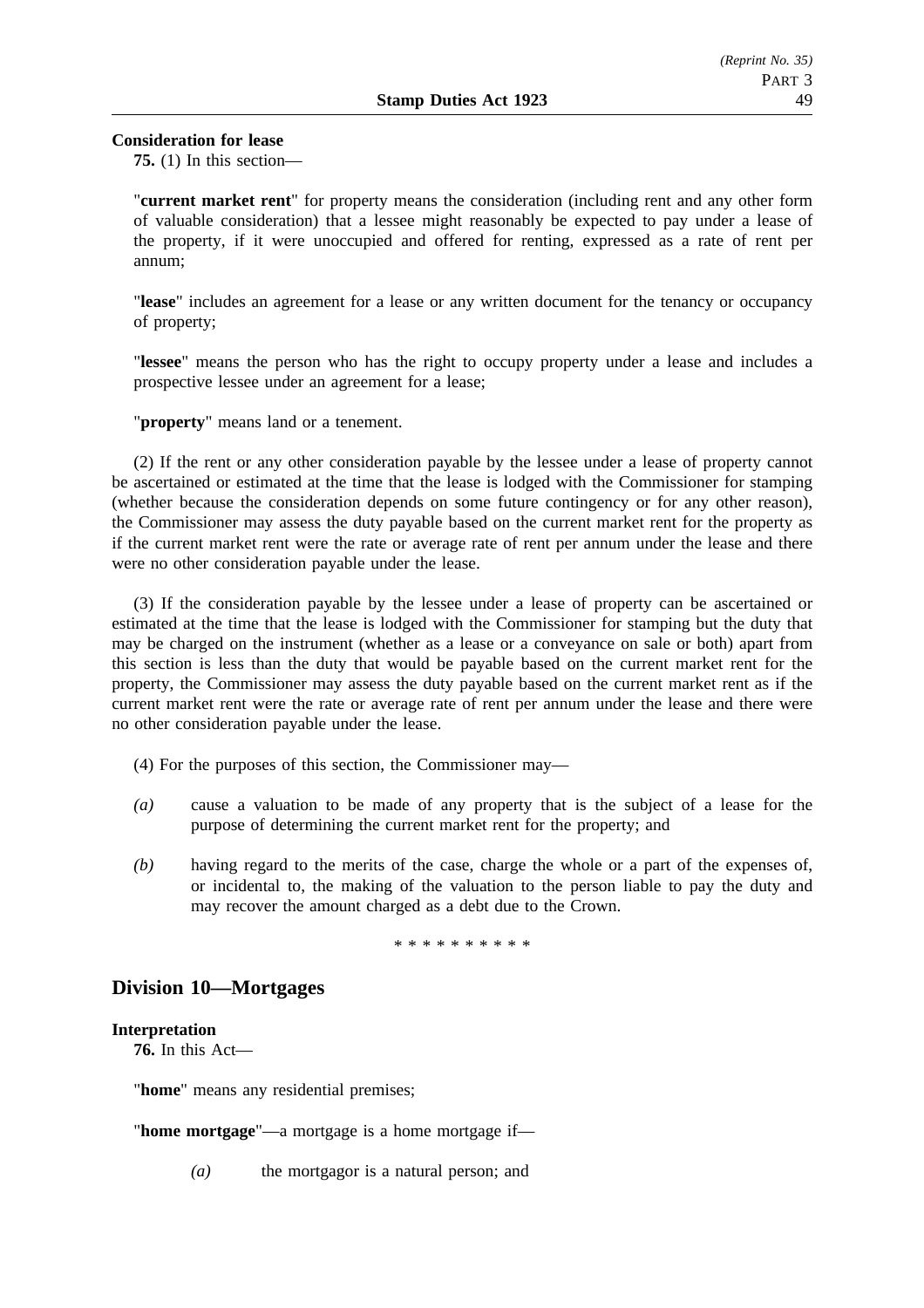- *(b)* the whole of the amount secured by the mortgage has been, is being, or is to be, used for any of the following purposes:
	- (i) purchasing land on which a home that the mortgagor (or, if there are two or more mortgagors, at least one of them) intends to occupy as his or her sole or principal place of residence has been, or is to be, built;
	- (ii) building, or making additions or improvements to, a home that the mortgagor (or, if there are two or more mortgagors, at least one of them) occupies or intends to occupy as his or her sole or principal place of residence;
	- (iii) repaying a loan previously taken out for one or more of the above purposes,

but if the amount secured by the mortgage is to be used for some purpose in addition to a purpose mentioned above, the mortgage is not a home mortgage;

# **Examples—**

- 1. A person takes out a mortgage over his or her home to secure a loan which is to be used in part to finance home improvements and in part to finance the purchase of a motor vehicle. In this case, the mortgage is not a home mortgage.
	- 2. A person takes out a mortgage to finance the purchase of shop premises with an attached residence, intending to occupy the residence as his or her principal place of residence. In this case, the mortgage is not a home mortgage.

"**liability**" means a present, future or contingent monetary liability;

"**mortgage**" means—

- *(a)* an instrument creating, acknowledging, evidencing or recording a legal or equitable interest in, or charge over, real or personal property by way of security for a liability; or
- *(b)* an instrument creating, acknowledging, evidencing or recording a liability in respect of which an instrument of title is or is to be pledged or deposited by way of security.
- 1. A **mortgage** includes an instrument that would, assuming the fulfilment of a condition to which the instrument is subject, fall into one of the above categories.
- 2. A **mortgage** includes an agreement that gives rise to a presumptive mortgage under section 10(3) of the *Consumer Credit (South Australia) Code*.

\*\*\*\*\*\*\*\*\*\*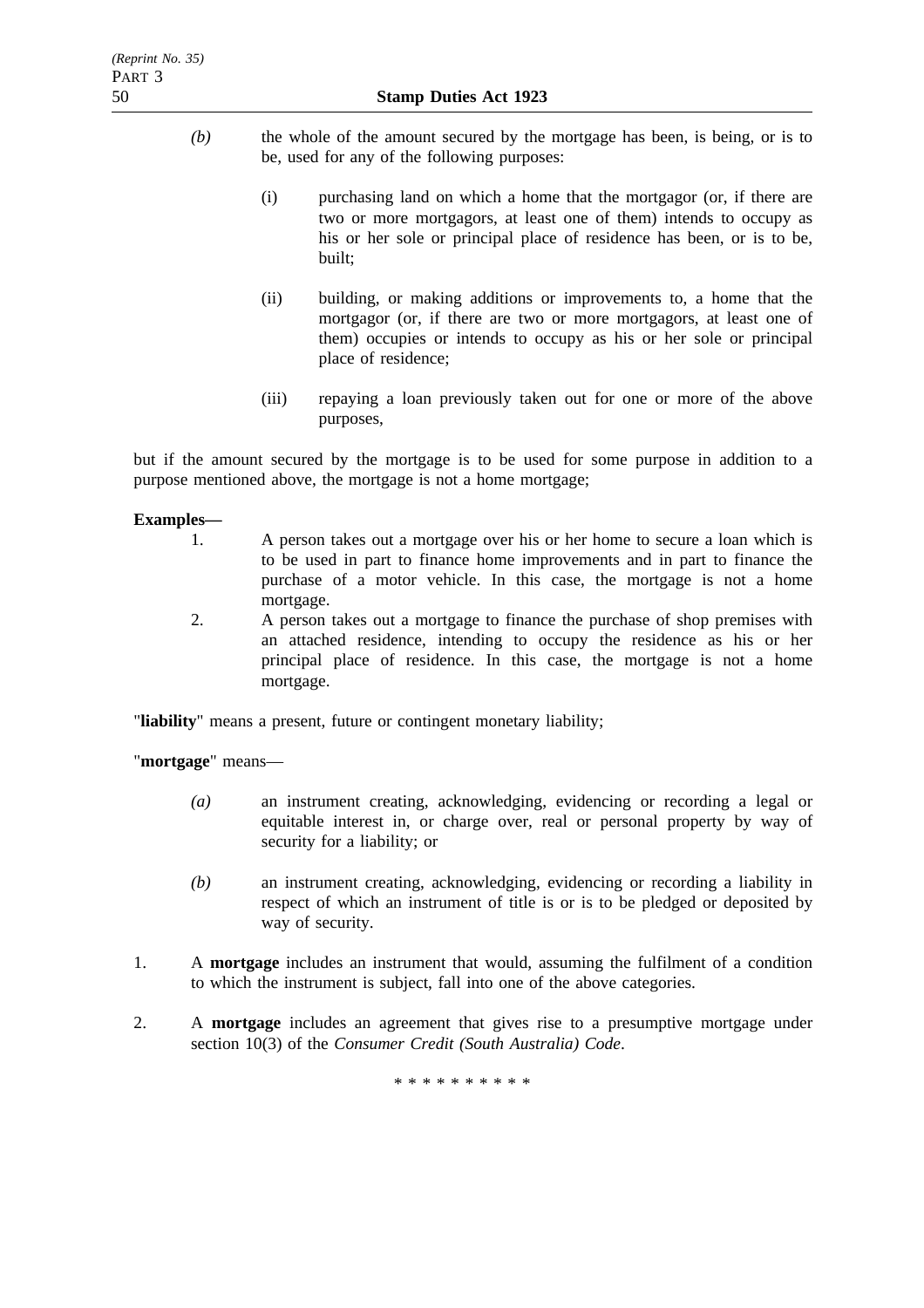#### **Where mortgage consists of several instruments**

**77.** If several instruments are necessary to make a mortgage and duty would, but for this section, be chargeable on more than one of those instruments, the duty shall be chargeable upon the principal instrument only and the other instruments shall not be liable to any duty, and the parties, with the approval of the Commissioner, may decide which is the principal instrument.

### **Security for stock, how to be charged**

**78.** A security for the transfer or retransfer of any stock shall be chargeable with the same duty as a similar security for a sum of money equal in amount to the value of the stock; and a transfer or assignment of any such security shall be chargeable with the same duty as an instrument of the same description relating to a sum of money equal in amount to the value of the stock.

### **Mortgage securing future and contingent liabilities**

**79.** (1) A mortgage that extends to future or contingent liabilities is, if limited to a particular amount, chargeable with duty as if it were a security for that amount.

(2) A mortgage that extends to future or contingent liabilities is, if not limited to a particular amount, chargeable with duty as follows:

- *(a)* the mortgage is chargeable, in the first instance, with duty on the basis of an estimate of the highest amount to be secured (to be made on the assumption that all contingencies to which the mortgage or the liability is subject will actually happen); and
- *(b)* if the amount of the liability secured by the mortgage subsequently exceeds the amount for which the mortgage has been previously stamped, the mortgage becomes chargeable with further duty as from the date when the liability was first exceeded and the amount of that further duty is to be calculated as follows:
	- (i) a fresh estimate is to be made in accordance with this section of the highest amount to be secured; and
	- (ii) duty is then to be calculated on the basis of that estimate and in all other respects as if the mortgage were a new and separate instrument made on the date when the liability was first exceeded; and
	- (iii) the further duty is then to be calculated by subtracting the amount of duty already paid from the amount of duty calculated under subparagraph (ii).

# **Exceptions—**

- 1. Paragraph *(b)* does not apply if the liability is wholly or partly denominated in a foreign currency and the amount for which the mortgage has been previously stamped is extended solely because of fluctuations in the rate of exchange.
- 2. If a mortgage becomes chargeable with further duty under paragraph *(b)*, and the rate of duty payable on the mortgage has increased since it was previously stamped, then the further duty is to be calculated by subtracting from the amount of duty calculated under paragraph  $(b)(ii)$  the amount that would have been already paid if duty had then been calculated and paid at the higher rate.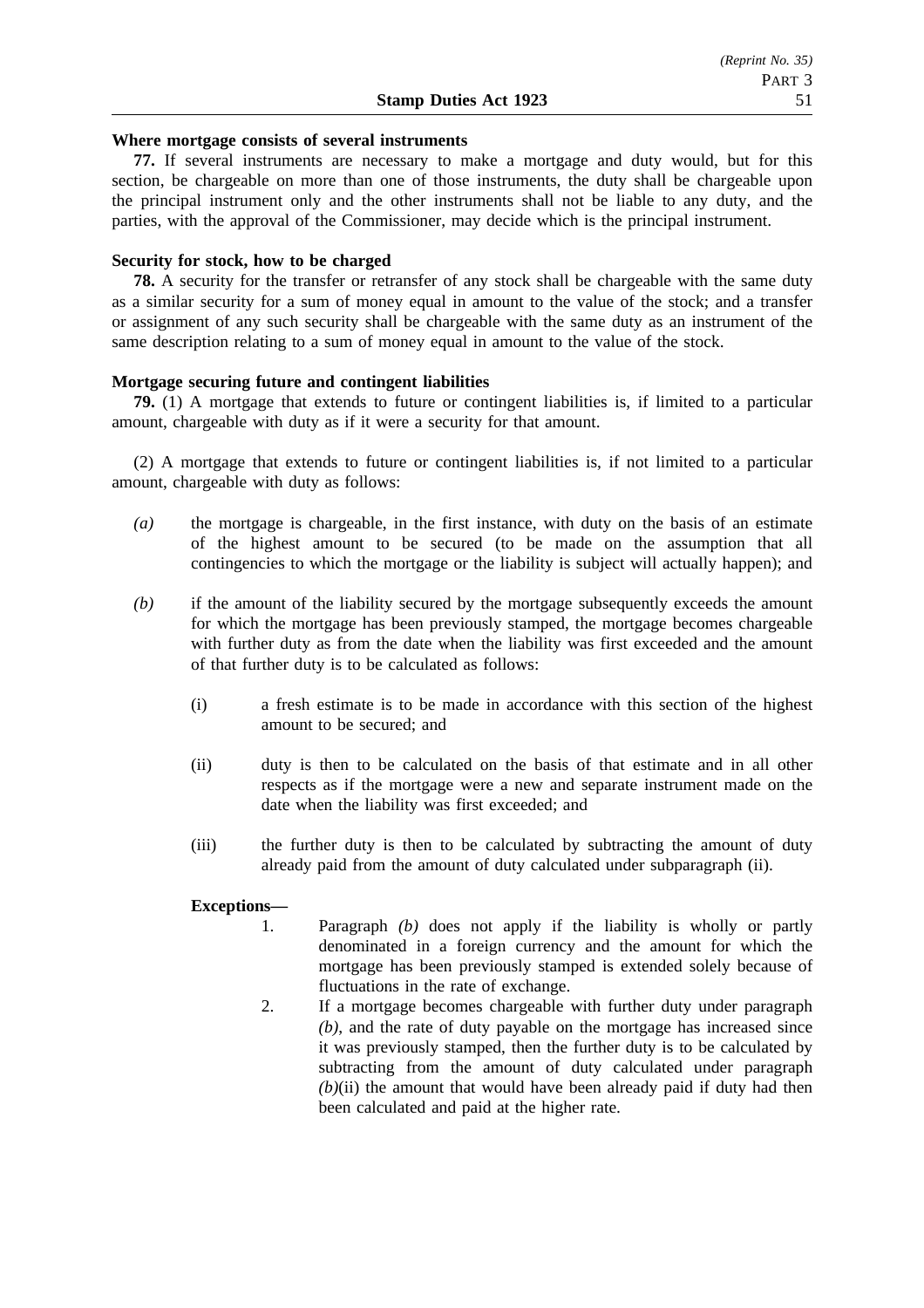(3) If a mortgage is chargeable with duty under subsection (2), the parties must, on submitting the mortgage for stamping or further stamping, make a fair estimate of the highest amount to be secured (to be made on the assumption that all contingencies to which the mortgage or the liability is subject will actually happen).

(4) The Commissioner may accept the parties' estimate of the highest amount to be secured or, if dissatisfied with that estimate, substitute the Commissioner's own estimate of that amount, for the purposes of determining the amount of duty or further duty with which the mortgage is chargeable.

(5) The Commissioner has a discretion, in the case of a mortgage securing a contingent liability, to permit the mortgage to be stamped for an amount that is less than the full amount of that liability, but, if the contingency subsequently happens, further duty becomes chargeable on the mortgage as from the date of the happening of the contingency and the amount of that further duty is to be calculated as follows:

- *(a)* duty is to be calculated on the mortgage on the basis of the full amount of the liability as if the mortgage were a new and separate instrument made on the date of the happening of the contingency; and
- *(b)* the further duty is then to be calculated by subtracting the amount of duty already paid from the amount of duty calculated under paragraph *(a)*.

(6) If a mortgage for an unlimited amount is registered under the *Real Property Act 1886*, a discharge of the mortgage may not be registered unless the instrument of discharge is endorsed with a certificate by the mortgagee, an officer, agent or employee of the mortgagee, or some other person approved for the purposes of this subsection by the Commissioner—

- *(a)* stating the highest amount that was secured during the currency of the mortgage; and
- *(b)* stating that the mortgage has been duly stamped.

(7) If a certificate under subsection (6) is false, the mortgagee and the person by whom the certificate was signed are each guilty of an offence.

Penalty: Imprisonment for 2 years.

(8) In this section references to an amount secured or to be secured by a mortgage are, if the mortgage secures both principal and interest or principal, interest, and rates taxes or other recurrent charges in respect of land, to be read as references to the principal only.

### **Security for repayment by periodical payments, how to be charged**

**80.** A security for the payment of any rentcharge, annuity or other periodical payment, by way of repayment or in satisfaction or discharge of any loan, advance or payment intended to be so repaid, satisfied or discharged, shall be chargeable with the same duty as a similar security for the payment of the sum of money so lent, advanced or paid.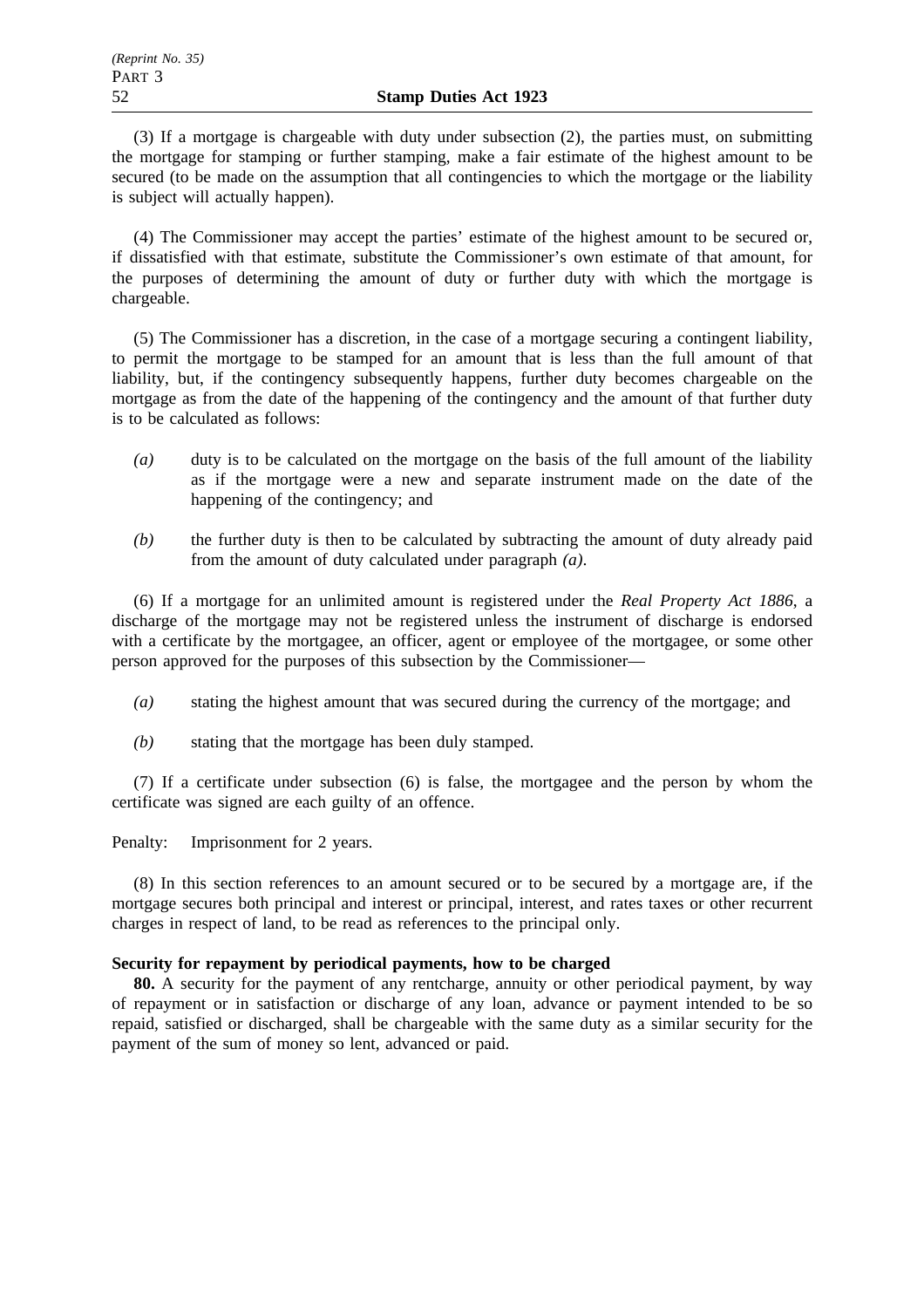### **Transfers and further charges**

**81.** (1) No transfer of a duly stamped security and no security by way of further charge for money or stock added to money or stock previously secured by a duly stamped instrument shall be chargeable with any duty by reason of containing any further or additional security for the money or stock transferred or previously secured, or the interest or dividends thereon, or any new covenant, proviso, power, stipulation or agreement in relation thereto or any further assurance of the property comprised in the transferred or previous security.

(2) However, subsection (1) does not apply if the security is over, or relates to, land that is subject to the provisions of the *Real Property Act 1886*.

#### **Duty may be denoted in certain cases by adhesive stamps**

**81A.** (1) Subject to subsection (2), the duty on a security by way of mortgage, bond, debenture or covenant securing the payment or repayment of an amount not exceeding \$6 000 may be denoted by an adhesive stamp affixed in accordance with the regulations.

(2) This section does not apply in respect of a security by way of mortgage for the payment or repayment of moneys that may become due on an account current unless—

- *(a)* where the total amount secured or to be ultimately recoverable is limited—the amount so limited does not exceed \$6 000; or
- *(b)* where the total amount secured or to be ultimately recoverable is not limited—the total amount actually secured or recoverable does not exceed \$6 000.

#### **Duty chargeable proportioned to value of South Australian property**

**81B.** (1) A security that creates a charge on property in South Australia and property outside South Australia may, subject to this section, be stamped for less than the full amount *ad valorem* duty otherwise appropriate to the amount secured.

(2) The amount for which the security is stamped must however be sufficient to satisfy the following formula:

$$
\frac{A_1}{A_2} \ge \frac{V_1}{V_2}
$$

Where

 $A<sub>1</sub>$  is the amount for which the security is stamped

A2 is the amount on which *ad valorem* duty would, apart from this section, be chargeable

 $V_1$  is the value of property situated in South Australia

 $V<sub>2</sub>$  is the total value of the property subject to the security.

(3) A security stamped under this section is available as a security on property situated in South Australia for such amount only as the *ad valorem* duty denoted on the security extends to cover.

(4) If a security does not create a charge on property in South Australia it may be stamped with a stamp indicating that no *ad valorem* duty is payable.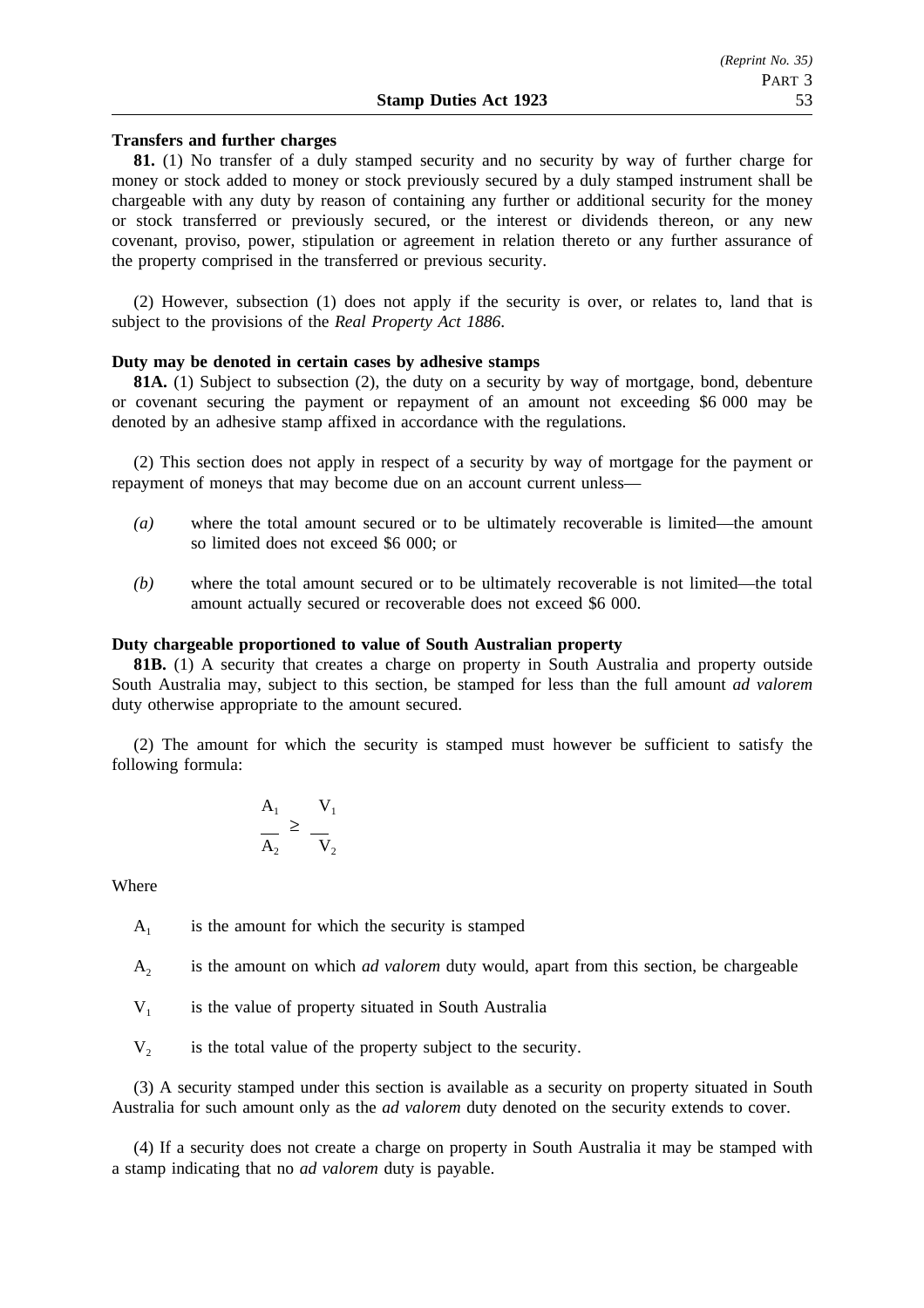# **Duty paid on one mortgage may be denoted as having been paid on another mortgage**

**81C.** (1) The Commissioner may, upon the application of a party to a mortgage upon which duty has been paid, authorise the whole or a part of the duty paid upon the mortgage to be denoted as having been paid upon some other mortgage or mortgages if he is satisfied, upon the basis of such evidence as he may require—

- *(a)* that the duty was paid upon the first mentioned mortgage instead of the other mortgage or mortgages as a result of an error on the part of a party to the mortgage or his agent; and
- *(b)* that the parties to the first mentioned mortgage are the same as the parties to the other mortgage or mortgages; and
- *(c)* that the first mentioned mortgage has not been acted upon or relied upon in any way as a security.
- (2) An application under subsection (1) must—
- *(a)* be made in a form approved by the Commissioner; and
- *(b)* be made not later than three months after the date on which duty was paid upon the first mentioned mortgage; and
- *(c)* be accompanied by the prescribed charge.

(3) The Commissioner may, upon an application under subsection (1), if he thinks it just to do so, waive payment of the prescribed charge.

(4) The Commissioner may require any evidence given in support of an application under subsection (1) to be verified by statutory declaration.

(5) Duty shall not be denoted as having been paid upon the other mortgage or mortgages in pursuance of subsection (1) unless the original and every copy of the first mentioned mortgage stamped under this Act has been produced to the Commissioner and dealt with in accordance with the regulations.

- (6) For the purposes of this section—
- *(a)* mortgagees that are related corporations shall be regarded as one and the same person; and
- *(b)* corporations are related if they are related for the purposes of the *Corporations Act 2001* of the Commonwealth.

# **Refinancing of primary producers' loans**

**81D.** (1) If the Commissioner is satisfied—

*(a)* that a mortgage over land (the "new mortgage") provides for the refinancing of a loan secured by a previous mortgage (whether or not with the same mortgagee) that is being fully discharged; and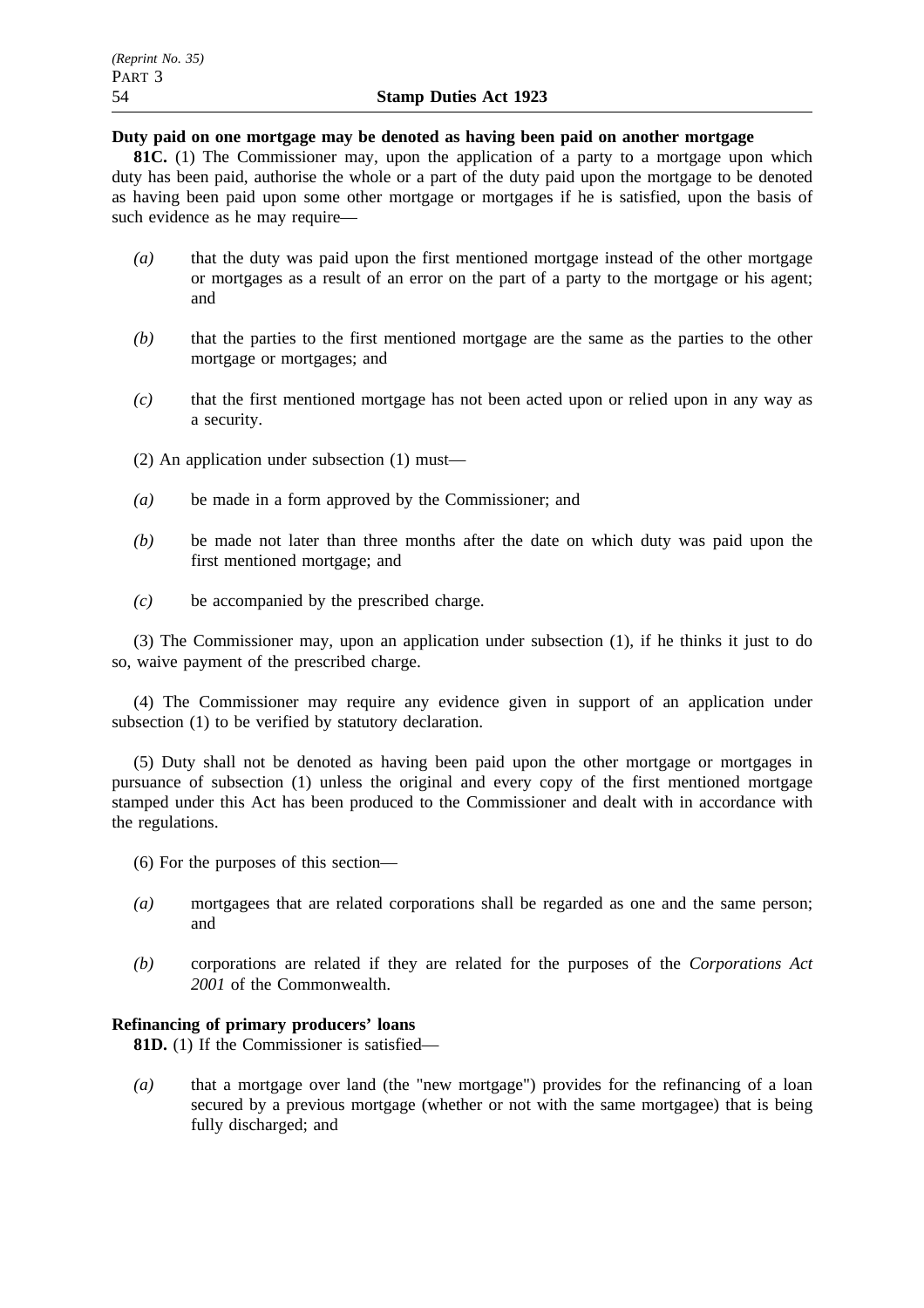- *(b)* that both the new mortgage and the previous mortgage apply to the same, or substantially the same, land; and
- *(c)* that the land is used wholly or mainly for the business of primary production and is not less than 0.8 hectares in area; and
- *(d)* that the sole or principal business of the mortgagor is the business of primary production; and
- *(e)* that the mortgagor under both mortgages is the same person, and is not a public company or a subsidiary of a public company,

duty is not chargeable on so much of the amount under the new mortgage as secures the balance outstanding under the previous mortgage.

(2) The Commissioner may require a party to a mortgage in respect of which a benefit is claimed under this section to provide such information or evidence as the Commissioner may require for the purpose of determining whether the mortgage is entitled to that benefit.

(3) The Commissioner may require the information or evidence to be given on oath or verified by statutory declaration.

(4) In this section—

"**subsidiary**", in relation to a public company, means a body corporate that is a subsidiary of the public company within the meaning of the *Corporations Act 2001* of the Commonwealth;

"**public company**" means a public company within the meaning of the *Corporations Act 2001* of the Commonwealth.

(5) This section applies in relation to mortgages executed after the commencement of section 5 of the *Stamp Duties (Miscellaneous No. 2) Amendment Act 1997*.

\*\*\*\*\*\*\*\*\*\*

### **Refinancing of loan due to rural branch closure**

**81E.** (1) If the Commissioner is satisfied—

- *(a)* that a mortgage over property with a financial institution as mortgagee (the "new mortgage") provides for the refinancing of a loan secured by a previous mortgage (with another financial institution as mortgagee) that is being fully discharged; and
- *(b)* that both the new mortgage and the previous mortgage apply to the same, or substantially the same, property; and
- *(c)* that the sole or principal reason for refinancing the loan is the closure of a branch office (situated in a town, township or settlement outside Metropolitan Adelaide) of the financial institution that was the mortgagee under the previous mortgage; and
- *(d)* that the financial institution that was the mortgagee under the previous mortgage does not have another branch office in the same town, township or settlement; and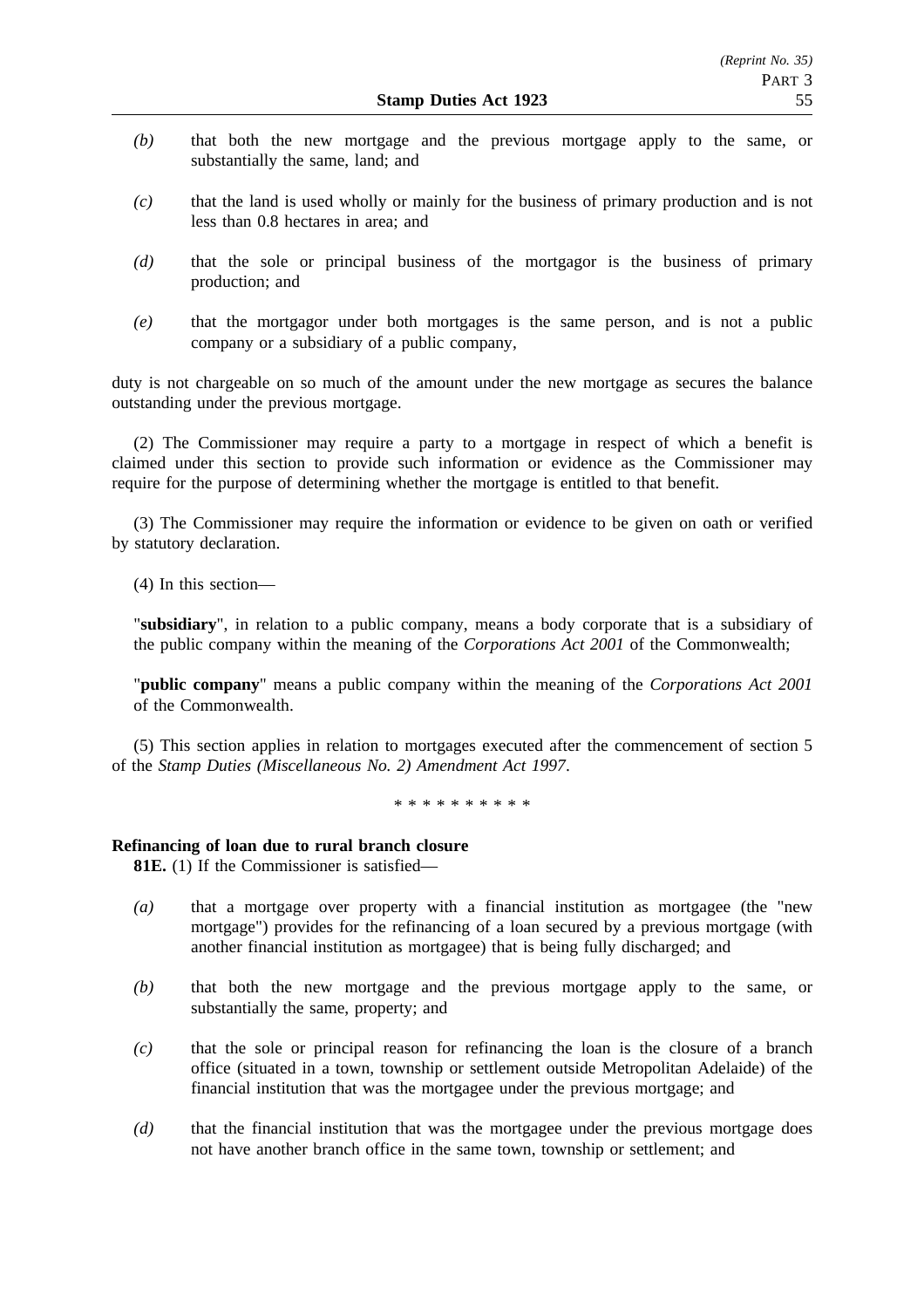- *(e)* that the mortgagee under the new mortgage is a financial institution with a branch office—
	- (i) in the same town, township or settlement as the closing branch office; or
	- (ii) if no financial institution has a branch office in that town, township or settlement—in the next closest town, township or settlement (outside Metropolitan Adelaide) in which a branch office of a financial institution is situated; and
- *(f)* that the mortgagor under both mortgages is the same person,

duty is not chargeable on so much of the amount under the new mortgage as was subjected to the payment of duty under the previous mortgage.

(2) The Commissioner may require a party to a mortgage in respect of which a benefit is claimed under this section to provide such information or evidence as the Commissioner may require for the purpose of determining whether the mortgage is entitled to that benefit.

(3) The Commissioner may require the information or evidence to be given on oath or verified by statutory declaration.

(4) In this section—

"**branch office**" of a financial institution includes an agent of the financial institution who is authorised to act as a branch office of the financial institution;

"**financial institution**" means a financial institution within the meaning of the *Financial Institutions Duty Act 1983*;

"**Metropolitan Adelaide**" means the part of the State that is comprised of Metropolitan Adelaide within the meaning of the *Development Act 1993*.

(5) This section applies in relation to mortgages executed after its commencement.

\*\*\*\*\*\*\*\*\*\*

# **Unregistered mortgages protected by caveats**

**82.** (1) A caveat under the *Real Property Act 1886* to protect an interest arising under an unregistered mortgage is chargeable with duty.

(2) The amount of duty chargeable on a caveat to which subsection (1) applies is—

- *(a)* if the mortgage to which the caveat relates has been stamped—\$10;
- *(b)* if the mortgage to which the caveat relates has not been stamped—\$10 plus the amount of duty that would be payable on the mortgage if produced for stamping.
- $(3)$  If—
- *(a)* stamp duty is paid on a caveat in respect of a mortgage that has not been stamped; and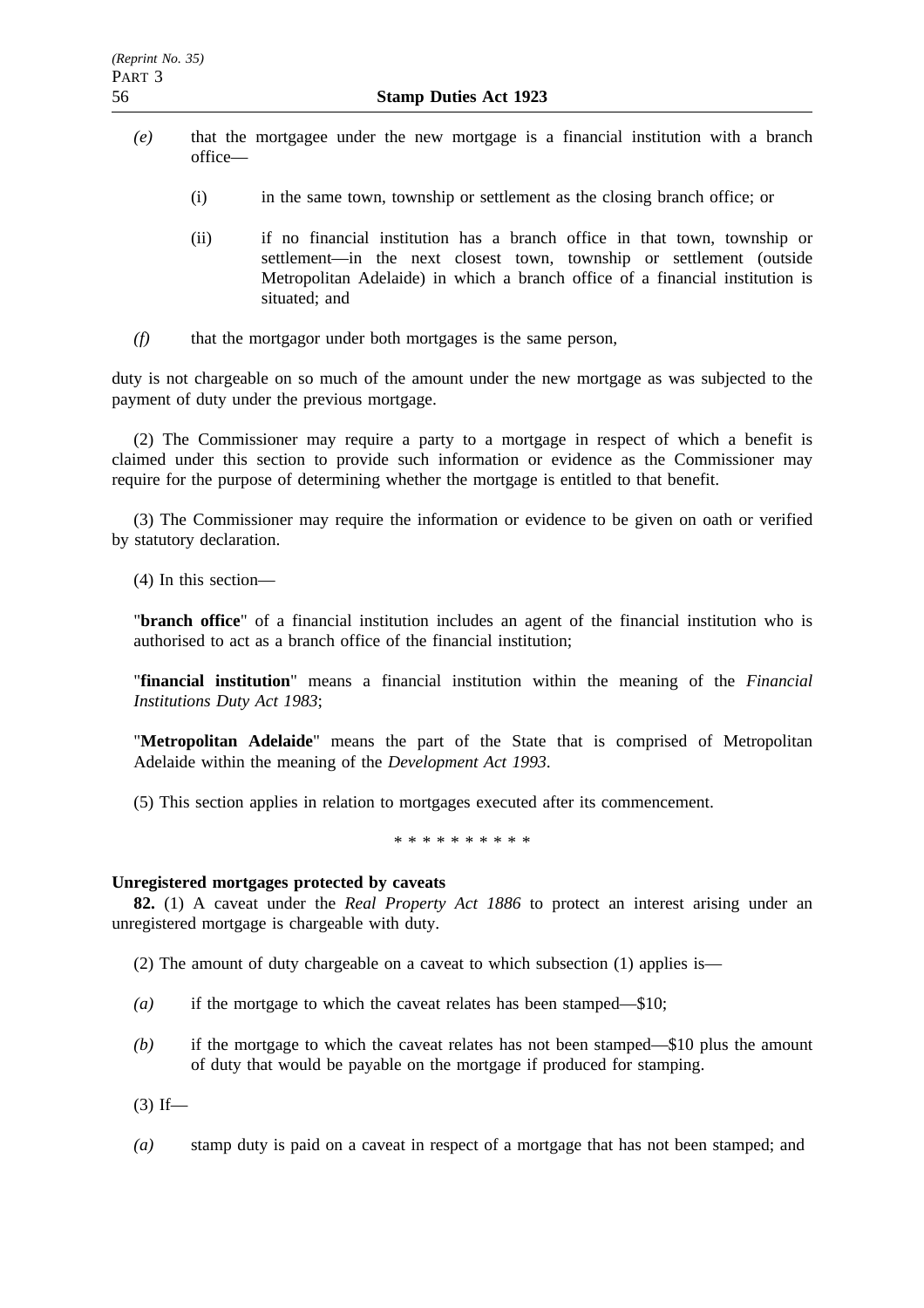*(b)* the mortgage is subsequently produced for stamping,

the mortgage is not chargeable with duty to the extent to which duty in respect of the mortgage has been paid on the caveat.

\*\*\*\*\*\*\*\*\*\*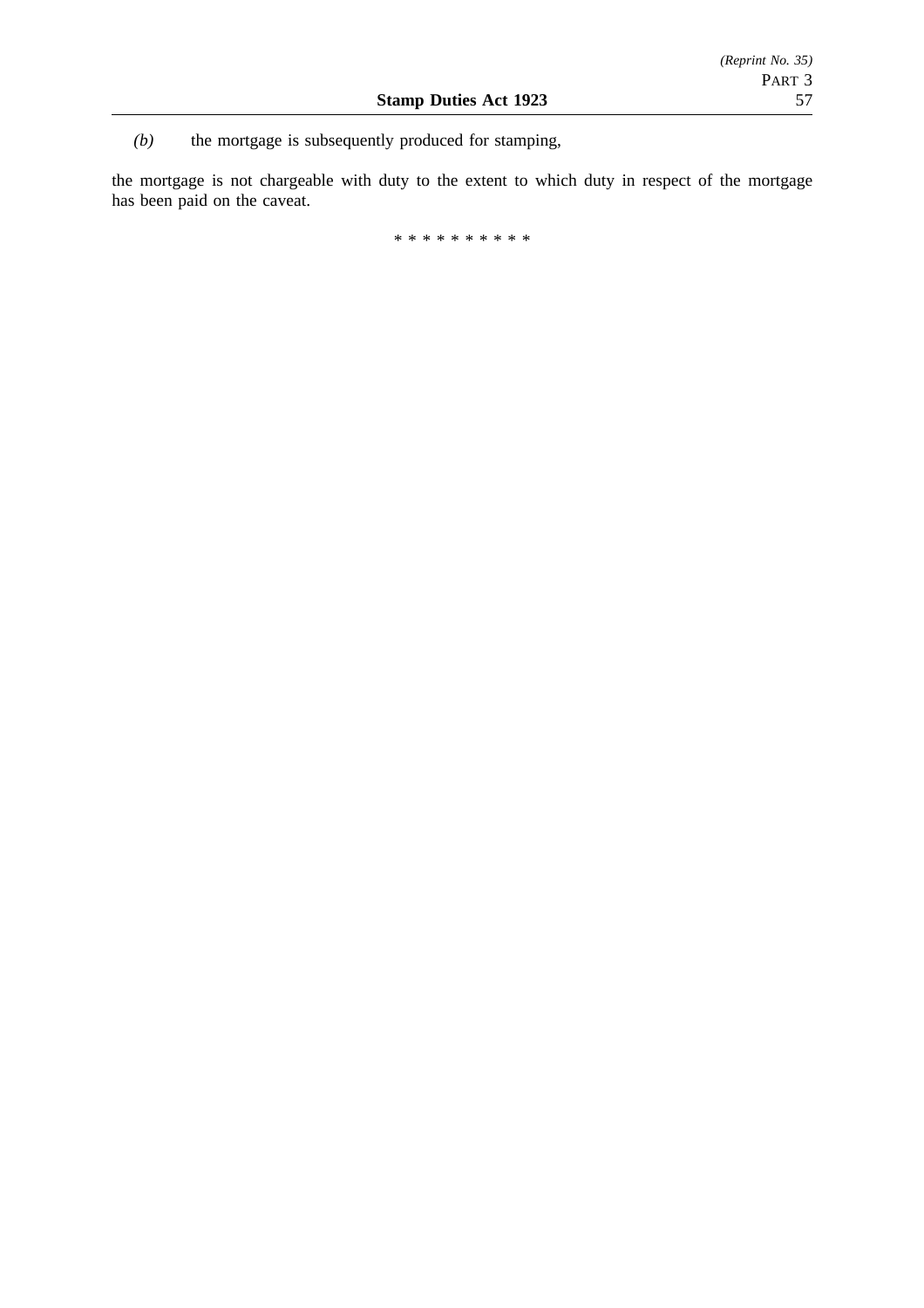# **Part 3A—Special provisions relating to financial products**

# **Division 1—Interpretation**

# **Interpretation**

**90A.** In this Act, unless inconsistent with the context or some other meaning is clearly intended—

"**Australian CS facility licensee**" means the holder of an Australian CS facility licence under Chapter 7 of the *Corporations Act 2001* of the Commonwealth;

"**broker**" means a person who is a broker under the operating rules of a registered market licensee;

"**broker's agent**" means a person who is an agent or employee of a broker within the meaning of any corresponding Act and is carrying on business for, or on behalf of, that broker in this State:

"**corresponding Act**" means an enactment in force in a State other than this State or in a Territory of the Commonwealth that is declared by proclamation to be a corresponding Act for the purposes of this Part;

"**CS facility**" means a clearing and settlement facility within the meaning of Chapter 7 of the *Corporations Act 2001* of the Commonwealth operated by an Australian CS facility licensee;

"**CSF identifier**", in relation to a CSF transaction, means a distinctive code assigned to, or in relation to, the transaction by, or under the operating rules of, the relevant CS facility;

"**CSF participant**" means a person who is a participant in relation to a CS facility within the meaning of section 761A of the *Corporations Act 2001* of the Commonwealth;

"**CSF transaction**" means—

- *(a)* a transaction that is conducted through a CS facility in order to allow parties to a transaction relating to financial products to meet obligations to each other that arise from entering into the transaction and that is of a kind prescribed by regulations made for the purposes of paragraph *(b)* of section 768A of the *Corporations Act 2001* of the Commonwealth; or
- *(b)* a transaction of a kind brought within the ambit of this definition by the regulations;

"**dealer**" means a broker or a broker's agent within the meaning of this Act or any corresponding Act;

"**error transaction**" means each of the following transfers:

- *(a)* a CSF transaction made to reverse a CSF transaction that was made mistakenly not more than seven days earlier;
- *(b)* the CSF transaction so reversed;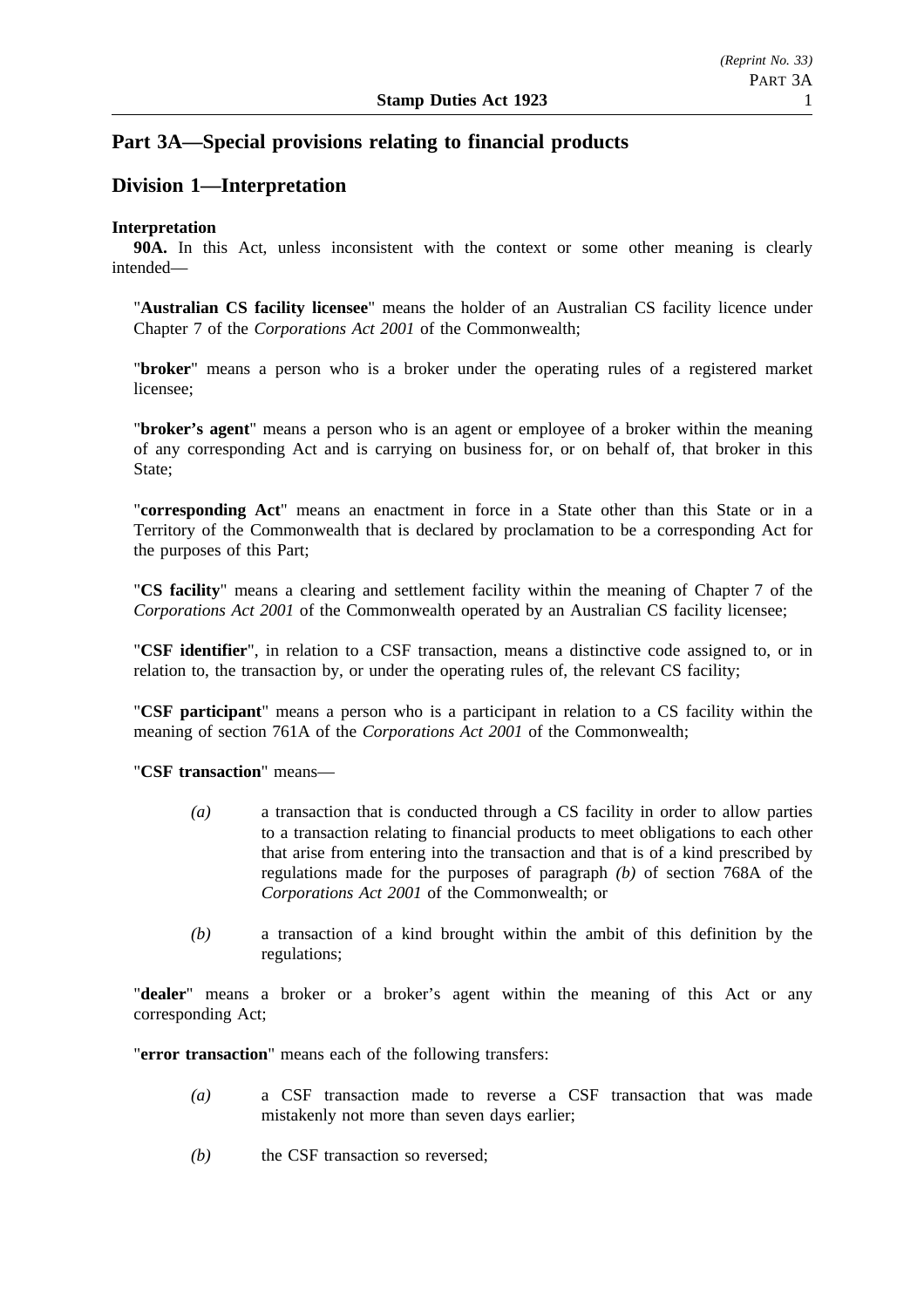"**exempt transaction**" means a conveyance (including a sale or purchase) of a quoted financial product made after 30 June 2001;

"**financial market**" means a financial market within the meaning of Chapter 7 of the *Corporations Act 2001* of the Commonwealth;

"**foreign company**" has the same meaning as is assigned to the term by section 9 of the *Corporations Act 2001* of the Commonwealth;

"**identification code**", in relation to a CSF participant, means a code that, for the purposes of the operating rules of the relevant CS facility, is the CSF participant's identification code, or one of the CSF participant's identification codes, as the case may be;

"**operating rules**" of a CS facility, or of a financial market, has the same meaning as is assigned to the term by section 761A of the *Corporations Act 2001* of the Commonwealth;

"**proper CSF transaction**" means—

- *(a)* a CSF transaction involving a financial product effected in accordance with the operating rules of the relevant CS facility; or
- *(b)* a CSF transaction involving a financial product that substantially complies with the operating rules of the relevant CS facility;

"**quoted financial product**" means a financial product that is quoted on a recognised financial market (*see* section 2);

"**registered CS facility licensee**" means an Australian CS facility licensee registered by the Commissioner under Division 4;

"**registered market licensee**" means an Australian market licensee registered by the Commissioner under Division 4;

"**relevant company**" means—

- *(a)* a South Australian registered company; or
- *(b)* a foreign company with a registered office under the *Corporations Act 2001* of the Commonwealth that is situated in this State;

"**relevant CSF participant**", in relation to a CSF transaction, means the CSF participant who is, according to Division 3, liable to pay duty chargeable in respect of the transaction, or, if no duty is chargeable, the CSF participant who would be so liable if duty were chargeable;

"**South Australian dealer**" means a broker or a broker's agent;

"**South Australian registered company**" means a company incorporated or taken to be incorporated under the *Corporations Act 2001* of the Commonwealth that is taken to be registered in South Australia for the purposes of that Act;

"**transfer document**", in relation to a CSF transaction, means a document that is used to effect the transfer of a financial product from one party to the transaction to the other party;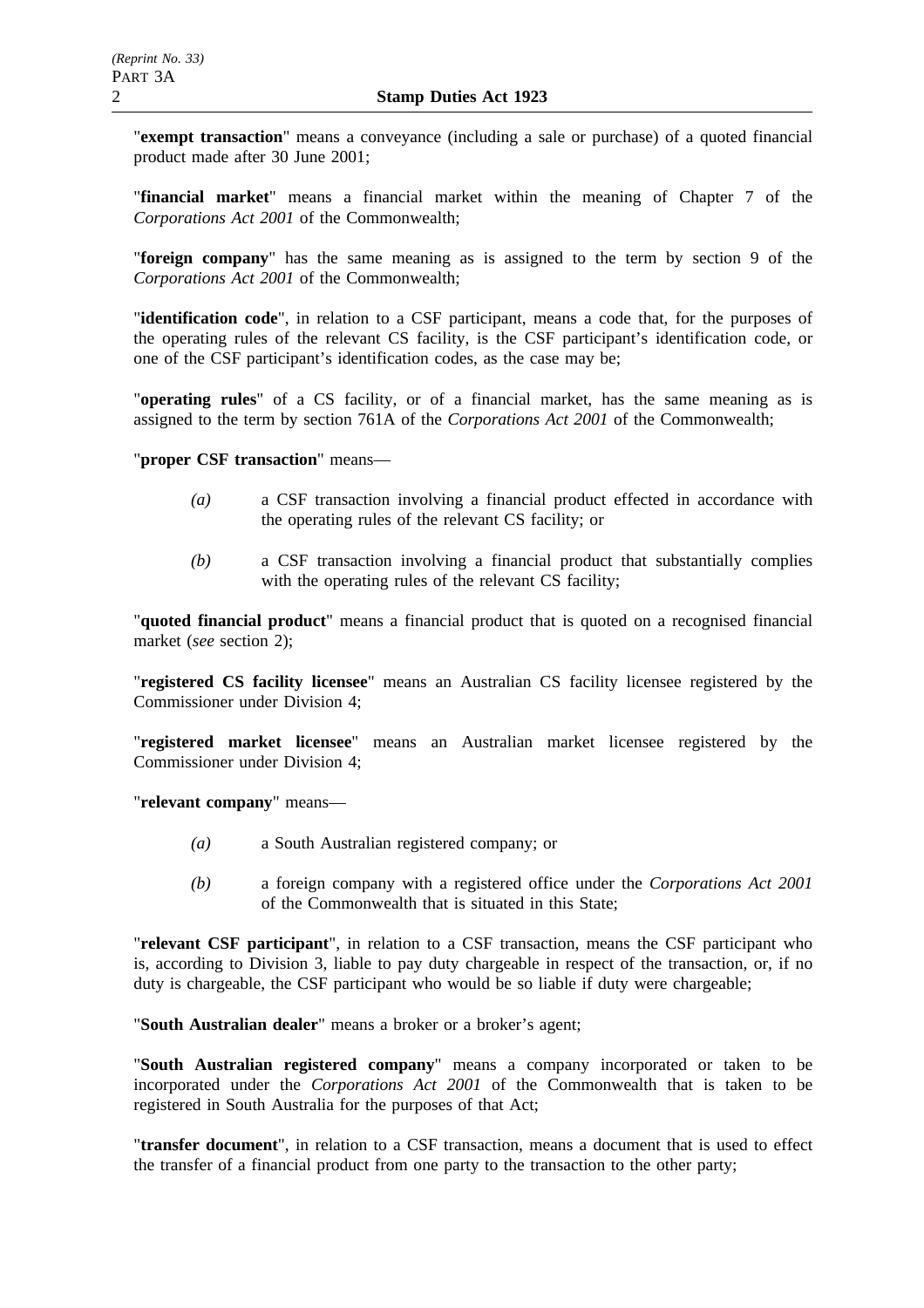"**transfer value**", in relation to a financial product involved in a CSF transaction, means—

- *(a)* in a case involving the sale of the financial product—the total consideration for the sale or the unencumbered market value of the financial product as at the date of sale, whichever is the greater; or
- *(b)* in any other case—the unencumbered market value of the financial product at the date of the transaction.

# **Share buy-back**

**90AB.** (1) An instrument under which a shareholder transfers or divests shares to give effect to a transaction under which a company buys back its own shares is a conveyance of the shares.

(2) This section—

- *(a)* applies to an instrument whether created or executed before or after the commencement of this section; and
- *(b)* applies whether the transfer or divestiture of shares occurred before, or occurs after, the commencement of this section; but
- *(c)* does not apply in relation to redeemable preference shares unless they are bought back on terms other than those on which they were on issue.

### **Exempt transactions**

**90AC.** (1) No duty is payable under this Part in relation to an exempt transaction.

(2) No return is required under this Part in relation to an exempt transaction.

# **Division 2—Duty on sales and purchases by brokers**

### **Application of Division**

**90B.** (1) This Division and the duty chargeable in accordance with Schedule 2 on the return referred to in section 90D apply and have effect to and in relation to a sale or purchase of a financial product only where—

- *(a)* the sale or purchase of the financial product—
	- (i) is made by or through a South Australian dealer; or
	- (ii) is made by or through a dealer in a prescribed place and the financial product is—
		- (A) a financial product of a relevant company; or
		- (B) a unit of a unit trust scheme the principal register of which is situated in this State; and
- *(b)* the consideration for the sale or purchase is in money or money's worth not less than the unencumbered market value of the financial product; and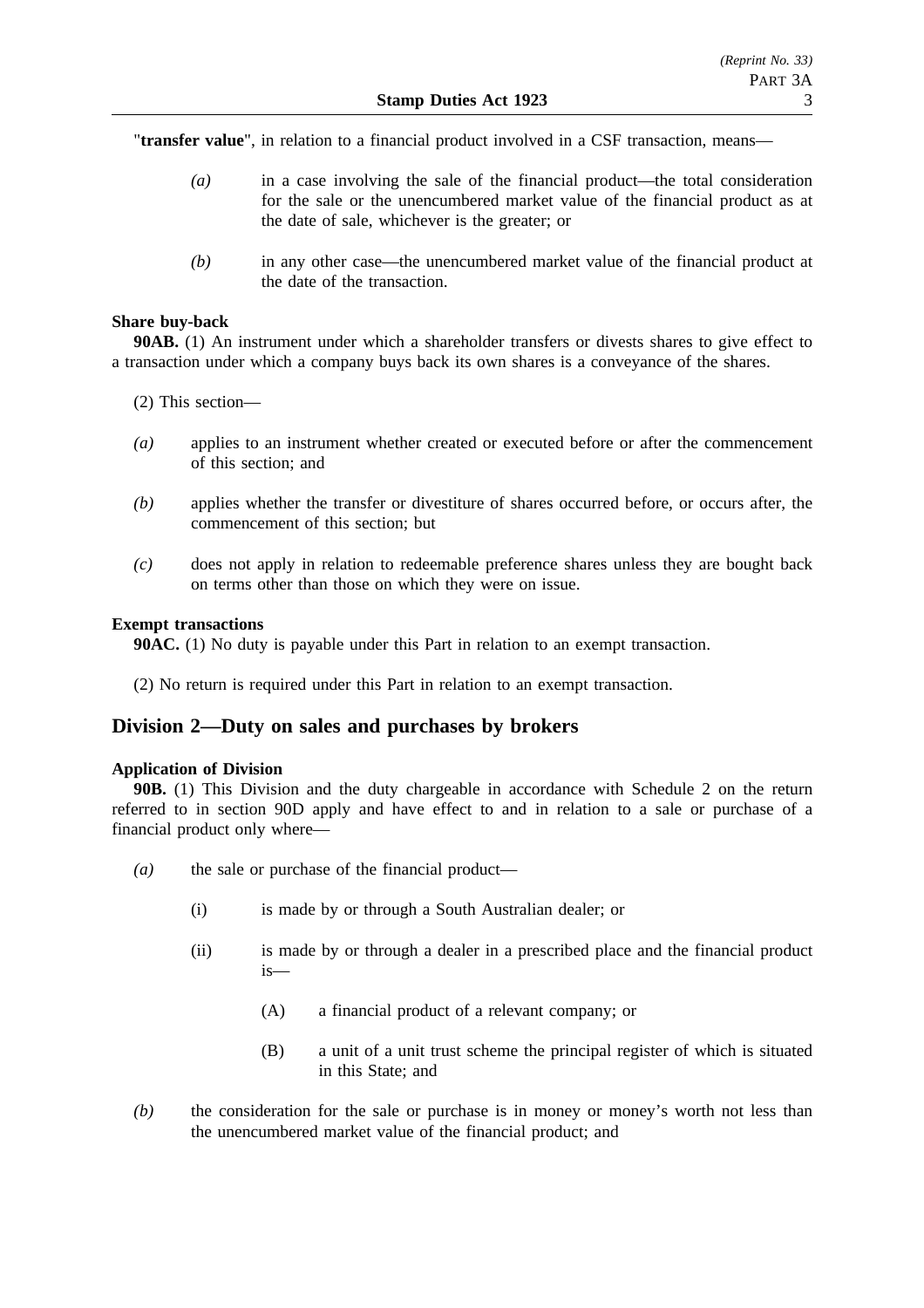- *(c)* the financial product is quoted on, or permission to deal therein has been granted by, a financial market of a registered market licensee; and
- *(d)* no duty is charged against the transferor or the transferee under Schedule 2 in respect of the conveyance or transfer of the financial products on the sale thereof.

(2) A sale or purchase of a financial product is only made by or through a South Australian dealer or a dealer in a prescribed place—

- *(a)* in relation to a South Australian dealer—if the sale or purchase (wherever occurring) is made pursuant to an order to sell or an order to purchase lodged with him or her in the State; or
- *(b)* in relation to a dealer in a prescribed place—if the sale or purchase (wherever occurring) is made pursuant to an order to sell or an order to purchase lodged with him or her in the prescribed place; or
- *(c)* if the sale or purchase (wherever occurring) is made on the dealer's own account or behalf.
- (3) For the purposes of subsection (2)—
- *(a)* a South Australian dealer or a dealer in a prescribed place who makes a purchase of a financial product, whether on his or her own account or on behalf of another, from a person who is not a dealer will, despite the fact that no order to sell was lodged with the dealer, be taken to have also made a sale of the financial product pursuant to an order to sell lodged with him or her in the State or in the prescribed place (as the case may require) by the person from whom the purchase was made; and
- *(b)* a South Australian dealer or a dealer in a prescribed place who makes a sale of a financial product, whether on his or her own account or on behalf of another, to a person who is not a dealer will, despite the fact that no order to purchase was lodged with the dealer, be taken to have also made a purchase of the financial product pursuant to an order to purchase lodged with him or her in the State or in the prescribed place (as the case may require) by the person to whom the sale was made.

# **Records of sales and purchases of financial products**

**90C.** (1) Subject to subsections (3) and (4), a dealer shall, forthwith on a sale or purchase being made or being deemed to have been made, being a sale or purchase to or in relation to which this Division applies, make a record relating to the sale or purchase showing—

- *(c)* the date of the sale or purchase; and
- *(d)* the name of the principal (if any) for whom such sale or purchase was made; and
- *(e)* the name of the dealer (if any) with whom the sale or purchase was effected; and
- *(f)* the quantity and full description of the financial product sold or purchased; and
- *(g)* the selling or purchase price of such financial product or, if more than one, of each financial product and the total selling or purchase price of all; and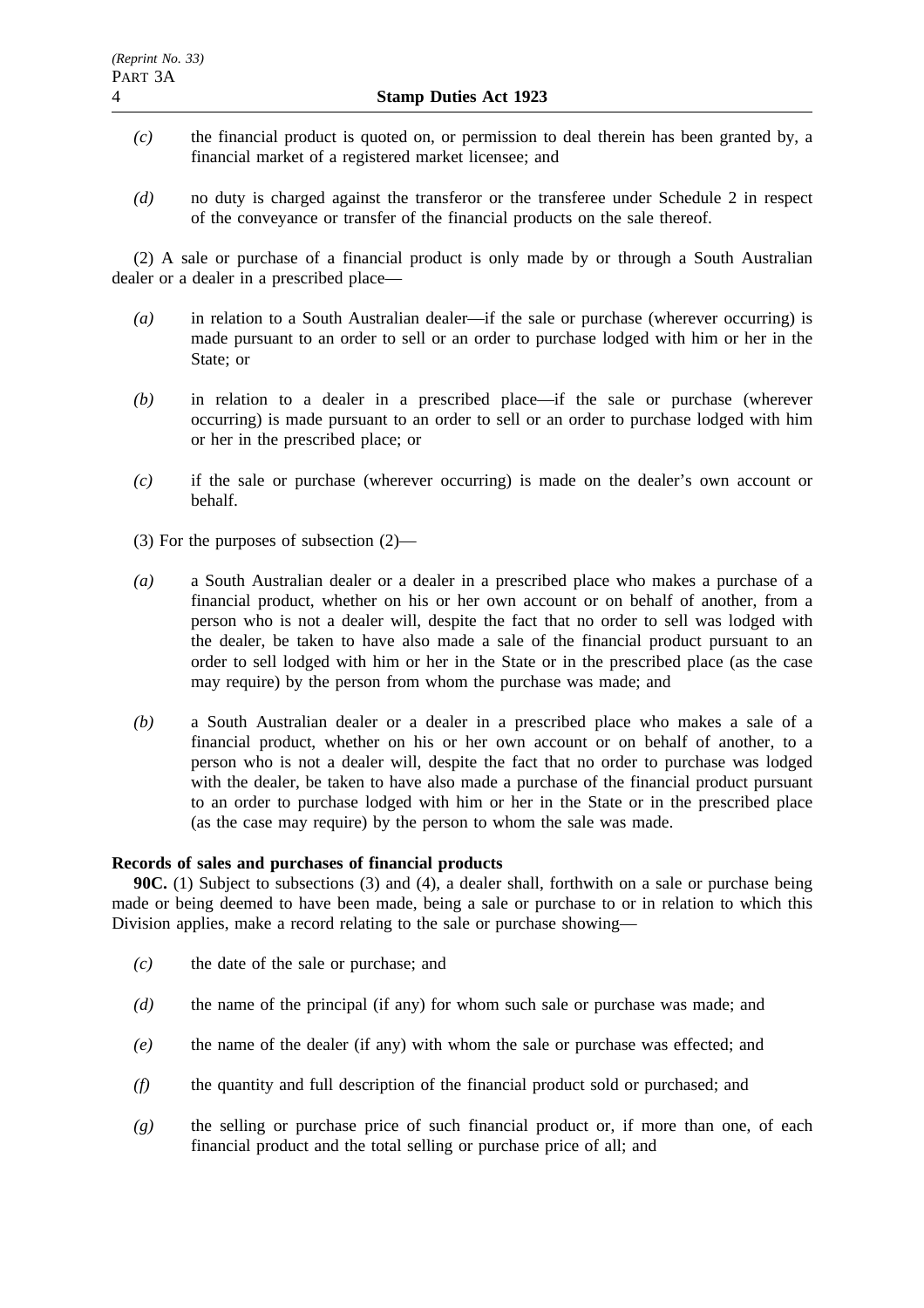- *(h)* the amount of stamp duty chargeable in accordance with Schedule 2 in respect of that sale or purchase on the return referred to in section 90D which relates to that sale or purchase; and
- *(i)* such other particulars as are prescribed for the purposes of this section.

\*\*\*\*\*\*\*\*\*\*

(3) Subsection (1) does not require a dealer to make a record—

- *(a)* in respect of a sale of a financial product, where the sale is made pursuant to an order to sell lodged with him by, or on behalf of, another dealer; or
- *(b)* in respect of the purchase of a financial product, where the purchase is made pursuant to an order to purchase lodged with him by, or on behalf of, another dealer; or
- *(c)* in respect of any sale or purchase, where the sale or, as the case may be, the purchase is made in circumstances prescribed by the regulations for the purposes of this subsection.

(4) Subsection (1) does not apply to the sale or purchase of a financial product, the conveyance or transfer in respect of which would be exempt from duty.

(5) A dealer may, in any record kept by him pursuant to subsection (1), incorporate therein additional information for his own use.

(6) A dealer who fails to make a record as required under this section, or fails to keep the record, is guilty of an offence.

Penalty: \$10 000.

\*\*\*\*\*\*\*\*\*\*

# **Returns to be lodged and duty paid**

**90D.** (a1) This section applies to—

- *(a)* a South Australian dealer; and
- *(b)* a dealer in a prescribed place.

(1) Every dealer to which this section applies shall, not later than 2.30 p.m. on the Thursday of each week—

- *(a)* lodge with the Commissioner a return in the approved form in accordance with this section; and
- *(b)* if any stamp duty is payable, but not paid, in respect thereof, pay to the Commissioner the stamp duty in respect of each sale and each purchase to which the return relates as prescribed by Schedule 2.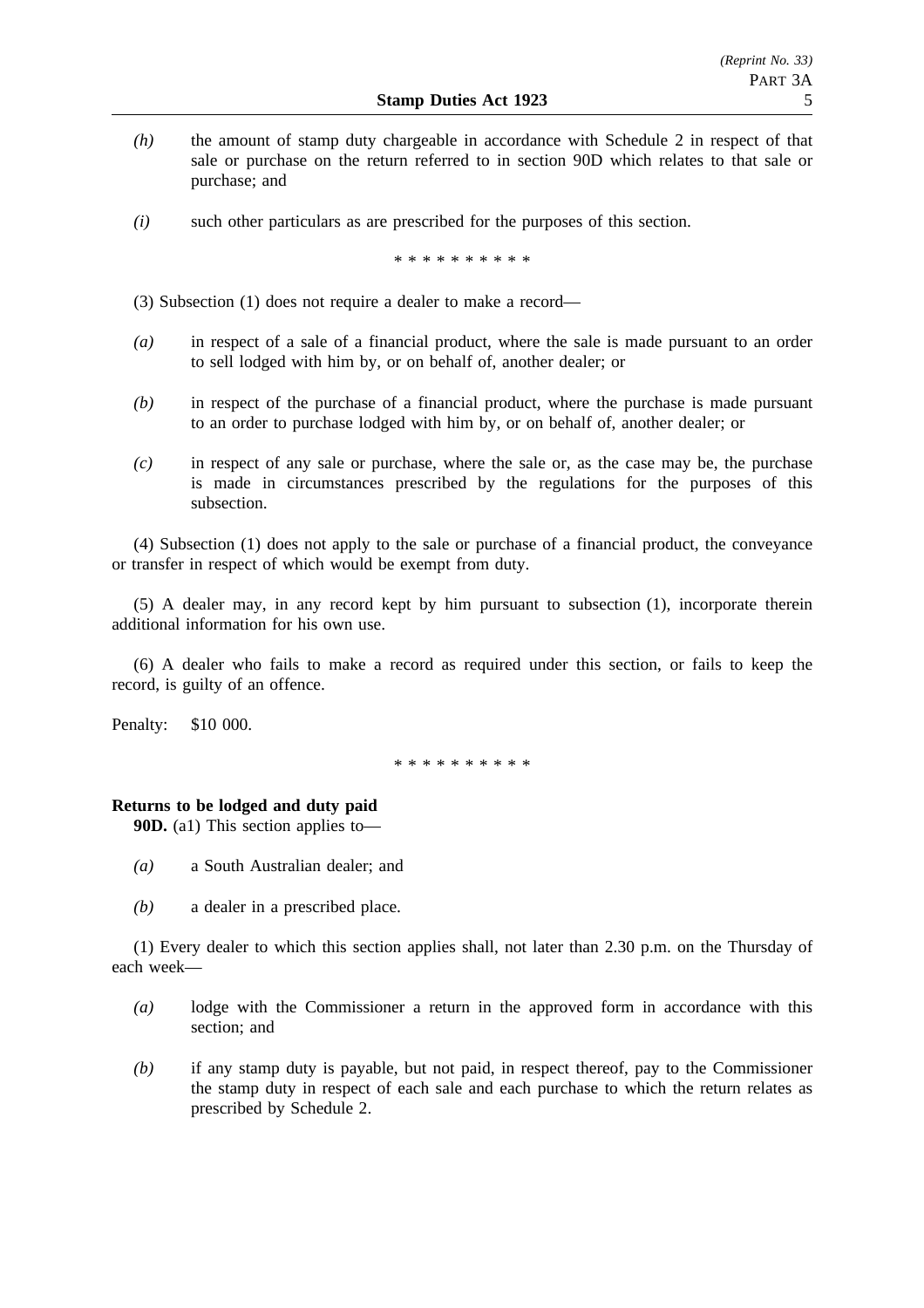(2) The return shall contain a certificate in the approved form relating to all sales and purchases, records relating to which have been made by the dealer under section 90C, being sales and purchases made during the week ended on the Saturday preceding the day on which the return is lodged and the total stamp duty payable on the return in respect of those sales and purchases, and shall contain a certificate signed by the dealer that the record required by section 90C has been duly made and such other particulars as are prescribed; but where there has been no sale or purchase made during that week, the dealer shall lodge with the Commissioner a "Nil" return.

(3) A dealer who does not lodge a return as required under this section is nevertheless liable to pay duty to the Commissioner as if the dealer had lodged the return required under this section immediately before the time before which it was required to be lodged.

\*\*\*\*\*\*\*\*\*\*

### **Endorsement of instrument of transfer as to payment of duty**

**90E.** (1) On making the record relating to a sale or purchase in accordance with section 90C(1), or on the making of a sale or purchase to which section 90C(1) does not apply by virtue of the operation of section 90C(4), the dealer shall, if the transfer on the sale or purchase is not a CSF transaction, either endorse the instrument of transfer in respect of the sale or purchase or ensure that it is endorsed with a statement to the effect that the stamp duty (if applicable) has been or will be paid, and shall affix his stamp and insert the date of the endorsement thereunder.

(2) A dealer who affixes his or her stamp under such an endorsement without making the appropriate record under section 90C(1) is guilty of an offence.

Penalty: \$10 000.

(3) If an instrument of transfer of a financial product has affixed to it, in accordance with this section or a corresponding Act, the respective stamps of the dealers by whom the sale and purchase of that financial product has been effected, the instrument will be taken to be duly stamped with *ad valorem* duty.

# **Power of dealer to recover paid duty**

**90F.** Any dealer who, on lodging with the Commissioner a return pursuant to section 90D, pays any duty under this Act in respect of any sale or purchase of a financial product to which the return relates may recover from the seller or purchaser for whom he made the sale or purchase, or is deemed to have made the sale or purchase, the amount of the duty so paid as a debt due to him and recoverable in a court of competent jurisdiction and may, in reimbursement of that amount, retain any moneys in his hands belonging to the seller or purchaser, as the case may be.

### **Transactions in S.A. financial products on U.K. stock exchange**

**90G.** (1) In this section, unless the contrary intention appears—

"**broker**" means a person, firm or corporation who or which is a member of the U.K. and Ireland Stock Exchange;

"**corporation**" means a municipal or other corporation, company or society;

#### "**financial product**" means—

*(a)* a financial product of a corporation that, under the *Corporations Act 2001* of the Commonwealth, is taken to be registered in the State; or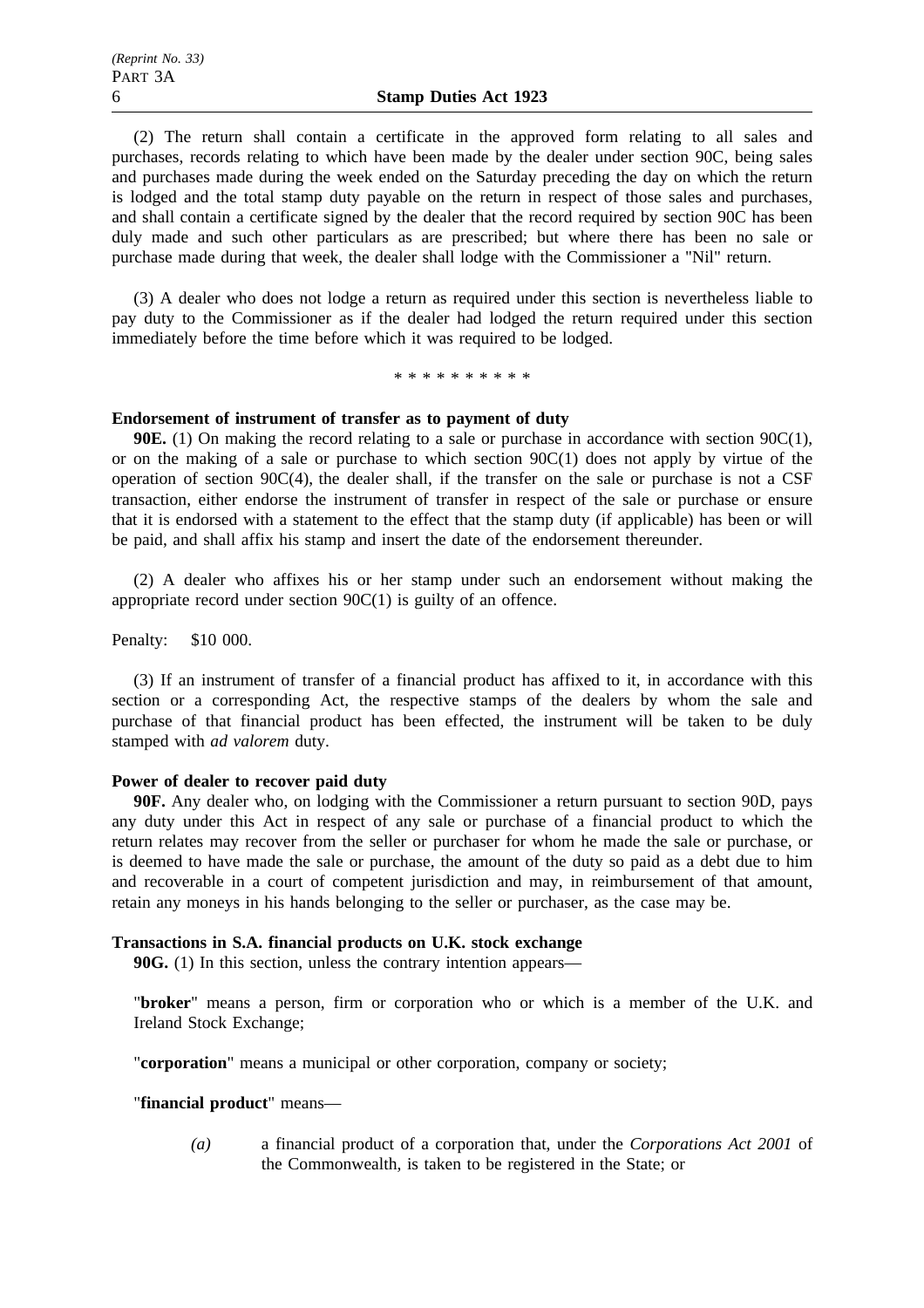*(b)* a financial product of a corporation incorporated outside Australia that is listed on a register of the corporation in the State;

"**market maker**" means a person, firm or corporation who or which is recognised as a market maker according to the rules and practices of the U.K. and Ireland Stock Exchange;

"**relevant transaction**" means a transaction effecting a transfer from one person to another of a beneficial interest in a financial product that is held in trust by a trustee;

"**the U.K. and Ireland Stock Exchange**" means The International Stock Exchange of the United Kingdom and the Republic of Ireland;

"**trustee**" means a person declared to be a trustee under subsection (2).

- (2) The Governor may, by notice published in the *Gazette*—
- *(a)* declare a person to be a trustee; or
- *(b)* vary or revoke a declaration previously made under this subsection.

(3) Where a trustee—

- *(a)* is notified of a disposition by a beneficiary of an interest in a financial product that the trustee holds in trust; or
- *(b)* is directed by a beneficiary to hold a financial product on behalf of some other person,

the trustee shall be deemed to have effected a relevant transaction in relation to that financial product.

- (4) A trustee shall on or before the twenty-eighth day of each month—
- *(a)* furnish to the Commissioner in such manner and form as the Commissioner requires a return setting out particulars of relevant transactions effected by the trustee during the preceding month; and
- *(b)* if any duty is payable, in respect of any such relevant transaction, pay to the Commissioner the duty in respect of each such relevant transaction prescribed by Schedule 2.

(5) A trustee who does not furnish a return as required under this section is nevertheless liable to pay duty to the Commissioner as if the trustee had furnished the return required under this section immediately before the end of the period allowed for furnishing such a return.

\*\*\*\*\*\*\*\*\*\*

(6) Subsection (4) does not apply to or in respect of a relevant transaction where the disposition to which the relevant transaction relates—

*(a)* is made—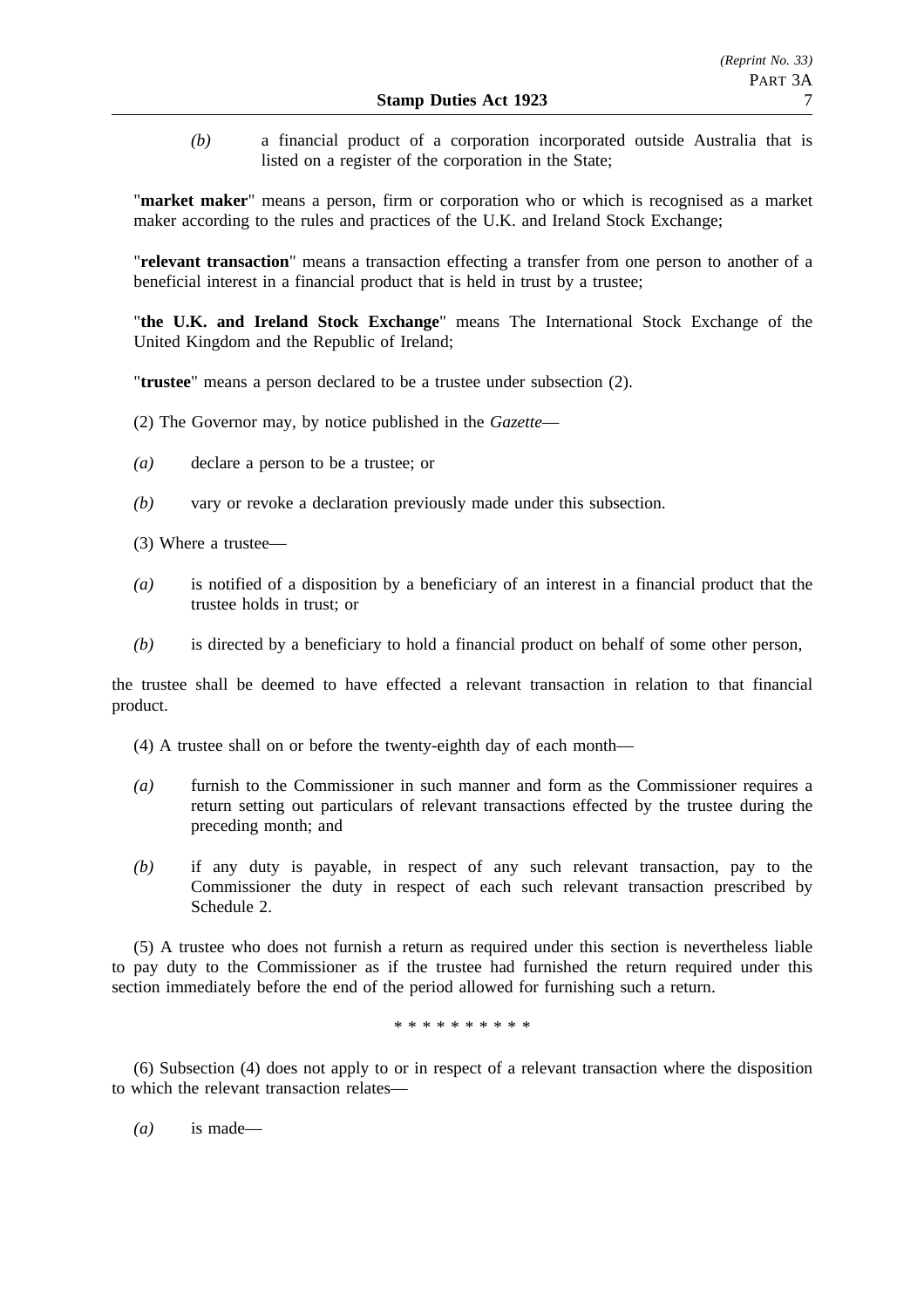- (i) by way of security otherwise than to secure the rights of a purchaser or intended purchaser under a contemplated sale; or
- (ii) in consequence of such a security being no longer required; or
- *(b)* is, in accordance with the rules of the U.K. and Ireland Stock Exchange, a stock loan transaction; or
- *(c)* is made or effected by a market maker as agent to a broker who acquires a beneficial interest in the financial products as principal and who, within 10 clear days (not including any day on which the U.K. and Ireland Stock Exchange is closed for business) after acquisition, disposes of the beneficial interest in those financial products; or
- *(d)* is made or effected by a broker as principal within 10 such clear days after the broker acquired a beneficial interest in those financial products as principal—
	- (i) to a market maker as agent; or
	- (ii) to another broker as principal who, within 10 such clear days after the acquisition, disposes of the beneficial interests in those financial products; or
- *(e)* is made or effected by or to a person who is—
	- (i) a South Australian dealer; or
	- (ii) a dealer in a prescribed place liable to pay duty in respect of the disposition; or
- *(f)* is made or effected by a market maker as agent to another market maker as agent.
- (7) Where in consequence of a relevant transaction—
- *(a)* a beneficial interest in financial products is transferred from a broker to a market maker as agent or from a market maker as agent to a broker; or
- *(b)* a beneficial interest in financial products is transferred from a broker to another broker who acquires the interest as principal and who, within 10 clear days after acquisition (not including any day on which the U.K. and Ireland Stock Exchange is closed for business) disposes of the beneficial interest; or
- *(c)* a beneficial interest in financial products is transferred from a broker to another broker as principal within 10 such clear days after the acquisition of the beneficial interest by the firstmentioned broker,

the amount payable under subsection (4) in respect of that relevant transaction shall be one-half of the amount that would otherwise be payable.

\*\*\*\*\*\*\*\*\*\*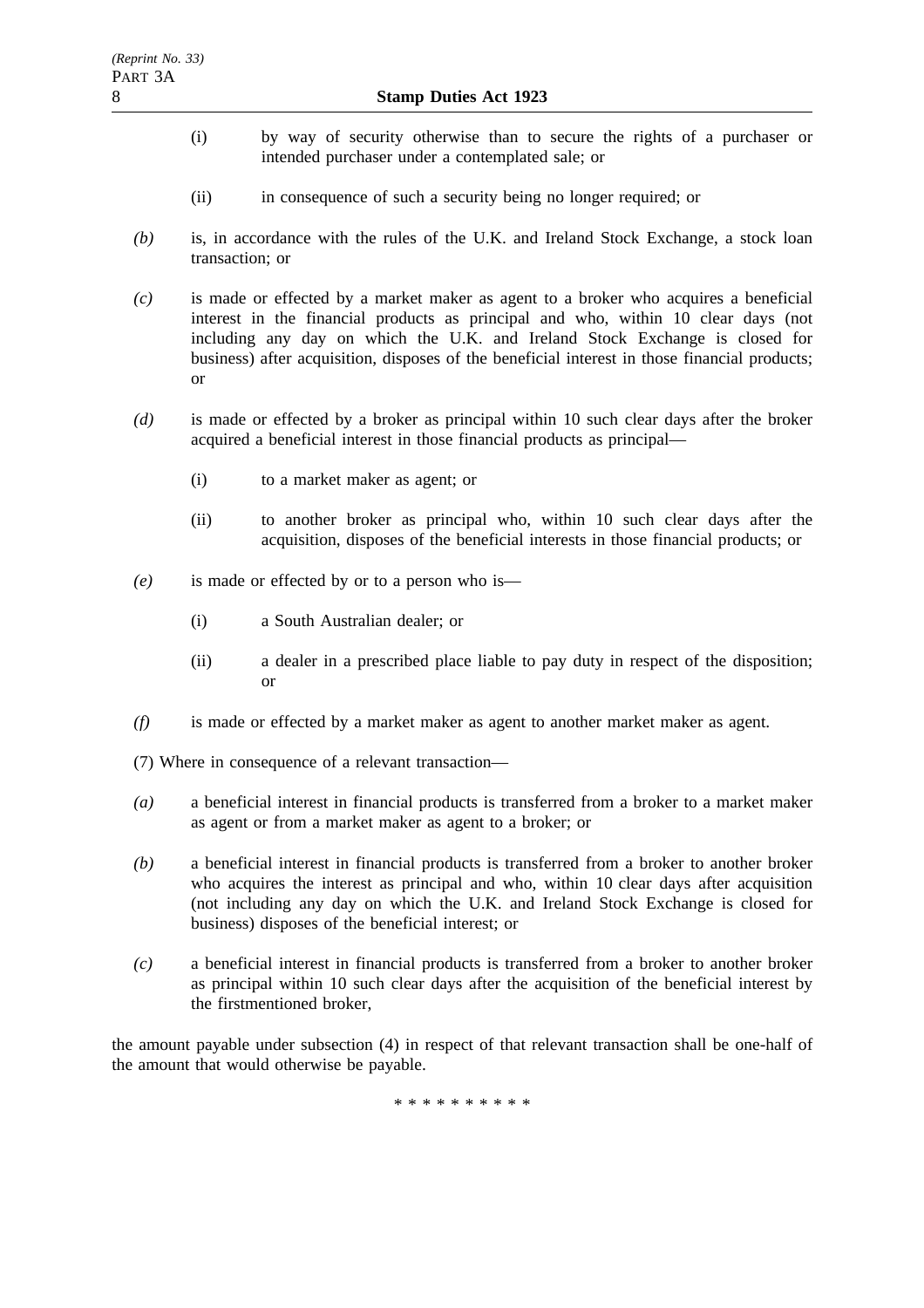# **Division 3—Duty on certain clearing and settlement transactions**

# **Application of Division**

**90H.** This Division applies to a CSF transaction relating to a financial product if (and only  $if)$ —

- *(a)* the transaction is a proper CSF transaction conducted through a CS facility operated by a registered CS facility licensee; and
- *(b)* the transaction is made otherwise than on a sale or purchase to which Division 2 applies; and
- *(c)* the financial product is—
	- (i) a share, or a right or CUFS in respect of a share, of a relevant company; or
	- (ii) a unit of a unit trust scheme, or a CUFS in respect of a unit of a unit trust scheme, the principal register of which is situated in this State; or
	- (iii) a unit of a unit trust scheme, or a CUFS in respect of a unit of a unit trust scheme, in relation to which no register exists in Australia and—
		- (A) having as the manager of the scheme a relevant company or a natural person principally resident in this State; or
		- (B) not having a manager but with a trustee that is a relevant company or a natural person principally resident in this State; or
	- (iv) a financial product of a class prescribed for the purposes of this section.

# **Requirement to make record of CSF transactions**

**90I.** (1) If a CSF transaction relating to a financial product to which this Division applies occurs, the CSF participant to the transaction or, if there is more than one of them, the CSF participant who is the transferee or controls the transferee's holding in relation to the transaction, must immediately make a record that complies with this section in a form determined or approved by the Commissioner.

- (2) The record must show—
- *(a)* the date of the transaction; and
- *(b)* a CSF identifier for the transaction; and
- *(c)* the name of the transferee in relation to the transaction and, unless another CSF participant controls the transferor in relation to the transaction, the name of the transferor; and
- *(d)* the identification code of the CSF participant making the record and the identification code of the other CSF participant party to the transaction (if any); and
- *(e)* the quantity and full description of the financial product involved in the transaction; and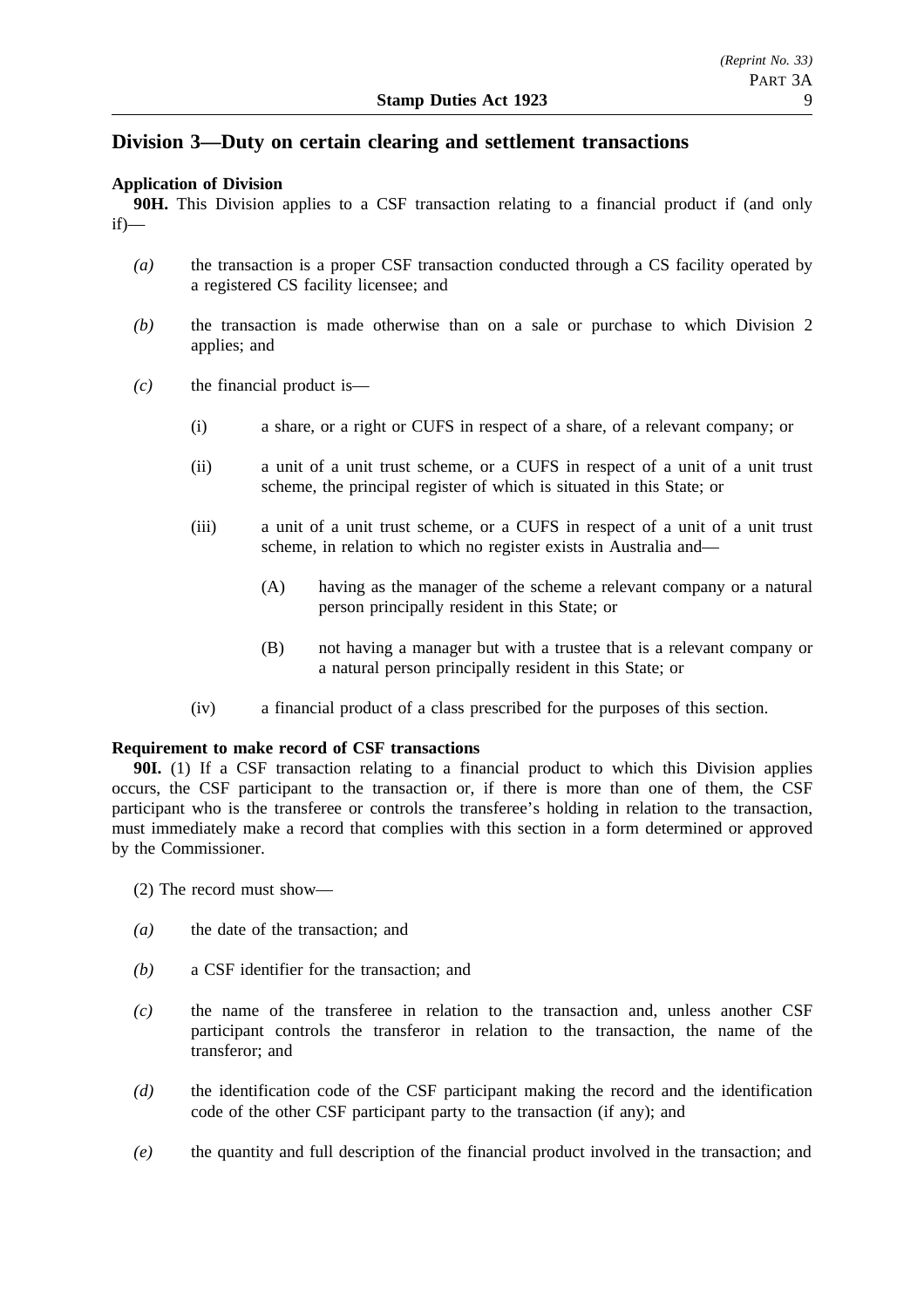- *(f)* the transfer value of the financial product or, if more than one of them, of each financial product involved in the transaction and the total transfer value of all; and
- *(g)* the amount of duty chargeable under this Act in respect of the transaction; and
- *(h)* if *ad valorem* duty it not chargeable in respect of the transaction, a statement of the grounds on which *ad valorem* duty is not chargeable; and
- *(i)* in the case of an error transaction to reverse an earlier transaction that was made mistakenly, the CSF identifier of that earlier transaction; and
- *(j)* any other particulars prescribed for the purposes of this section.

(3) A CSF participant may, in any record made in accordance with this section, incorporate additional information for the participant's own use.

(4) A CSF participant who fails to make a record as required by this section, or fails to keep the record, is guilty of an offence.

Maximum penalty: \$10 000.

# **Transfer document or record to be treated as instrument of conveyance**

**90J.** (1) For the purposes of this Act—

- *(a)* a transfer document for a CSF transaction of a financial product to which this Division applies; or
- *(b)* if there is no such document for a CSF transaction of a financial product to which this Division applies, the record made under section 90I in relation to the transaction,

will be taken to be an instrument of conveyance or conveyance on sale (as the case may require) of the financial product, subject to this Act, chargeable with duty accordingly.

(2) The CSF participant to a CSF transaction of a financial product to which this Division applies or, if there is more than one of them, the CSF participant who is the transferee or controls the transferee's holding in relation to the transaction, is liable to pay the duty chargeable under subsection  $(1)$ .

(3) If the CSF participant liable to pay duty in respect of a CSF transaction is not the transferee in relation to the transaction, the participant may recover from the transferee the amount of duty paid as a debt by action in a court of competent jurisdiction and may, in reimbursement of that amount, retain any money in the participant's hands belonging to the transferee.

### **Particulars to be included in a transfer document**

**90K.** The relevant CSF participant must include in any transfer document for a CSF transaction to which this Division applies the particulars required by the Commissioner under the conditions of registration of the registered CS facility licensee.

Maximum penalty: \$2 000.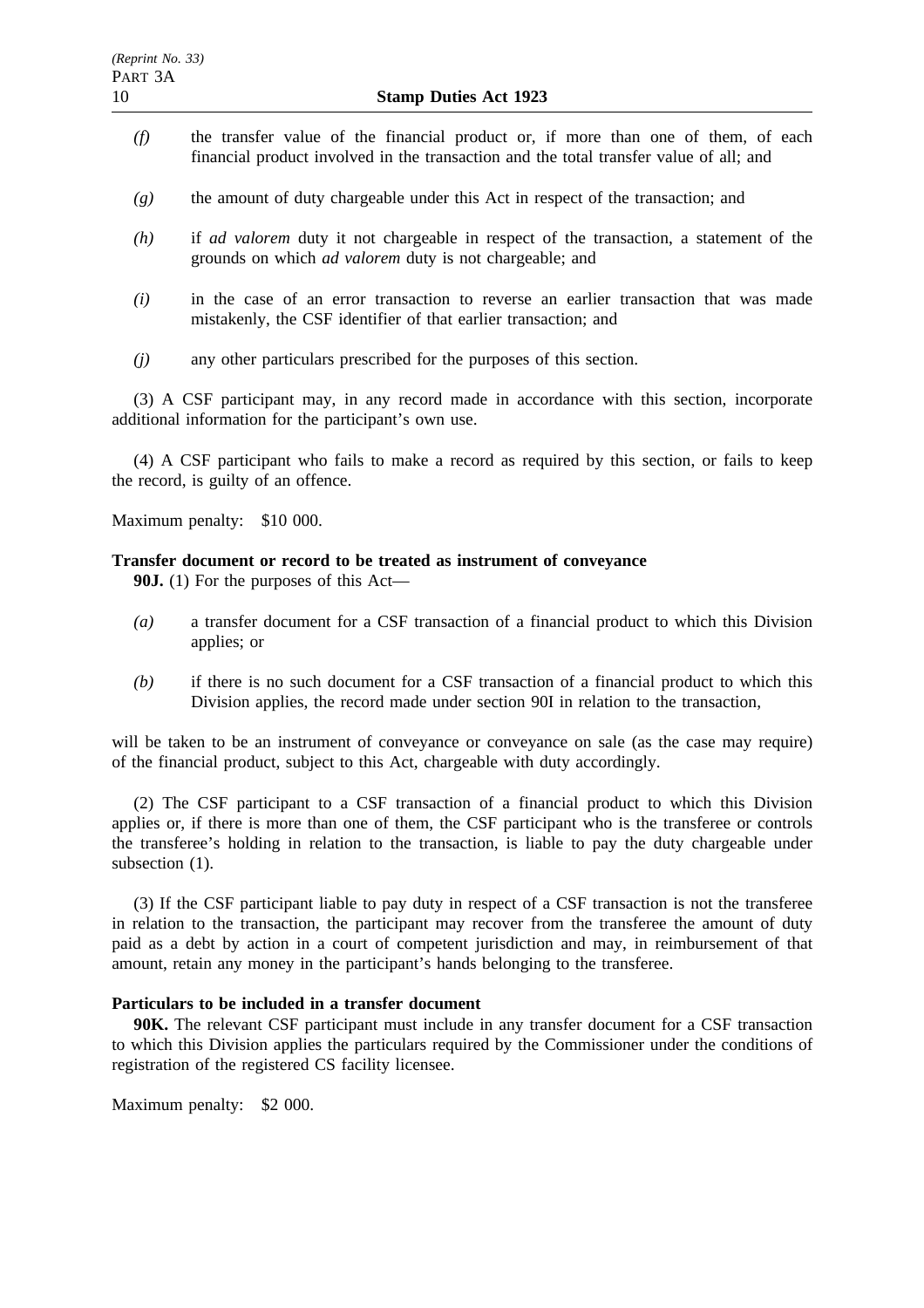# **Relevant CSF participant's identification code equivalent to stamping**

**90L.** When the relevant CSF participant's identification code is included in a transfer document for a CSF transaction to which this Division applies, the transfer document is to be taken to be duly stamped but without affecting the relevant CSF participant's liability to pay any duty chargeable under this Act.

# **Returns to be lodged and duty paid**

**90M.** (1) The relevant CSF participant must, not later than seven days after the end of the month in which the participant has been involved in a CSF transaction to which this Division applies—

- *(a)* make a report to the registered CS facility licensee through which the transaction was conducted; and
- *(b)* if duty is chargeable in respect of the transaction, pay the duty to that registered CS facility licensee.

(2) The provisions of the *Taxation Administration Act 1996* apply in relation to the requirement for the making of a report, or the payment of duty, to a registered CS facility licensee as if the requirement were for the making of the report, or the payment of duty, to the Commissioner.

# **Monthly returns by registered CS facility licensees**

**90N.** A registered CS facility licensee must, on or before the fifteenth day of each month—

- *(a)* lodge with the Commissioner a return in the form and containing the particulars required by the Commissioner under the conditions of registration of the registered CS facility licensee; and
- *(b)* pay to the Commissioner any duty paid to the registered CS facility licensee under this Act in respect of a CSF transaction conducted in the preceding month.

# **Particulars reported by participants to be kept by registered CS facility licensees**

**90O.** The particulars reported to a registered CS facility licensee under this Division must be kept by the registered CS facility licensee in a legible form, or so as to be readily convertible into such a form, in accordance with any directions of the Commissioner, for a period of not less than five years from the date on which the report is made.

### **Refund for error transaction**

**90P.** The Commissioner must, on being satisfied that *ad valorem* duty has been paid to the Commissioner in respect of an error transaction to which this Division applies, refund the amount of the duty so paid.

# **Division 4—Registration of Australian market licensees and CS facility licensees**

### **Registration process**

**90Q.** (1) The Commissioner may register an Australian market licensee or an Australian CS facility licensee for the purposes of this Part.

(2) An application for registration must be made to the Commissioner in a form approved by the Commissioner.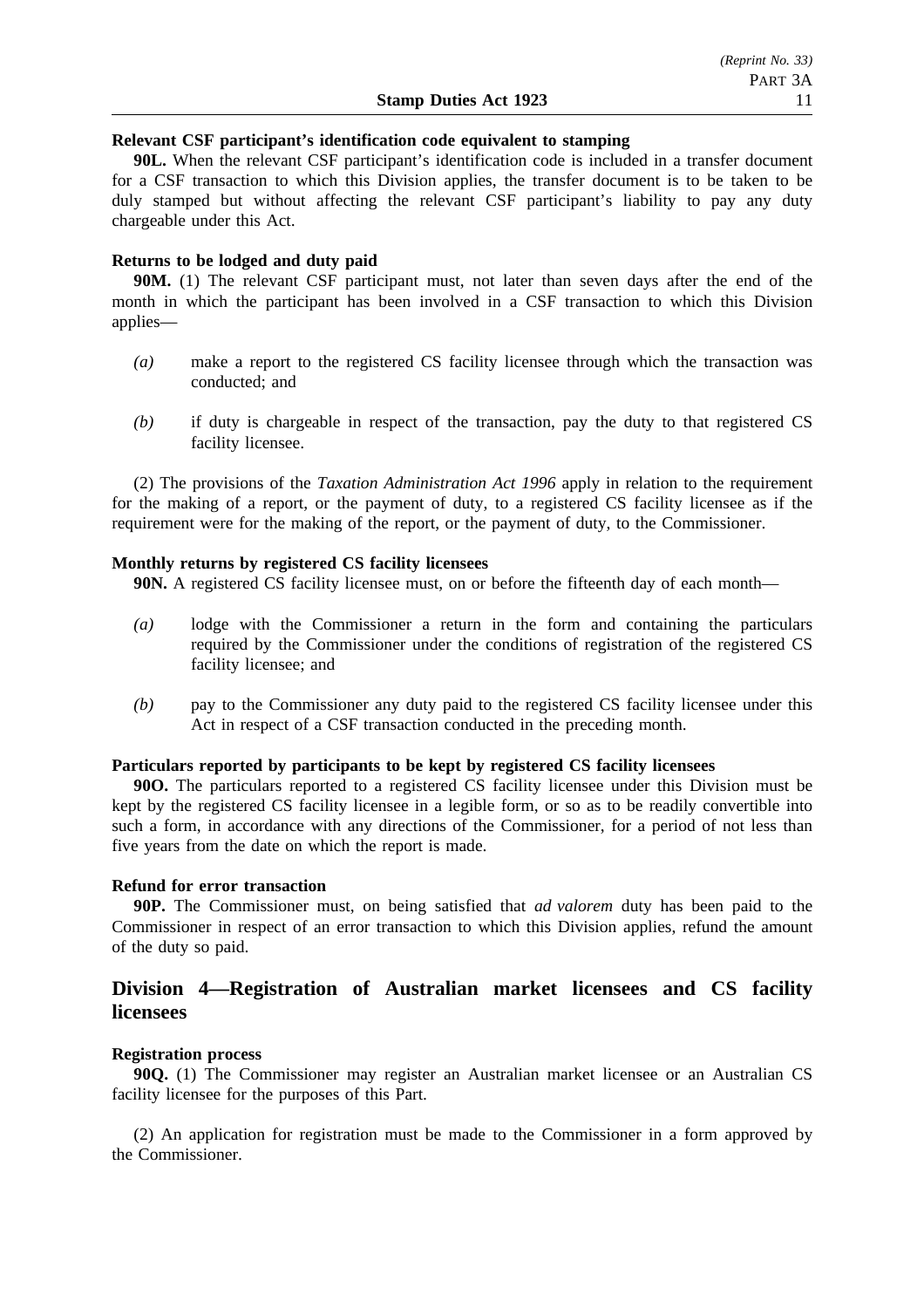*(Reprint No. 33)* PART 3A<br>12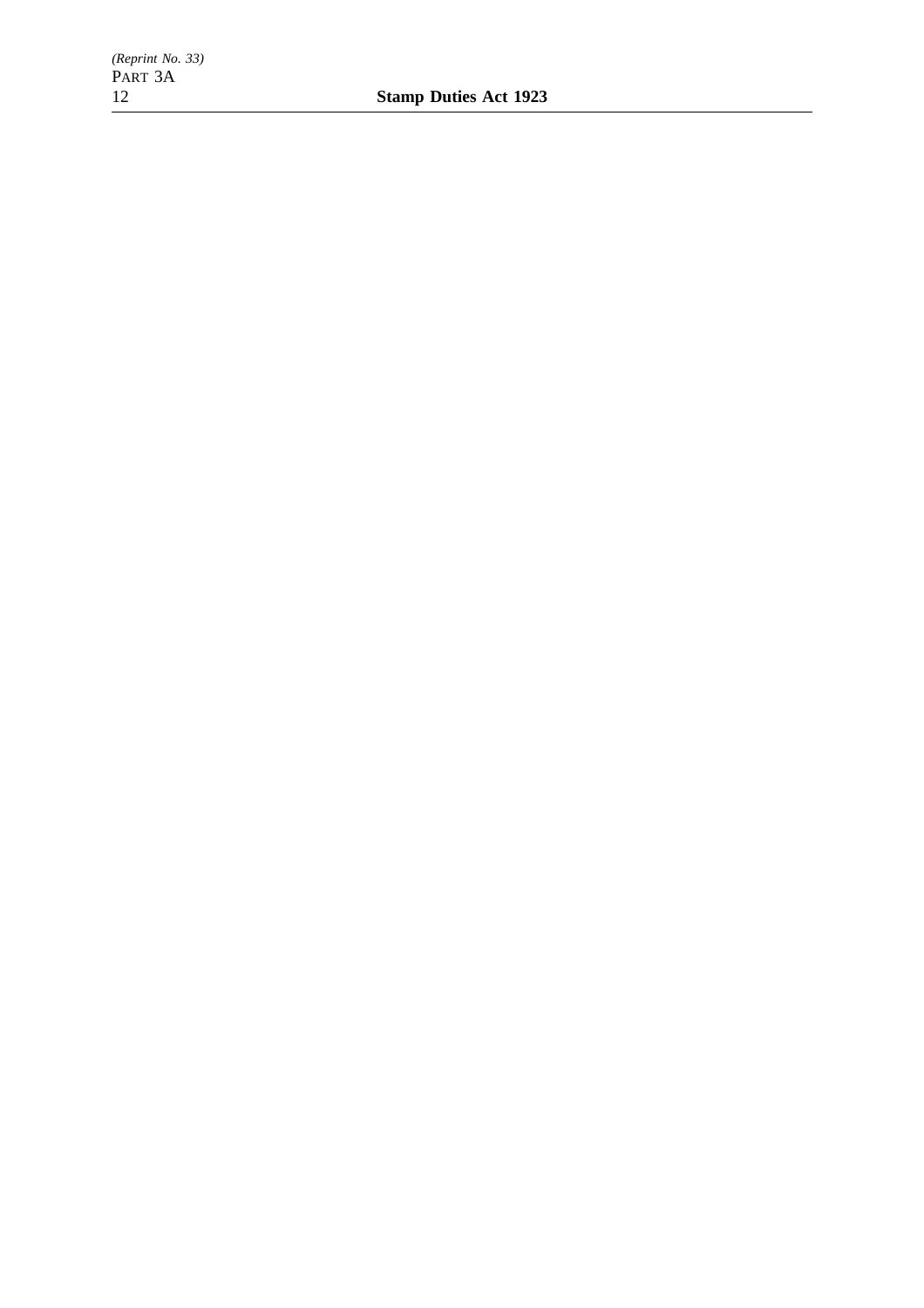- (3) An application must be accompanied by—
- *(a)* such information as the Commissioner requires to determine the application; and
- *(b)* the fee, if any, prescribed by the regulations.
- (4) The Commissioner may grant or refuse an application for registration.

(5) A registration will be subject to conditions specified by the Commissioner at the time of registration or by subsequent written notice given to the Australian market licensee or the Australian CS facility licensee.

(6) The Commissioner may suspend or cancel the registration of an Australian market licensee or Australian CS facility licensee.

- (7) However, the Commissioner may only take action under subsection (6)—
- *(a)* after having given to a person involved in the administration of the Australian market licensee or Australian CS facility licensee (as the case may be) determined by the Commissioner to be appropriate in the circumstances—
	- (i) written reasons of the Commissioner's intention to suspend or cancel the registration; and
	- (ii) an opportunity to make submissions; and
- *(b)* after having considered any submissions made by that person.

(8) Subsection (7) does not apply to the cancellation of a registration at the request of the relevant entity.

### **Disclosure of information**

**90R.** Nothing in the *Taxation Administration Act 1996* prevents the disclosure to a registered market licensee or a registered CS facility licensee of information acquired in, or in connection with, the administration of this Part.

# **Division 5—Duty on other conveyances**

#### **Application of Division**

**90T.** This Division applies to a conveyance or conveyance on sale of a financial product only where—

- *(a)* the financial product is—
	- (i) a financial product of a company that, under the *Corporations Act 2001* of the Commonwealth, is taken to be registered in the State; or
	- (ii) a financial product of a foreign company; or
	- (iii) a unit of a unit trust scheme; and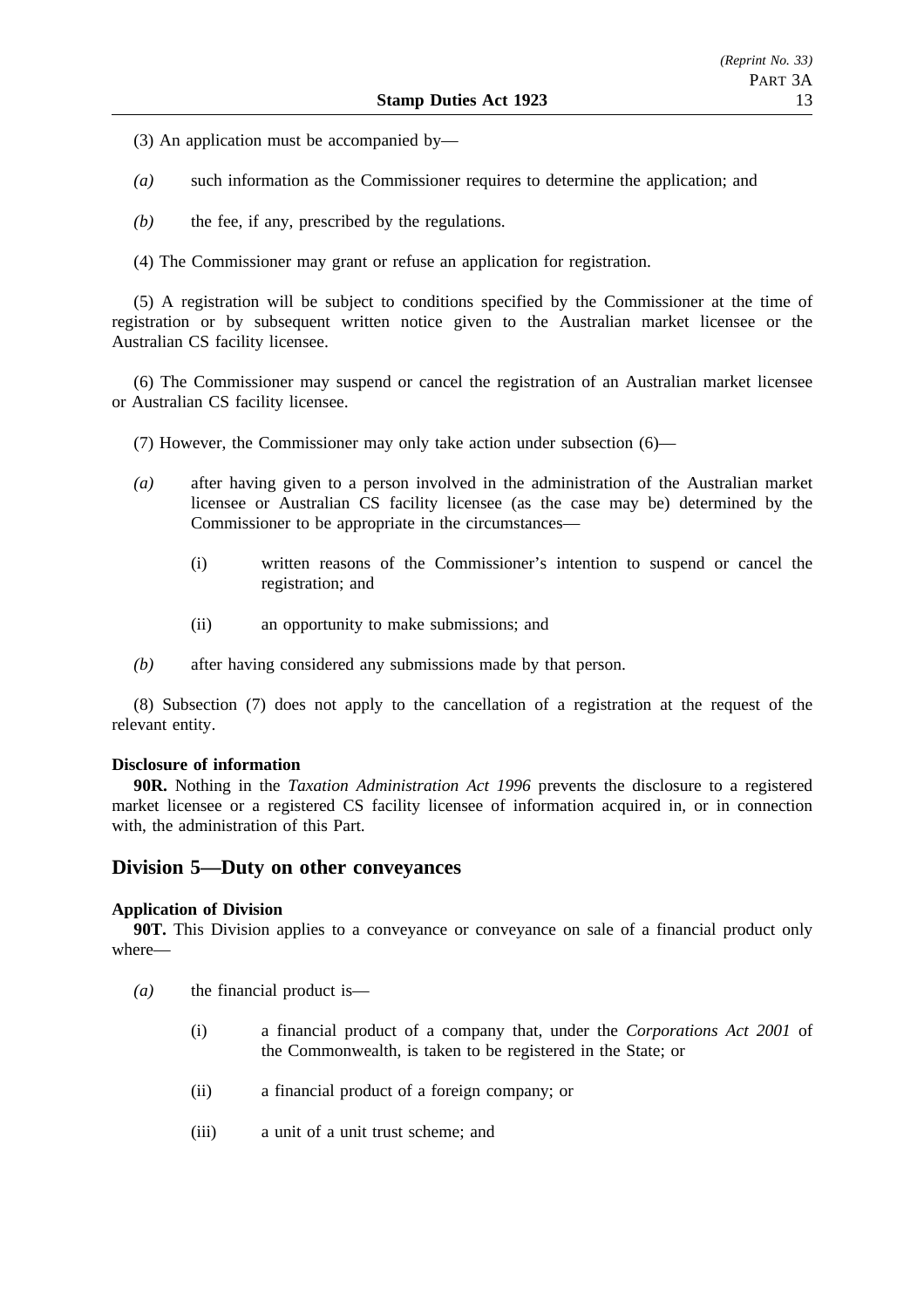- *(b)* the conveyance is made otherwise than on a sale or purchase to which Division 2 applies; and
- *(c)* the conveyance is not a CSF transaction to which Division 3 applies.

# **Financial products liable to duty**

**90U.** Subject to section 90V, a conveyance or conveyance on sale of a financial product to which this Division applies is only liable to duty if the financial product is—

- *(a)* a financial product of a relevant company; or
- *(b)* a unit of a unit trust scheme the principal register of which is situated in this State; or
- *(c)* a unit of a unit trust scheme in relation to which no register exists in Australia and—
	- (i) having as the manager of the scheme a relevant company or a natural person principally resident in this State; or
	- (ii) not having a manager but with a trustee that is a relevant company or a natural person principally resident in this State.

# **Proclaimed countries**

**90V.** (1) No duty is payable under this Act in respect of a conveyance or conveyance on sale of a financial product that is registered on a register kept within a proclaimed country.

(2) The Governor may, by proclamation, declare any country to be a proclaimed country for the purposes of this section and may, by subsequent proclamation, vary or revoke any such proclamation.

(3) This section does not operate to exempt a transaction from duty under Part 4.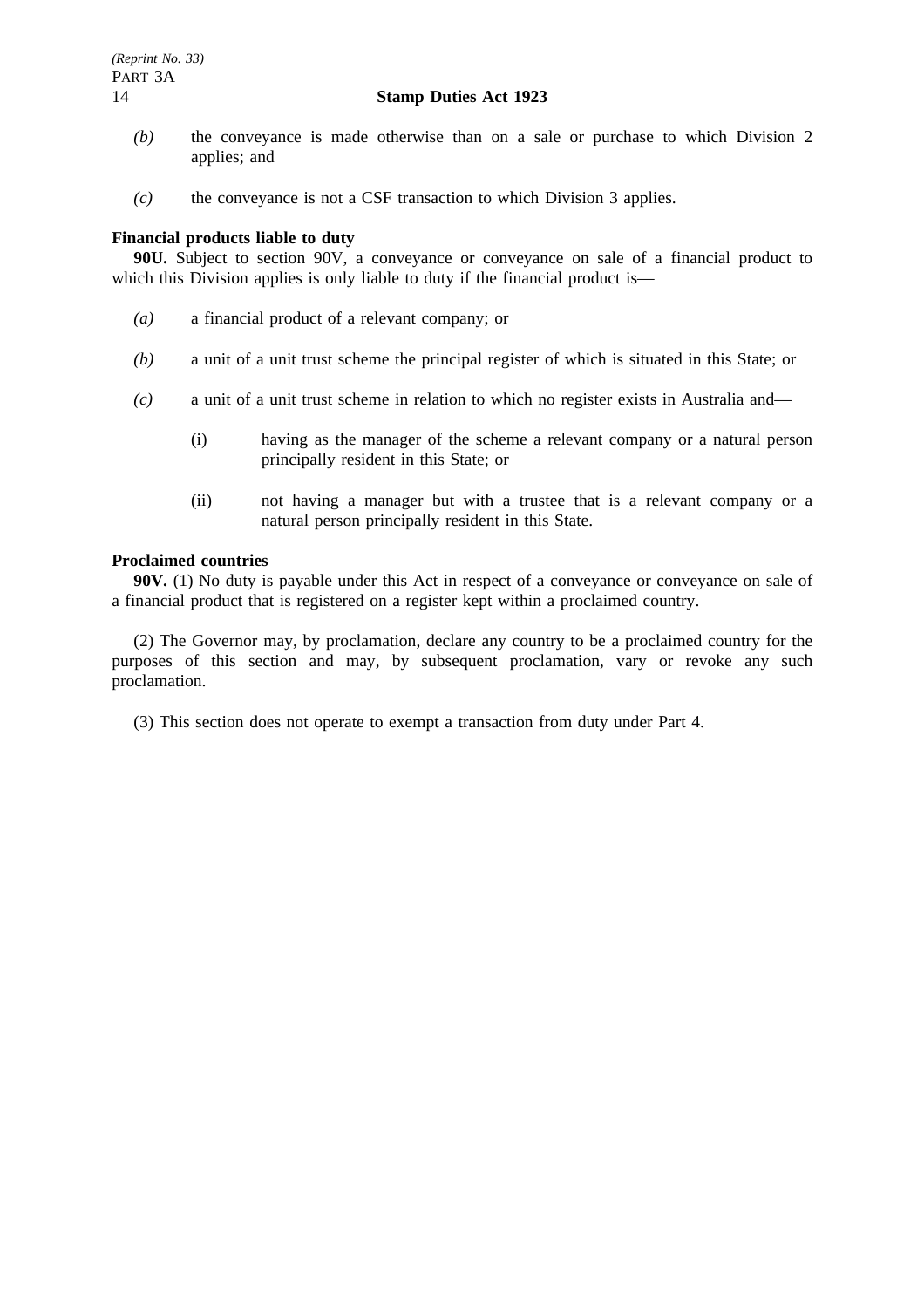# **Part 4—Land rich entities**

# **Division 1—Preliminary**

### **Interpretation**

**91.** (1) In this Part—

"**asset**" includes any form of property;

"**associate**"—*see* subsection (4);

"**constituent documents**" of a private entity means—

- *(a)* for a private company—its constitution; or
- *(b)* for a unit trust scheme—the instruments constituting or governing the administration of the scheme;

"**corresponding law**" means a law of another State, or a Territory, of the Commonwealth that imposes duties corresponding to those imposed by this Act;

"**direct interest**"—*see* section 92(1);

"**executive officer**" of a company has the same meaning as in the *Corporations Act 2001* of the Commonwealth;

"**group**" means a group of associates;

"**hold**"—a person **holds** a share or unit in a private entity if the person—

- *(a)* is registered as the holder; or
- *(b)* is beneficially entitled to the share or unit; or
- *(c)* controls the exercise of rights attached to the share or unit;

"**indirect interest**"—*see* section 92B;

"**land asset**" means an interest in land (including a right to explore for minerals, petroleum or other substances on land or to recover minerals, petroleum or any other substance from land) but does not include—

- *(a)* a mortgage, lien or charge; or
- *(b)* an interest under a warrant or writ;

"**local land asset**" means a land asset consisting of an interest in land in South Australia;

"**majority interest**" in a land rich entity means a proportionate interest in the entity of more than 50 per cent;

"**notional interest**"—*see* section 93;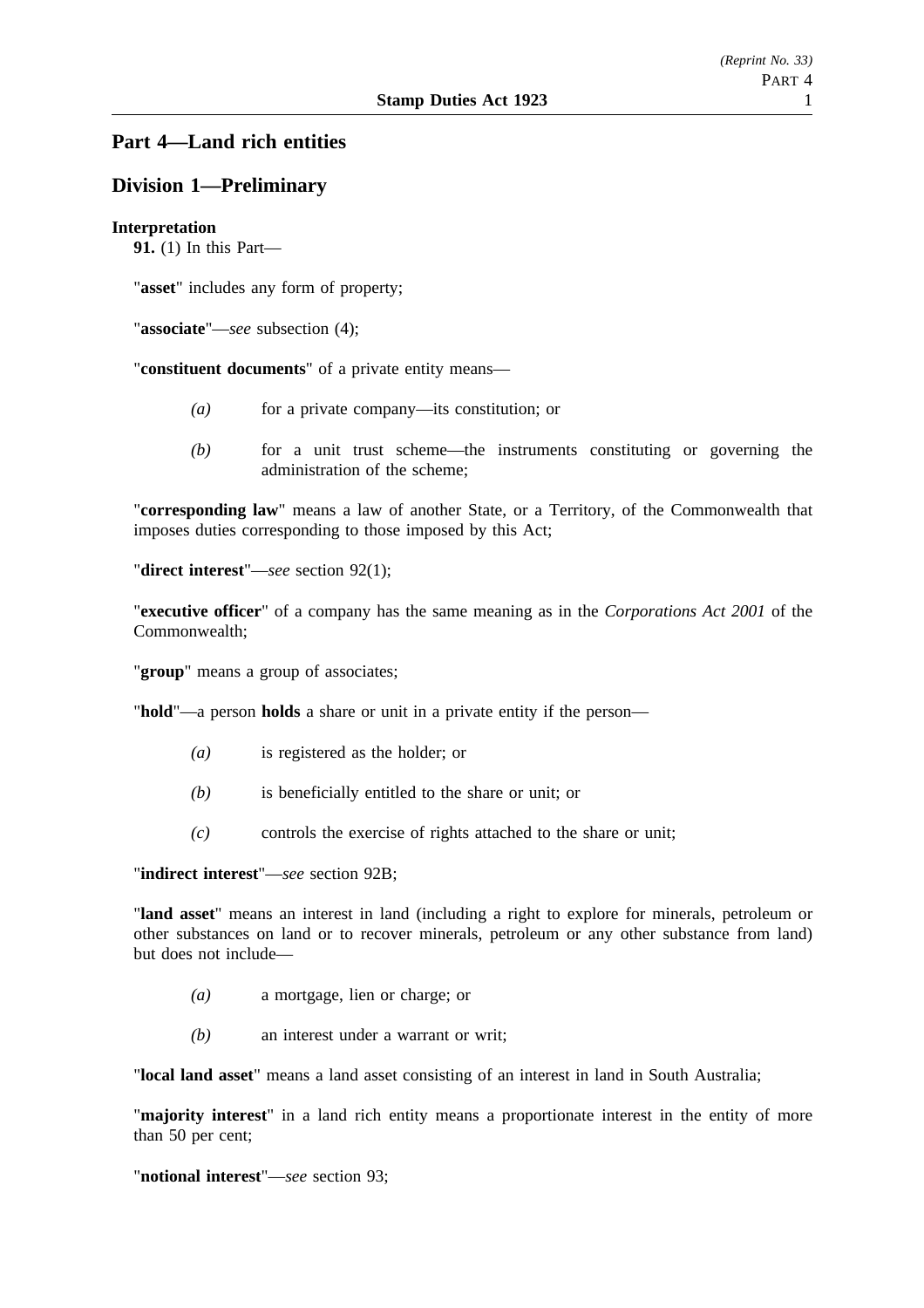"**private company**" means—

- *(a)* a company that is limited by shares but whose shares are not quoted on a recognised financial market; or
- *(b)* a company that is not limited by shares,

but does not include a company excluded from the ambit of this definition by the regulations;

"**private entity**" means a private company or a private unit trust scheme;

"**private trust**" means a trust other than one in which the public is (or has been) invited to invest;

"**private unit trust scheme**" means—

- *(a)* a unit trust scheme in which less than 50 persons hold units; or
- *(b)* a unit trust scheme in which 50 or more persons hold units if 20 or fewer persons hold 75 per cent or more in number or value of the units on issue,

but does not include a unit trust scheme that is an approved deposit fund or a pooled superannuation trust within the meaning of the *Superannuation Industry (Supervision) Act 1993 (Cwth)*;

"**proportionate interest**" in a private entity means—

- *(a)* for a person or group that has a direct or indirect interest in the entity—the percentage representing the extent of that interest; or
- *(b)* for a person or group that has both a direct and an indirect interest in the entity—an aggregate percentage representing the extent of both those interests;

"**related**"—*see* section 92A;

"**relative**" of a person means a spouse, brother, sister, parent or child of the person;

"**underlying**"—the **underlying** assets (or a particular class of underlying assets) of a private entity include both the assets (or assets of the relevant class) held beneficially by the private entity and its notional interests in the assets (or assets of the relevant class) of related entities;

"**unit**" in a unit trust scheme means—

- *(a)* a right to participate in profits, income or distribution of assets under the scheme; or
- *(b)* a right to any such right of participation;

"**unit trust scheme**" means an arrangement under which investors may acquire rights to participate, as beneficiaries under a trust, in profits, income or distribution of assets arising from the acquisition, holding, management, use or disposal of property;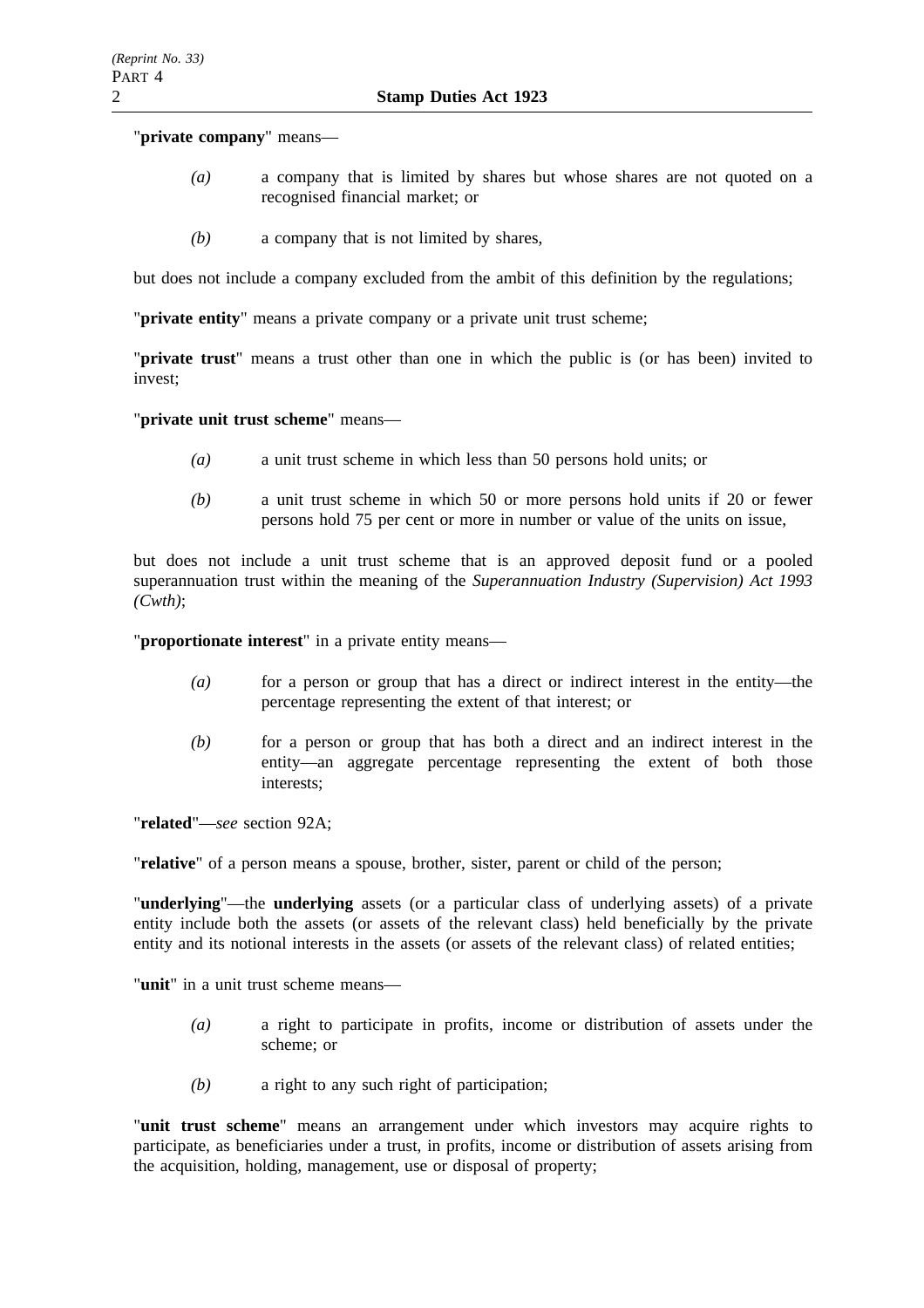"**winding up**"—a unit trust scheme is wound up if the assets subject to the scheme are distributed in their entirety.

(2) Property is taken to be held beneficially by a unit trust scheme if it is held by the trustees of the scheme in trust for the unitholders.

(3) A private entity or other person that is an object of a discretionary trust is to be regarded, for the purposes of this Part, as beneficially entitled to the trust property unless—

- *(a)* the private entity or other person satisfies the Commissioner that this subsection operates unreasonably in the circumstances of the particular case; and
- *(b)* the Commissioner determines that the private entity or other person is not, in the circumstances of the particular case, to be regarded as beneficially entitled to the trust property.

(4) A person is an **associate** of, or **associated** with, another if—

- *(a)* they are married or in a relationship of de facto marriage; or
- *(b)* one is the parent, child, brother or sister of the other; or
- *(c)* they are in partnership; or
- *(d)* they are private companies which are related bodies corporate for the purposes of the *Corporations Act 2001* of the Commonwealth; or
- *(e)* one is a private company and the other is a director or executive officer of, or shareholder in, the company; or
- *(f)* they are both trustees of a private trust or one is a trustee of a private trust and the other is a beneficiary of the private trust; or
- *(g)* a chain of relationships can be traced between them under one or more of the above paragraphs,

(but a person is not to be regarded as an associate of another if the Commissioner is satisfied that the association has not arisen as a result of a common commercial interest or purpose and they will act entirely independently of each other).

(5) An obligation or liability imposed under this Part on a unit trust scheme attaches to the trustees for the time being of the scheme jointly and severally.

(6) An obligation or liability imposed under this Part on a group attaches to the members of the group jointly and severally.

#### **Direct interests**

**92.** (1) A person has a **direct interest** in a private entity if the person holds a share or unit in the private entity.

(2) A direct interest that a person or group has in a private entity is to be expressed as a proportionate interest.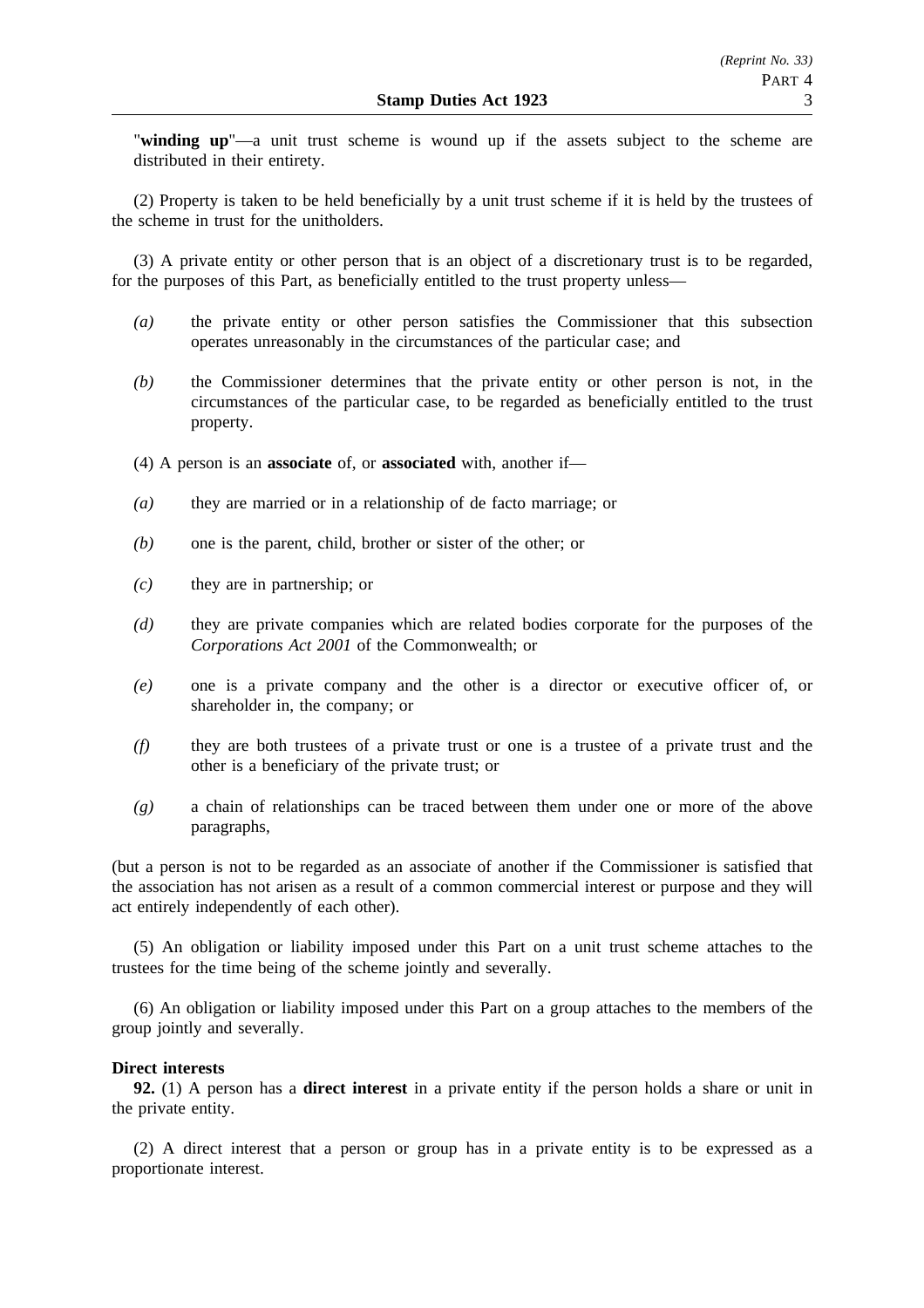- (3) The **proportionate interest** is the highest of the following:
- *(a)* a percentage representing the proportion of votes that the person or members of the group would be entitled to exercise (or control) at a general meeting of shareholders or unitholders assuming that all shareholders or unitholders exercised their voting rights;
- *(b)* a percentage representing the extent the person or members of the group are entitled to participate in dividends or distributions of income;
- *(c)* a percentage representing the extent to which the person or members of the group would be entitled to participate in the distribution of assets on a winding up of the private entity.

(4) The proportionate interest of a person or group in a private entity is to be determined as if any power that the person has, or the members of the group or any of them have, to increase the extent of an interest (by varying the constituent documents of the private entity or in any other way) had been exercised so as to maximise the relevant interest in the private entity.

# **Related entities**

**92A.** (1) Two private entities are **related entities** if—

- *(a)* one has a direct interest in the other; or
- *(b)* a series of such relationships can be traced between them through another or other related entities (**intermediate entities**).

(2) If a private entity is related to another private entity by a relationship traced through an intermediate entity or intermediate entities, the private entity's proportionate interest in the other is calculated by multiplying the relevant fractions together and expressing the result as a percentage.

# **Example—**

Entity A (a private company) holds a 75 per cent proportionate interest in entity B (a private unit trust scheme) which in turn holds a 50% proportionate interest in entity C (a private company). In this case the proportionate interest of entity A in entity C (insofar as it is traced through entity B) is 37.5 per cent.

### **Indirect interests**

**92B.** (1) If a person or group has a direct interest in a private entity (entity A) which is related to another private entity (entity B), the person or group has an **indirect interest** in entity B.

(2) An indirect interest that a person or group has in a private entity is to be expressed as a proportionate interest.

- (3) The proportionate interest is calculated by multiplying together—
- *(a)* a fraction representing the proportionate interest of the person or group in entity A; and
- *(b)* a fraction representing entity A's proportionate interest in entity B,

and expressing the result as a percentage.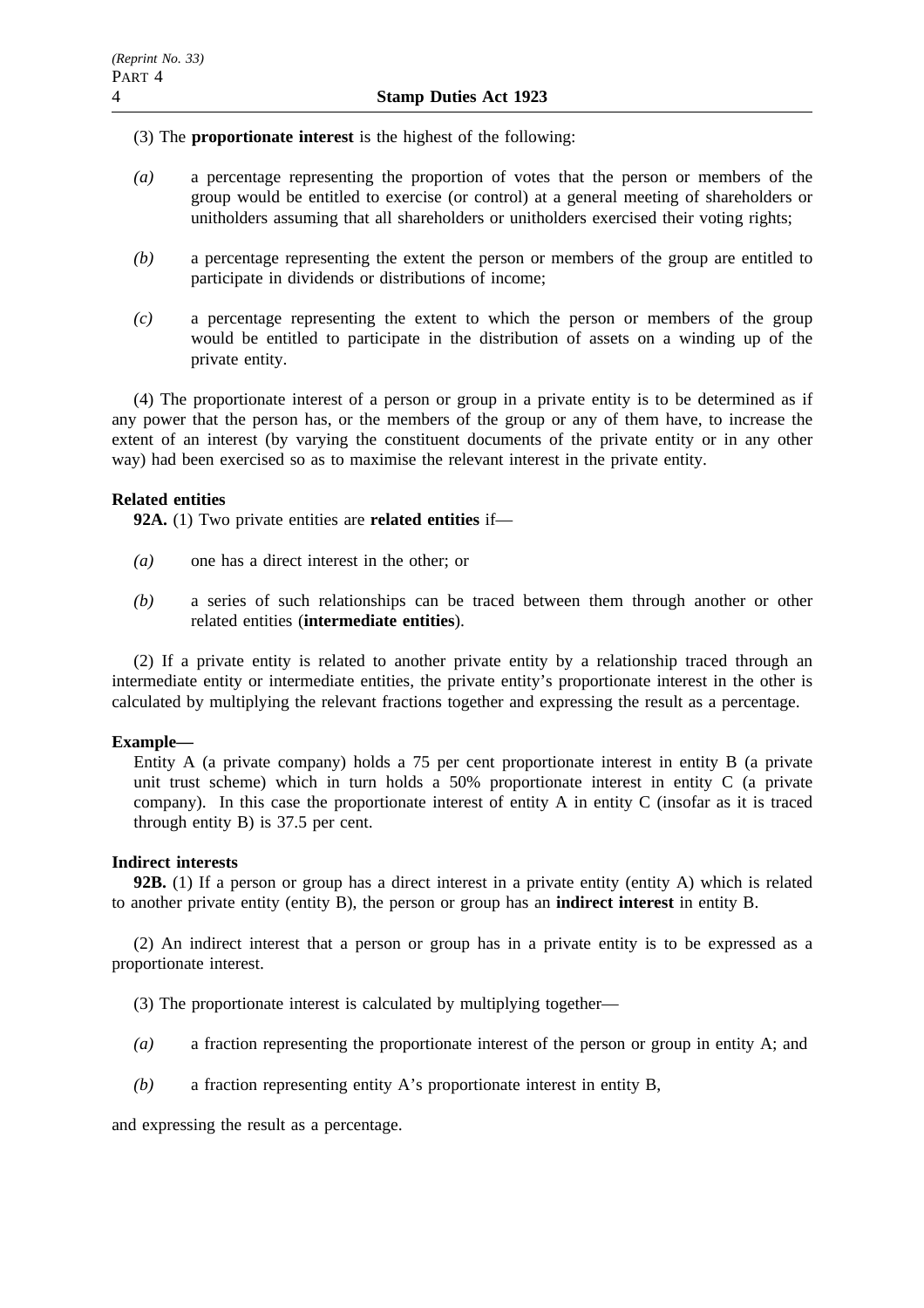# **Example—**

X holds a proportionate interest of 331/3% in entity A (a private company) which in turn holds a 75% proportionate interest in entity B (a private unit trust scheme) which in turn holds a 50% proportionate interest in entity C (a private company). In this case the X's indirect interest in entity C is to be expressed as a proportionate interest of 12.5%.

# **Notional interest in assets of related entity**

**93.** (1) A private entity has a notional interest in an asset held beneficially by a related entity if—

- *(a)* the private entity holds a majority interest in the related entity; or
- *(b)* a chain of majority interests can be traced between the private entity and the related entity.

# **Example—**

Entity A holds a 75% proportionate interest in entity B which in turn holds a 60% proportionate interest in entity C which in turn holds a 40% proportionate interest in entity D. In this case entity A has a notional interest in the assets held beneficially by entity B and entity C but not in the assets held by entity D.

(2) The value of the notional interest is calculated as follows:

$$
V = V_1 \times P
$$

# Where—

- $V_1$  is the unencumbered value of the asset;
- P is a fraction representing the proportionate interest of the private entity in the related entity.

# **Division 2—Land rich entity**

# **Land rich entity**

**94.** (1) A private entity is a **land rich entity** if—

- *(a)* the unencumbered value of the underlying local land assets of the private entity and associated private entities is \$1m or more; and
- *(b)* the unencumbered value of the entity's underlying land assets comprises 80 per cent or more of the unencumbered value of the entity's total underlying assets.

(2) In determining the unencumbered value of a private entity's total underlying assets, assets of the following classes are to be excluded from consideration—

- *(a)* money in cash or on deposit with a financial institution;
- *(b)* negotiable instruments;
- *(c)* shares or units in a related private entity;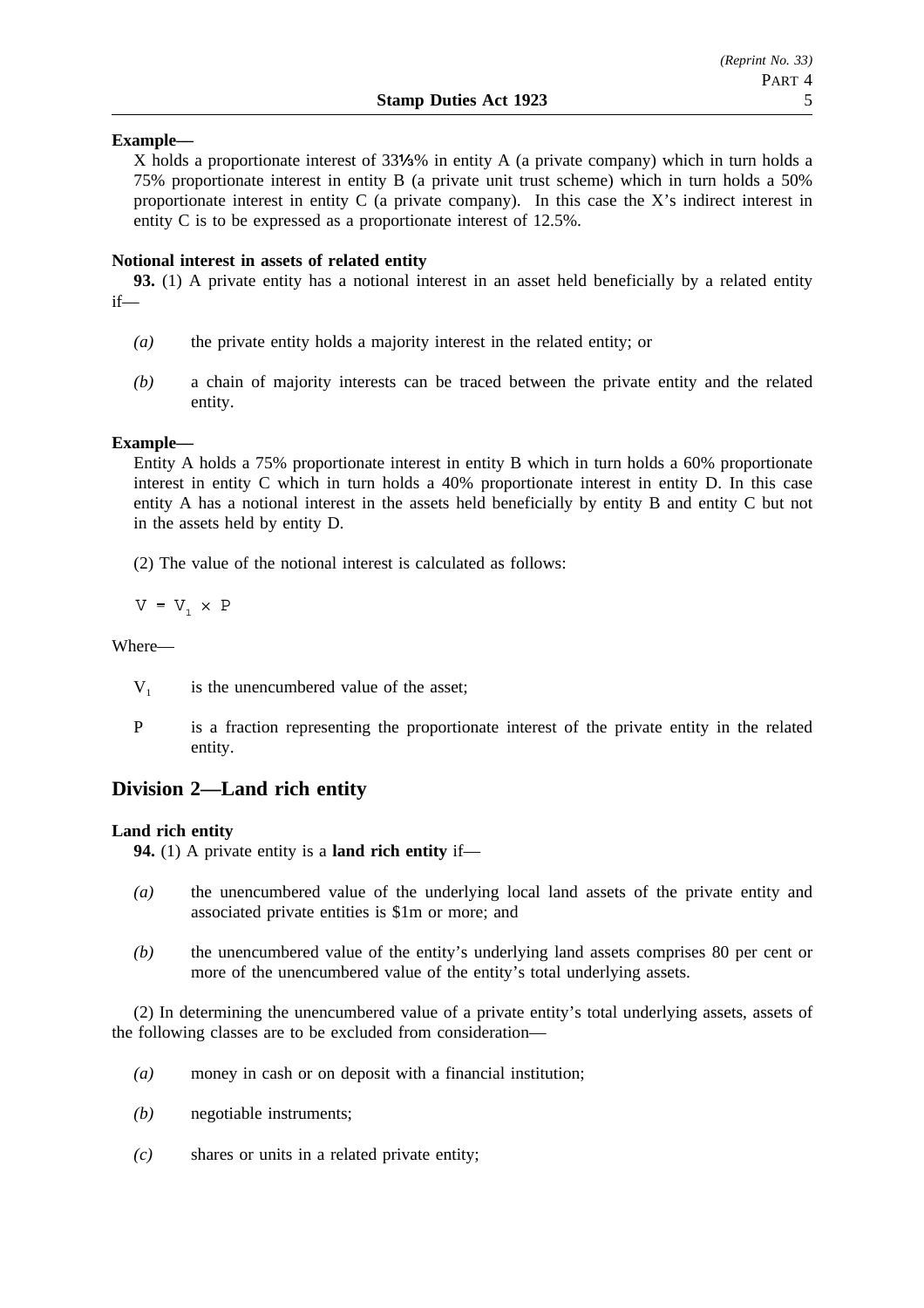- *(d)* contractual rights or interests other than—
	- (i) an interest in land arising from a contract or option to purchase the land; or
	- (ii) a right or interest under a loan transaction that is to be taken into account under subsection (4);
- *(e)* monetary entitlements from shareholders or unitholders under the terms on which shares or units were issued;
- *(f)* an asset of a class that is, under the regulations, to be excluded from consideration.

(3) Further, in determining the value of a private entity's total underlying assets as at a particular time, any asset (other than a land asset) acquired by the entity or a related entity within the previous 2 years is to be excluded from consideration unless the private entity satisfies the Commissioner that the asset was not acquired solely or mainly for the purpose of avoiding duty under this Part.

(4) A loan transaction is to be taken into account for the purposes of subsection  $(2)(d)(ii)$ unless—

- *(a)* the loan is repayable on demand or within 12 months of the date of the loan; or
- *(b)* the loan is to a director, shareholder, trustee or beneficiary, or a relative of a director, shareholder, trustee or beneficiary, of the private entity or an associated private entity.

# **Division 3—Dutiable transactions**

# **General principle of liability to duty**

**95.** (1) A person or group that acquires a majority interest, or increases its majority interest, in a land rich entity notionally acquires an interest in the underlying local land assets of the entity and is liable to duty in respect of the notional acquisition.

- (2) The following transactions are therefore dutiable:
- *(a)* a transaction as a result of which a person or group has a majority interest in a land rich entity; or
- *(b)* a transaction as a result of which a person or group that has a majority interest in a land rich entity increases its majority interest in the entity.

(3) A transaction is dutiable under this Part even though the person or group that has a majority interest, or increases its majority interest, in the land rich entity as a result of the transaction—

- *(a)* is not a party to the transaction; or
- *(b)* has a passive role in the transaction.
- (4) For example, any of the following is capable of being a dutiable transaction:
- *(a)* an allotment of shares in a company or units in a unit trust scheme; or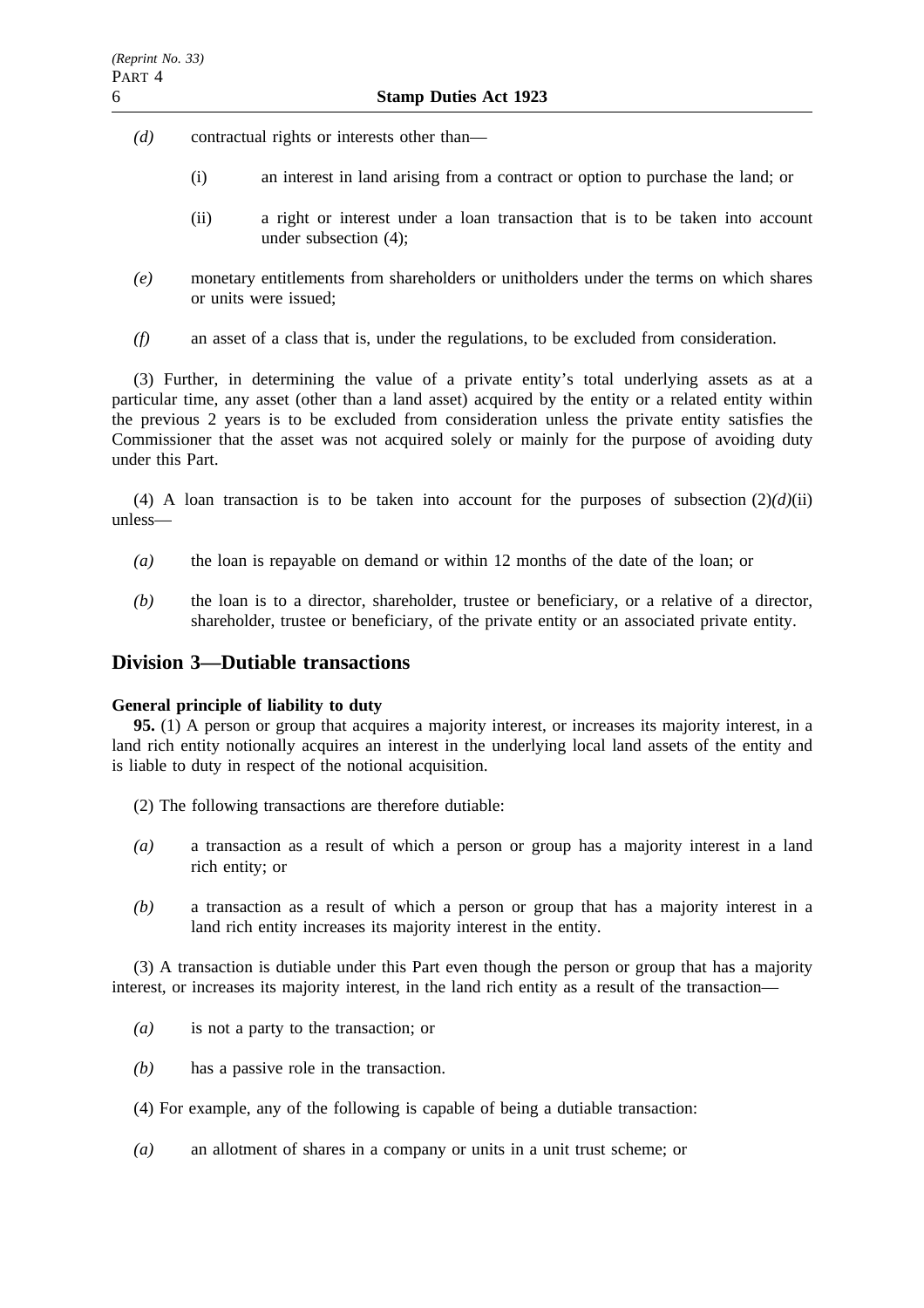- *(b)* the variation or abrogation of rights attaching to shares in a company or units in a unit trust scheme; or
- *(c)* the redemption, surrender or cancellation of shares in a company or units in a unit trust scheme.

(5) However, if a private entity acquires a local land asset and, as a result of the acquisition, becomes a land rich entity, and conveyance duty is paid in respect of the transaction, the transaction is not dutiable under this Part.

# **Value of notional interest acquired as a result of dutiable transaction**

**96.** (1) If a person or group has, as a result of a dutiable transaction, a majority interest in a land rich entity the value of the notional interest acquired in the entity's underlying local land assets is determined as follows:

 $NV = TV \times P$ 

Where—

- NV is the value to be of the notional interest acquired.
- TV is the total unencumbered value of all the entity's underlying local land assets.
- P is the fraction representing the proportionate interest of the person or group in the entity.

(2) If a person or group that has a majority interest in a land rich entity increases its majority interest as a result of a dutiable transaction the value of the notional interest acquired in the entity's underlying local land assets is determined as follows:

 $NV = TV \times (P_2 - P_1)$ 

Where—

- NV is the value to be ascertained.
- TV is the total unencumbered value of all the entity's underlying local land assets.
- $P_1$  is the fraction representing the proportionate interest in the entity before the increase.
- $P<sub>2</sub>$  is the fraction representing the proportionate interest in the entity after the increase.

# **Calculation of duty**

**97.** (1) If the total unencumbered value of the entity's underlying local land assets is \$1.5m or more, duty in respect of a transaction under which a person or group acquires a majority interest in a land rich entity is to be equivalent to the duty payable on a conveyance of land with an unencumbered value equivalent to the value of the acquirer's notional interest in the entity's underlying local land assets.

(2) If the total unencumbered value of the entity's underlying local land assets is less than \$1.5m, duty is to be calculated in accordance with the following formula: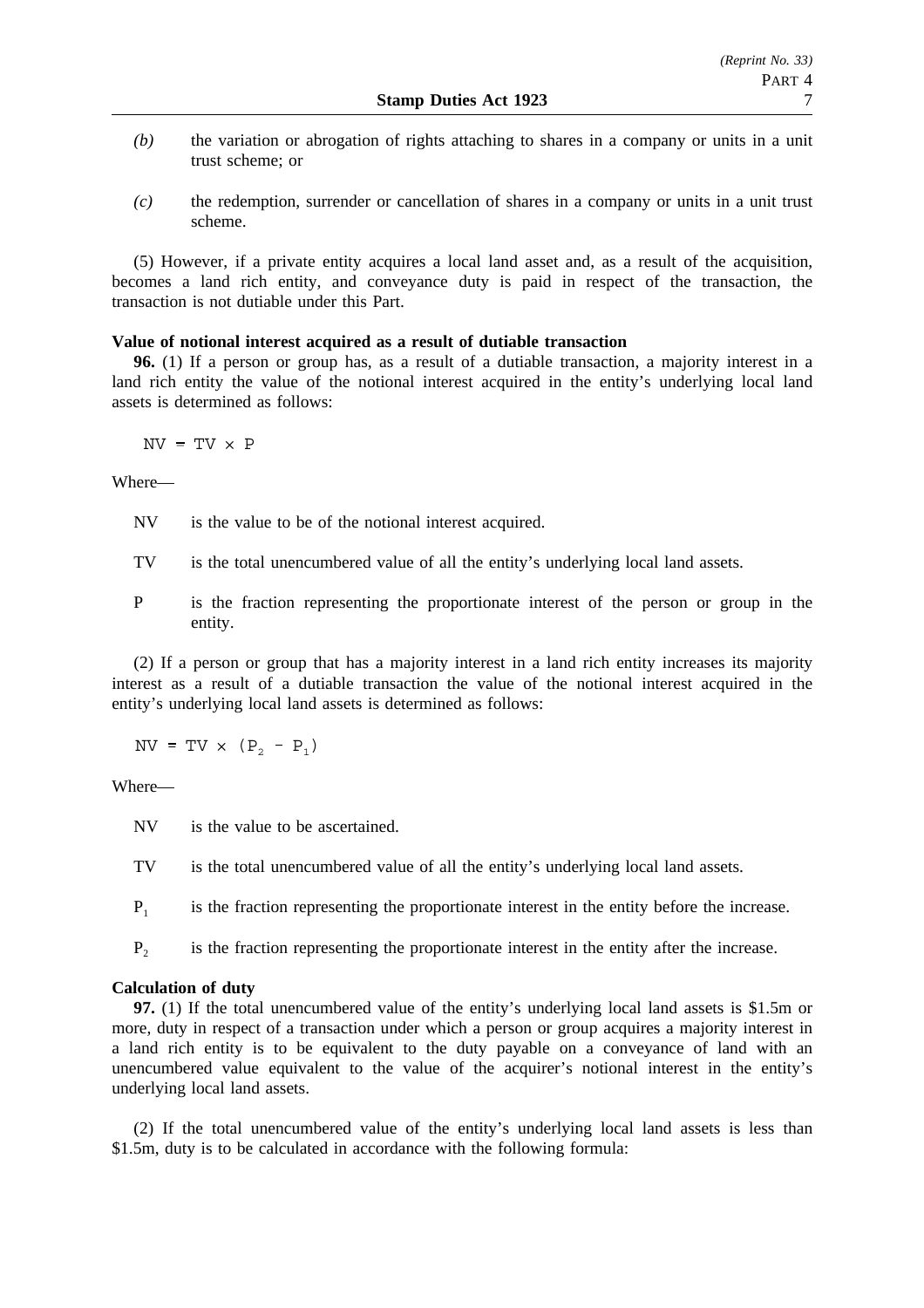D = 
$$
\left[ \frac{(\text{TV} - \text{$1m})}{\text{$0.5m$}} \times d_1 \right] + \left[ \left( 1 - \frac{(\text{TV} - \text{$1m})}{\text{$0.5m$}} \right) \times d_2 \right]
$$

Where—

D is the amount of the duty.

TV is the total unencumbered value of all the entity's underlying local land assets.

 $d_1$  is the duty that would be payable if subsection (1) were applicable.

d2 is the duty that would be payable in respect of a transaction for the acquisition of financial products with a dutiable value equivalent to the value of the notional interest.

(3) Duty on a dutiable transaction under which a person or group increases its majority interest in a land rich entity is to be calculated as follows:

 $D = d_1 - d_2$ 

Where—

- D is the amount of the duty.
- $d_1$  is the amount that would have been payable if the person or group had acquired the whole of its interest in a single transaction at the time of the increase.
- d<sub>2</sub> is the amount that would have been payable if the person or group had acquired its preexisting interest in a single transaction at the time of the increase.

(4) However, if any part of a majority interest in a land rich entity was acquired by the relevant person or group more than 3 years before the date of a dutiable transaction (the **earlier acquisition**), the duty calculated under the above provisions is to be rebated by a percentage representing the extent of the earlier acquisition as a proportion of the majority interest as a whole.

(5) If a person or group acquires or increases a majority interest in a land rich entity through the acquisition of financial products and duty has been paid under this Act or a corresponding law in respect of the transaction for the acquisition of the financial products, the duty calculated under this section is to be reduced by the amount of the duty paid.

# **Division 4—Payment and recovery of duty**

### **Acquisition statement**

**98.** (1) If a dutiable transaction occurs, the person or group that acquires or increases its majority interest in the land rich entity must, within 2 months after the date of the dutiable transaction—

- *(a)* lodge a return with the Commissioner; and
- *(b)* pay the relevant amount of duty.

Maximum penalty: \$10 000.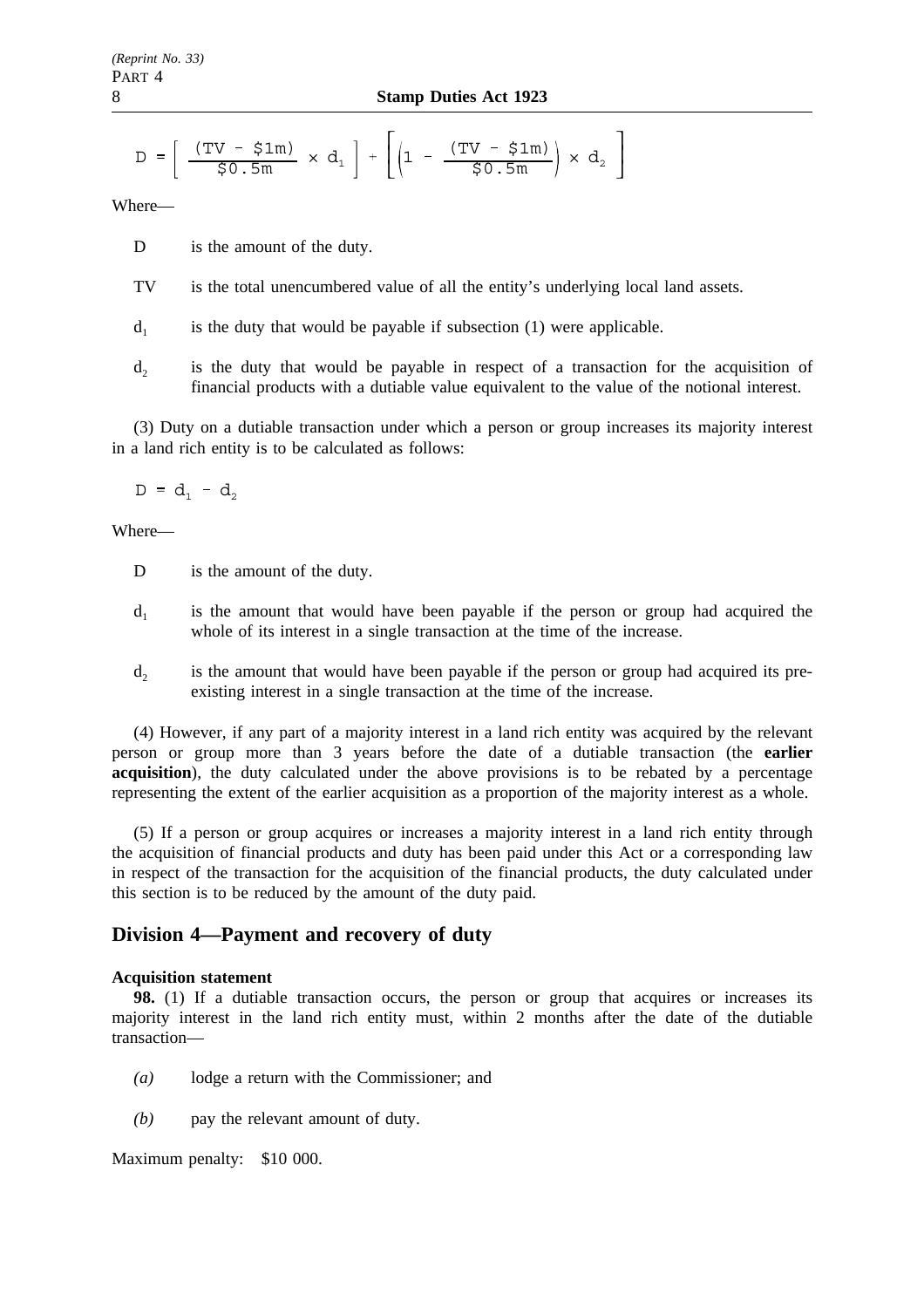- (2) The return must contain the following information:
- *(a)* the name and address of the person, or the name and address of each member of the group, that has the majority interest or has increased its majority interest as a result of the transaction; and
- *(b)* the date of the transaction; and
- *(c)* particulars of—
	- (i) the interest acquired as a result of the transaction; and
	- (ii) any other interests held and the dates and circumstances of their acquisition; and
	- (iii) the underlying land assets and the underlying local land assets of the land rich entity as at the date of the transaction; and
	- (iv) the underlying assets of the land rich entity as at the date of the transaction; and
	- (v) amounts of duty paid under this Act or a corresponding law in relation to the acquisition of the majority interest in the land rich entity; and
- *(d)* other information required by the Commissioner.

### **Recovery from entity**

**99.** (1) If a person or group fails to pay duty as required under this Part, the Commissioner may recover the duty, as a debt, from the relevant private entity.

(2) Instead of, or as well as, proceeding against the private entity for recovery of duty as a debt, the Commissioner may register a charge on any of its land for the amount of the unpaid duty.

(3) The Commissioner must give written notice of the registration of a charge under this section to—

- *(a)* the registered proprietor of the land; and
- *(b)* the person in default, or each member of the group in default.

(4) If the duty remains unpaid 6 months after the registration of the charge, the Commissioner may apply to the District Court for an order for the sale of the land.

(5) On an application under subsection (4), the Court may make an order for sale of the land by public auction and, in that event, the proceeds of sale are to be applied as follows:

- *(a)* firstly—in payment of the costs of the sale and other costs of proceeding under this section; and
- *(b)* secondly—in discharging liabilities secured by an instrument registered in priority to the registered charge; and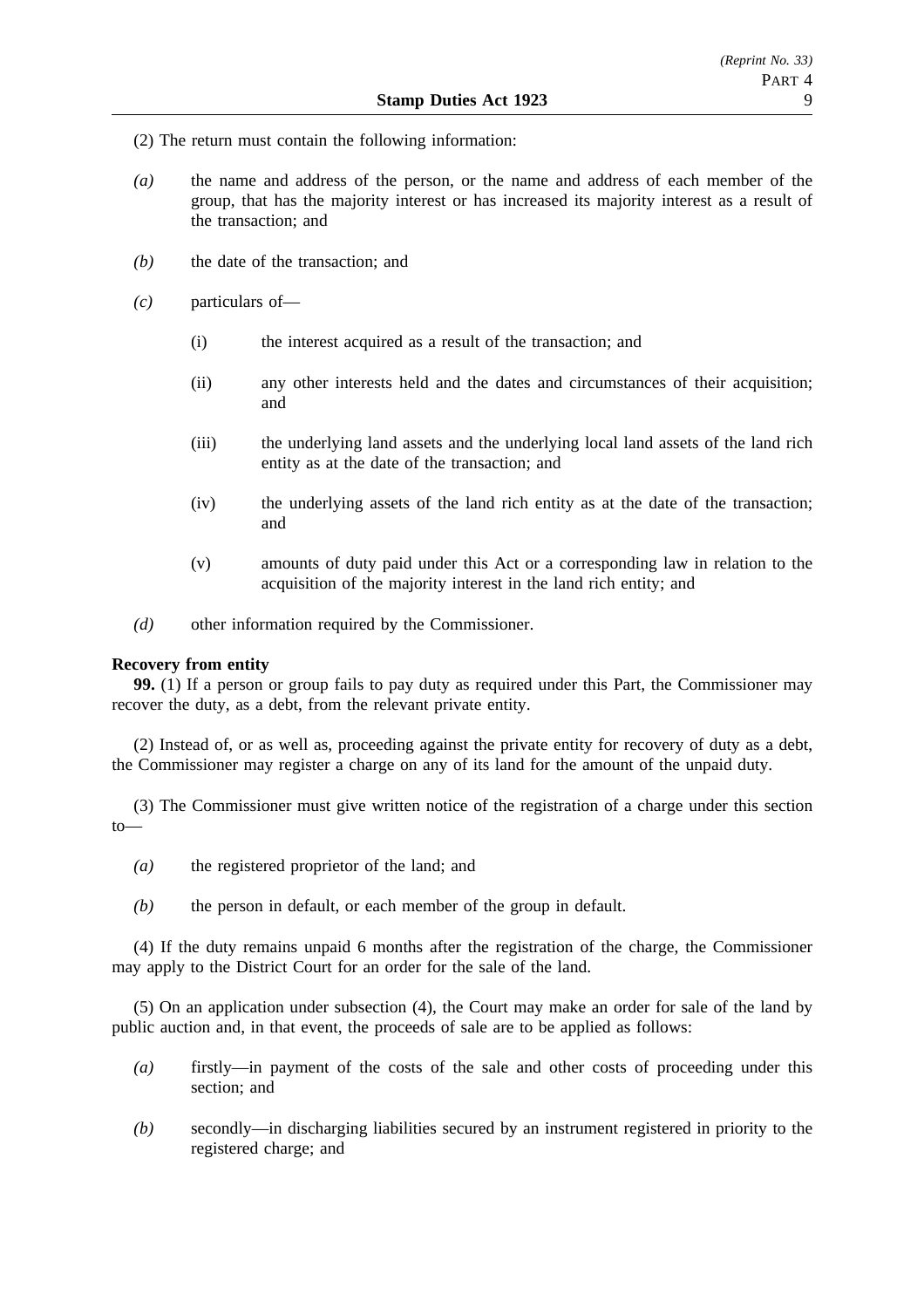- *(c)* thirdly—in discharging the liability to duty; and
- *(d)* fourthly—in discharging other liabilities as directed by the Court; and
- *(e)* fifthly—in payment to the registered proprietor of the land immediately before the completion of the sale.

(6) If the Commissioner recovers duty under this section, the private entity may recover the amount paid to, or recovered from, the entity from the person or persons principally liable for the payment of the duty.

# **Division 5—Miscellaneous**

# **Valuation of interest under contract or option to purchase land**

**100.** If an interest in land consists of an interest arising under a contract or option to purchase the land, the interest is to be valued, for the purposes of this Part, by subtracting from the market value of the land the amount that the purchaser under the contract or the holder of the option would be required to pay in order to complete the purchase.

# **Exempt transactions**

**101.** (1) A transaction under which a person or a group acquires an interest in a land rich entity is exempt from duty under this Part if it takes place in circumstances in which a conveyance of an interest in the underlying local land assets would not attract *ad valorem* duty.

# **Example—**

Suppose that A is entitled under the will of B to 60% of the shares in X Pty Ltd, a land rich entity, owning land in the State valued at \$2m. A's acquisition of the shares on distribution of the estate is exempt from duty because a conveyance of the land itself would, if it occurred in these circumstances (*ie* on distribution of the estate), be exempt from *ad valorem* duty.

(2) The following transactions are exempt from duty under this Part:

- *(a)* an acquisition of an interest in a land rich entity that takes place under a compromise or arrangement approved by a court under Part 5.1 of the *Corporations Act 2001* of the Commonwealth;
- *(b)* a transaction exempted by regulation from duty under this Part.

# **Multiple incidences of duty**

**102.** (1) If it is possible under this Part to assess the incidence of duty in different ways in respect of the same transaction, duty will be assessed so as to maximise the return to the revenue but not so as to extend the incidence of duty beyond a single person or group identified in the assessment.

(2) If a person or a group acquires a majority interest in a land rich entity, and another person or group later acquires a majority interest in the land rich entity without diminishing the former majority interest, the Commissioner may, if satisfied that it is just and equitable to do so, exempt the later acquisition, wholly or partly, from duty under this Part.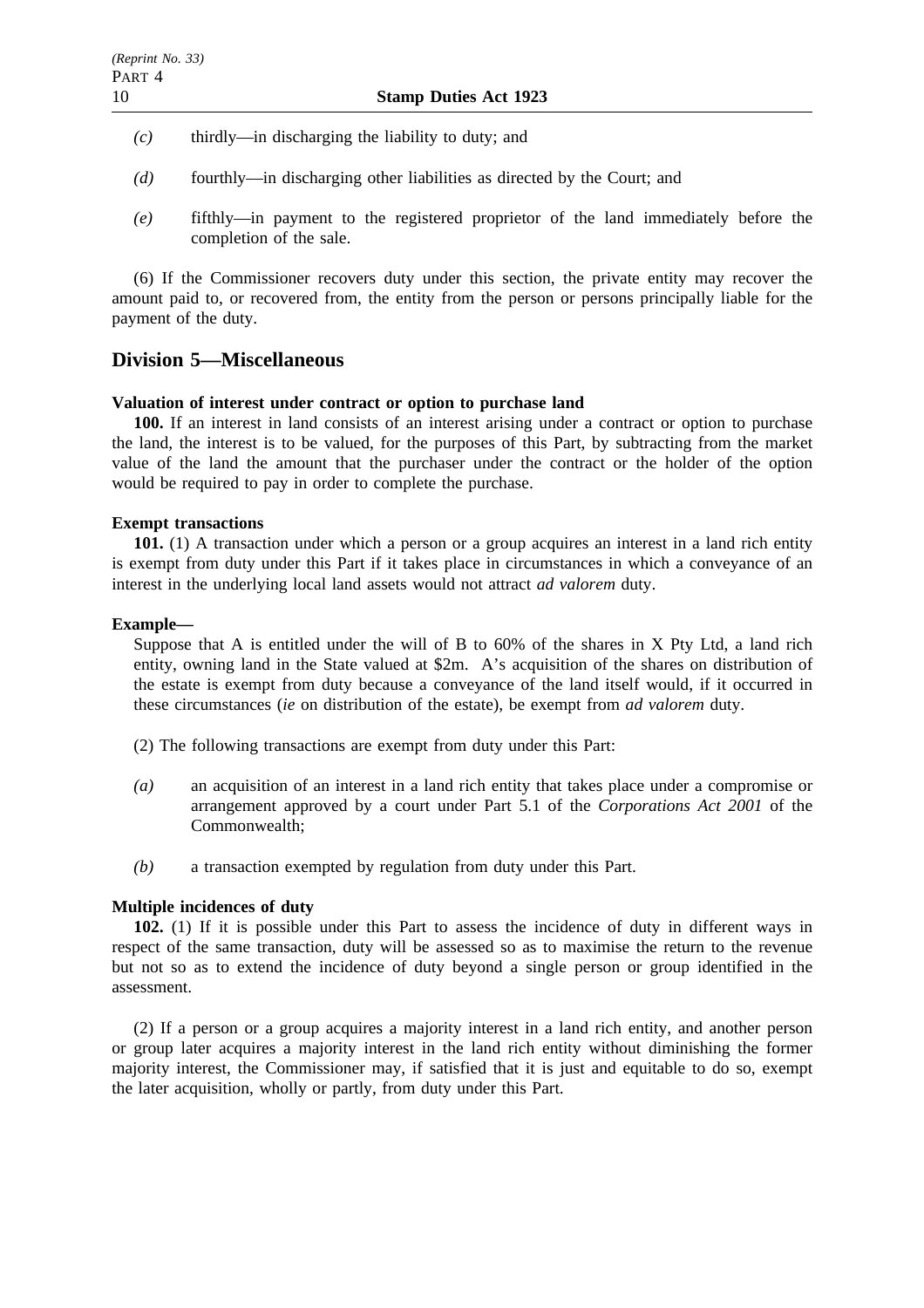# **Example—**

Suppose the shares of X Pty Ltd, a land rich entity, are divided into Class A and Class B. The Class A shares confer rights to dividends but no rights to share in the distribution of assets on winding up of the company. The Class B shares confer no rights to dividends but do confer rights to share in the distribution of assets on the winding up of the company. Suppose that A acquires all the Class A shares and pays duty under this Part on the acquisition of a majority interest in the company. Suppose that B then acquires all the Class B shares. In this case, the Commissioner could, if satisfied that it would be just and equitable to do so, grant relief under the above subsection.

(3) If a group acquires a majority interest in a land rich entity as a result of a dutiable transaction, and a person or group that is a member or subgroup of the group acquires that majority interest from the group, the Commissioner may, if satisfied that it is just and equitable to do so, exempt the later acquisition, wholly or partly, from duty under this Part.

\*\*\*\*\*\*\*\*\*\*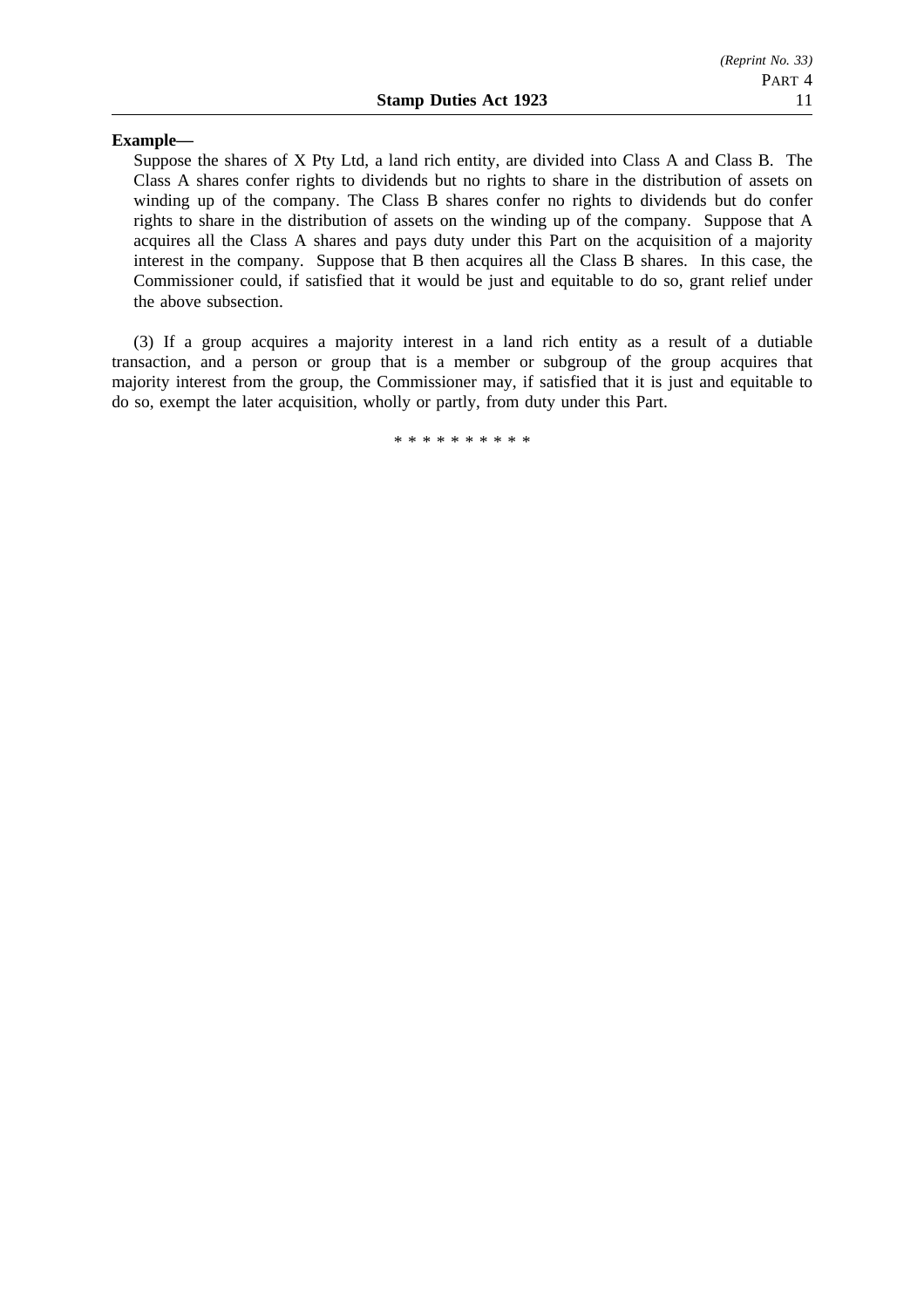# **Part 5—Miscellaneous provisions**

# **Spoiled or unused stamps**

**106.** (1) Subject to any regulations made under this Act, the Commissioner may, on the application of any person in possession of stamps or stamped material unused or rendered useless by being inadvertently spoiled, give to that person, in lieu of the stamps or stamped material so spoiled or unused, other stamps (of the same or another denomination) of the same value or, at his discretion, money of the same value, deducting the proper allowance on purchase of stamps of the same description; but the Commissioner may, if he thinks it just to do so, refrain from making any such deduction.

- (2) For the purposes of Part 4 of the *Taxation Administration Act 1996*—
- *(a)* an application under this section is to be taken to be an application for a refund; and
- *(b)* the giving of stamps or money under this section is to be taken to be the making of a refund.

# **Transfer of financial products not to be registered unless duly stamped**

**106A.** (1) A transfer of a financial product to which Division 5 of Part 3A applies must not be registered by the corporation, company or society by which the financial product was issued—

- *(a)* unless a proper instrument of transfer has been delivered to the corporation, company or society in which, in the case of a transfer by way of sale, the consideration therefor is expressed in terms of money and the actual date of sale and the date or dates of execution by the transferor and transferee are set out; and
- *(b)* unless the instrument is duly stamped under this Act or is, under subsection (1b), deemed to have been duly stamped.

(1a) Notwithstanding any other provision of this Act, where financial products are transferred pursuant to a takeover scheme, the Commissioner may, if he thinks it expedient to do so, upon payment of the duty payable in respect of the instruments of transfer, denote payment of the duty on a statement in the approved form.

(1b) Where payment of duty is denoted on a statement pursuant to subsection (1a), each instrument of transfer to which the statement relates shall be deemed to have been duly stamped.

(2) A transfer of a financial product (other than a CSF transaction within the meaning of Part 3A) on a sale or purchase to which Division 2 of Part 3A applies must not be registered by the corporation, company or society by which the financial product was issued—

- *(a)* unless a proper instrument of transfer has been delivered to the corporation, company or society; and
- *(b)* unless the transfer is, under section 90E(3), taken to have been duly stamped.

(3) After a transfer of any financial product has been registered by the corporation, company or society in this State, the instrument of transfer shall be retained in this State by the corporation, company or society for a period of not less than five years.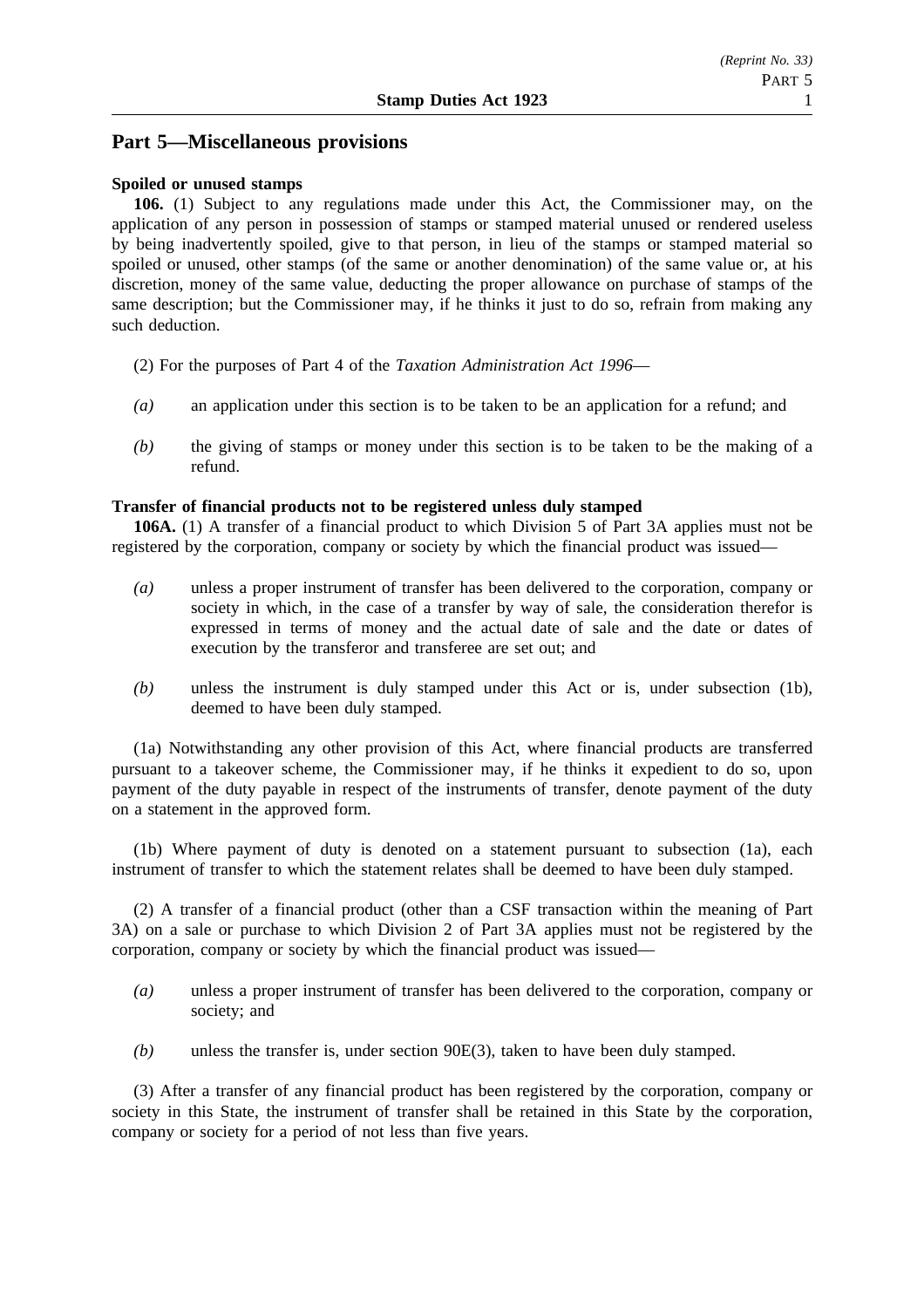(4) If a corporation, company or society contravenes or fails to comply with any of the provisions of this section, that corporation, company or society is guilty of an offence.

### Penalty: \$10 000.

(5) The right or title of any transferee or subsequent holder of any financial product shall not be invalidated by reason only that the transfer of the financial product was registered by a corporation, company or society in contravention of the provisions of this section.

#### **Transfer of property to correct error**

**107.** (1) If the Commissioner is satisfied, on application by a party to an instrument submitted for stamping, that the sole purpose of the instrument is to reverse or correct a disposition of property resulting from an error in an earlier instrument, the Commissioner may grant relief from stamp duty under this section.

(2) The Commissioner may require the applicant to provide such information (verified if the Commissioner thinks fit by statutory declaration) as the Commissioner thinks necessary to decide the application.

(3) If the Commissioner grants relief from stamp duty under this section, the duty chargeable on the instrument is ten dollars plus the amount (if any) by which the duty that would have been paid on the earlier instrument if it had been correctly made in the first instance exceeds the amount of duty actually paid on that instrument.

#### **Penalties for certain offences**

**108.** (1) Any person who—

- *(a)* forges any die or stamp;
- *(b)* impresses any material with a forged die;
- *(c)* cuts, tears or in any way removes from any material any stamp with intent to make fraudulent use of the stamp or of any part thereof;
- *(d)* mutilates any stamp with intent to make fraudulent use of any part thereof;
- *(e)* fraudulently fixes or places upon any material, or upon any stamp, any stamp or part of a stamp which has been cut, torn or in any way removed from any other material or out of or from any other stamp;
- *(f)* erases or otherwise removes from any stamped material any name, sum, date or other matter or thing therein written with the intent that any fraudulent use should be made of the stamp upon the material;
- *(g)* knowingly sells or exposes for sale, or utters or uses, any forged stamp;
- *(h)* knowingly and without lawful excuse (the proof of which lawful excuse shall lie on the person accused) has in his possession any forged die or stamp, or any stamp or part of a stamp which has been fraudulently cut, torn or otherwise removed from any material, or any stamp which has been fraudulently mutilated, or any stamped material out of which any name, sum, date or other matter or thing has been fraudulently erased or otherwise removed,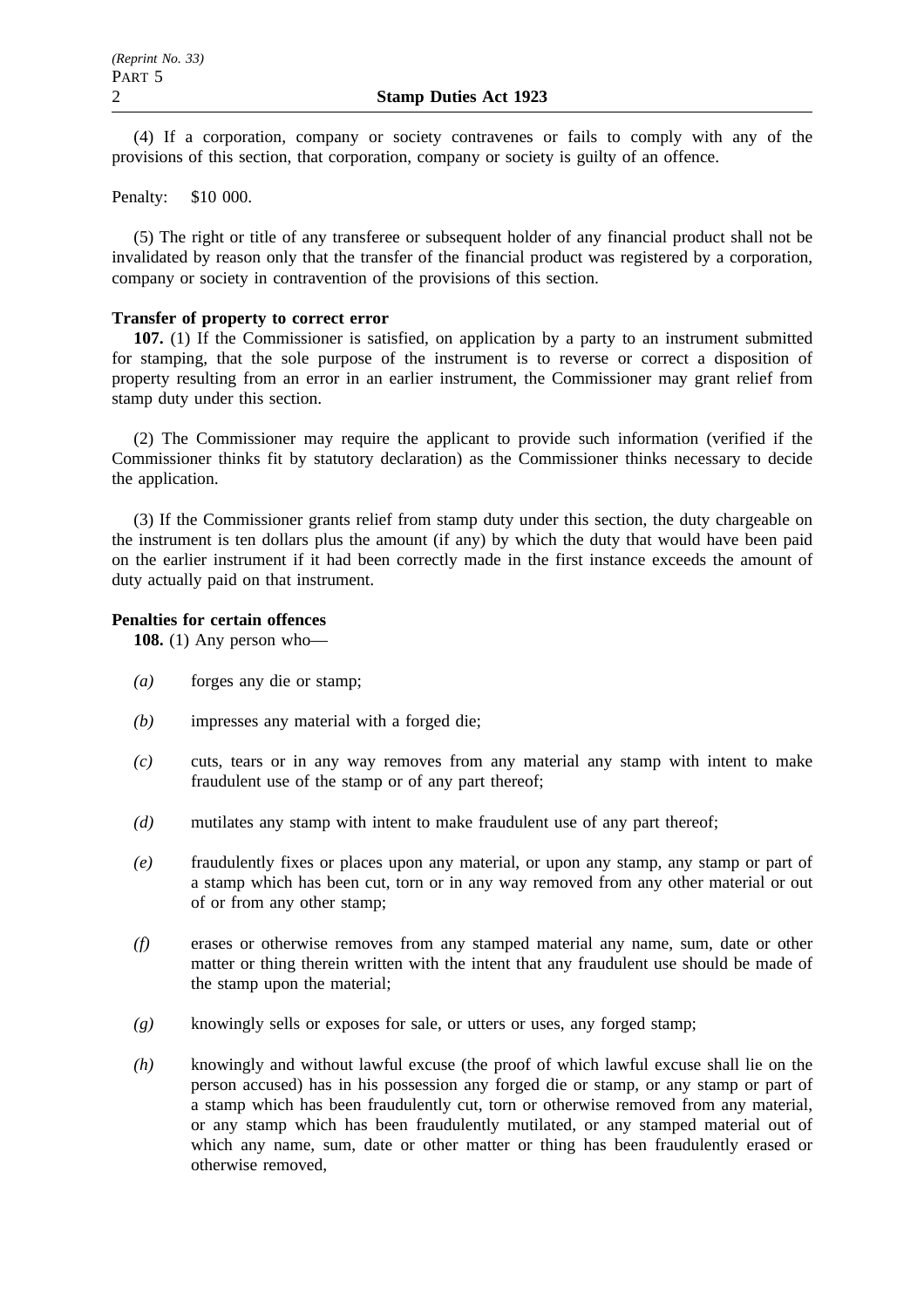shall be guilty of an offence and liable to imprisonment, with or without hard labour, for a term of not less than one year and not more than seven years.

(2) Any person who causes to be done, or knowingly assists in doing, any of the acts mentioned in subsection  $(1)(a)$  to  $(h)$  shall be deemed to be guilty of the principal offence and shall be punishable accordingly.

### **Penalty for fraud**

**109.** Any person who—

- *(a)* fraudulently removes or causes to be removed from any instrument any adhesive stamp, or fraudulently affixes to any instrument any adhesive stamp which has been removed from any other instrument, with intent that the stamp may be used again; or
- *(b)* knowingly sells, offers for sale or utters any adhesive stamp which has been removed from any instrument, or utters any instrument having thereon any adhesive stamp which to his knowledge has been so removed; or
- *(c)* practises or is concerned in any fraudulent act, contrivance or device with intent to evade any duty under this Act,

is guilty of an offence.

Penalty: \$10 000 plus an amount equal to twice the amount of any duty sought to be evaded.

\*\*\*\*\*\*\*\*\*\*

### **Remedy for misappropriation**

**111.** (1) The Supreme Court may, upon application by, or on behalf of, the Commissioner, grant a rule requiring any person who has received money payable by way of duty, or the executor or administrator of any such person, to show cause why he should not deliver to the Commissioner an account upon affidavit of any duty or sum of money received by that person, executor or administrator and why it should not be forthwith paid to the Commissioner.

(2) The Court may make absolute such a rule and enforce by attachment or otherwise the payment of any such duty or sum of money as appears to be due, together with costs.

### **Regulations**

**112.** (1) The Governor may make such regulations and may authorise such forms as may be necessary from time to time for carrying this Act into effect and may, by any such regulation, impose a penalty not exceeding \$2 000 for any breach thereof.

(2) Every such regulation and form, when published in the *Gazette*, shall have the force of law.

(3) Every such regulation shall be laid before both Houses of Parliament forthwith if Parliament is sitting and, if not, then within thirty days after the commencement of the next session.

(4) Regulations made under this section may prescribe any matters necessary or convenient to be prescribed or which are required or, expressly or by implication, authorised or permitted to be prescribed for the purposes of this Act.

(5) Without limiting the generality of subsection (4), the regulations may—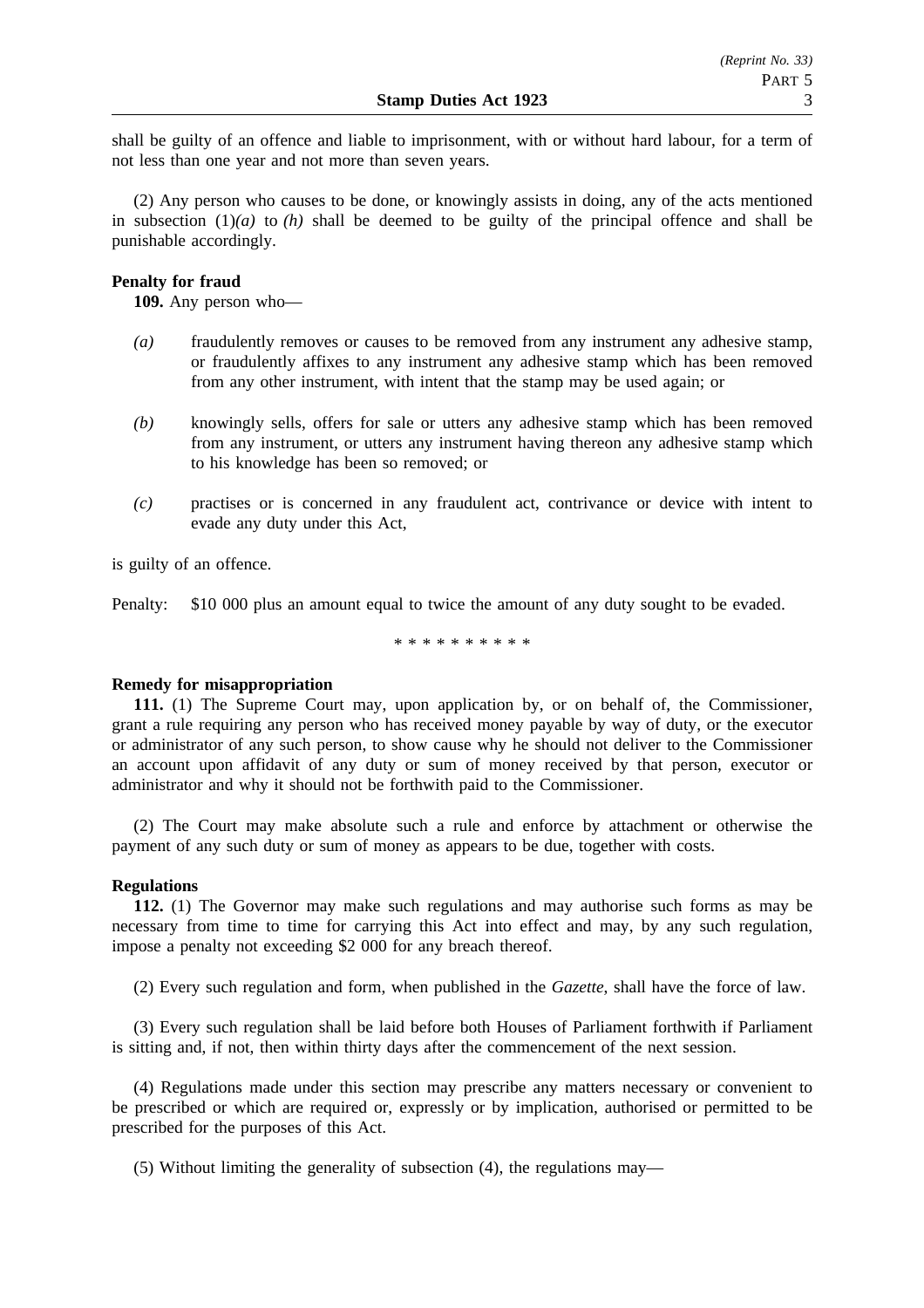- *(a)* be of general or limited application; and
- *(b)* require the use of forms approved by the Commissioner for documents required or authorised to be used for the purposes of this Act or the regulations; and
- *(c)* leave any other matter to be determined, varied or regulated according to the discretion of the Commissioner; and
- *(d)* make different prescriptions according to prescribed circumstances.

\*\*\*\*\*\*\*\*\*\*

### **Exemption from stamp duty**

**114.** (1) The Governor may, by proclamation, exempt any body or authority established by statute from the payment of duty under this Act.

(2) The Governor may, by subsequent proclamation, vary or revoke a proclamation under this section.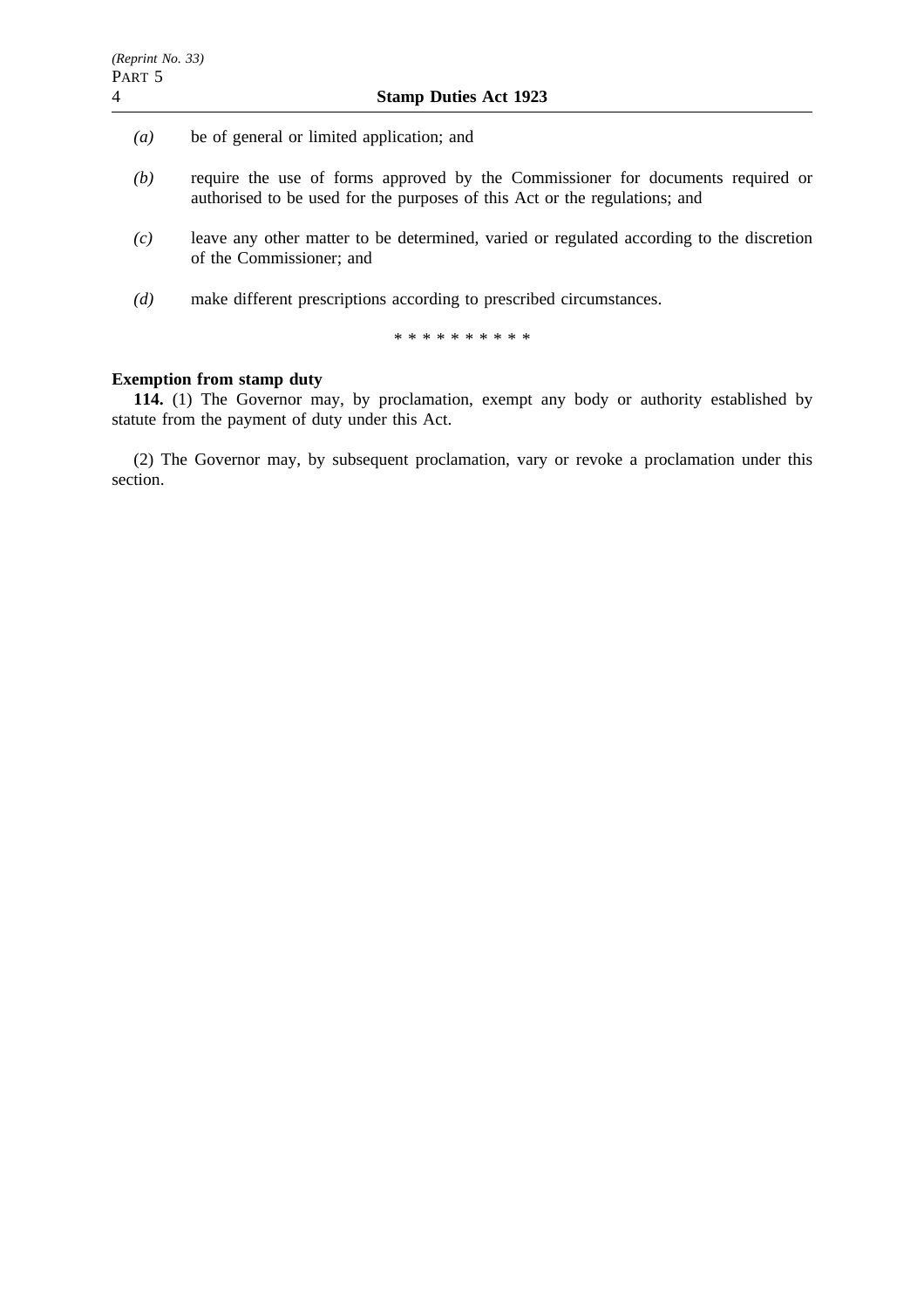# **Schedule 1—Transitional provisions**

#### **Commencement of consequential regulations**

**1.** Regulations under this Act that are consequential on the amendments made to this Act by the *Statutes Amendment (Financial Institutions) Act 1999* or are consequential on the *Cheques and Payment Orders Amendment Act 1998* of the Commonwealth may come into operation on 1 December 1998 or on any subsequent day occurring before the regulations were made.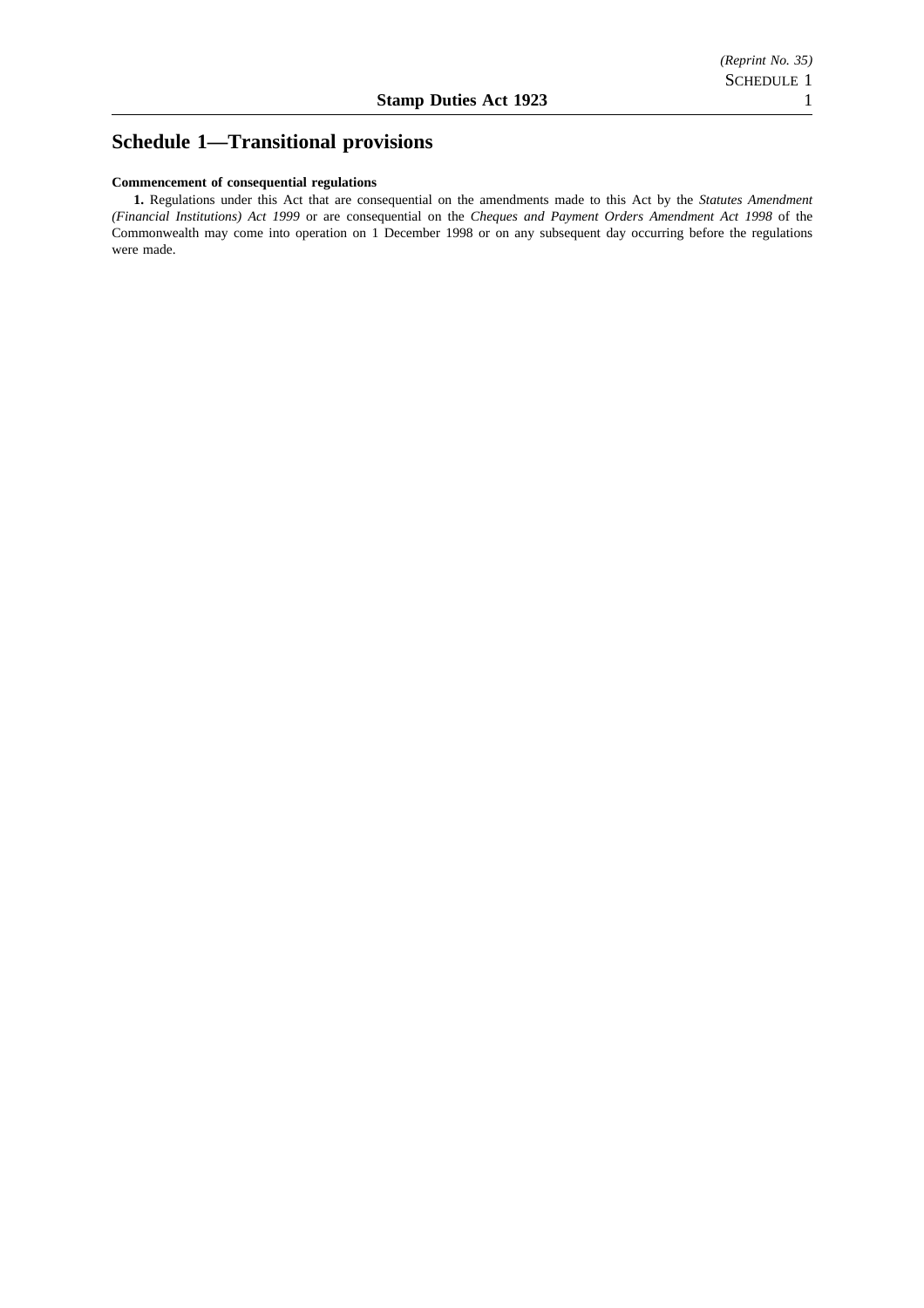# **Schedule 2—Stamp duties and exemptions**

### **Part 1—Specified instruments**

\*\*\*\*\*\*\*\*\*\*

#### **Annual licence application or monthly return**

**1.** (1) Annual licence application or monthly return to be lodged by any company, person or firm of persons, whether corporate or unincorporate, which carries on or proposes to carry on in South Australia any life, personal accident, fire, fidelity, guarantee, livestock, plate glass, marine or other assurance or insurance business and whether the head office or principal place of business of that company, person or firm is in South Australia or elsewhere—

| $\left(a\right)$ |                                                                                                                                        | in the case of an annual licence application where the company, person or<br>firm has received or in any manner charged in account (whether directly or<br>by agents) premiums relating to life insurance within the period of 12<br>months preceding the year for which the licence is to be taken out—for<br>every \$100 or fractional part of \$100 of those premiums $\dots \dots \dots$ | \$1.50   |
|------------------|----------------------------------------------------------------------------------------------------------------------------------------|----------------------------------------------------------------------------------------------------------------------------------------------------------------------------------------------------------------------------------------------------------------------------------------------------------------------------------------------------------------------------------------------|----------|
| (ab)             |                                                                                                                                        | in the case of a monthly return where the company, person or firm has<br>received or in any manner charged in account (whether directly or by<br>agents) premiums relating to policies of any kind (other than life insurance<br>policies) within the month preceding the month in which the return is<br>required to be lodged—for every \$100 or fractional part of \$100 of those         | \$11.00  |
| (b)              | where the company, person or firm has not, prior to applying for an annual<br>licence, transacted any assurance or insurance business- |                                                                                                                                                                                                                                                                                                                                                                                              |          |
|                  | (i)                                                                                                                                    | if the annual licence is required for the full period of twelve<br>months                                                                                                                                                                                                                                                                                                                    | \$100.00 |
|                  | (ii)                                                                                                                                   | if the annual licence is required for a shorter period than twelve                                                                                                                                                                                                                                                                                                                           | \$100.00 |
|                  |                                                                                                                                        | (2) For the purposes of this item, subject to the exemptions in subclause $(3)$ —                                                                                                                                                                                                                                                                                                            |          |

\*\*\*\*\*\*\*\*\*\*

- *(a)* the premiums referred to in subclause (1)*(a)* are net premiums and shall be counted so as to exclude any amount in respect of stamp duty on the annual licence application received or charged on or after 1 January, 1986, any commission or discount and any portion of those premiums actually paid by way of reinsurance effected in South Australia with any other such company, person or firm; and
- *(b)* in the case of an application for an annual licence to be taken out for the year commencing on 1 January, 1987, or a subsequent year, the amount of any premiums refunded during the period of 12 months preceding the year for which the annual licence is to be taken out (whether those premiums were received during that preceding period or earlier) shall be deducted from the amount of the premiums referred to in subclause  $(1)(a)$ ; and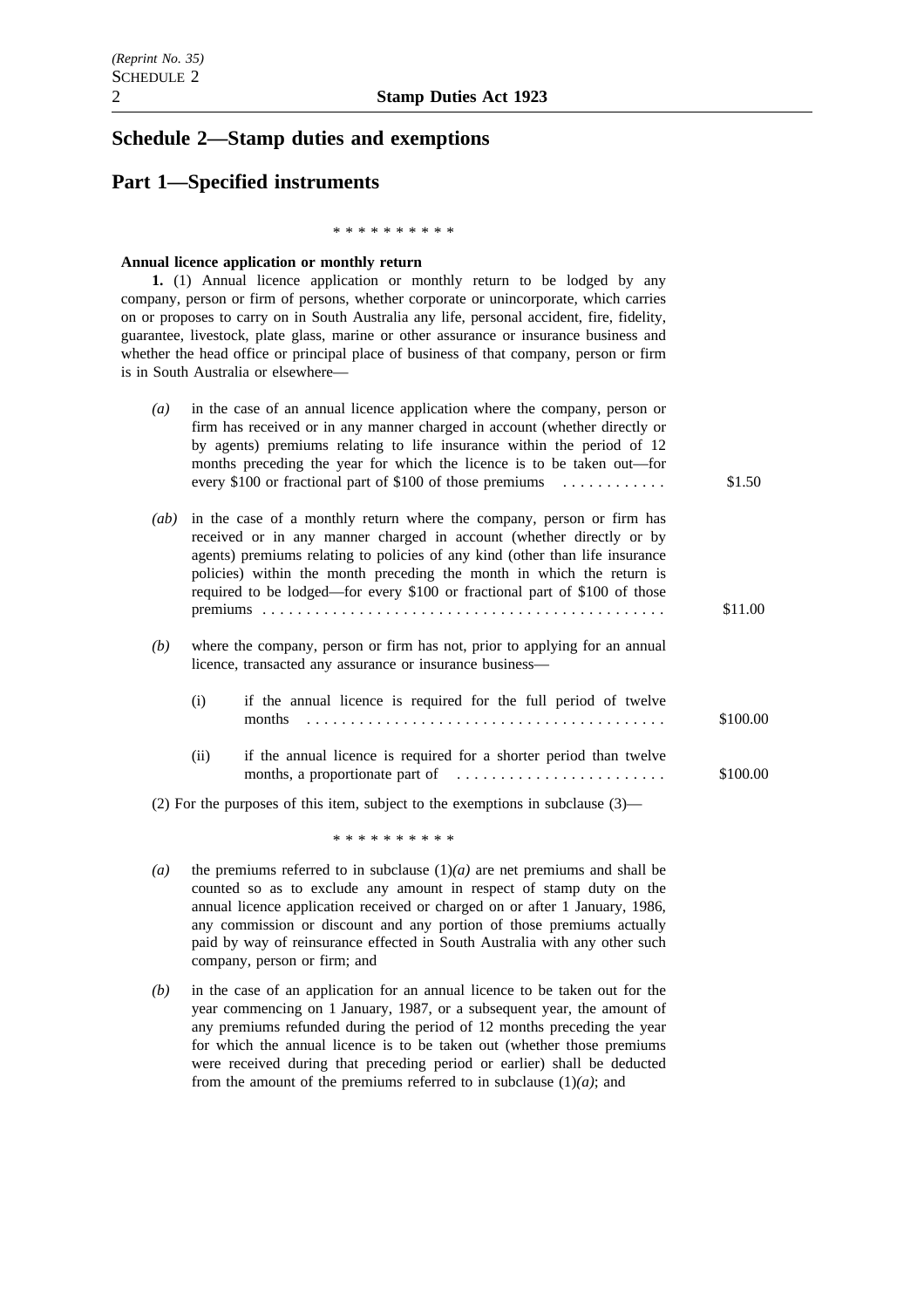- *(c)* the premiums referred to in subclause (1)*(ab)* must be counted so as to exclude any amount in respect of stamp duty received or charged on or after 1 January 1986, and any portion of those premiums actually paid by way of reinsurance effected in South Australia with any other such company, person or firm; and
- *(d)* in the case of a monthly return, there must be deducted from the amount of the premiums referred to in subclause  $(1)(ab)$  the amount of any refunds in respect of premiums (whenever received) made after the end of the month in respect of which duty was last paid under this item by the company, person or firm and before the commencement of the month in which the return is required to be lodged; and
- *(e)* no premiums received by any such company, person or firm for insurance risks outside South Australia, except life and personal accident insurance risks outside South Australia, shall be counted; and
- *(f)* in the case of a life insurance policy, any amount that is paid on or after 1 January, 1986, from an account established for investment to an account established for insurance of a risk shall be deemed to be a premium received under that policy for insurance of that risk; and
- *(g)* the duty in respect of any one licence under subclause (1)*(a)* shall not in any case be less than \$100.

#### (3) **Exemptions**

- 1. Premiums received or charged under any private guarantee fidelity insurance scheme promoted amongst and sustained solely for the benefit of the officers and servants of any particular public department, company, person or firm and not extended, either directly or indirectly, beyond such officers and servants.
- 2. Premiums received or charged under any scheme referred to in exemption 1 promoted amongst and sustained solely for the benefit of the officers and members of any friendly society or branch thereof and not extended, either directly or indirectly, beyond such officers and members.
- 3. Any premium or portion of a premium received or charged on or after 1 January, 1986, under a life insurance policy in respect of investment and not in respect of any risk insured by the policy.
- 4. Any premium received or charged under a policy in respect of a life or personal accident insurance risk where the principal place of residence of the policy owner is in the Northern Territory and the policy is registered in a registry kept in the Northern Territory pursuant to the *Life Insurance Act 1945* of the Commonwealth.
- 5. Any premium or portion of a premium received or charged on or after the first day of January, 1985, under a policy of workers compensation insurance where the premium or portion is referable to insurance against liability to pay workers compensation in respect of workers under the age of 25 years.
- 6. Any premium or portion of a premium received or charged on or after the first day of January, 1985, under a policy of insurance by a registered medical benefits organisation within the meaning of the *National Health Act 1953* of the Commonwealth where the premium or portion is referable to insurance against medical, dental or hospital expenses.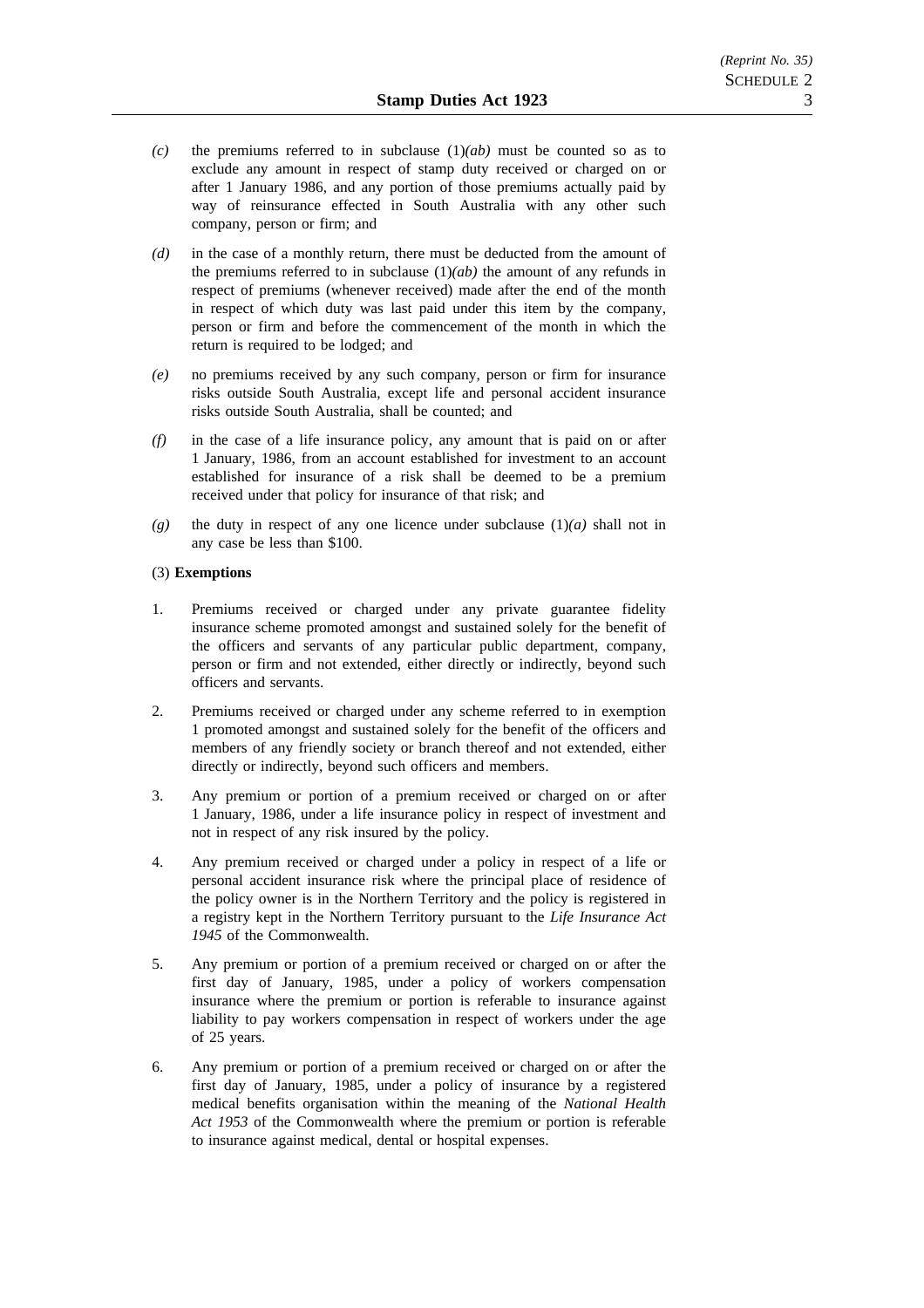7. Any premium or portion of a premium received or charged on or after 1 January, 1986, under any life insurance policy, being a policy for the payment of an annuity to the person insured. 8. Any premium or portion of a premium received or charged on or after 1 November, 1986, in respect of the insurance of the hull of a marine craft used primarily for commercial purposes or in respect of the insurance of goods carried by railway, road, air or sea or of the freight on such goods. **Application to register or transfer registration of motor vehicle 2.** (1) Application to register or transfer the registration of a motor vehicle—component payable in respect of registration— *(a)* where the value of the motor vehicle (not being a commercial motor vehicle or a trailer)— (i) does not exceed \$1 000—for every \$100 or fractional part of \$100 of that value ...................................... \$1.00 (ii) exceeds \$1 000, but does not exceed \$2 000 ............... \$10.00 plus \$2.00 for every \$100 or fractional part of \$100 of the excess over \$1 000 of that value (iii) exceeds \$2 000, but does not exceed \$3 000 ............... \$30.00 plus \$3.00 for every \$100 or fractional part of \$100 of the excess over \$2 000 of that value (iv) exceeds \$3 000 .................................... \$60.00 plus \$4.00 for every \$100 or fractional part of \$100 of the excess over \$3 000 of that value *(b)* where the value of the motor vehicle (being a commercial motor vehicle or a trailer)— (i) does not exceed \$1 000—for every \$100 or fractional part of \$100 of that value  $\dots \dots \dots \dots \dots \dots \dots \dots \dots \dots \dots$  \$1.00 (ii) exceeds \$1 000, but does not exceed \$2 000 ............... \$10.00 plus \$2.00 for every \$100 or fractional part of \$100 of the excess over \$1 000 of that value (iii) exceeds \$2 000 .................................... \$30.00 plus \$3.00 for every \$100 or fractional part of \$100 of the excess over \$2 000 of that value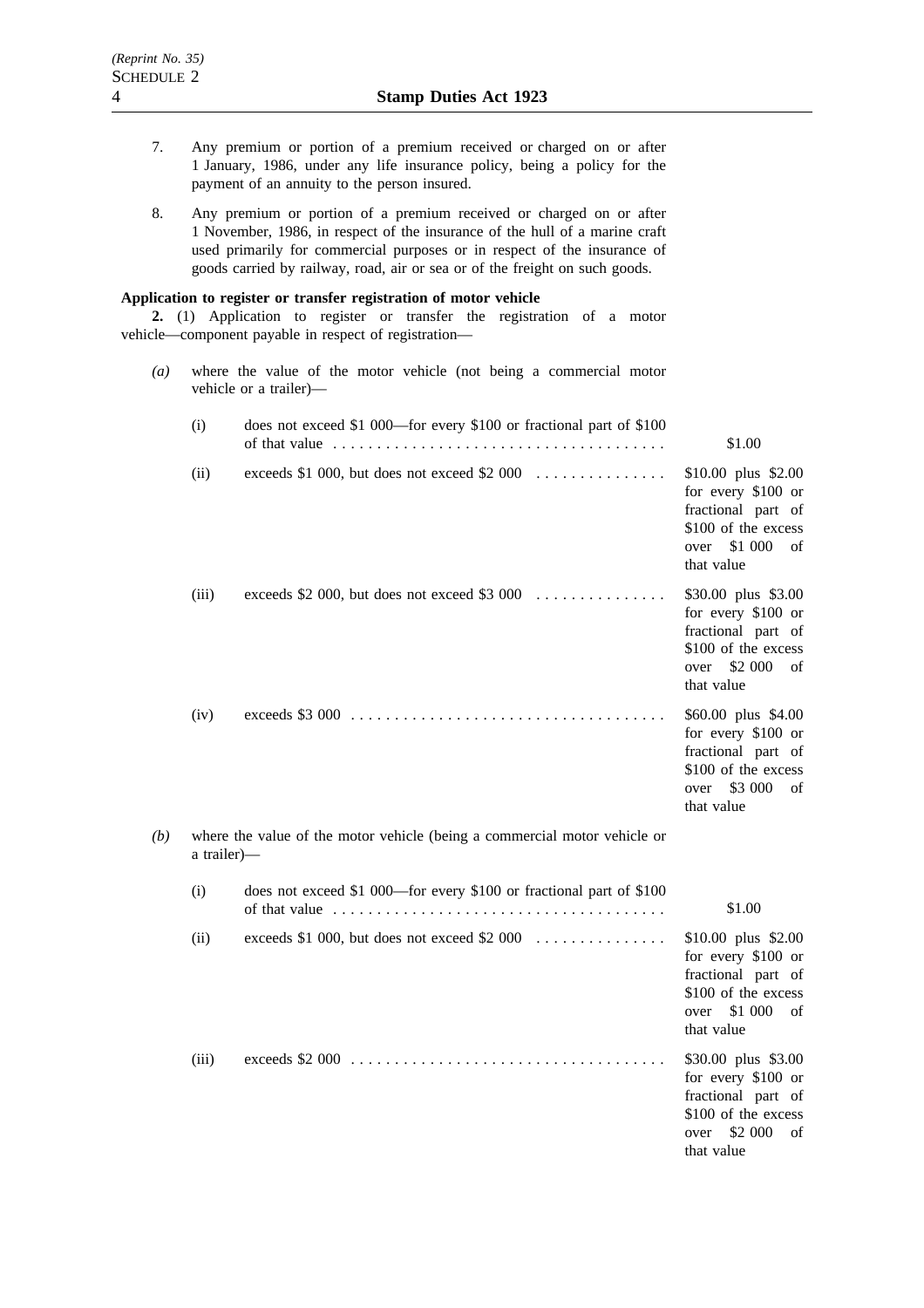*(c)* the duty on an application by a person beneficially entitled under the will or on the intestacy of a deceased person to the motor vehicle to which the application relates shall, irrespective of the value of the motor vehicle, be \$4, but in any other case the duty in respect of any one application shall not be less than \$5.

#### (2) **Exemptions from component payable under subclause (1) in respect of registration**

- 1. Any application to register a motor vehicle made by a person who carries on the business of selling motor vehicles if the application is made by that person for the purpose of selling the motor vehicle to which the application relates to another person in the ordinary course of that business or for the purpose of demonstrating such motor vehicle to prospective purchasers thereof and such motor vehicle has not been previously registered (whether in this State or elsewhere in the Commonwealth).
- 2. Any application to register a motor vehicle that has been previously registered (whether in this State or elsewhere in Australia) or any application to transfer the registration of a motor vehicle that has been previously registered (whether in this State or elsewhere in Australia) to a dealer if the application is being made by that dealer for the purpose of the resale by him to another person of the motor vehicle to which the application relates and the resale is in the ordinary course of the business of the dealer.
- 3. Any application to register a motor vehicle or to transfer the registration of a motor vehicle made by a person or body who or which is entitled to registration, without fee, of the vehicle to which the application relates.
- 4. Any application to register or to transfer the registration of a trailer that is not a heavy vehicle.
- 5. Any application to register a motor vehicle or to transfer the registration of a motor vehicle made by the Crown or by any statutory body or authority which holds its assets for and on account of the Crown or by any person on behalf of the Crown or of any such body or authority.
- 5A. Any application to register a motor vehicle or to transfer the registration of a motor vehicle made under the scheme established for the registration of motor vehicles used for or in connection with Government or Government sponsored services and known as "the Continuous Government Registration Scheme".
- 6. Any application to register a motor vehicle or to transfer the registration of a motor vehicle to the extent that *ad valorem* stamp duty has already been paid on another instrument by which or by virtue of which the property in the motor vehicle was legally or equitably transferred to, or vested in, the applicant.
- 7. Any application to register or to transfer the registration of a motor vehicle made by an executor or administrator of, or by any person administering the estate of, a deceased person if the application is made only for the purpose of the transfer of the motor vehicle to a person beneficially entitled thereto or for the purpose of the sale of the motor vehicle in the course of winding up the estate.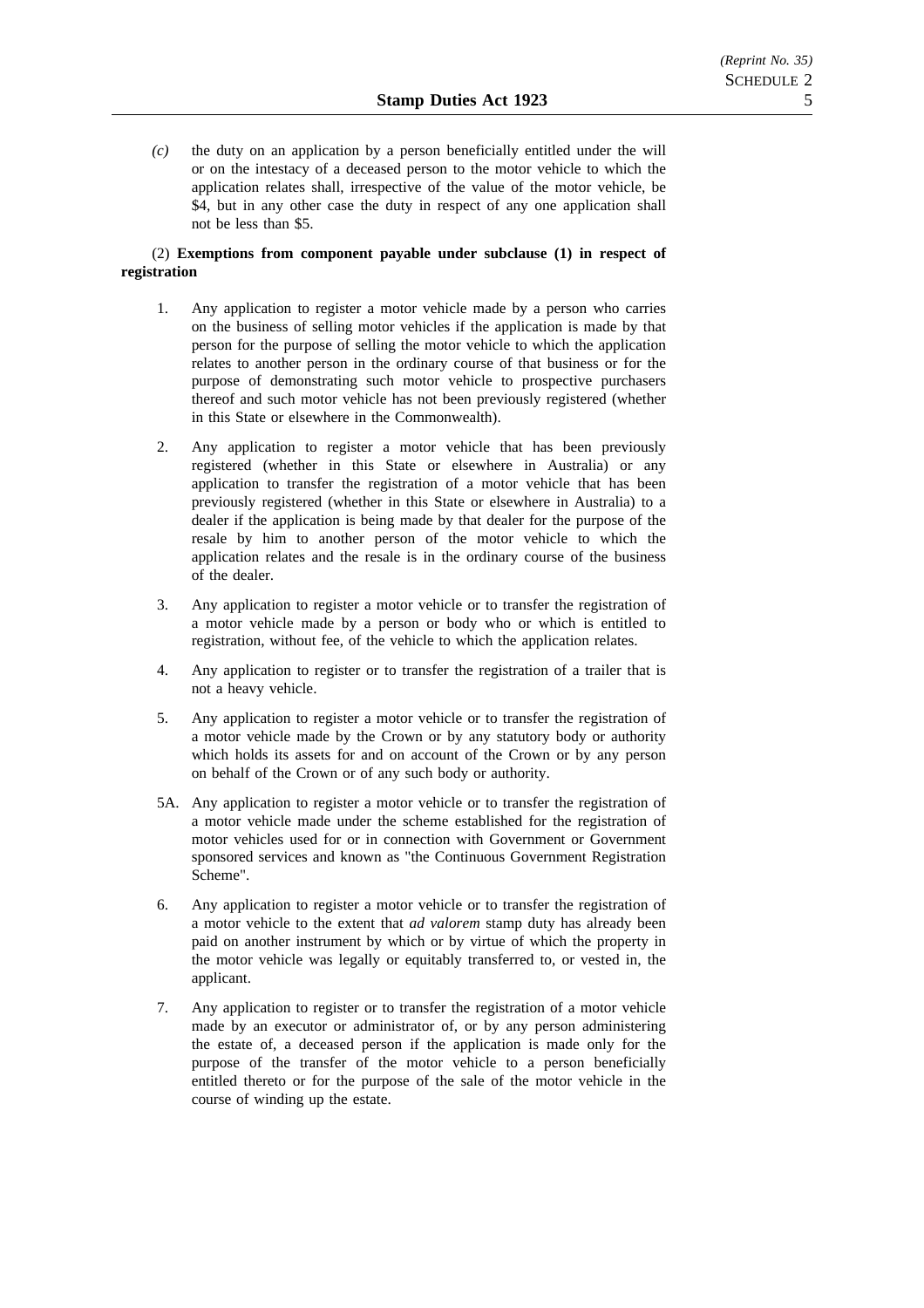- 8. Any application to transfer the registration of a motor vehicle made by an owner who has repossessed that motor vehicle pursuant to a hire-purchase agreement or made by an owner in pursuance of the return of the motor vehicle to that owner by the hirer voluntarily where the vehicle is the subject of a hire-purchase agreement or upon the termination of a hiring agreement (not being a hire-purchase agreement).
- 9. Any application to register or to transfer the registration of a motor vehicle in which seating for not less than twelve adult passengers is provided and which is to be used solely or predominantly for the carriage of passengers for hire or reward.
- 10. Any application to register a motor vehicle in, or to transfer the registration of a motor vehicle to, the name of a council as defined in the *Local Government Act 1934* or a controlling authority as defined in Part 13 of that Act.
- 10A. Any application to register a motor vehicle where the vehicle is to be conditionally registered under section 25 of the *Motor Vehicles Act 1959* and the application is of a class declared by regulation under that Act to be exempt from stamp duty.

\*\*\*\*\*\*\*\*\*\*

11. Any application to register a motor vehicle in, or to transfer the registration of a motor vehicle to, the name of a person entitled under section 38 of the *Motor Vehicles Act 1959* to have that motor vehicle registered at a reduced registration fee.

\*\*\*\*\*\*\*\*\*

- 12. Any application to register a motor vehicle in, or to transfer the registration of a motor vehicle to, the name of a person who satisfies the Registrar of Motor Vehicles—
	- *(a)* that he is licensed under the law of another State or Territory of the Commonwealth to carry on the business of buying, selling or exchanging second-hand or used motor vehicles; and
	- *(b)* that the application is being made by that person for the purpose of the resale by him to another person of the motor vehicle to which the application relates; and
	- *(c)* that such resale is in the ordinary course of the business of that person.
- 13. Any application to register a motor vehicle in, or to transfer the registration of a motor vehicle to, the name of a person who satisfies the Registrar of Motor Vehicles—
	- *(a)* that he is the owner of the motor vehicle; and
	- *(b)* that, in consequence of the loss by him of the use of one or both of his legs, he is permanently unable to use public transport; and
	- *(c)* that the motor vehicle will be wholly or mainly used for transporting himself; and
	- *(d)* that he is not enjoying the benefit of this exemption in respect of any other motor vehicle currently owned by him.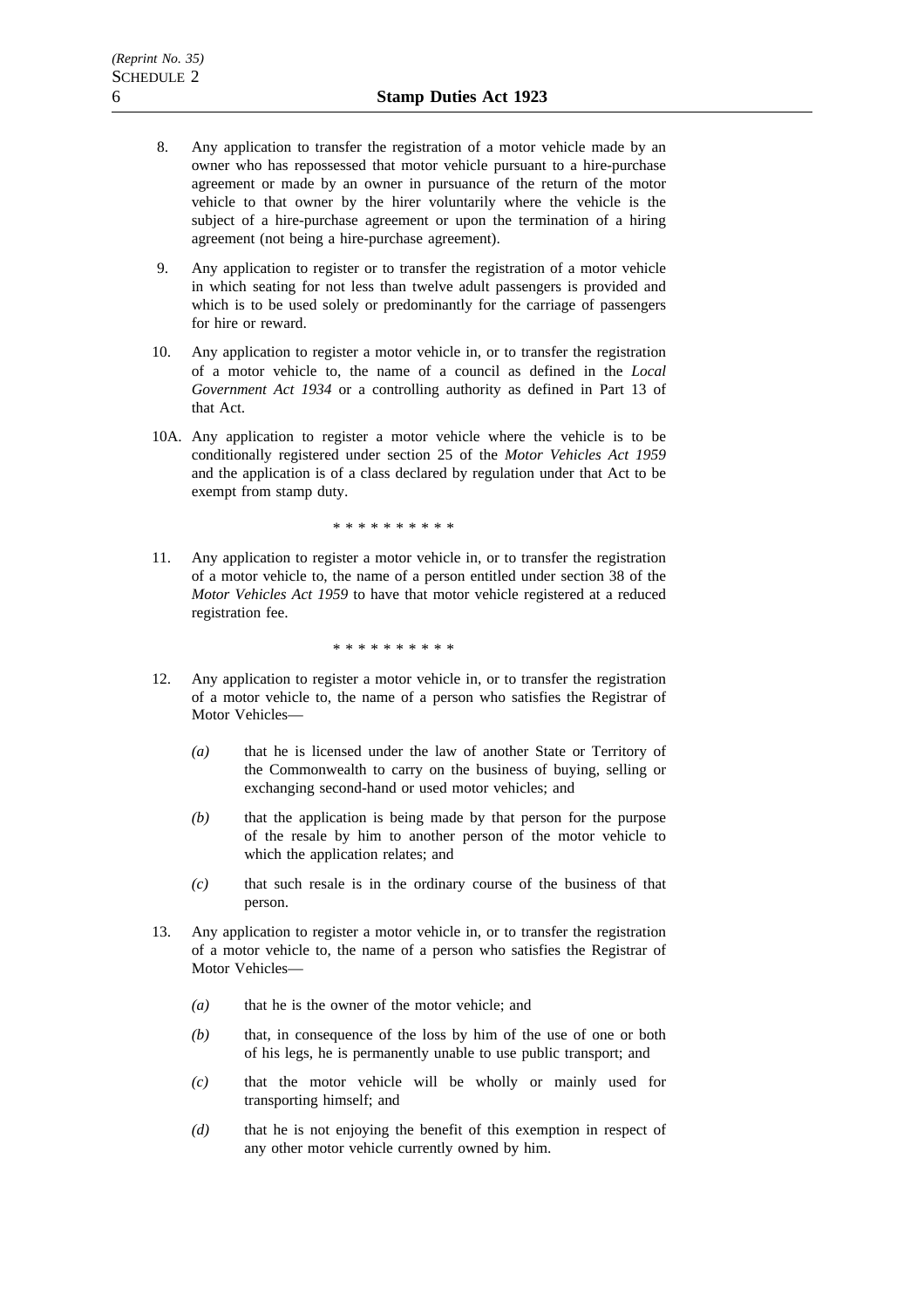- 14. Any application to register a motor vehicle in, or to transfer the registration of a motor vehicle to, the name of a person who satisfies the Registrar of Motor Vehicles—
	- *(a)* that the motor vehicle is the subject of a hire-purchase agreement; and
	- *(b)* that he is a person to whom the hirer's rights under the agreement have passed by assignment,

but, if *ad valorem* stamp duty has already been paid in respect of the assignment of such rights on the instrument by which, or by virtue of which, such rights were assigned, this exemption shall apply only to the extent of the amount of such duty so paid.

- 15. Any application to register a motor vehicle where—
	- *(a)* immediately before the date on which the application is made, the motor vehicle was registered in the name of the applicant (and not in the name of any other person) under the law of this State; or

\*\*\*\*\*\*\*\*\*\*

- *(b)* the applicant satisfies the Registrar of Motor Vehicles that, immediately before the date on which the application is made—
	- (i) the motor vehicle was registered in the name of the applicant (and not in the name of any other person) under the law of another State or a Territory of the Commonwealth; and
	- (ii) the applicant—
		- (A) was a resident of that State or Territory; or
		- (B) carried on a business in that State or Territory.
- 16. Any application to register a motor vehicle in, or to transfer the registration of a motor vehicle into, the name of the East Torrens County Board of Health constituted under the *Health Act 1935*.
- 17. Any application to transfer the registration of a motor vehicle made by a mortgagee—
	- *(a)* who has, in accordance with the *Consumer Transactions Act 1972*, taken possession of the motor vehicle in pursuance of a consumer mortgage; or
	- *(b)* to whom the motor vehicle has been voluntarily returned by the mortgagor in pursuance of the *Consumer Transactions Act 1972*.
- 18. Any application to register or to transfer the registration of a tractor or item of farm machinery owned by a primary producer.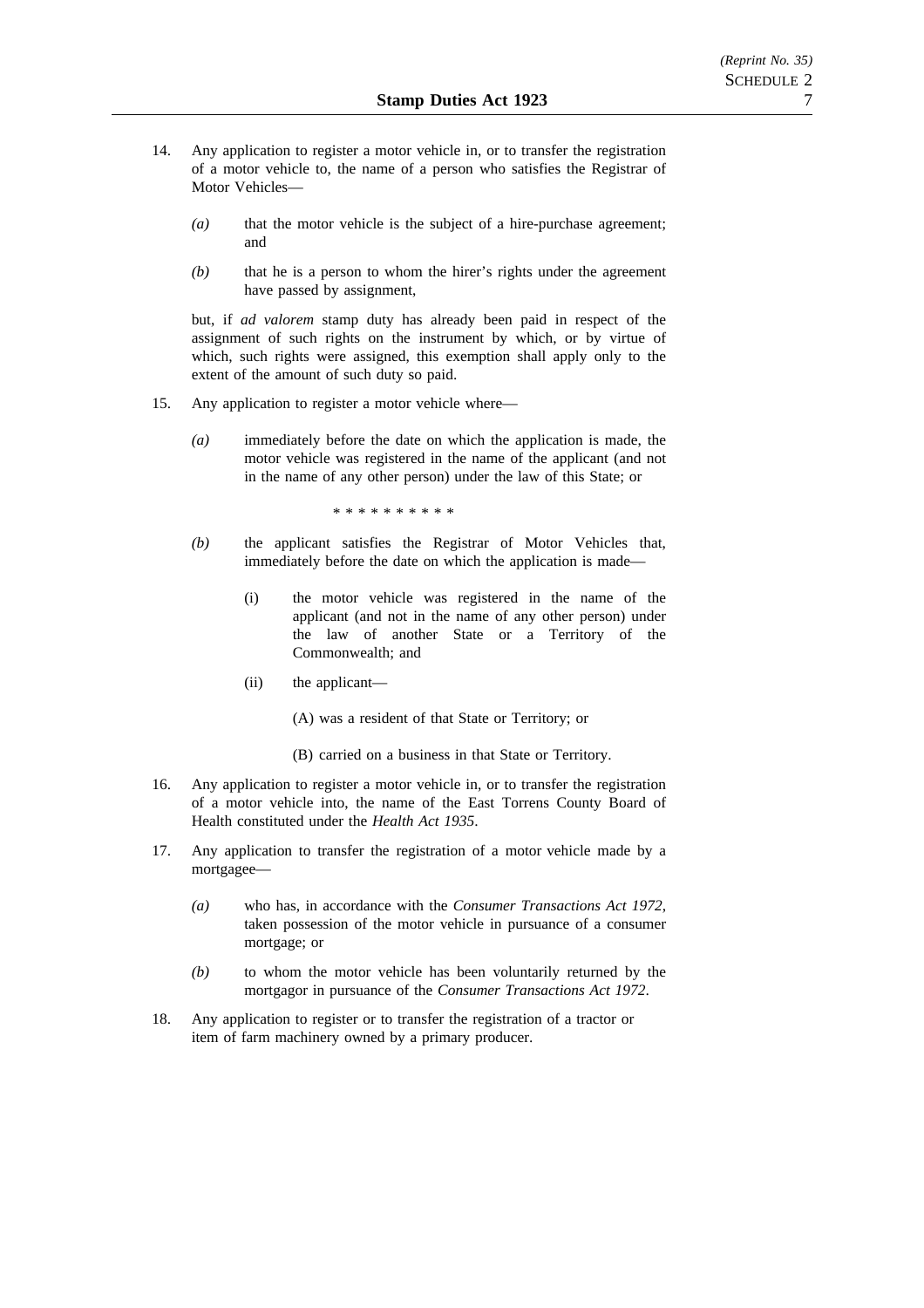(3) Application to register or transfer the registration of a motor vehicle—component payable in respect of policy of insurance where the application is for registration of the vehicle for a period of—

| $\left( a\right)$ | less than 12 months (for each 3 months or part of each 3 months in the | \$15.00 |
|-------------------|------------------------------------------------------------------------|---------|
|                   |                                                                        | \$60.00 |

#### (4) **Exemptions from component payable under subclause (3) in respect of a policy of insurance**

- 1. Policy of insurance where the application for registration is made by a person or body who or which is entitled to registration of the motor vehicle to which the application relates without fee.
- 2. Policy of insurance where the application is for registration of a trailer that is not a heavy vehicle.
- 3. Policy of insurance where the application for registration is made by the Crown or by any statutory body or authority which holds its assets for and on account of the Crown or by any person on behalf of the Crown or of any such body or authority.
- 3A. Policy of insurance where the motor vehicle is or is to be registered under the scheme established for the registration of motor vehicles used for or in connection with Government or Government sponsored services and known as "the Continuous Government Registration Scheme".
- 4. Policy of insurance where the application is for registration of a motor vehicle in which seating for not less than twelve adult passengers if provided and which is used solely or predominantly for the carriage of passengers for hire or reward.
- 5. Policy of insurance where the application for registration is made by a council as defined in the *Local Government Act 1934* or a controlling authority as defined in Part 13 of that Act.
- 5A. Policy of insurance where the motor vehicle is to be conditionally registered under section 25 of the *Motor Vehicles Act 1959* and the application for registration is of a class declared by regulation under that Act to be exempt from stamp duty.

\*\*\*\*\*\*\*\*\*\*

6. Policy of insurance where the application for registration is made by a person entitled under section 38 of the *Motor Vehicles Act 1959* to have the motor vehicle in respect of which the application is made registered at a reduced fee.

\*\*\*\*\*\*\*\*\*\*

- 7. Policy of insurance where the application for registration is made by a person who satisfies the Registrar of Motor Vehicles—
	- *(a)* that he is the owner of the motor vehicle; and
	- *(b)* that, in consequence of the loss by him of the use of one or both of his legs, he is permanently unable to use public transport; and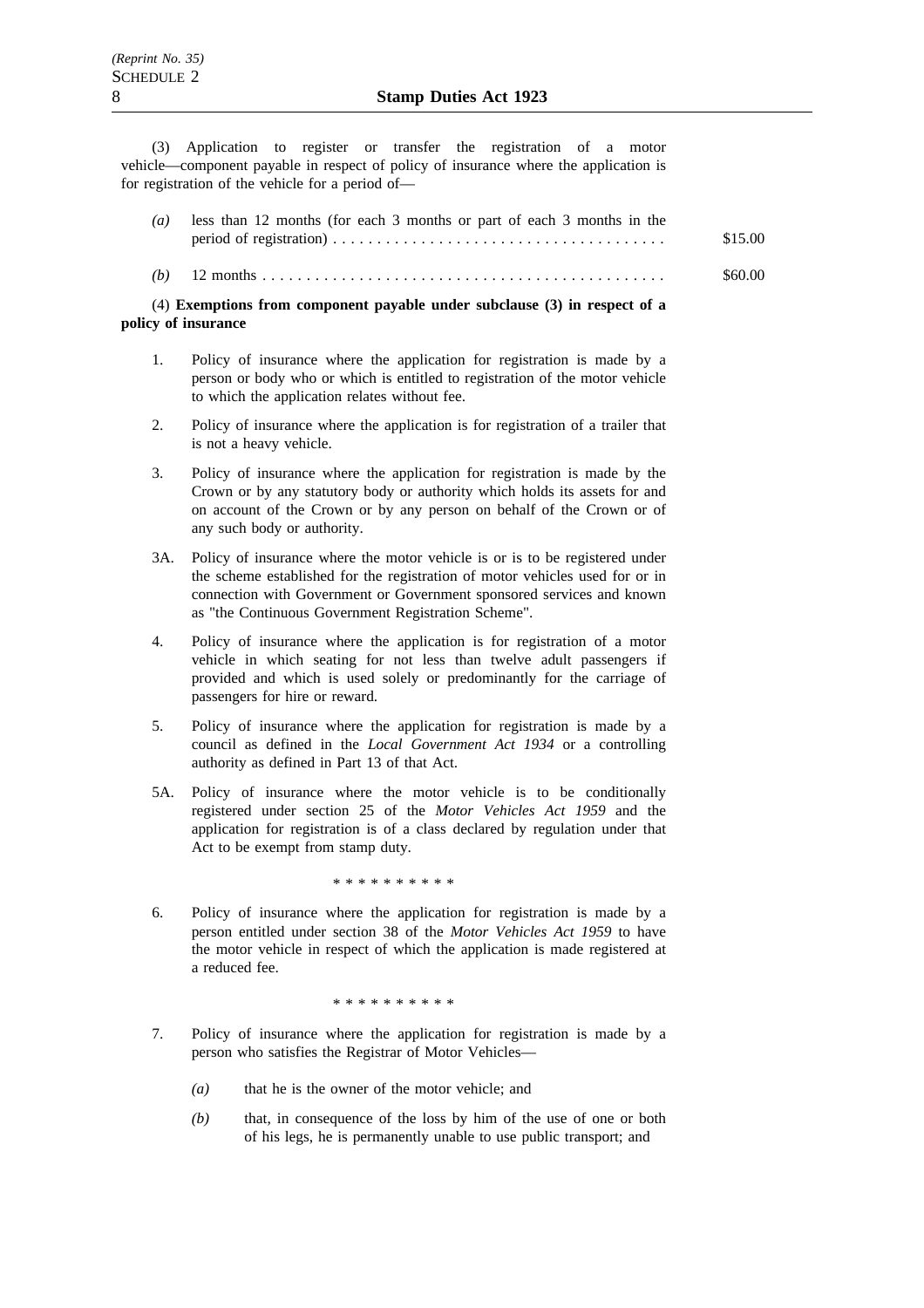that value

- *(c)* that the motor vehicle will be wholly or mainly used for transporting himself; and
- *(d)* that he is not enjoying the benefit of this exemption in respect of any other motor vehicle currently owned by him.
- 8. Policy of insurance where the application for registration is made by a person who satisfies the Registrar of Motor Vehicles—
	- *(a)* that he is the owner of the motor vehicle;
	- *(b)* that he is entitled as the holder of—
		- (i) a State concession card issued by the Department of Community Welfare; or
		- (ii) a pensioner entitlement card issued under any Act or law of the Commonwealth,

to travel on public transport in this State at reduced fares.

\*\*\*\*\*\*\*\*\*\*

#### **Conveyance or transfer on sale of property not otherwise charged**

**3.** (1) Conveyance or transfer on sale of any property (not otherwise charged), including contract or agreement for sale—

*(a)* in the case of the sale of any financial product (where no return lodged with the Commissioner under section 90D or furnished under section 90G relates to the sale)— (i) if the financial product is quoted on a recognised financial market—for every \$100 and any fractional part of \$100 of the value of the financial product .......................... \$0.30 (ii) if the financial product is not quoted on a recognised financial market—for every \$100 and any fractional part of \$100 of the value of the financial product .......................... \$0.60 \*\*\*\*\*\*\*\*\*\* *(b)* in any other case (not being a conveyance or transfer on sale of any financial product)—where the value of the property conveyed— (i) does not exceed \$12 000—for every \$100 or fractional part of \$100 of the value  $\dots \dots \dots \dots \dots \dots \dots \dots \dots \dots \dots \dots$ \$1.00 (ii) exceeds \$12 000 but does not exceed \$30 000 .............. \$120 plus \$2.00 for every \$100 or fractional part of \$100 of the excess over \$12 000 of that value (iii) exceeds \$30 000 but does not exceed \$50 000 .............. \$480 plus \$3.00 for every \$100 or fractional part of \$100 of the excess over \$30 000 of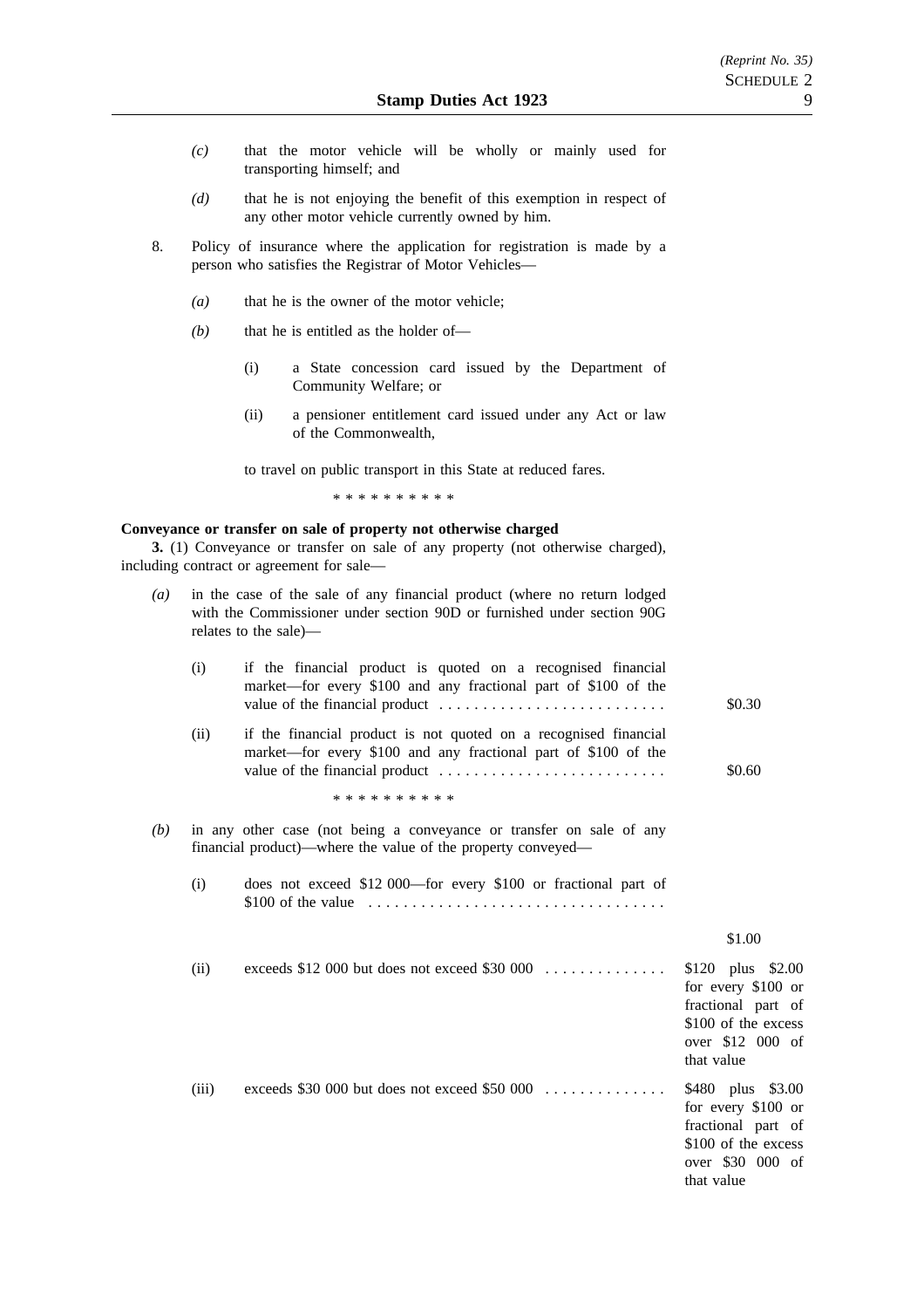| (iv)   | exceeds \$50 000 but does not exceed \$100 000  | \$1 080 plus \$3.50<br>for every \$100 or<br>fractional part of<br>\$100 of the excess<br>over \$50 000 of<br>that value                      |
|--------|-------------------------------------------------|-----------------------------------------------------------------------------------------------------------------------------------------------|
| (v)    | exceeds \$100 000 but does not exceed \$200 000 | \$2 830 plus \$4.00<br>for every \$100 or<br>fractional part of<br>\$100 of the excess<br>over \$100 000 of<br>that value                     |
| (vi)   | exceeds \$200 000 but does not exceed \$250 000 | \$6 830 plus \$4.25<br>for every \$100 or<br>fractional part of<br>\$100 of the excess<br>over \$200 000 of<br>that value                     |
| (vii)  | exceeds \$250 000 but does not exceed \$300 000 | \$8 955 plus \$4.75<br>for every \$100 or<br>fractional part of<br>\$100 of the excess<br>over \$250 000 of<br>that value                     |
| (viii) | exceeds \$300 000 but does not exceed \$500 000 | \$11 330<br>$p$ lus<br>\$5.00 for<br>every<br>\$100 or fractional<br>part of \$100 of the<br>excces<br>o v e r<br>\$300 000 of that<br>value  |
| (ix)   |                                                 | \$21 330<br>$p$ lus<br>$$5.50$ for<br>every<br>\$100 or fractional<br>part of \$100 of the<br>excces<br>o v e r<br>\$500 000 of that<br>value |

### (2) **Exemption**

- 1. Conveyance or transfer of a mortgage or an interest in a mortgage (including such a conveyance or transfer under which a chose in action consisting of the debt secured by that mortgage or part of that debt is also conveyed or transferred).
- 2. Conveyance or transfer of any debenture, debenture stock, bond, note or other financial product of a government or of any municipal or other corporation, company or society (whether constituting a charge on the assets of the government, or of the municipal or other corporation, company or society or not).
- 3. Conveyance or transfer of a financial product to or by a person who is a trustee under section 90G.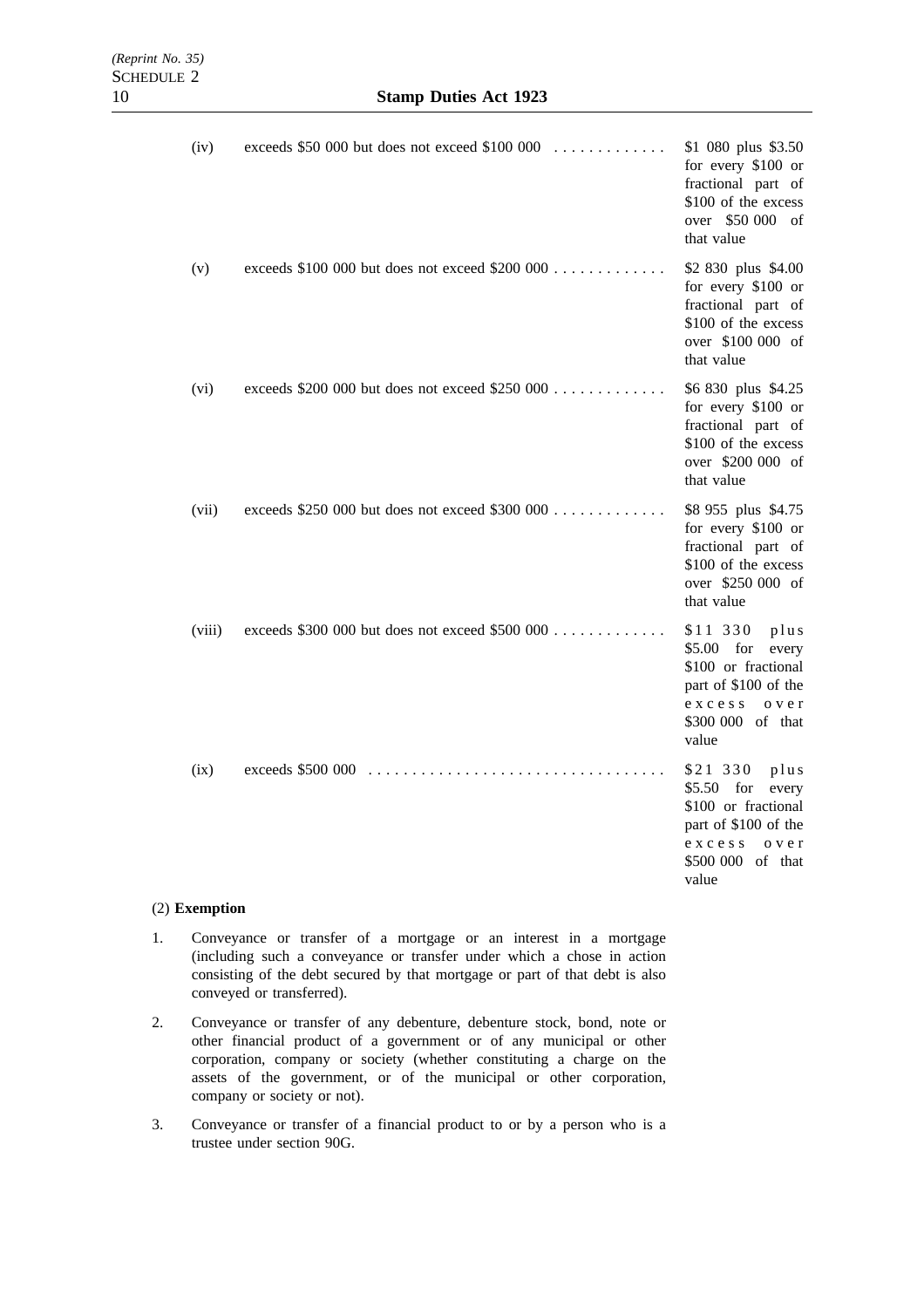- 4. In the case of an amalgamation under the *Industrial and Employee Relations Act 1994* any conveyance or transfer of property by an amalgamating association to the association formed by the amalgamation.
- 5. In the case of an amalgamation under Part IX of the *Industrial Relations Act 1988* of the Commonwealth, any conveyance or transfer of property to an amalgamated organisation from a de-registered organisation.

\*\*\*\*\*\*\*\*\*\*

#### **Conveyance operating as voluntary disposition** *inter vivos*

**4.** (1) Conveyance operating as a voluntary disposition *inter vivos* of any property (including a statement under Part 4)—

| (a)  |       | in the case of a CSF transaction relating to a financial product to which<br>Division 3 of Part 3A applies—for every \$100 and any fractional part of                                                          | \$0.30                                                                                                                   |
|------|-------|----------------------------------------------------------------------------------------------------------------------------------------------------------------------------------------------------------------|--------------------------------------------------------------------------------------------------------------------------|
| (aa) |       | in the case of the disposition of any financial product (excluding the<br>transfer of a financial product referred to in paragraph $(a)$ ) where no return<br>furnished under section 90G relates to the sale— |                                                                                                                          |
|      | (i)   | if the financial product is quoted on a recognised financial<br>market—for every \$100 and any fractional part of \$100 of the                                                                                 | \$0.30                                                                                                                   |
|      | (ii)  | if the financial product is not quoted on a recognised financial<br>market—for every \$100 and any fractional part of \$100 of the                                                                             | \$0.60                                                                                                                   |
| (b)  |       | in any other case—where the value of the property conveyed—                                                                                                                                                    |                                                                                                                          |
|      | (i)   | does not exceed \$12 000—for every \$100 or fractional part of<br>\$100 of the value $\dots \dots \dots \dots \dots \dots \dots \dots \dots \dots \dots \dots$                                                 | \$1.00                                                                                                                   |
|      | (ii)  | exceeds \$12 000 but does not exceed \$30 000                                                                                                                                                                  | \$120 plus \$2.00<br>for every \$100 or<br>fractional part of<br>\$100 of the excess<br>over \$12 000 of<br>that value   |
|      | (iii) | exceeds \$30 000 but does not exceed \$50 000                                                                                                                                                                  | \$480 plus \$3.00<br>for every \$100 or<br>fractional part of<br>\$100 of the excess<br>over \$30 000 of<br>that value   |
|      | (iv)  | exceeds $$50,000$ but does not exceed $$100,000$                                                                                                                                                               | \$1 080 plus \$3.50<br>for every \$100 or<br>fractional part of<br>\$100 of the excess<br>over \$50 000 of<br>that value |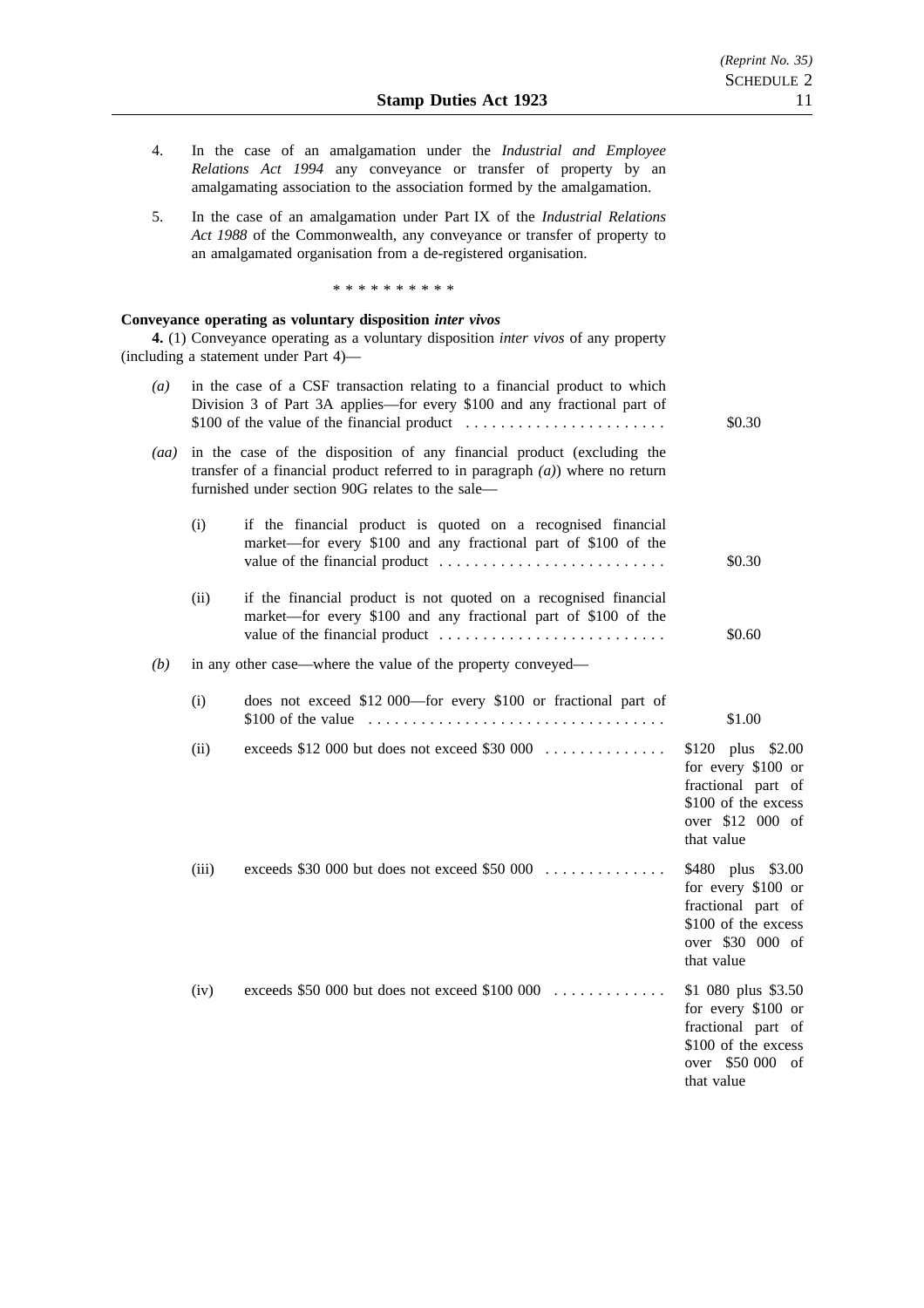| (v)    | exceeds $$100,000$ but does not exceed $$200,000$ | \$2 830 plus \$4.00<br>for every \$100 or<br>fractional part of<br>\$100 of the excess<br>over \$100 000 of<br>that value                       |
|--------|---------------------------------------------------|-------------------------------------------------------------------------------------------------------------------------------------------------|
| (vi)   |                                                   | \$6 830 plus \$4.25<br>for every $$100$ or<br>fractional part of<br>\$100 of the excess<br>over \$200 000 of<br>that value                      |
| (vii)  |                                                   | \$8 955 plus \$4.75<br>for every \$100 or<br>fractional part of<br>\$100 of the excess<br>over \$250 000 of<br>that value                       |
| (viii) | exceeds $$300,000$ but does not exceed $$500,000$ | \$11 330<br>plus<br>$$5.00$ for<br>every<br>\$100 or fractional<br>part of \$100 of the<br>excess<br>o v e r<br>\$300 000 of that<br>value      |
| (ix)   |                                                   | \$21 330<br>$p$ lus<br>\$5.50 for<br>every<br>\$100 or fractional<br>part of \$100 of the<br>excces<br>o v e r<br>\$500 000<br>of that<br>value |

### (2) **Exemption**

- 1. Conveyance operating as a voluntary disposition *inter vivos* by an employer of any property for the purpose of providing individual personal benefits, pensions or retiring allowances for his employees.
- 2. Conveyance or transfer of a mortgage or an interest in a mortgage (including such a conveyance or transfer under which a chose in action consisting of the debt secured by that mortgage or part of that debt is also conveyed or transferred).
- 3. Conveyance or transfer of a financial product to or by a person who is a trustee under section 90G.
- 4. In the case of an amalgamation under the *Industrial and Employee Relations Act 1994* any conveyance or transfer of property by an amalgamating association to the association formed by the amalgamation.
- 5. In the case of an amalgamation under Part IX of the *Industrial Relations Act 1988* of the Commonwealth, any conveyance or transfer of property to an amalgamated organisation from a de-registered organisation.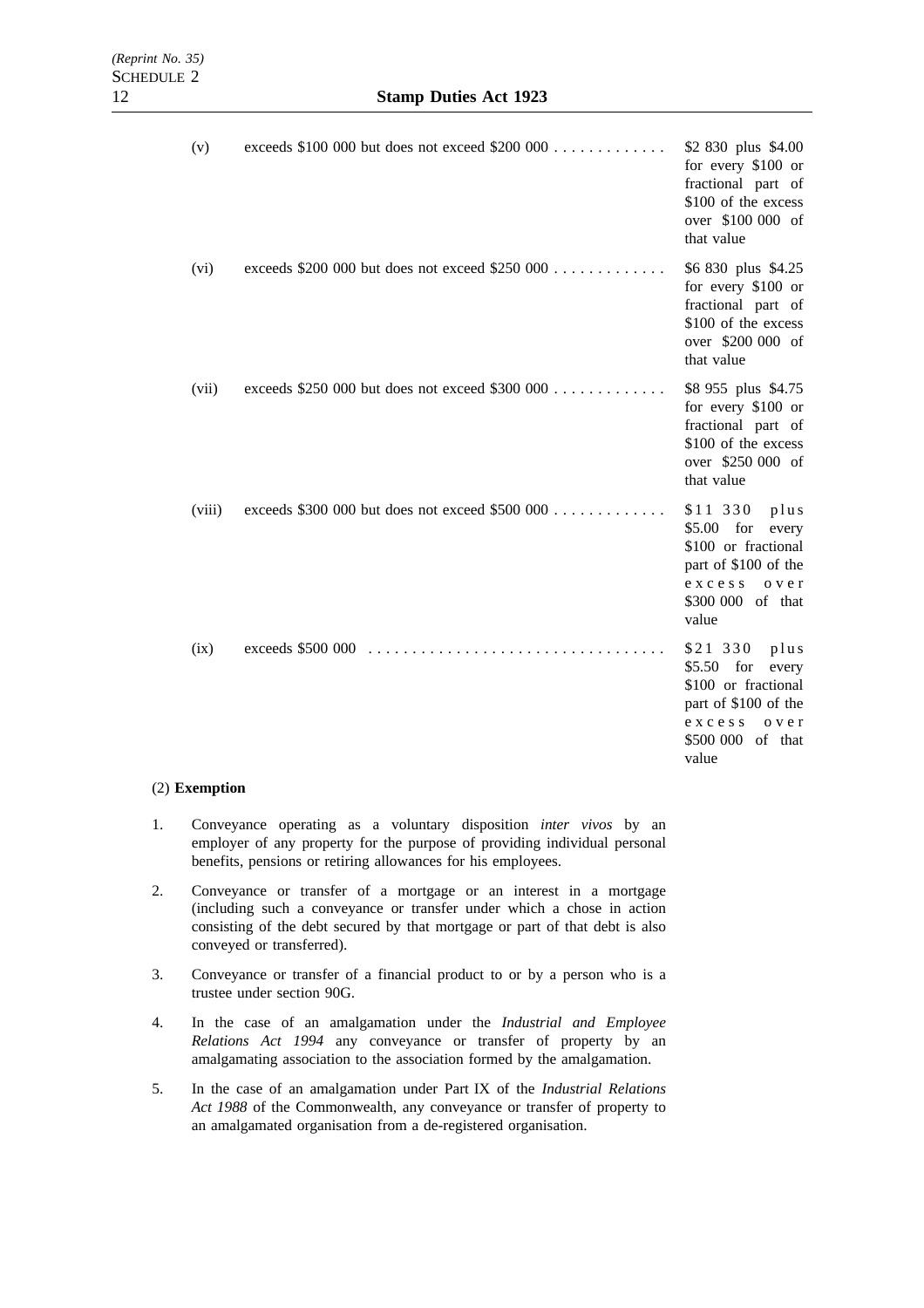| Conveyance for appointment of new trustee or retirement of trustee<br>6. Conveyance for effectuating the appointment of a new trustee or the retirement<br>of a trustee, not being a conveyance operating as a voluntary disposition inter vivos<br>\$10.00<br>* * * * * * * * * *<br>Conveyance of any other kind<br>7. Conveyance of any other kind not before charged<br>\$10.00<br><b>Deed</b><br>8. Deed or transfer of any kind not otherwise specified in this Schedule<br>\$10.00<br>* * * * * * * * * *<br>Instrument discharging mortgage or charge over land<br>9. Instrument of discharge or partial discharge of a mortgage or charge over land<br>or an interest in land which duty may be denoted by an adhesive stamp $\dots \dots \dots$<br>\$10.00<br>* * * * * * * * * *<br>Lease or agreement for lease<br>10. (1) Lease or agreement for a lease or any other document for the tenancy or<br>occupancy of land or a tenement-<br>in the case of a lease made by way of an extension of an existing lease<br>$\left(a\right)$<br>where-<br>the term of the extension is a period not exceeding one day; and<br>(i)<br>the sole purpose of the extension is to vary a covenant (other than<br>(ii)<br>a covenant specifying the rent payable) contained in the existing<br>lease,<br>\$10.00<br>$(b)$ in the case of a lease made subsequently to and in conformity with a duly<br>\$0.50<br>in any other case—<br>(c)<br>For every \$100 or fractional part of \$100 of one years rent calculated at<br>the rate of rent per annum or, if an average rate of rent per annum can be<br>\$1.00<br>Note-<br>Under section 75 the rate or average rate of rent per annum used as a basis for<br>calculating duty may be—<br>the actual or estimated rate of rent charged; or<br>$\left(a\right)$ | Conveyance for partition or division of property<br>5. Conveyance for the partition or division of any property, being a conveyance<br>of the kind referred to in section 71B(4), where the consideration for equality does not<br>exceed \$200 or where there is no consideration for equality | \$10.00 |
|------------------------------------------------------------------------------------------------------------------------------------------------------------------------------------------------------------------------------------------------------------------------------------------------------------------------------------------------------------------------------------------------------------------------------------------------------------------------------------------------------------------------------------------------------------------------------------------------------------------------------------------------------------------------------------------------------------------------------------------------------------------------------------------------------------------------------------------------------------------------------------------------------------------------------------------------------------------------------------------------------------------------------------------------------------------------------------------------------------------------------------------------------------------------------------------------------------------------------------------------------------------------------------------------------------------------------------------------------------------------------------------------------------------------------------------------------------------------------------------------------------------------------------------------------------------------------------------------------------------------------------------------------------------------------------------------------------------------------------------------------------------------------------------------------------------|-------------------------------------------------------------------------------------------------------------------------------------------------------------------------------------------------------------------------------------------------------------------------------------------------|---------|
|                                                                                                                                                                                                                                                                                                                                                                                                                                                                                                                                                                                                                                                                                                                                                                                                                                                                                                                                                                                                                                                                                                                                                                                                                                                                                                                                                                                                                                                                                                                                                                                                                                                                                                                                                                                                                  |                                                                                                                                                                                                                                                                                                 |         |
|                                                                                                                                                                                                                                                                                                                                                                                                                                                                                                                                                                                                                                                                                                                                                                                                                                                                                                                                                                                                                                                                                                                                                                                                                                                                                                                                                                                                                                                                                                                                                                                                                                                                                                                                                                                                                  |                                                                                                                                                                                                                                                                                                 |         |
|                                                                                                                                                                                                                                                                                                                                                                                                                                                                                                                                                                                                                                                                                                                                                                                                                                                                                                                                                                                                                                                                                                                                                                                                                                                                                                                                                                                                                                                                                                                                                                                                                                                                                                                                                                                                                  |                                                                                                                                                                                                                                                                                                 |         |
|                                                                                                                                                                                                                                                                                                                                                                                                                                                                                                                                                                                                                                                                                                                                                                                                                                                                                                                                                                                                                                                                                                                                                                                                                                                                                                                                                                                                                                                                                                                                                                                                                                                                                                                                                                                                                  |                                                                                                                                                                                                                                                                                                 |         |
|                                                                                                                                                                                                                                                                                                                                                                                                                                                                                                                                                                                                                                                                                                                                                                                                                                                                                                                                                                                                                                                                                                                                                                                                                                                                                                                                                                                                                                                                                                                                                                                                                                                                                                                                                                                                                  |                                                                                                                                                                                                                                                                                                 |         |
|                                                                                                                                                                                                                                                                                                                                                                                                                                                                                                                                                                                                                                                                                                                                                                                                                                                                                                                                                                                                                                                                                                                                                                                                                                                                                                                                                                                                                                                                                                                                                                                                                                                                                                                                                                                                                  |                                                                                                                                                                                                                                                                                                 |         |
|                                                                                                                                                                                                                                                                                                                                                                                                                                                                                                                                                                                                                                                                                                                                                                                                                                                                                                                                                                                                                                                                                                                                                                                                                                                                                                                                                                                                                                                                                                                                                                                                                                                                                                                                                                                                                  |                                                                                                                                                                                                                                                                                                 |         |
|                                                                                                                                                                                                                                                                                                                                                                                                                                                                                                                                                                                                                                                                                                                                                                                                                                                                                                                                                                                                                                                                                                                                                                                                                                                                                                                                                                                                                                                                                                                                                                                                                                                                                                                                                                                                                  |                                                                                                                                                                                                                                                                                                 |         |
|                                                                                                                                                                                                                                                                                                                                                                                                                                                                                                                                                                                                                                                                                                                                                                                                                                                                                                                                                                                                                                                                                                                                                                                                                                                                                                                                                                                                                                                                                                                                                                                                                                                                                                                                                                                                                  |                                                                                                                                                                                                                                                                                                 |         |
|                                                                                                                                                                                                                                                                                                                                                                                                                                                                                                                                                                                                                                                                                                                                                                                                                                                                                                                                                                                                                                                                                                                                                                                                                                                                                                                                                                                                                                                                                                                                                                                                                                                                                                                                                                                                                  |                                                                                                                                                                                                                                                                                                 |         |
|                                                                                                                                                                                                                                                                                                                                                                                                                                                                                                                                                                                                                                                                                                                                                                                                                                                                                                                                                                                                                                                                                                                                                                                                                                                                                                                                                                                                                                                                                                                                                                                                                                                                                                                                                                                                                  |                                                                                                                                                                                                                                                                                                 |         |
|                                                                                                                                                                                                                                                                                                                                                                                                                                                                                                                                                                                                                                                                                                                                                                                                                                                                                                                                                                                                                                                                                                                                                                                                                                                                                                                                                                                                                                                                                                                                                                                                                                                                                                                                                                                                                  |                                                                                                                                                                                                                                                                                                 |         |
|                                                                                                                                                                                                                                                                                                                                                                                                                                                                                                                                                                                                                                                                                                                                                                                                                                                                                                                                                                                                                                                                                                                                                                                                                                                                                                                                                                                                                                                                                                                                                                                                                                                                                                                                                                                                                  |                                                                                                                                                                                                                                                                                                 |         |
|                                                                                                                                                                                                                                                                                                                                                                                                                                                                                                                                                                                                                                                                                                                                                                                                                                                                                                                                                                                                                                                                                                                                                                                                                                                                                                                                                                                                                                                                                                                                                                                                                                                                                                                                                                                                                  |                                                                                                                                                                                                                                                                                                 |         |
|                                                                                                                                                                                                                                                                                                                                                                                                                                                                                                                                                                                                                                                                                                                                                                                                                                                                                                                                                                                                                                                                                                                                                                                                                                                                                                                                                                                                                                                                                                                                                                                                                                                                                                                                                                                                                  |                                                                                                                                                                                                                                                                                                 |         |
|                                                                                                                                                                                                                                                                                                                                                                                                                                                                                                                                                                                                                                                                                                                                                                                                                                                                                                                                                                                                                                                                                                                                                                                                                                                                                                                                                                                                                                                                                                                                                                                                                                                                                                                                                                                                                  |                                                                                                                                                                                                                                                                                                 |         |
|                                                                                                                                                                                                                                                                                                                                                                                                                                                                                                                                                                                                                                                                                                                                                                                                                                                                                                                                                                                                                                                                                                                                                                                                                                                                                                                                                                                                                                                                                                                                                                                                                                                                                                                                                                                                                  |                                                                                                                                                                                                                                                                                                 |         |
|                                                                                                                                                                                                                                                                                                                                                                                                                                                                                                                                                                                                                                                                                                                                                                                                                                                                                                                                                                                                                                                                                                                                                                                                                                                                                                                                                                                                                                                                                                                                                                                                                                                                                                                                                                                                                  |                                                                                                                                                                                                                                                                                                 |         |

*(b)* if the consideration payable by the lessee cannot be ascertained or estimated or would result in a lower duty being payable—the current market rent.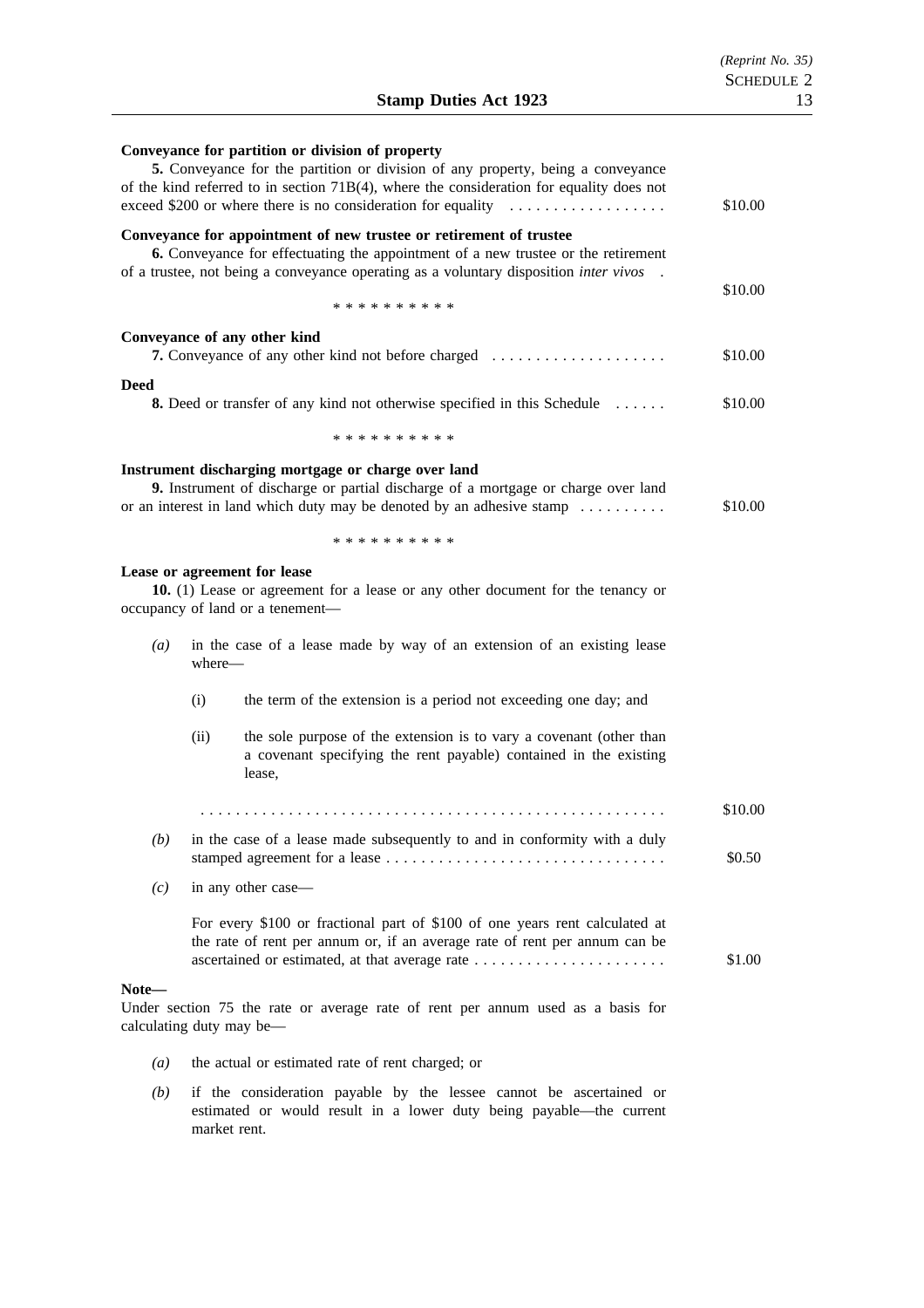#### (2) **Exemptions**

- 1. Lease or agreement for a lease or any written document for the tenancy or occupancy of land or a tenement where—
	- *(a)* the term of the lease, proposed lease, tenancy or occupancy commences on or after 1 January 2002; and
	- *(b)* the rent reserved, averaged over the term of the lease, proposed lease, tenancy or occupancy, does not exceed the rate of \$50 000 per annum.
- 2. Lease or agreement for a lease of residential premises that are or are to be occupied by the lessee or prospective lessee as a place of residence.

\*\*\*\*\*\*\*\*\*\*

#### **Mortgage, bond, debenture, covenant or warrant of attorney**

**11.** (1) Mortgage, bond, debenture, covenant or warrant of attorney to confess and enter up judgment—

- *(a)* subject to paragraphs *(b)* and *(c)*, the rate of duty is—
	- (i) if the secured liability does not exceed \$6 000—\$10.00;
	- (ii) if the security is a home mortgage and the secured liability exceeds \$6 000—\$10.00 plus \$0.35 for every \$100 or fractional part of \$100 over \$6 000;
	- (iii) in any other case in which the secured liability exceeds \$6 000—\$10.00 plus \$0.45 for every \$100 or fractional part of \$100 over \$6 000,

(but any amount representing the premium on an insurance policy over property subject to the security is to be excluded);

- *(b)* if a mortgage is a mortgage of an existing mortgage over land used or to be used solely as the site of a residential building, the duty is \$10.00;
- *(c)* a bond, debenture, or covenant securing a contingent liability is liable to *ad valorem* duty based on the amount presently secured at the time of stamping if the Commissioner is satisfied of the genuineness of the contingency.

### (2) **Exemptions**

- 1. Every collateral or auxiliary or additional or substituted security, or security by way of further assurance for the above-mentioned purpose, where the principal or primary security is chargeable with duty as a mortgage, bond, debenture, covenant or warrant of attorney to confess and enter up judgment and is duly stamped as such.
- 2. Every mortgage, bond, debenture or covenant securing the payment or repayment of an amount not exceeding four hundred dollars.
- 3. A deed of cross guarantee entered into between a company and its subsidiaries in pursuance of a class order under section 341 of the *Corporations Act 2001* of the Commonwealth or a mortgage, bond, debenture or covenant securing a liability under such a deed of cross guarantee.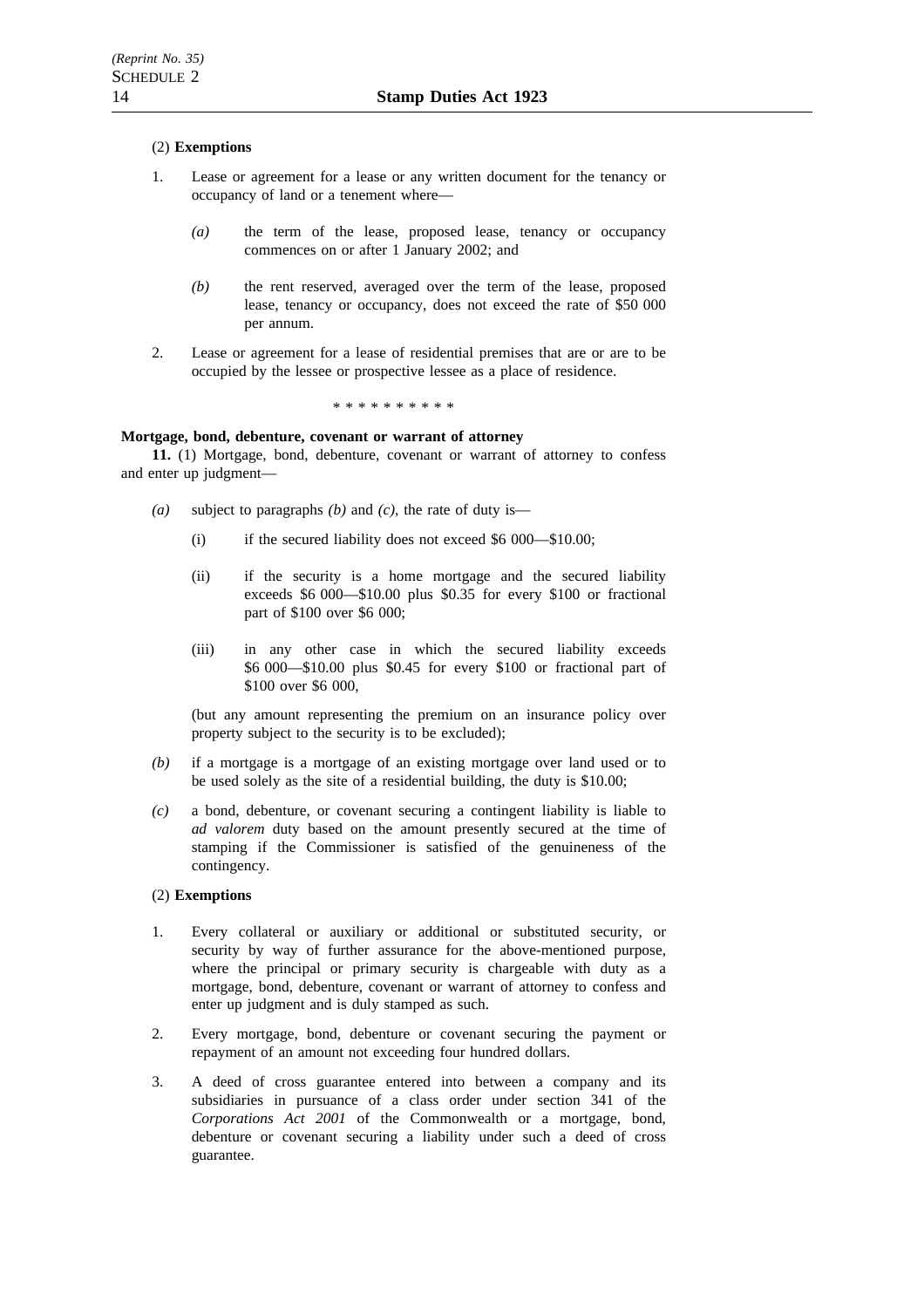4. Charge over property imposed by order made under section 8(1) of the *Enforcement of Judgments Act 1991.*

\*\*\*\*\*\*\*\*\*\*

#### **Return under section 42AA**

**12.** Return lodged with the Commissioner by a company, person or firm of persons under section 42AA—

There shall be paid by the person lodging the return a duty at such rate per centum of the amount of the premiums paid or payable in respect of each class of assurance or insurance to which the return relates as would have been payable if the assurance or insurance had been effected under a policy issued in this State.

#### **Return under section 44**

**13.** (1) Return lodged with the Commissioner by a financial institution under section 44—

Duty is payable on each cheque form or cheque to which the return relates as follows:

| For every cheque form or cheque $\dots \dots \dots \dots \dots \dots \dots \dots \dots \dots$ | \$0.10 |
|-----------------------------------------------------------------------------------------------|--------|
|                                                                                               |        |

#### (2) **Exemptions**

- 1. A cheque form issued by a financial institution in respect of an account held with the financial institution—
	- *(a)* outside of South Australia; or
	- *(b)* by a part of the Public Service; or
	- *(c)* by or on behalf of a body established for a charitable, educational, benevolent, religious, sporting, community or philanthropic purpose; or
	- *(d)* by a friendly society or by or on behalf of a community or publicly subsidised hospital.
- 2. A cheque drawn (whether before or after the commencement of this provision) against an account held with a financial institution outside of South Australia.
- 3. A cheque drawn by any financial institution in South Australia upon any other financial institution in South Australia, not payable to bearer or to order and used solely for the purpose of settling or clearing any account between such financial institutions.

#### **Return under section 90D**

**14.** (1) Return lodged with the Commissioner by a dealer pursuant to section 90D-

Duty is payable on each sale and each purchase of financial products to which the return relates as follows:

For every \$100 and any fractional part of \$100 of the consideration for each sale or purchase  $\ldots \ldots \ldots \ldots \ldots \ldots \ldots \ldots \ldots$  \$0.15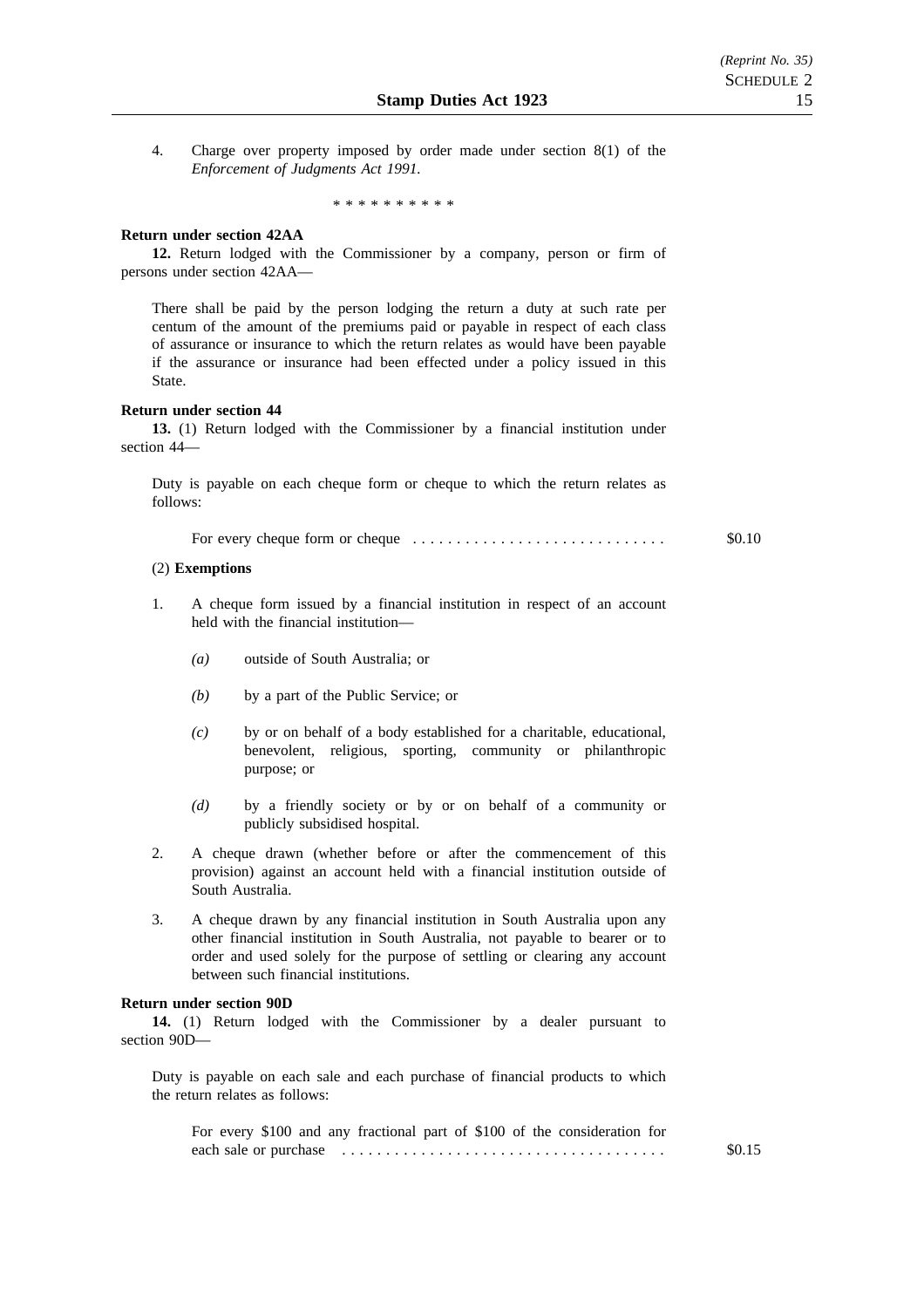#### (2) **Exemptions**

- 1. Any sale of financial products to which the return relates, which sale was made by a broker on his or her own account or behalf, where the financial products concerned were purchased by him or her on, or within 10 clear days (not including any day on which the market of which he or she is a member is closed) of, the day of the sale.
- 2. Any purchase of financial products to which the return relates, which purchase was made by a broker on his or her own account or behalf, where the financial products concerned were sold by him or her on, or within 10 clear days (not including any day on which the market of which he or she is a member is closed) of, the day of the purchase.

#### **Return under section 90G**

**15.** Return under section 90G—

Duty is payable in respect of each relevant transaction as follows:

| For every \$100 and any fractional part of \$100 of the value of the financial                 |        |
|------------------------------------------------------------------------------------------------|--------|
| product comprised in the disposition $\ldots \ldots \ldots \ldots \ldots \ldots \ldots \ldots$ | \$0.30 |

\*\*\*\*\*\*\*\*\*\*

### **Part 2—General exemptions from all stamp duties**

#### **General exemptions**

**16.** The following instruments are exempt from all stamp duties:

- 1. Wills, testamentary instruments and letters of administration and any instrument acknowledging, evidencing or recording any such instrument.
- 1A. Agreement or memorandum of agreement made on or after 1 September 1992, not under seal, and not otherwise specifically charged with duty.
- 2. Certificates of title issued from the Lands Titles Office.
- 3. Customs bonds.
- 4. Administration bonds.
- 5. Bonds to the Crown.
- 6. Conveyances of bills, bonds, debentures or other securities issued by a public statutory body constituted under a law of the Commonwealth or of this or any other State or of any Territory of the Commonwealth, not being a prescribed statutory body or a statutory body of a prescribed class.
- 7. Bond on appointment of a special bailiff.
- 8. Memorandum of association, articles of association and rules and regulations of any incorporated company, association or society.
- 9. Marriage settlements.
- 10. Mortgage bonds guaranteed by the Government of South Australia.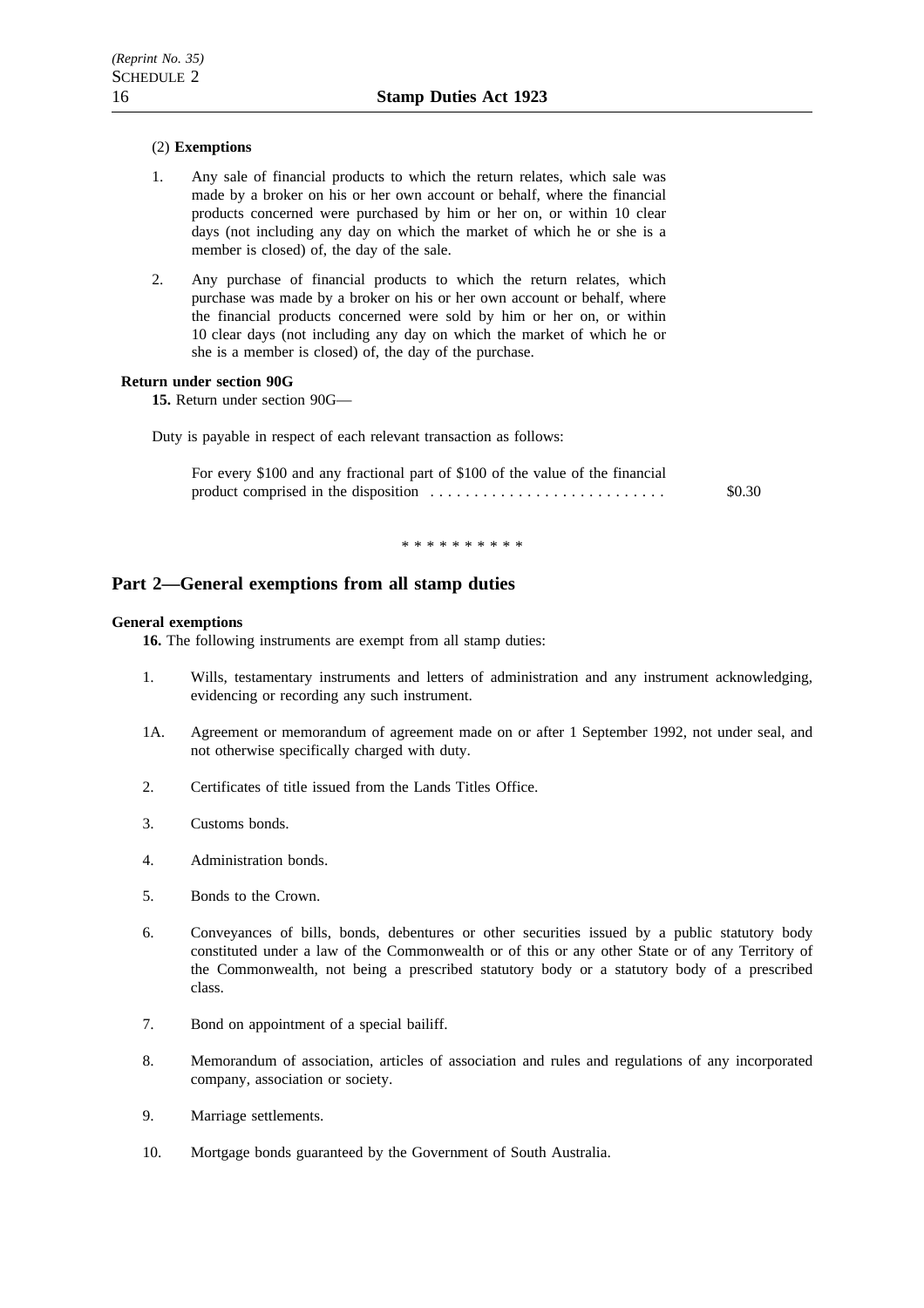- 11. Articles or indentures of apprenticeship and assignments of articles or indentures of apprenticeship.
- 12. Leases to the Crown and to any person on behalf of the Crown.
- 13. A power of attorney (or any other instrument in the nature of a power of attorney).
- 13A. Grant of land from the Crown.
- 13B. Conveyance, whether on sale or otherwise, to the Crown or to any person on behalf of the Crown (not being a surrender to the Crown, or any such person, of a lease or other interest in land in order that the Crown may grant to a person other than the surrenderor a lease of, or other interest in, the same land or any part thereof).
- 13C. Acquisition by a municipal or district council of land for the purposes of providing a public park, being an acquisition enabled or assisted by an advance under the *Public Parks Act 1943*.
- 14. Conveyance on sale of any goods, wares, merchandise, horses, cattle, sheep or other movable chattels when the value does not exceed \$40.

\*\*\*\*\*\*\*\*\*\*

- 15. Any transfer of any fire, personal accident, fidelity, guarantee, livestock, plate glass or marine insurance or assurance policy.
- 16. Any cemetery leases.

\*\*\*\*\*\*\*\*\*\*

- 18. Bills, bonds, inscribed stock, debentures, deposit receipts and other securities issued by the Government of the State, and coupons or interest warrants issued in connection with any such bills, bonds, stock, debentures, deposit receipts or other securities, and any transfer of, or document relating to, the purchase or sale of any such bills, bonds, stock, debentures, deposit receipts or other securities.
- 19. Conveyance or transfer of a financial product by the personal representative of a deceased person to another person entitled under the will of the deceased person, or on intestacy, to have the financial product conveyed or transferred to him or her.
- 20. Conveyance or transfer of a financial product if the conveyance or transfer is made for the purpose of effectuating the appointment of a new trustee or the retirement of a trustee and all duty chargeable on any instrument for the appointment of the new trustee or the retirement of the trustee, as the case may be, has been duly paid.
- 20A. Conveyance or transfer of property if the Commissioner is satisfied that—
	- *(a)* the conveyance or transfer is made as a consequence of the conversion of an undertaking (for which a deed had been lodged under Division 5 of Part 7.12 of the *Corporations Law* as in force before the commencement of the *Managed Investments Act 1998* of the Commonwealth) to a managed investment scheme registered under Chapter 5C of the *Corporations Act 2001* of the Commonwealth; and
	- *(b)* the members have, after the conveyance or transfer, the same beneficial interests in the scheme property as they had prior to the conveyance or transfer.
- 21. Conveyance or transfer of a financial product if the conveyance of transfer is made in pursuance of any deed of settlement or deed of gift and all duty chargeable on the deed of settlement or deed of gift, as the case may be, has been duly paid.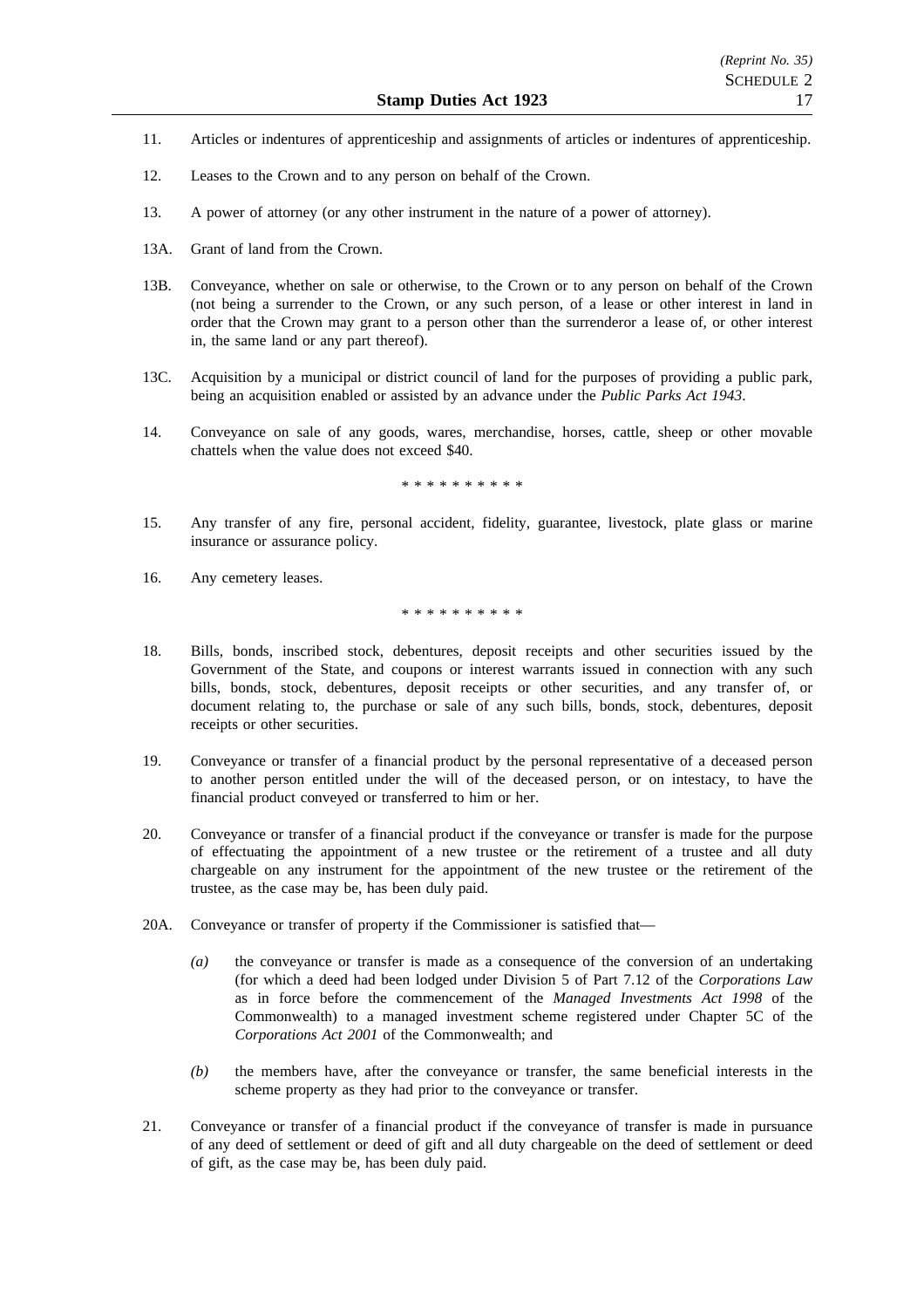- 22. Conveyance or transfer of American Depositary Shares or of American Depositary Receipts that relate to American Depositary Shares, that causes or results in a change in the beneficial ownership of an estate or interest in financial products of a South Australian registered company within the meaning of section 90A (not being a CUFS).
- 23. (1) Any conveyance, transfer or mortgage to which a prescribed person is a party and which is executed or entered into in connection with the purchase or gift of any land on which the prescribed person resides or intends to reside shall be exempt from stamp duty on so much of the amount on which the duty is chargeable as does not exceed two thousand four hundred dollars, but a conveyance, transfer or mortgage shall not be exempt under this paragraph unless the Commissioner is satisfied by such evidence as he requires—
	- *(a)* that the purchase or gift is made for the purpose of enabling the prescribed person to become the owner, or lessee from the Crown, of a dwelling house in which he resides or intends to reside;
	- *(b)* that a conveyance, transfer or mortgage to which the prescribed person was a party and which was executed or entered into in connection with any other purchase or gift of land on which the prescribed person resided or intended to reside has not previously been exempt from stamp duty pursuant to this paragraph or any enactment relating to advances for homes.
	- (2) In this exemption—

"**prescribed person**" means—

- *(a)* a person who, during any war in which the Commonwealth is or was engaged, has served as a member of a naval, military or air force of the Commonwealth or of the United Kingdom or of any part of Her Majesty's dominions, whether or not he is still so serving at the time when he claims exemption under this paragraph;
- *(b)* a person who, during any such war, was employed in seagoing service on a ship registered in any territory under the dominion of Her Majesty the Queen, whether or not he is still so employed at the time when he claims exemption under this paragraph;
- *(c)* a person who has been on active service in the Korean war as a member of a naval, military or air force of the Commonwealth or of the United Kingdom or of any other part of Her Majesty's dominions, whether or not he is still on such service at the time when he claims exemption under this paragraph.

The expression "**Korean war**" in this paragraph means the war in Korea which commenced on the twenty-fifth day of June, 1950. For the purposes of this paragraph that war shall be deemed to end on the day on which a proclamation is issued by the Governor declaring that the Korean war has ceased;

*(d)* a person who has been on active service as a member of a naval, military or air force of the Commonwealth or of the United Kingdom or of any other part of Her Majesty's dominions operating for the suppression of unlawful violence in Malaya, whether or not he is still on such service at the time when he claims exemption under this paragraph;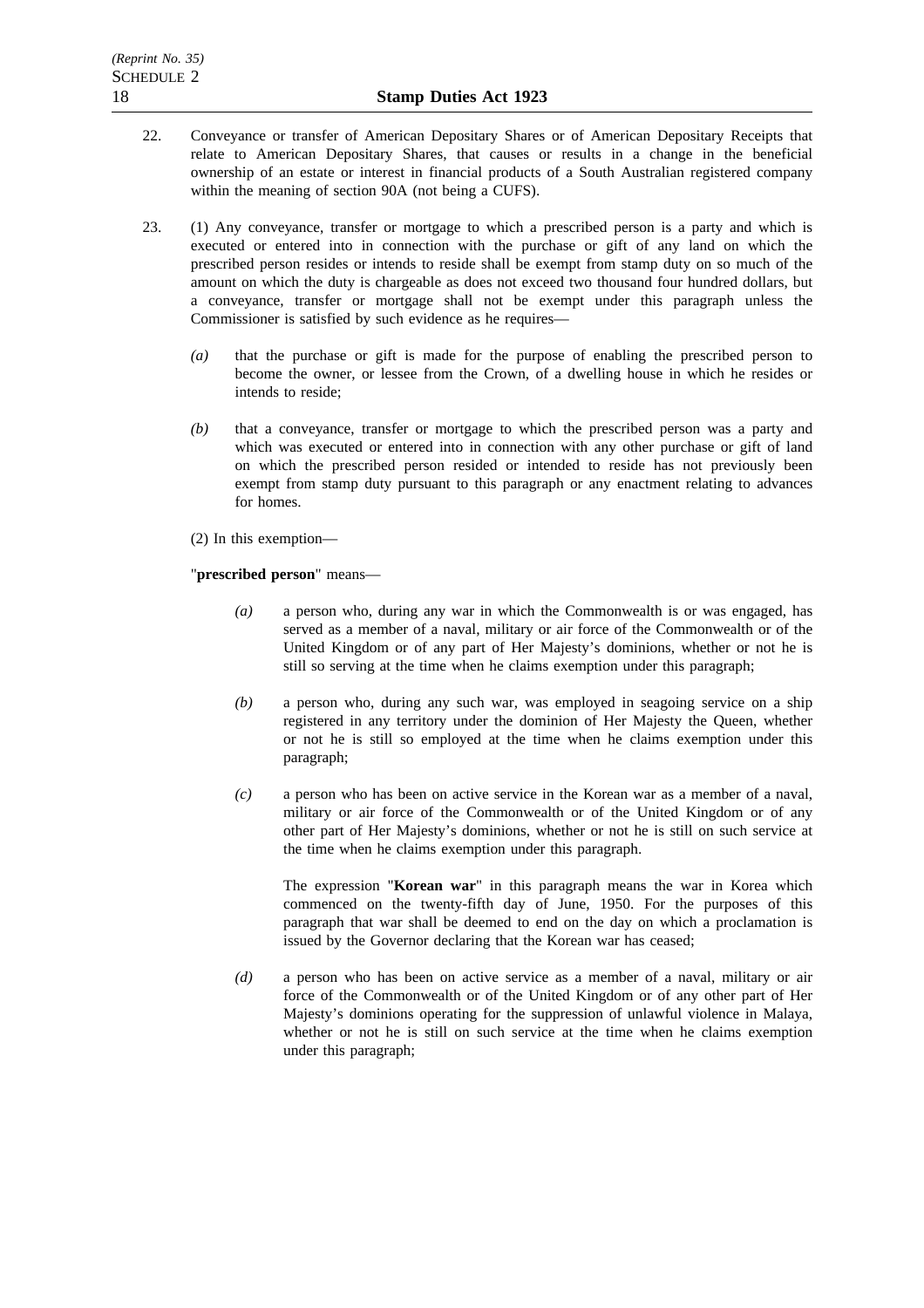- *(d1)* a person who (whether before or after the commencement of the *Stamp Duties Act Amendment Act 1965*) has been on active service as a member of a naval, military or air force of the Commonwealth or of the United Kingdom or of any other part of Her Majesty's dominions in any area outside Australia or in any naval, military or air force operation that is proclaimed to be an area or (as the case may be) a naval, military or air force operation for the purposes of this paragraph, whether or not he is still on such service at the time when he claims exemption under this paragraph;
- *(e)* the widow of any deceased person who during his lifetime served or was employed as mentioned in paragraph *(a)*, *(b)*, *(c)*, *(d)* or *(d1)*;

"**land**" includes the fee simple of any land and the estate and interest of a lessee of land held under a Crown lease, and of a purchaser of land held under an agreement for sale and purchase granted by the Crown.

(3) For the purposes of paragraphs *(a)* and *(b)* of the definition of "**prescribed person**", a war shall be deemed to continue from the commencement thereof until the day declared by the Governor by proclamation to be the day on which the war shall be deemed to cease. Notwithstanding the provisions of this paragraph, or of any proclamation made in pursuance thereof, the war which commenced on the third day of September, 1939, shall, for the purposes of any conveyance, transfer or mortgage executed or entered into after the commencement of the *Stamp Duties Act Amendment Act 1965* be deemed to have ceased on the thirty-first day of December, 1945.

- 24. A conveyance or transfer of a financial product to or from a nominee company established by a dealer or a CSF participant solely for the purpose of facilitating settlement of transactions relating to financial products entered into in the ordinary course of business.
- 24AA. A conveyance or transfer of a financial product to or from CHESS Depositary Nominees Pty Ltd solely for the purpose of facilitating settlement of transactions relating to a CUFS entered into in the ordinary course of business.
- 24A. An error transaction in respect of a financial product to which Division 3 of Part 3A applies.
- 24B. A conveyance or transfer of a financial product made solely for the purpose of a security lending transaction of a kind that would qualify for relief under section 26BC(3) of the *Income Tax Assessment Act 1936* of the Commonwealth, as amended from time to time.
- 24C. A proper CSF transaction of a financial product that—
	- *(a)* does not result in a change in beneficial ownership; and
	- *(b)* is not chargeable with duty as a conveyance operating as a voluntary disposition *inter vivos*.
- 24D. A conveyance of a financial product that is an exempt transaction within the meaning of section 90A.
- 25. A declaration of trust by the Public Trustee for the benefit of a child under the age of 18 years who has received a payment under the *Victims of Crime Act 2001* or a corresponding previous law.
- 26. A transaction (or an instrument effecting or acknowledging, evidencing or recording a transaction) by a trustee of a regulated superannuation fund (within the meaning of the *Superannuation Industry (Supervision) Act 1993* (Cwlth)) in the ordinary course of administering the fund—
	- *(a)* creating an interest in the fund in favour of a beneficiary of the superannuation scheme; or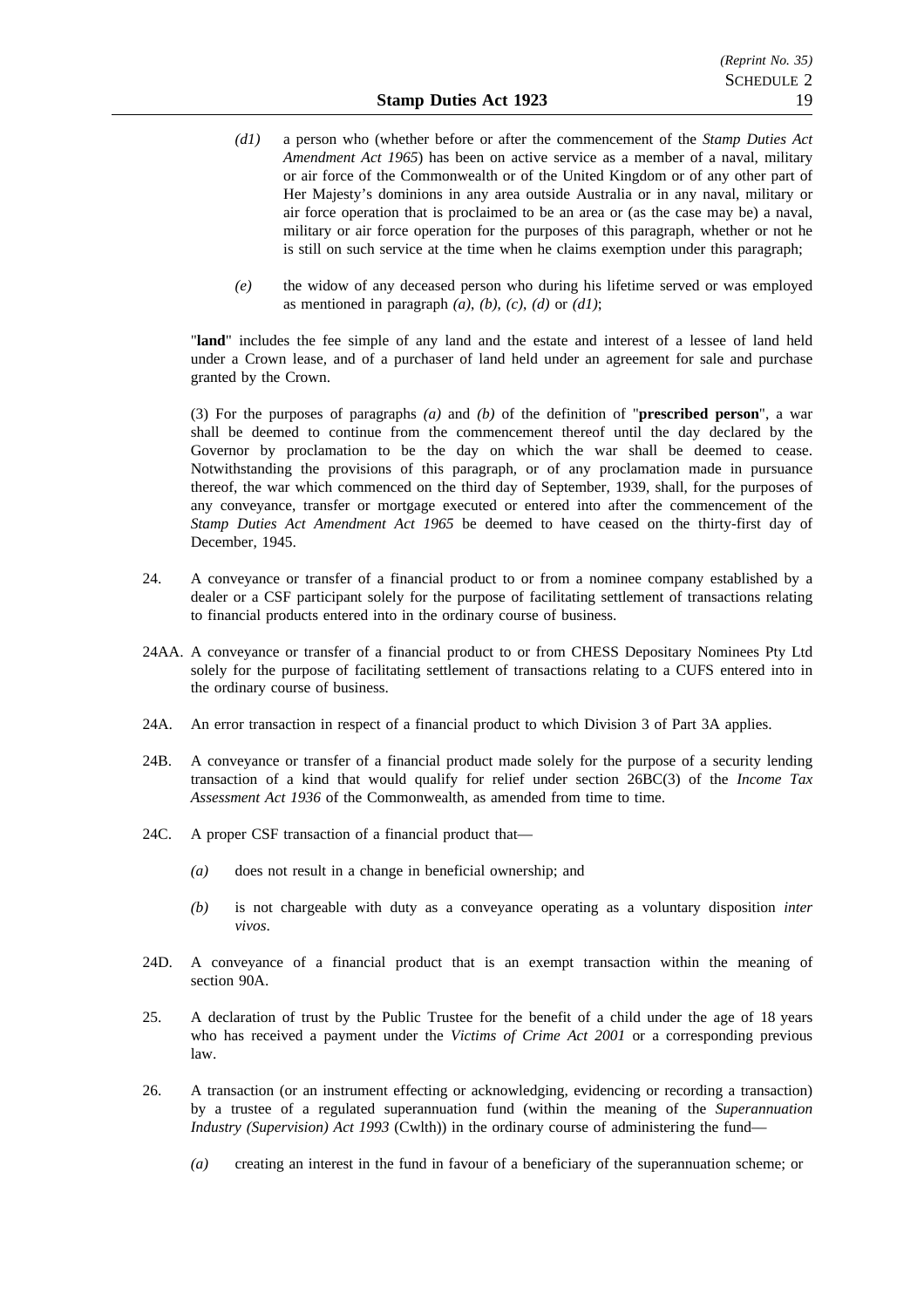*(b)* redeeming, cancelling or extinguishing such an interest.

\*\*\*\*\*\*\*\*\*\*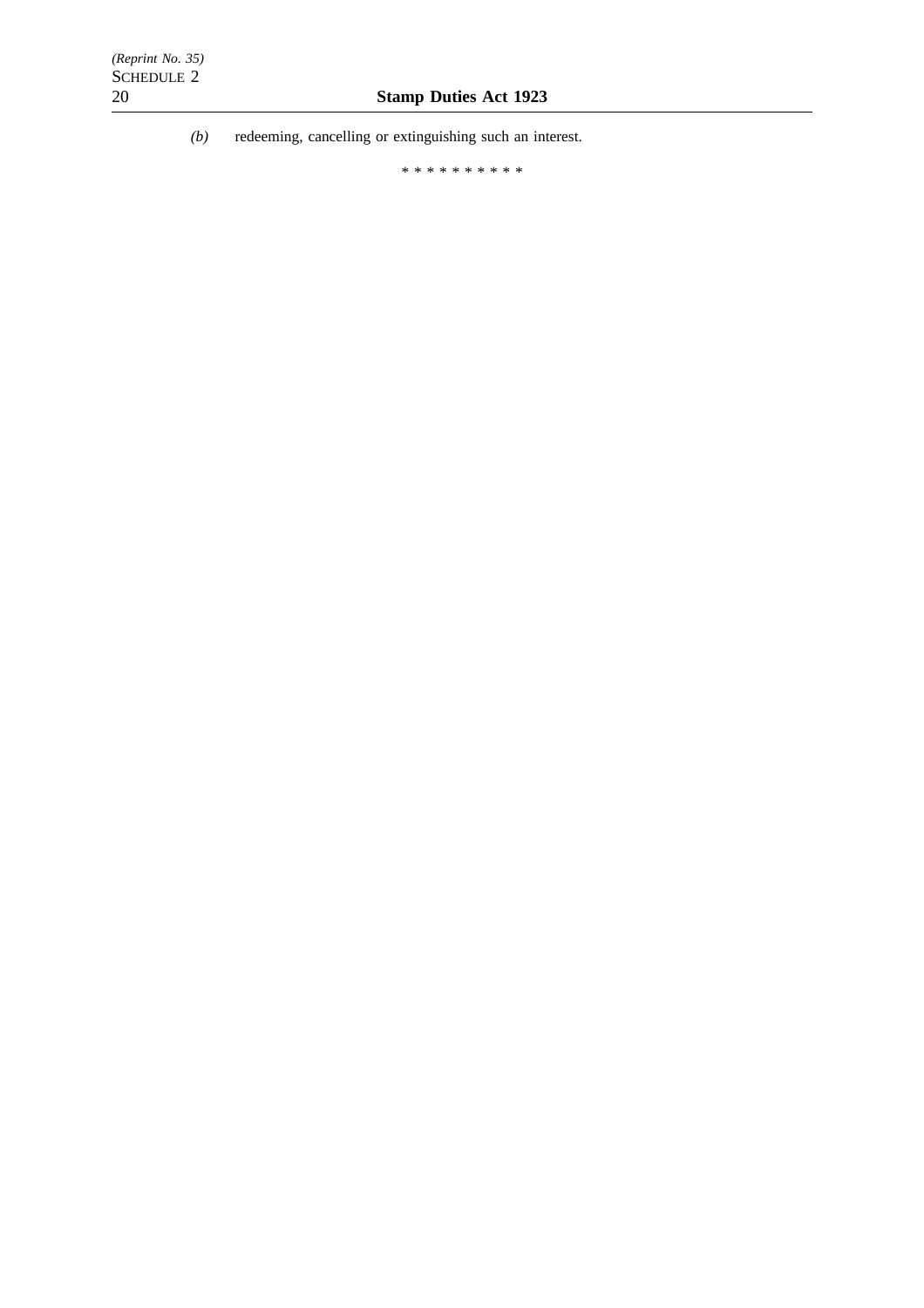## **APPENDIX**

#### **LEGISLATIVE HISTORY**

#### **Transitional Provisions**

(*Transitional provision from Stamp Duties Act Amendment Act 1988, s. 9*)

9. Section 71E of the principal Act applies in relation to transactions entered into on or after 7th December, 1987, but no offence arises under subsection (6)*(a)* of that section in relation to a transaction entered into before the date of assent to this Act if the required statement is lodged with the Commissioner within two months after assent.

(*Transitional provision from Stamp Duties Act Amendment Act 1989, s. 4*)

4. The amendments effected by this Act apply to conveyances lodged with the Commissioner of Stamps for stamping on or after 1 February, 1988.

(*Transitional provision from Stamp Duties Act Amendment Act (No. 4) 1990, s. 7*)

7. Where a company, person or firm of persons carried on general insurance business before the enactment of this Act, the company, person or firm—

- *(a)* is required to lodge monthly returns only in relation to general insurance business carried on by it on or after 1 July, 1990; and
- *(b)* will be taken to have complied with the requirements of section 36(1) of the principal Act, as amended by this Act, in relation to the period from 1 July, 1990, until the enactment of this Act if the monthly returns required in relation to that period are lodged with the Commissioner not later than the fifteenth day of the month commencing after the enactment of this Act.

(*Transitional provision from Stamp Duties (Rates) Amendment Act 1992, s. 7*)

7. The amendments made by sections 5 and 6 of this Act apply to instruments executed on or after the commencement of this Act (with the effect that instruments executed before that commencement will be chargeable with duty as if those provisions had not been enacted).

> (*Transitional provision from Stamp Duties (Penalties, Reassessments and Securities) Amendment Act 1992, s. 45*)

45. (1) Subject to this section, the amendments made by this Act do not affect the amount of duty chargeable on an instrument executed, or a transaction completed, before the commencement of this Act.

 $(2)$  If—

- *(a)* a mortgage executed before the commencement of this Act is extended or renewed after the commencement of this Act; or
- *(b)* a liability that is secured by a mortgage executed before the commencement of this Act is incurred after the commencement of this Act (except a liability that accrues in respect of a liability that was incurred before the commencement of this Act, or a liability that takes effect in substitution for an earlier liability and does not—when incurred—exceed the amount of the earlier liability); or
- *(c)* after the commencement of this Act the time for payment or repayment of a liability secured by a mortgage executed before the commencement of this Act is extended or deferred,

duty is chargeable under the principal Act as amended by this Act as if the mortgage were a new and separate instrument executed on the date of the extension or renewal, the date when the fresh liability was incurred, or the date when the time for payment or repayment of the liability was extended or deferred (as the case requires), but allowance must be made for duty paid on the mortgage before that date.

(*Transitional provision from Stamp Duties (Concessions) Amendment Act 1994, s. 10*)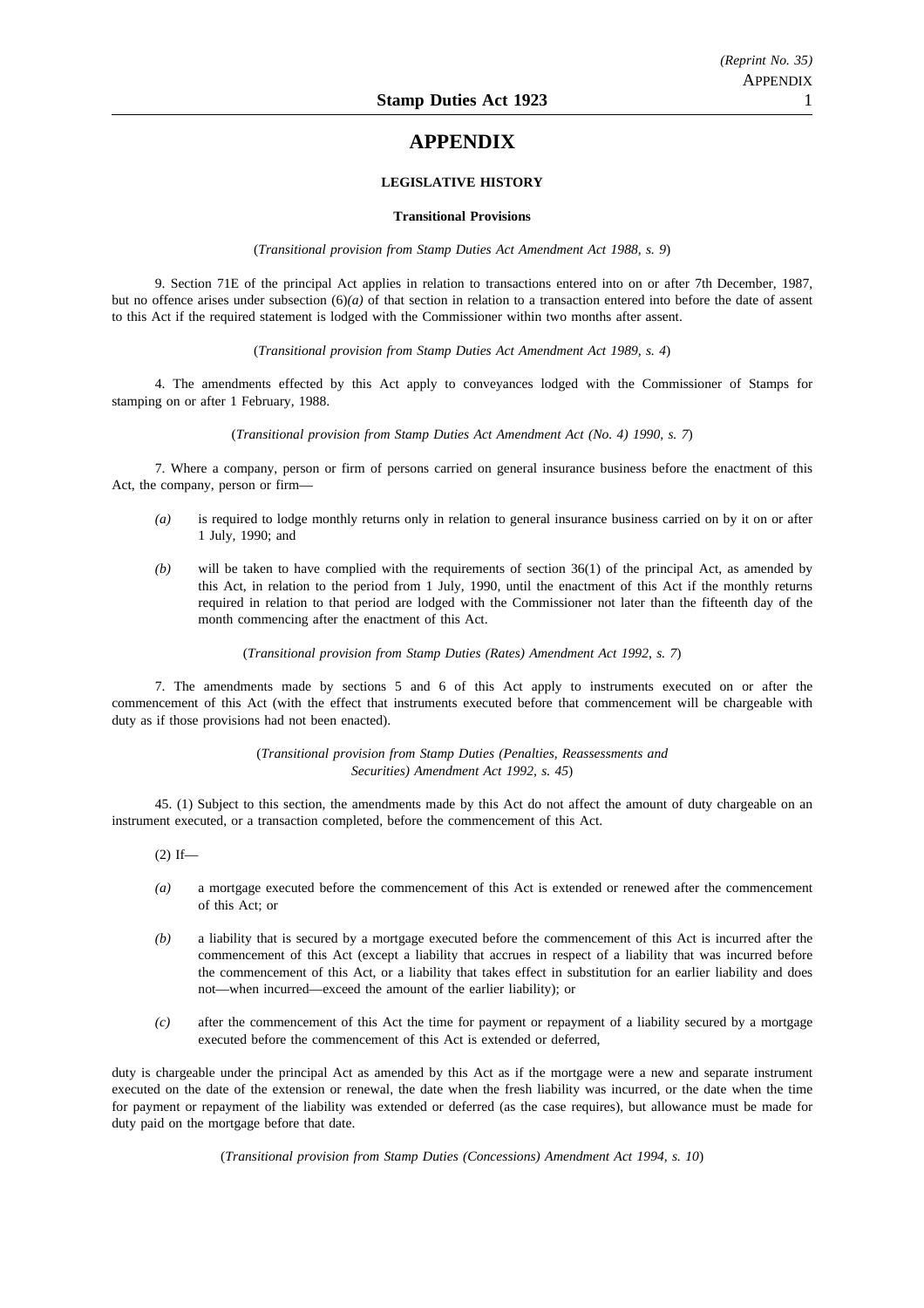10. The amendments made by sections 5 and 6 of this Act apply in relation to rental business transacted on or after 1 June 1994.

#### (*Transitional provision from Stamp Duties (Miscellaneous) Amendment Act 1996, s. 11*)

11. The amendments made by this Act do not affect the amount of duty chargeable on an instrument executed before the commencement of this Act.

(*Transitional provision from Stamp Duties (Miscellaneous No. 2) Amendment Act 1997, s. 8*)

8. A bank is not required to pay duty on a cheque form or cheque under the principal Act as amended by this Act if duty has already been paid in relation to the cheque form or cheque under the repealed provisions of the principal Act.

(*Transitional provision from Stamp Duties (Miscellaneous) Amendment Act 1998, s. 4*)

4. (1) The amendment made by section  $3(a)$  of this Act does not apply in relation to—

- *(a)* insurance premiums received or charged in account (whether directly or by agents) before 1 June 1998; or
- *(a)* insurance premiums received or charged in account (whether directly or by agents) before 1 August 1998 relating to policies to be in force for 12 months or less commencing before 1 September 1998,

with the effect that those insurance premiums will be chargeable with duty as if section 3*(a)* had not been enacted.

(2) The amendment made by section 3*(b)* of this Act does not apply in relation to applications made before the commencement of section 3*(b)*.

(3) The amendment made by section 3*(c)* of this Act does not apply in relation to applications where the term of the registration is to take effect before 1 September 1998, with the effect that those applications will be charged with duty as if section 3*(c)* had not been enacted.

(*Transitional provision from Stamp Duties (Conveyance Rates) Amendment Act 1999, s. 3*)

3. (1) The amendments made by section 2 of this Act apply to instruments first lodged with the Commissioner of State Taxation for stamping on or after the commencement of this Act.

(2) However, if on application under this subsection the Commissioner of State Taxation is satisfied that an instrument lodged for stamping gives effect to a written agreement entered into before 27 May 1999, the amendments made by section 2 of this Act will not apply to the instrument (and the instrument will be chargeable with duty as if those amendments had not been enacted).

(*Modification of Act by Regulation No. 8 of 2000, reg. 4*)

Prescribed modification of State taxing laws (s. 7(1))

4. Each State taxing law is modified under section 7(1) of the Act by the addition of a provision to the following effect:

(1) "This State taxing law is to be read together with its corresponding applied law as a single body of law.".

(2) The principle in subregulation (1) is subject to any express exceptions and qualifications prescribed under the Act and the *Commonwealth Places (Mirror Taxes) Act 1998* of the Commonwealth.

(*Transitional provision from Stamp Duties (Land Rich Entities and Redemption) Amendment Act 2000, s. 21*)

Amendments relating to redemption to operate retrospectively and prospectively

- 21. (1) The MSP amendments operate both prospectively and retrospectively.
	- (2) However—
	- *(a)* the MSP amendments do not operate retrospectively in respect of an instrument or transaction made or occurring before the relevant date but on or after 30 September 1999; and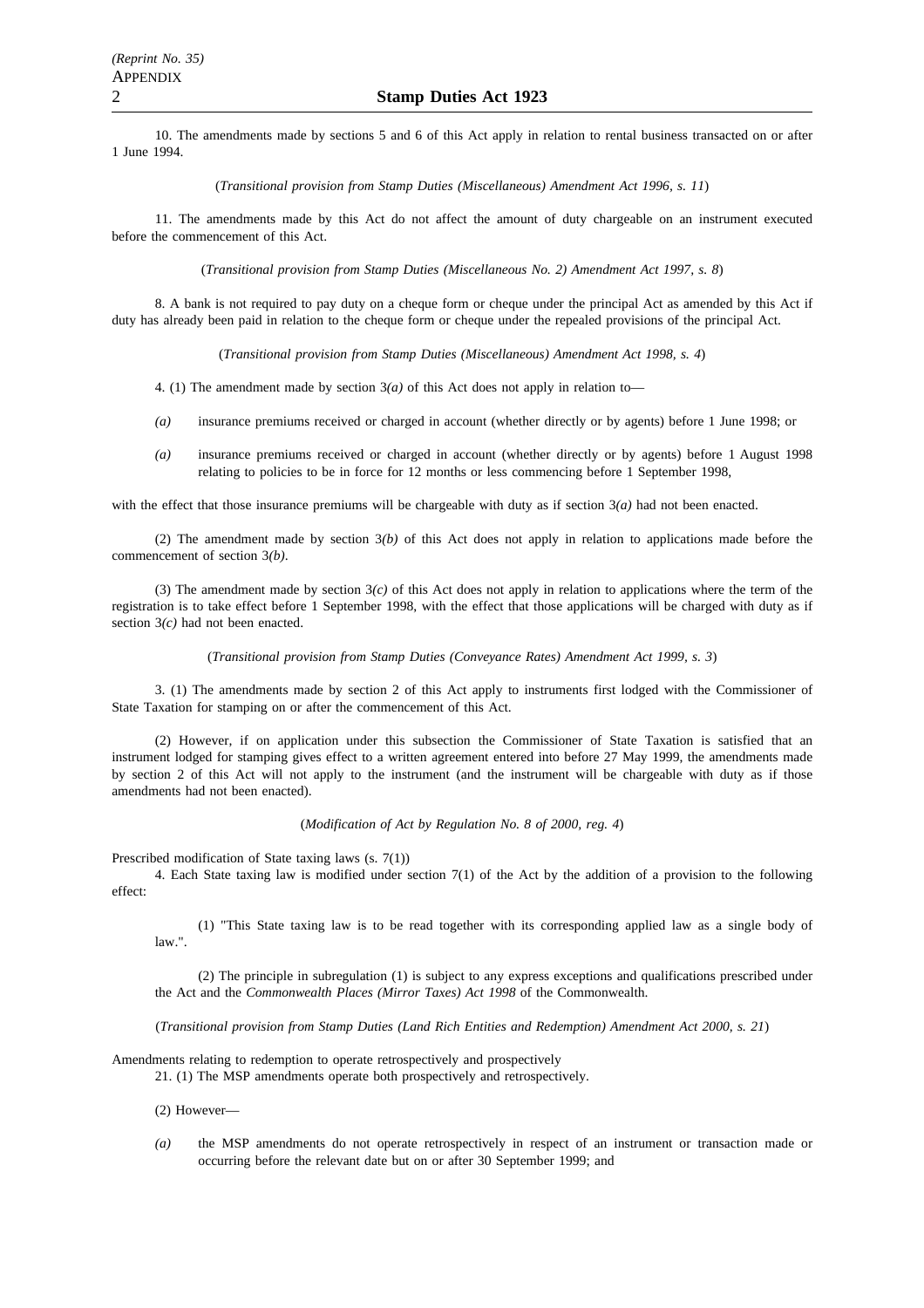- *(b)* the MSP amendments only operate to impose a liability in respect of an instrument or transaction made or occurring before 30 September 1999 if—
	- (i) no assessment of duty in respect of the instrument or transaction had been made before the relevant date; or
	- (ii) an assessment of duty in respect of the instrument or transaction had been made before the relevant date but
		- no objection to the assessment was made within 60 days after the date of the assessment; or
		- an objection to the assessment was made and the objection was disallowed; and
- *(c)* the MSP amendments do not validate the assessment of duty made in relation to the transaction that was the subject of the High Court's judgment in the case of *MSP Nominees Pty Ltd and another v Commissioner of Stamps*<sup>1</sup> or authorise a reassessment of duty in that case.
- (3) In this section—

"MSP amendments" means the amendments made by sections 5, 6, 7 and 12 of this Act insofar as they are applicable to the redemption, cancellation or extinguishment of an interest in a unit trust scheme;

"relevant date" means the date of the introduction of the Bill for this Act into the Parliament.

1. (1999) 166 ALR 149.

#### (*Transitional provisions from Stamp Duties (Rental Business and Conveyance Rates) Amendment Act 2002, s. 8*)

Application of amendments

8. (1) The amendments made by section 7 of this Act apply to instruments first lodged with the Commissioner of State Taxation for stamping on or after the commencement of that section.

(2) However, if on application under this subsection the Commissioner of State Taxation is satisfied that an instrument lodged for stamping gives effect to a written agreement entered into on or before 11 July 2002, the amendments made by section 7 of this Act will not apply to the instrument (and the instrument will be chargeable with duty as if those amendments had not been enacted).

(*Transitional provision from Statutes Amendment (Stamp Duties and Other Measures) Act 2002, s. 27*)

27. The amendment made to the principal Act by section 21*(c)* of this Act does not apply in relation to stamp duty paid before the commencement of that section.

(*Transitional provision from Stamp Duties (Gaming Machine Surcharge) Amendment Act 2002, s. 4*)

Application of amendments

4. The amendments made by this Act do not apply to a transaction entered into before the commencement of this Act.

(*Transitional provisions from Statutes Amendment (Corporations—Financial Services Reform) Act 2002, s. 46*)

46. (1) The Australian Stock Exchange Limited will, on the commencement of this section, be taken to be a registered market licensee under Part 3A of the principal Act without the need for an application under Division 4 of that Part (as enacted by this Act).

(2) The body registered by the Commissioner of State Taxation under Division 4 of Part 3A of the principal Act immediately before the commencement of this section will, on that commencement, be taken to be a registered CS facility licensee under Part 3A of the principal Act without the need for an application under Division 4 of that Part (as enacted by this Act).

(*Transitional provision from Stamp Duties (Rental and Mortgage Duty) Amendment Act 2003, Sched.)*

1. Part 3 Division 2 of the *Stamp Duties Act 1923* (the Act) is to be read subject to the following qualification: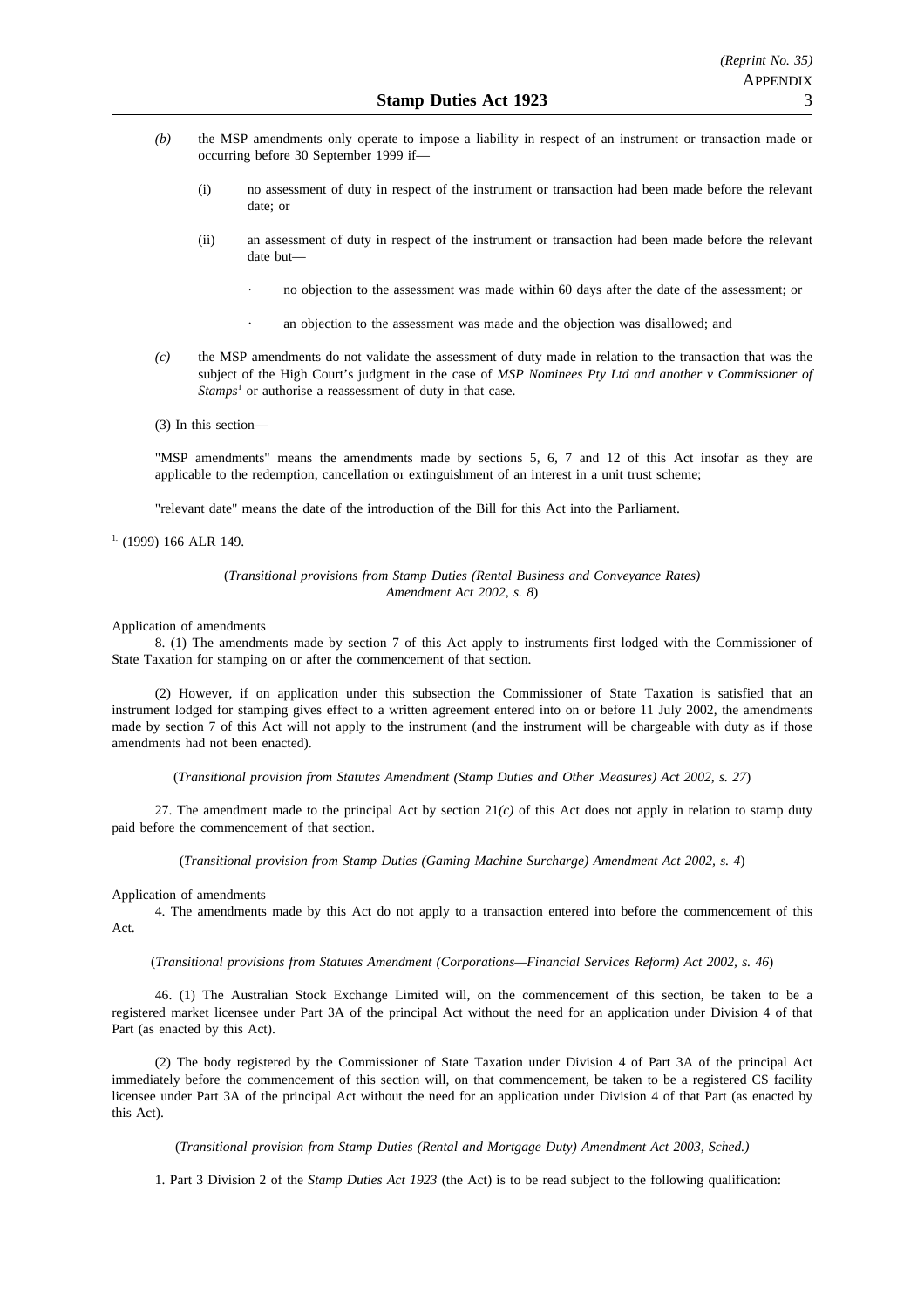An amount received under or in respect of a contract, agreement or arrangement entered into before 1 October 2003 is required to be included in a statement to be lodged under section 31F of the Act if (and only if) it was required to be brought into account for the calculation of rental duty under the relevant provisions of the Act, as in force immediately before 1 October 2003.

#### **Legislative History**

- Legislative history prior to 3 February 1976 appears in marginal notes and footnotes included in the consolidation of this Act contained in Volume 10 of The Public General Acts of South Australia 1837-1975 at page 369.
- Certain textual alterations were made to this Act by the Commissioner of Statute Revision when preparing the reprint of the Act that incorporated all amendments in force as at 1 November 1984. A Schedule of these alterations was laid before Parliament on 13 November 1984.
- Legislative history since 3 February 1976 (entries in bold type indicate amendments incorporated since the last reprint) is as follows:

Part 1 Division 1 heading: inserted by 80, 2000, s. 3 Part 1 Division 2 heading: inserted by 80, 2000, s. 4

(previously section 4) s. 2(1) by 80, 2000, s.  $5(g)$ 

# **Long title:** amended by 44, 2003, s. 3(1) (Sched. 1)

- Section 2: deleted in pursuance of the *Acts Republication Act 1967*
- Section 3: deleted in pursuance of the *Acts Republication Act 1967* as its function is now exhausted
- Section 2(1): redesignated as s. 2 by 82, 1996, s. 77(2); redesignated as
	- definition of "adhesive stamp" inserted by 8, 1986, s. 2(a)
	- definition of "approved form" inserted by 35, 2002, s. 15
	- definition of "assessment" inserted by 82, 1996, s. 77(1)(a)
	- definition of "Australian market licensee" inserted by 34, 2002, s. 26(a)
	- definition of "authorised officer" inserted by 100, 1986, s. 3(a); repealed
		- by 82, 1996, s. 77(1)(a)
	- definition of "beneficial interest" inserted by 80, 2000, s. 5(a)
	- definition of "business of primary production" inserted by 31, 1994, s. 3
	- definition of "Commissioner" substituted by 82, 1996, s. 77(1)(b)
	- definition of "CUFS" inserted by 18, 1996, s. 3(a)

definition of "die" substituted by 8, 1986, s. 2(b)

- definition of "discretionary trust" inserted by 36, 1990, s. 3(a)
- definition of "duty" substituted by 88, 1992, s. 3(a); 82, 1996, s. 77(1)(c)
- definition of "financial product" inserted by 34, 2002, s. 26(b)
- definition of "fixed interest security" inserted by 111, 1980, s. 3(a); repealed by 81, 1985, s. 3
- definitions of "GST" and "GST law" inserted by 21, 2000, s. 22(a)
- definition of "impressed stamp" inserted by 8, 1986, s. 2(c)
- definitions of "intellectual property", "interest" and "jurisdiction" inserted by 80, 2000, s. 5(b)
- definition of "marketable security" amended by 111, 1980, s. 3(b); 50, 1984, s. 3(1) (Sched. 6); 88, 1992, s. 3(b); 18, 1996, s. 3(b); 23, 2001, s. 105(a); repealed by 34, 2002, s. 26(c)
- definition of "money" substituted by 50, 1984, s. 3(1) (Sched. 6)
- definitions of "potential beneficial interest" and "property" inserted by
- 80, 2000, s. 5(c)
- definition of "recognised financial market" inserted by 34, 2002, s. 26(d) definition of "recognised stock exchange" inserted by 80, 2000, s. 5(c);
	- repealed by 34, 2002, s. 26(d)
- definition of "records" inserted by 100, 1986, s. 3(b)
- definition of "rent" inserted by 21, 2000, s. 22(b)
- definition of "right in respect of a marketable security" repealed by 34, 2002, s. 26(e)
- definition of "right in respect of a financial product" inserted by 34, 2002, s. 26(e)
- definitions of "sale" and "spouse" inserted by 80, 2000, s. 5(d)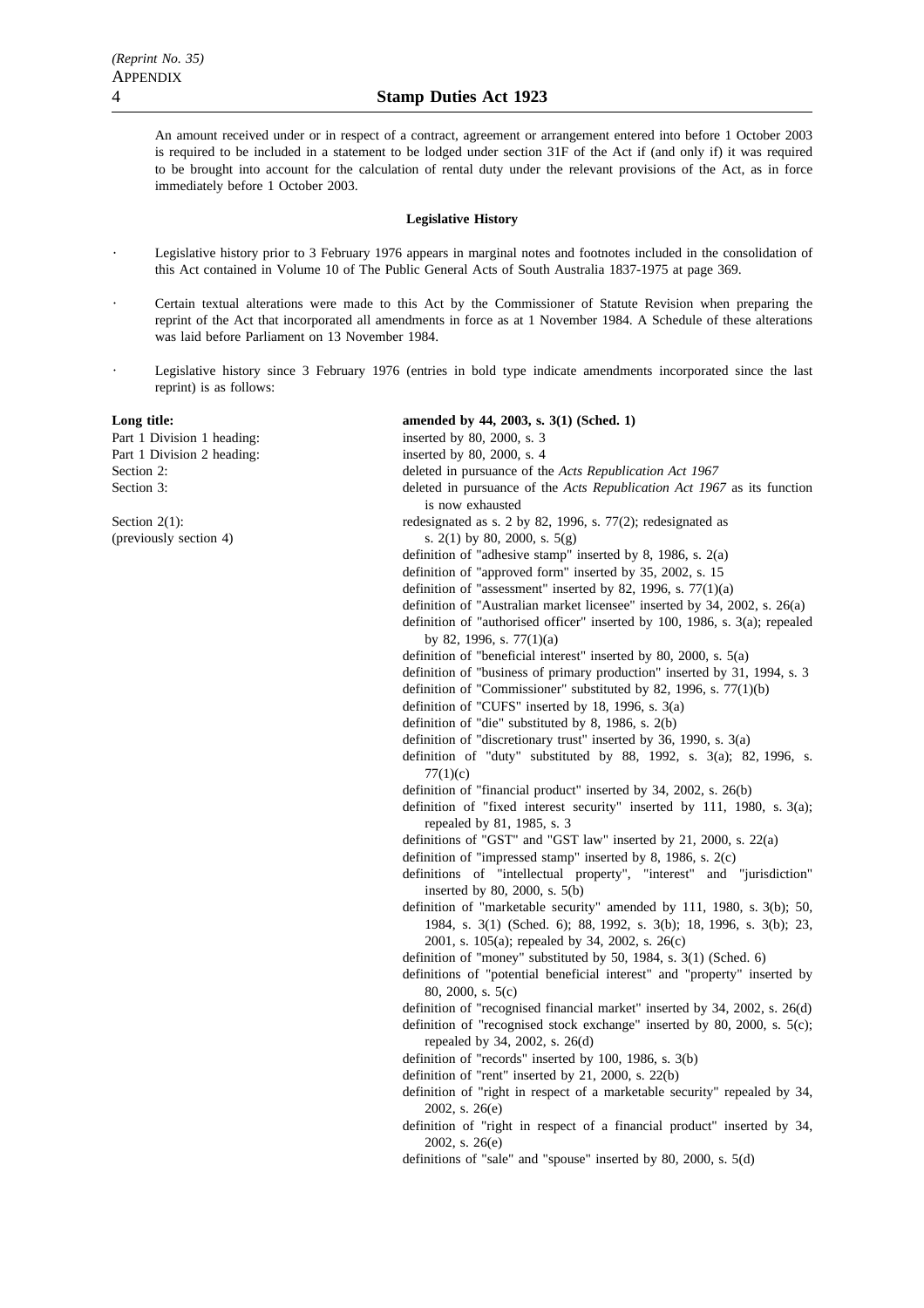definition of "savings bank" substituted by 50, 1984, s. 3(1) (Sched. 6); repealed by 41, 1999, s. 16 definition of "stamp" substituted by 8, 1986, s. 2(d) definition of "stamped" substituted by 8, 1986, s. 2(d) definition of "State" inserted by 80, 2000, s. 5(f) definition of "stock" amended by 50, 1984, s. 3(1) (Sched. 6); 23, 2001, s. 105(b) definition of "transfer" inserted by 80, 2000, s. 5(e) definition of "unit" inserted by 36, 1990, s. 3(b) definition of "unit trust scheme" inserted by 36, 1990, s. 3(b) Section  $2(2)$  and  $(3)$ : inserted by 80, 2000, s.  $5(g)$ Section 3: inserted by 82, 1996, s. 78 Division 3 of Part 1 comprising ss. 3A - 3D and heading inserted by 80, 2000, s. 6 Section 3C(4): amended by 23, 2001, s. 106 New Part 2 heading: inserted by 82, 1996, s. 78 Section 4: inserted by 82, 1996, s. 78 Section 5: **amended** by 50, 1984, s. 3(1) (Sched. 6); repealed by 82, 1996, s. 78 Section 5A: inserted by 111, 1980, s. 4; repealed by 82, 1996, s. 78 Section 5AB: inserted by 81, 1985, s. 4; substituted by 52, 1989, s. 3; repealed by 82, 1996, s. 78 Section 5: inserted by 111, 1980, s. 4; amended by 50, 1984, s. 3(1) (previously section 5B) (Sched. 6); redesignated as s. 5 by 82, 1996, s. 79; repealed by 80, 2000, s. 7 Section 6: amended by 50, 1984, s. 3(1) (Sched. 6); substituted by 100, 1986, s. 4; 82, 1996, s. 80 Section 6AA: inserted by 100, 1986, s. 4; repealed by 82, 1996, s. 80 Section 6A: inserted by 8, 1986, s. 3; amended by 2, 1987, s. 6(a); repealed by 82, 1996, s. 80 Section 6B: inserted by 2, 1987, s. 6(b); repealed by 82, 1996, s. 80 Section 7(3): substituted by 82, 1997, s. 3; amended by 41, 1999, s. 17 Section 7(4): amended by 50, 1984, s. 3(1) (Sched. 6); repealed by 82, 1997, s. 3 Old Part 2 heading: repealed by 82, 1996, s. 81 Section 9: repealed by 82, 1996, s. 81 Section 10: **amended** by 88, 1992, s. 4; repealed by 82, 1996, s. 81 Section 12(3): substituted by 88, 1992, s. 5 Section 15: repealed by 82, 1996, s. 82 Section 15A: substituted by 21, 2000, s. 23 Section 17: repealed by 111, 1980, s. 5; inserted by 4, 1990, s. 2 Section 19: **amended by 50, 1984, s. 3(1) (Sched. 6); substituted by 88, 1992, s. 6;** Section 19: repealed by 82, 1996, s. 83 Section 19A: inserted by 111, 1980, s. 6 Section 19A(1): amended by 88, 1992, s. 7; 82, 1996, s. 84 Section 20(1): substituted by 111, 1980, s. 7(a); 82, 1996, s. 85(a) Section 20(1aa): inserted by 88, 1992, s. 8(a); repealed by 82, 1996, s. 85(a) Section 20(1a): inserted by 111, 1980, s. 7(a); amended by 88, 1992, s. 8(b), (c); repealed by 82, 1996, s. 85(a) Section 20(2): amended by 111, 1980, s. 7(b); 88, 1992, s. 8(d); substituted by 82, 1996, s. 85(a) Section 20(3): substituted by 88, 1992, s. 8(e); 82, 1996, s. 85(a) Section 20(4): inserted by 21, 1988, s. 3; amended by 88, 1992, s. 8(f); 82, 1996, s. 85(b) Section 20(5) - (7): inserted by 21, 1988, s. 3 Section 20(8): inserted by 21, 1988, s. 3; repealed by 82, 1996, s. 85(c) Section 21(1): redesignated as s. 21 in pursuance of the *Acts Republication Act 1967* Section 21(2) - (4): repealed by 50, 1984, s. 3(1) (Sched. 6) Section 22: amended by 50, 1984, s. 3(1) (Sched. 6) Section 23(1): substituted by 100, 1986, s. 5(a); 82, 1996, s. 86(a) Section 23(1a) and (1b): inserted by 100, 1986, s. 5(a); repealed by 82, 1996, s. 86(a) Section 23(2): amended by 100, 1986, s. 5(b); substituted by 82, 1996, s. 86(a) Section 23(3): amended by 100, 1986, s. 5(c); substituted by 82, 1996, s. 86(a)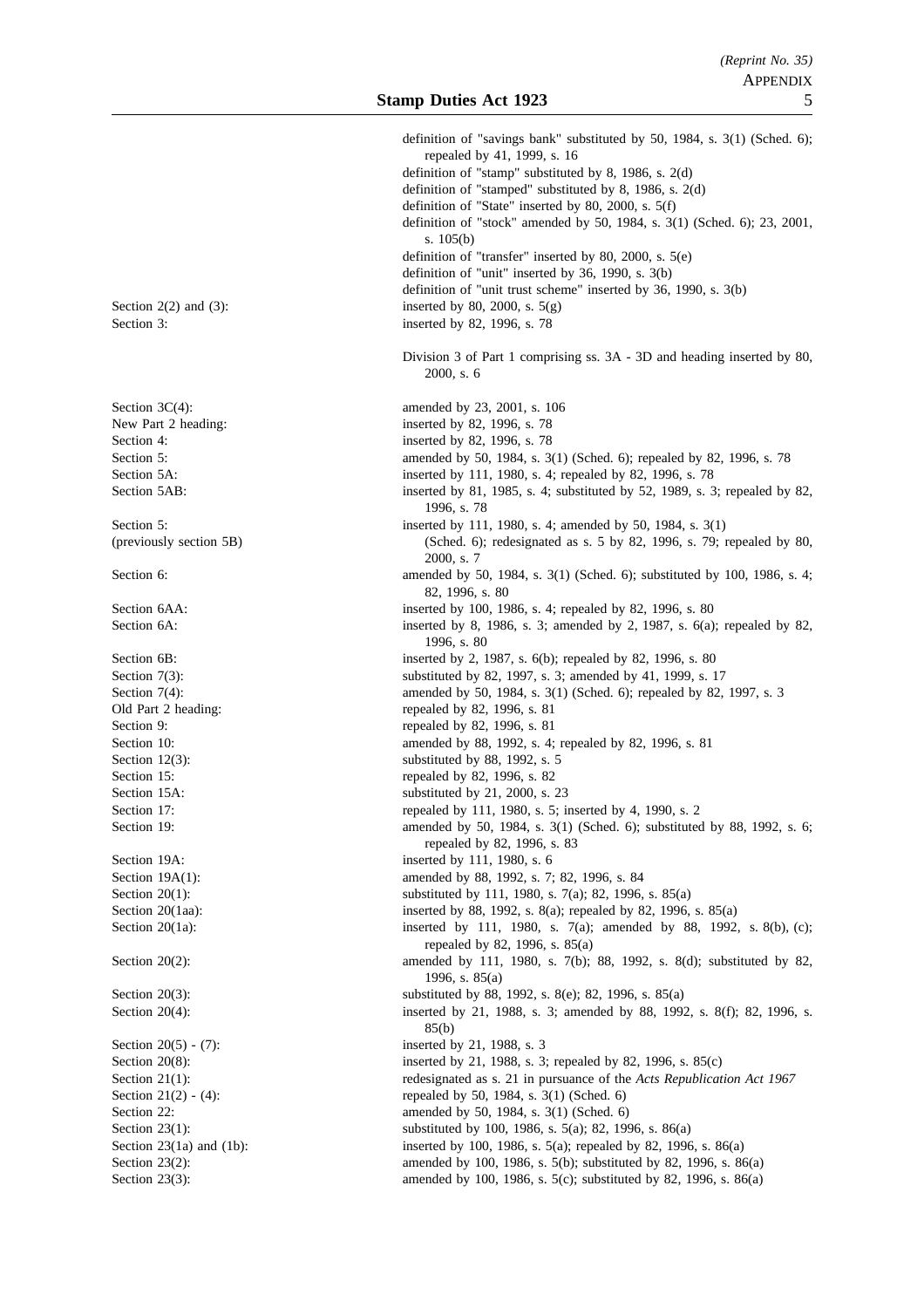Section 23(5): substituted by 88, 1992, s. 9 Section 27E: repealed by 82, 1996, s. 88 Section 28 and heading: repealed by 81, 1985, s. 5 Section 31(1): amended by 34, 2002, s. 27 Section 31A: amended by 31, 1994, s. 4

#### 6 **Stamp Duties Act 1923**

Section 23(4): amended by 82, 1996, s. 86(b) Section 23A: inserted by 88, 1992, s. 10; repealed by 82, 1996, s. 87 Section 24: **amended** by 21, 1988, s. 4; 88, 1992, s. 11; 83, 1995, s. 2; repealed by 82, 1996, s. 87 Section 25: **amended by 50, 1984, s. 3(1) (Sched. 6)**; repealed by 100, 1986, s. 6 Section 26: **amended** by 50, 1984, s. 3(1) (Sched. 6); repealed by 82, 1996, s. 87 Section 27A: substituted by 100, 1986, s. 7; repealed by 82, 1996, s. 88 Section 27B: substituted by 100, 1986, s. 7; amended by 14, 1994, s. 3; repealed by 82, 1996, s. 88 Section 27C: amended by 50, 1984, s. 3(1) (Sched. 6); substituted by 100, 1986, s. 7; repealed by 82, 1996, s. 88 Section 27D: substituted by 100, 1986, s. 7; amended by 88, 1992, s. 12; repealed by 98, 1992, s. 12; repealed by 82, 1996, s. 88 **Heading preceding section 29:** repealed by 44, 2003, s. 3(1) (Sched. 1) **Part 3 Division 1 heading: inserted by 44, 2003, s. 3(1) (Sched. 1)** Section 31(2) - (4): amended by 50, 1984, s. 3(1) (Sched. 6) **Heading preceding section 31B:** amended by 50, 1984, s. 3(1) (Sched. 6); **repealed by 44, 2003, s. 3(1) (Sched. 1) Part 3 Division 2 heading:** inserted by 44, 2003, s. 3(1) (Sched. 1) **Section 31B:** amended by 50, 1984, s. 3(1) (Sched. 6); redesignated as s. 31B (previously section 31B(1)) in pursuance of the *Acts Republication Act 1967*; **amended by 44, 2003, s. 3(1) (Sched. 1)** definition of "bailee" inserted by 88, 1992, s. 13(a) definition of "bailment plant" inserted by 88, 1992, s. 13(a) definition of "bailor" inserted by 88, 1992, s. 13(a) definition of "bank" repealed by 50, 1984, s. 3(1) (Sched. 6) definition of "contractual bailment" inserted by 88, 1992, s. 13(a); substituted by 15, 2002, s. 3(a) **definition of "corresponding law"** inserted by 31, 1994, s. 5; **amended by 44, 2003, s. 3(1) (Sched. 1)** definition of "dutiable rental business" inserted by 31, 2003, s. 4(1) definition of "equipment financing arrangement" inserted by 31, 2003, s. 4(1) definition of "credit arrangement" repealed by 50, 1984, s. 3(1) (Sched. 6) definition of "credit business" repealed by 50, 1984, s. 3(1) (Sched. 6) definition of "discount transaction" repealed by 50, 1984, s. 3(1) (Sched. 6) definition of "goods" amended by 88, 1992, s. 13(b) definition of "guarantee" repealed by 50, 1984, s. 3(1) (Sched. 6) definition of "guarantor" repealed by 50, 1984, s. 3(1) (Sched. 6) definition of "hire-purchase agreement" inserted by 15, 2002, s. 3(b) definition of "interest" repealed by 50, 1984, s. 3(1) (Sched. 6) definition of "loan" amended by 101, 1976, s.  $2(1)(a)$ ; repealed by 50, 1984, s. 3(1) (Sched. 6) definition of "prescribed rate" substituted by 95, 1982, s. 3(a); repealed by 50, 1984, s. 3(1) (Sched. 6) definition of "principal" repealed by 50, 1984, s. 3(1) (Sched. 6) definition of "rate of interest" repealed by 50, 1984, s. 3(1) (Sched. 6) definition of "registered credit union" substituted by 101, 1976, s. 2(1)(b); repealed by 50, 1984, s. 3(1) (Sched. 6) definition of "registered person" repealed by 31, 2003, s. 4(2) definition of "registered" inserted by 31, 2003, s. 4(2) definition of "related corporation" amended by 50, 1984, s. 3(1) (Sched. 6); 88, 1992, s. 13(c); substituted by 23, 2001, s. 107 definition of "rental business" substituted by 88, 1992, s. 13(d) Section 31B(1a): substituted by 95, 1982, s. 3(b); repealed by 50, 1984, s. 3(1) (Sched. 6) Section 31B(2) - (10): repealed by 50, 1984, s. 3(1) (Sched. 6)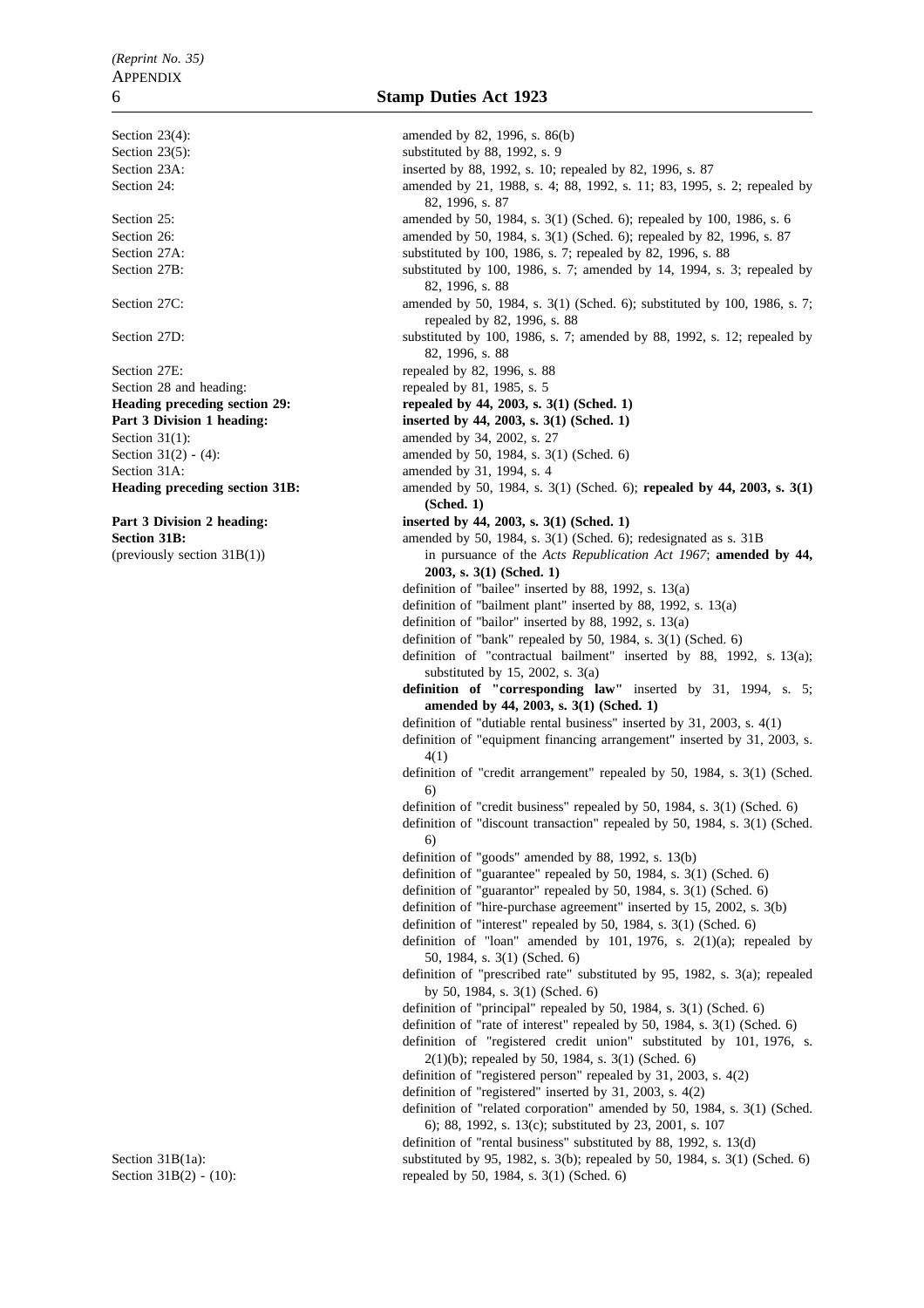Section 31C: substituted by 89, 1983, s. 3; repealed by 50, 1984, s. 3(1) (Sched. 6); inserted by 15, 2002, s. 4; substituted by 31, 2003, s. 5 Section 31D: amended by 89, 1983, s. 4; 71, 1992, s. 3(1) (Sched.); 88, 1992, s. 14; 82, 1996, s. 89; substituted by 31, 2003, s. 5 Section 31E(1): amended by 35, 2002, s. 16(a) Section 31E(2): substituted by 89, 1983, s. 5; amended by 35, 2002, s. 16(b) Section 31F: amended by 101, 1976, s. 3; 89, 1983, s. 6; 50, 1984, s. 3(1) (Sched. 6); 81, 1985, s. 6; 100, 1986, s. 8; 52, 1989, s. 4; 74, 1991, s. 3; 88, 1992, s. 15; 82, 1996, s. 90; 21, 2000, s. 24; 15, 2002, s. 5; 35, 2002, s. 17; substituted by 31, 2003, s. 6 Section 31G: amended by 50, 1984, s. 3(1) (Sched. 6); 74, 1991, s. 4; repealed by 88, 1992, s. 16 Section 31H: amended by 82, 1996, s. 91 Section 31I(1): amended by 50, 1984, s. 3(1) (Sched. 6); 74, 1991, s. 5; 31, 1994, s. 6(a); 83, 1994, s. 12 (Sched.); 82, 1996, s. 92(a)-(c); 15, 2002, s. 6(a); 31, 2003, s. 7(1) Section  $31I(1)(d)$  and (e): repealed by 50, 1984, s.  $3(1)$  (Sched. 6) Section  $31I(1)(f)$ : repealed by 81, 1985, s. 7(a) Section  $31I(1)(h)$ : repealed by  $31, 2003, s, 7(2)$ **Section 31I(1a):** inserted by 31, 1994, s. 6(b); **amended by** 31, 2003, s. 7(3); 44, 2003, **s. 3(1) (Sched. 1) Section 31I(1b):** inserted by 31, 1994, s. 6(b); **amended by 44, 2003, s. 3(1) (Sched. 1)** Section  $31I(1b)(a)$ : repealed by 31, 2003, s. 6(4) Section 31I(1c): inserted by 81, 1985, s. 7(b); amended by 52, 1989, s. 5; (previously section 31I(1a)) redesignated as s. 31I(1c) by 31, 1994, s. 6(b); amended by 82, 1996, s. 92(d); 15, 2002, s. 6(b); 31, 2003, s. 7(5) Section  $31I(2)$ : repealed by 82, 1996, s. 92(e) Section 31J: amended by 71, 1992, s. 3(1) (Sched.); repealed by 82, 1996, s. 93 Section 31K(3): amended by 82, 1996, s. 94 Section 31L: repealed by 70, 1981, s. 3; inserted by 15, 1982, s. 3 Section 31L(1): amended by 50, 1984, s. 3(1) (Sched. 6); 100, 1986, s. 9(1)(a); 71, 1992, s. 3(1) (Sched.); 82, 1996, s. 95 Section 31L(3): repealed by 50, 1984, s. 3(1) (Sched. 6); inserted by 100, 1986, s. 9(1)(b) Section 31L(4) and (5): repealed by 50, 1984, s. 3(1) (Sched. 6) Heading preceding section 31M: repealed by 50, 1984, s. 3(1) (Sched. 6) Section 31M: repealed by 50, 1984, s. 3(1) (Sched. 6); inserted by 100, 1986, s. 10; substituted by 74, 1991, s. 6; amended by 88, 1992, s. 17; repealed by 82, 1996, s. 96; inserted by 31, 2003, s. 8 Section 31MA: inserted by 89, 1983, s. 7; repealed by 50, 1984, s. 3(1) (Sched. 6) Section 31N: amended by 89, 1983, s. 8; 50, 1984, s. 3(1) (Sched. 6); 100, 1986, s. 10; 74, 1991, s. 7; 88, 1992, s. 18; 82, 1996, s. 97; repealed by 31, 2003, s. 9 Section 31O: repealed by 50, 1984, s. 3(1) (Sched. 6) Section 31P: repealed by 70, 1981, s. 4; inserted by 15, 1982, s. 4; repealed by 15, 1982, s. 4; repealed by 50, 1984, s. 3(1) (Sched. 6) Sections 31Q - 31T: repealed by 50, 1984, s. 3(1) (Sched. 6) **Heading preceding section 32:** repealed by 44, 2003, s. 3(1) (Sched. 1) **Part 3 Division 3 heading:** inserted by 44, 2003, s. 3(1) (Sched. 1) Section 32: definition of "assurance or insurance business" amended by 50, 1984, s. 3(1) (Sched. 6) definition of "general insurance business" inserted by 47, 1990, s. 3 definition of "life insurance policy" inserted by 47, 1990, s. 3 definition of "policy" amended by 50, 1984, s. 3(1) (Sched. 6) definition of "premium" inserted by 74, 1991, s. 8; substituted by 21, 2000, s. 25 Section 33: substituted by 47, 1990, s. 4 Section 34: **amended by 50**, 1984, s. 3(1) (Sched. 6); substituted by 47, 1990, s. 4 Section 34(3): amended by 82, 1996, s. 98(a) Section 34(4): repealed by 82, 1996, s. 98(b) Section 34A: repealed by 47, 1990, s. 4 Section 35: **amended by 111, 1980, s. 8**; 50, 1984, s. 3(1) (Sched. 6); substituted by 47, 1990, s. 4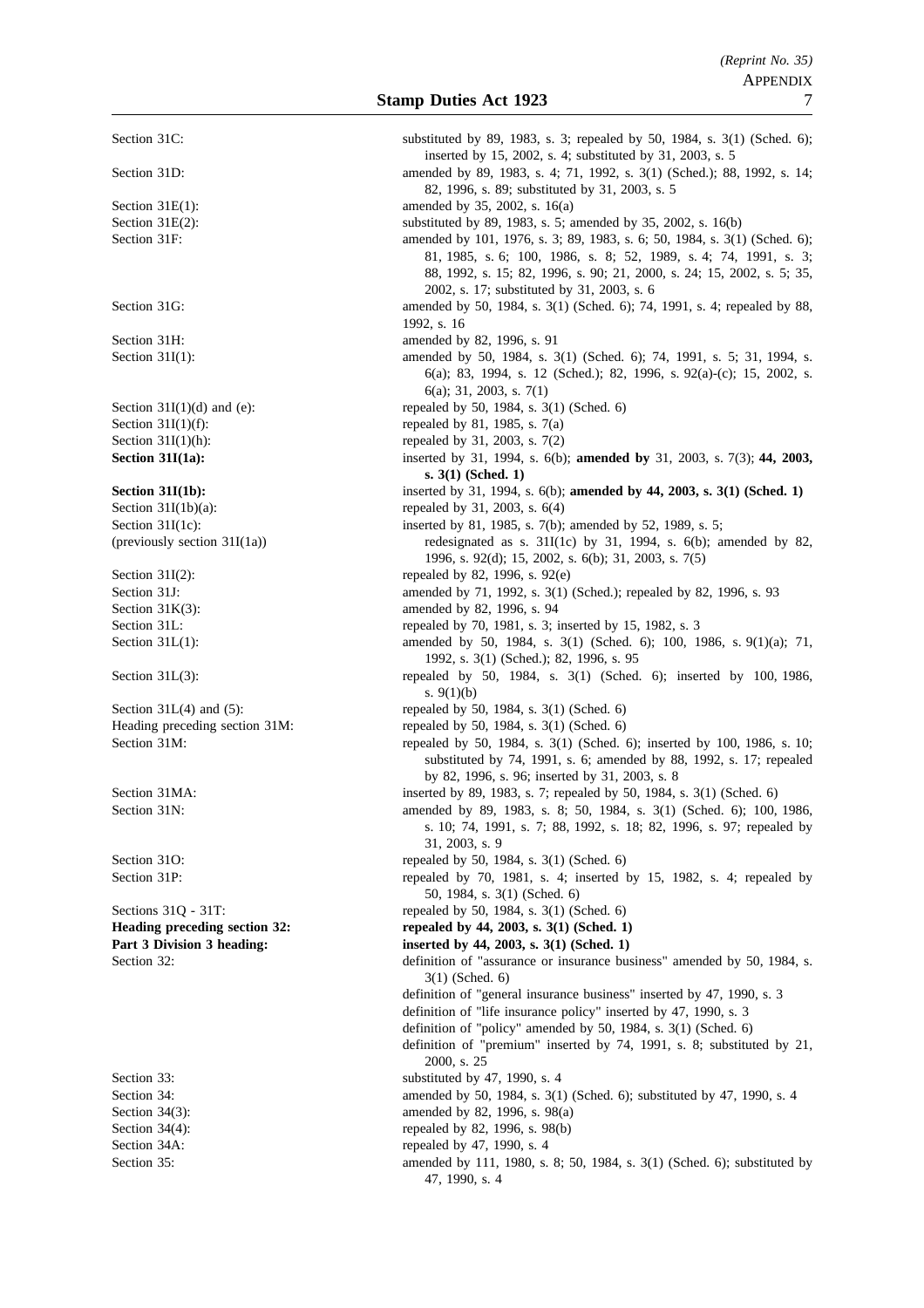Section 35(1): amended by 82, 1996, s. 99 Section 36A: inserted by 82, 1996, s. 101 Section 42AB: inserted by 8, 1986, s. 4 Section 42BA: inserted by 72, 1995, s. 3

Sections 43 - 45A and heading: repealed by 111, 1980, s. 9 Section 43: inserted by 82, 1997, s. 4

Section 36: substituted by 50, 1984, s. 3(1) (Sched. 6); 47, 1990, s. 4 Section 36(4): repealed by 82, 1996, s. 100 Section 37: repealed by 100, 1986, s. 11; inserted by 47, 1990, s. 4; amended by 82, 1996, s. 102 Section 38: **amended** by 50, 1984, s. 3(1) (Sched. 6); repealed by 100, 1986, s. 11; inserted by 47, 1990, s. 4 Section 39: substituted by 47, 1990, s. 4; repealed by 82, 1996, s. 103 Section 40: inserted by 47, 1990, s. 4; repealed by 82, 1996, s. 103 Section 41: substituted by 47, 1990, s. 4; amended by 74, 1991, s. 9; 88, 1992, s. 19; repealed by 82, 1996, s. 103 Section 42: substituted by 47, 1990, s. 4; repealed by 82, 1996, s. 103 Section 42AA(1): amended by 35, 2002, s. 18 Section 42AA(4): substituted by 88, 1992, s. 20; substituted by 82, 1996, s. 104 Section 42AA(4a) and (4b): inserted by 88, 1992, s. 20; repealed by 82, 1996, s. 104 Section 42AB(3): amended by 82, 1996, s. 105 Heading preceding section 42A: repealed by 44, 2003, s. 3(1) (Sched. 1) **Part 3 Division 4 heading:** inserted by 44, 2003, s. 3(1) (Sched. 1) Section 42A: definition of "applicant" substituted by 100, 1986, s. 12(a) definition of "commercial motor vehicle" inserted by 64, 1989, s. 3(a) definition of "dealer" substituted by 100, 1986, s. 12(b) definition of "list price" inserted by 100, 1986, s. 12(b); substituted by 21, 2000, s. 26(a) definition of "market value" inserted by 100, 1986, s. 12(b); substituted by 21, 2000, s. 26(b) definition of "new motor vehicle" inserted by 100, 1986, s. 12(c) definition of "optional equipment" inserted by 100, 1986, s. 12(c) definition of "primary producer" inserted by 64, 1989, s. 3(b) definition of "second-hand motor vehicle" inserted by 100, 1986, s. 12(d) Section 42B(1): substituted by 100, 1986, s. 13(a); amended by 21, 2000, s. 27 Section 42B(1aa): inserted by 100, 1986, s. 13(a) Section 42B(1a): amended by 28, 1977, s. 2(a); 83, 1994, s. 2(a) Section 42B(1b): inserted by 28, 1977, s. 2(b); substituted by 33, 1990, s. 2(a); repealed by 83, 1994, s. 2(b) Section 42B(1c): inserted by 33, 1990, s. 2(a); repealed by 83, 1994, s. 2(b) Section 42B(2): amended by 28, 1977, s. 2(c); 83, 1994, s. 2(c) Section 42B(3a): repealed by 94, 2000, Sched. 4 cl. 3 Section 42B(4) - (6): substituted by 100, 1986, s. 13(b); 82, 1996, s. 106 Section 42B(6a) and (6b): repealed by 82, 1996, s. 106 Section 42B(7): amended by 83, 1994, s. 2(d) Section 42B(6a) and (6b): inserted by 74, 1991, s. 10; substituted by 88, 1992, s. 21 Section 42B(7): repealed by 100, 1986, s. 13(b); inserted by 33, 1990, s. 2(b) Section 42B(8): repealed by 50, 1984, s. 3(1) (Sched. 6) Section 42C: repealed by 33, 1990, s. 3; inserted by 74, 1991, s. 11; amended by 88, 1992, s. 22; 72, 1995, s. 4; substituted by 82, 1996, s. 107 Section 42D: amended by 50, 1984, s. 3(1) (Sched. 6); 100, 1986, s. 14; 33, 1990, s. 4; substituted by 82, 1996, s. 107 **Section 42E: amended by** 33, 1990, s. 5; 82, 1996, s. 108; **44, 2003, s. 3(1) (Sched. 1) Heading preceding section 43:** inserted by 82, 1997, s. 4; **repealed by 44, 2003, s. 3(1) (Sched. 1) Part 3 Division 5 heading:** inserted by 44, 2003, s. 3(1) (Sched. 1) definition of "bank" repealed by 41, 1999, s. 18(a) definition of "cheque" amended by 41, 1999, s. 18(b) definition of "Cheques and Payment Orders Act 1986" repealed by 41, 1999, s. 18(c)

definition of "financial institution" inserted by 41, 1999, s. 18(c) definition of "unstamped cheque" amended by 41, 1999, s. 18(d)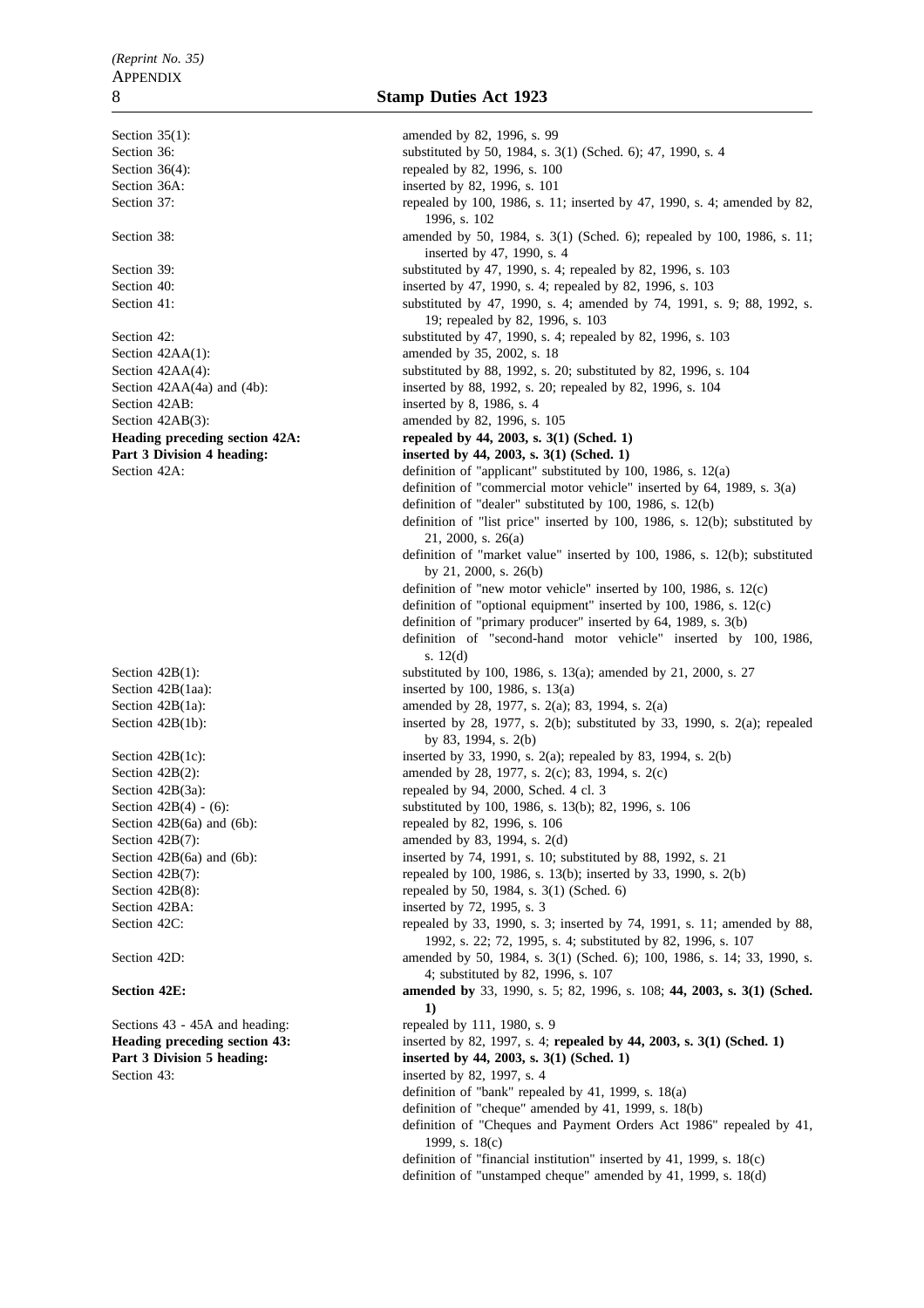Section 44: inserted by 82, 1997, s. 4 Section 44(2) and (3): amended by 41, 1999, s. 19(c) Section 44(4): <br>
Section 44(5): <br>
amended by 41, 1999, s. 19(e)<br>
amended by 41, 1999, s. 19(e) Heading preceding section 46: repealed by 82, 1997, s. 4 Section 47A: repealed by 82, 1997, s. 4 Sections 47B - 47D: repealed by 70, 1981, s. 5 Section 50: repealed by 82, 1997, s. 4 Section 52: repealed by 82, 1997, s. 4 Section 53 and heading: repealed by 81, 1985, s. 8 Section 60A: substituted by 95, 1982, s. 5 Section 60A(1): amended by 36, 1990, s. 4 Section  $60A(4a)$  and  $(4b)$ : inserted by 20, 1997, s.  $3(a)$ Section  $60A(7)$ : inserted by 20, 1997, s. 3(b) Section  $60A(8)$ : inserted by 20, 1997, s. 3(b) Section 60B(1): amended by 35, 2002, s. 19 Section 60C: inserted by 80, 2000, s. 10 Section 61: **amended** by 95, 1982, s. 6 Section 62: inserted by 80, 2000, s. 11 Section  $62(2)$  and  $(3)$ : substituted by  $27, 2001, s. 10$ Section 63: repealed by 95, 1982, s. 7 Section 65: **amended** by 95, 1982, s. 8 Section  $66(4)$ : repealed by 95, 1982, s. 9(b) Section 66A: repealed by 33, 1990, s. 6 Section 67(2): amended by 34, 2002, s. 28 Section 67(5) and (6): repealed by 82, 1996, s. 110 Section 67(8): repealed by 27, 2001, s. 11 Section 68(3): amended by 95, 1982, s. 11(c)

Section 44(1): amended by 41, 1999, s. 19(a), (b) amended by 41, 1999, s. 19(e) Section 45: inserted by 82, 1997, s. 4; amended by 41, 1999, s. 20 Section 46: amended by 19, 1991, s. 2; substituted by 82, 1997, s. 4; amended by 82, 1997, s. 4; amended by 41, 1999, s. 21 Section 46A: inserted by 89, 1983, s. 9; amended by 19, 1991, s. 3; repealed by 82, 1997, s. 4 Section 47: **amended by 50**, 1984, s. 3(1) (Sched. 6); repealed by 82, 1997, s. 4 Section 48: **amended** by 70, 1981, s. 6; 50, 1984, s. 3(1) (Sched. 6); repealed by 82, 1997, s. 4 Section 48A: amended by 101, 1976, s. 4; 70, 1981, s. 7; 95, 1982, s. 4; 19, 1991, s. 4; 82, 1996, s. 109; repealed by 82, 1997 s. 4 Section 49: **amended** by 88, 1992, s. 23; repealed by 82, 1997, s. 4 Section 51: **amended** by 88, 1992, s. 24; repealed by 82, 1997, s. 4 Sections 54 - 59A and heading: repealed by 50, 1984, s. 3(1) (Sched. 6) Heading preceding section 59B: inserted by 27, 1978, s. 7; deleted in pursuance of the *Acts Republication Act 1967* as its function is now exhausted Section 59B: inserted by 27, 1978, s. 7; amended by 50, 1984, s. 3(1) (Sched. 6); 52, 1989, s. 6; 88, 1992, s. 25; repealed by 83, 1994, s. 3 **Heading preceding section 60: repealed by 44, 2003, s. 3(1) (Sched. 1)**<br>Part 3 Division 6 heading: **repealed by 44, 2003, s. 3(1) (Sched. 1) inserted by 44, 2003, s. 3(1) (Sched. 1)** Section 60: definition of "conveyance" amended by 38, 1996, s. 40; 80, 2000, s. 8 Section 60A(4): amended by 50, 1984, s. 3(1) (Sched. 6) Section 60A(6): inserted by 20, 1997, s. 3(b); amended by 23, 2001, s. 108(a)-(c) definition of "majority shareholder" substituted by 23, 2001, s. 108(d) definition of "spouse" repealed by 80, 2000, s. 9 Section 66(1): amended by 95, 1982, s. 9(a); redesignated as s. 66 in pursuance of the *Acts Republication Act 1967* Section 66(2) and (3): substituted by 28, 1977, s. 3; repealed by 95, 1982, s. 9(b) Section 66AB: amended by 101, 1976, s. 5; 111, 1980, s. 10; 70, 1981, s. 8; repealed by 33, 1990, s. 6 Section 66B: amended by 28, 1977, s. 4; repealed by 95, 1982, s. 10 Section 67: repealed by 95, 1982, s. 10; inserted by 33, 1990, s. 6 Section 68(1): amended by 95, 1982, s. 11(a); 50, 1984, s. 3(1) (Sched. 6); repealed by 33, 1990, s. 7 Section 68(2): amended by 95, 1982, s. 11(b); repealed by 33, 1990, s. 7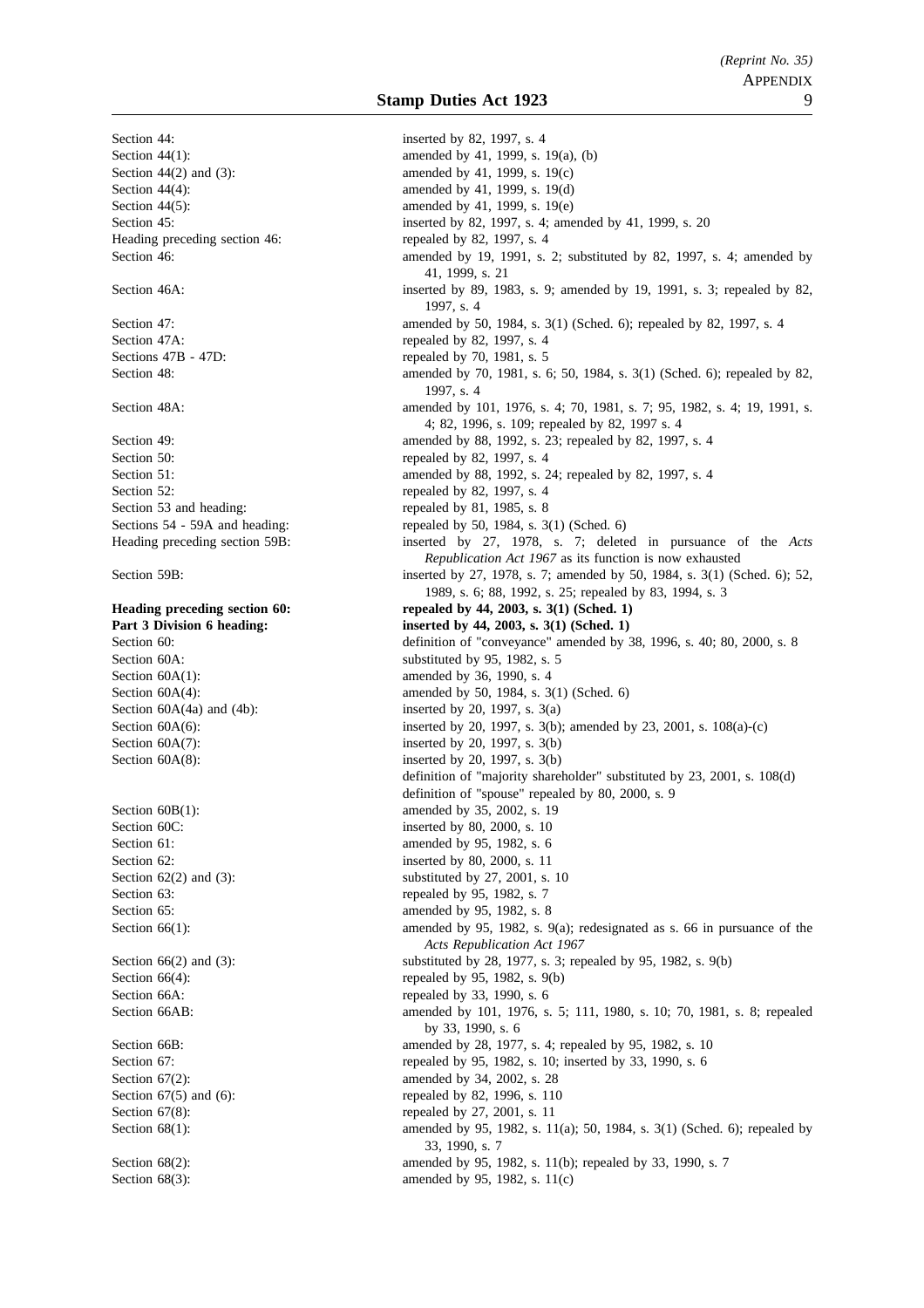Section 68(4): amended by 95, 1982, s. 11(d) Section 68(5): amended by 95, 1982, s. 11(e) Section 69: repealed by 33, 1990, s. 8 Section 70: substituted by 50, 1984, s. 3(1) (Sched. 6) Section 71(2): substituted by 82, 1996, s. 111; repealed by 35, 2002, s. 20 Section 71(3): substituted by 111, 1980, s. 11; amended by 80, 2000, s. 12(a) Section 71(4): substituted by 111, 1980, s. 11; amended by 80, 2000, s. 12(b); 34, 2002, s. 29(a) Section 71(4a): inserted by 36, 1990, s. 5(a); amended by 88, 1992, s. 26(a); substituted by 18, 1996, s. 4; amended by 23, 2001, s. 109(a) Section 71(5): repealed by 66, 1979, s. 3; inserted by 111, 1980, s. 11; amended by 95, 1982, s. 12(a); 21, 1988, s. 5; 80, 2000, s. 12(d)-(f); 34, 2002, s. 29(b) Section  $71(5)(a)$ : repealed by 80, 2000, s. 12(c) Section 71(6): amended by 54, 1976, s. 7; repealed by 66, 1979, s. 3; inserted by 111, 1980, s. 11; amended by 80, 2000, s. 12(g) Section 71(7): repealed by 66, 1979, s. 3; inserted by 111, 1980, s. 11 Section 71(8): repealed by 66, 1979, s. 3; inserted by 111, 1980, s. 11; amended by 95, 1982, s. 12(b) Section 71(9) and (10): inserted by 111, 1980, s. 11 Section 71(11): inserted by 111, 1980, s. 11; amended by 36, 1990, s. 5(b); 34, 2002, s. 29(c) Section 71(11a): inserted by 36, 1990, s. 5(c) Section 71(12) and (13): inserted by 111, 1980, s. 11 Section 71(14): inserted by 111, 1980, s. 11; amended by 42, 1992, s. 3 Section 71(15): inserted by 111, 1980, s. 11; definition of "discretionary trust" repealed by 36, 1990, s. 5(d) definition of "potential beneficial interest" repealed by 80, 2000, s. 12(h) definition of "public company" amended by 50, 1984, s. 3(1) (Sched. 6); 88, 1992, s. 26(b); 23, 2001, s. 109(b) definition of "transfer" repealed by 80, 2000, s. 12(h) definition of "unit" repealed by 36, 1990, s. 5(d) definition of "unit trust scheme" amended by 50, 1984, s. 3(1) (Sched. 6); repealed by 36, 1990, s. 5(d) Section 71AA: inserted by 80, 2000, s. 13 Section 71A: amended by 111, 1980, s. 12; 50, 1984, s. 3(1) (Sched. 6) Section 71B: amended and redesignated as s. 71B(1) by 95, 1982, s. 13 Section 71B(2) and (3): inserted by 95, 1982, s. 13(b); repealed by 82, 1996, s. 112 Section 71B(4) and (5): inserted by 95, 1982, s. 13(b) Section 71C: inserted by 66, 1979, s. 4 **Section 71C(1): amended by** 81, 1985, s. 9(a), (b); 8, 1989, s. 3(a), (b); 52, 1989, s. 7(a); 42, 1992, s. 4(a); 20, 1997, s. 4(a); **44, 2003, s. 3(1) (Sched. 1)** Section 71 $C(1a)$ : inserted by 8, 1989, s. 3(c) Section 71 $C(1b)$ : inserted by 35, 2002, s. 21(a) Section 71C(2): amended by 95, 1982, s. 14; 81, 1985, s. 9(c)-(e); substituted by 52, 1989, s. 7(b); amended by 42, 1992, s. 4(b); 20, 1997, s. 4(b)-(d); 35, 2002, s. 21(b) Section 71C(2a): inserted by 81, 1985, s. 9(f); substituted by 35, 2002, s. 21(c) Section 71C(2b): inserted by 52, 1989, s. 7(c); repealed by 14, 1994, s. 4; inserted by 35, 2002, s. 21(d) Section 71C(3): definition of "genuine farm" inserted by 35, 2002, s. 21(e) definition of "Housing Trust home" inserted by 8, 1989, s. 3(d) definitions of "prescribed amount" and "prescribed maximum" inserted by 20, 1997, s. 4(e) definition of "relevant component" inserted by 35, 2002, s. 21(f) definition of "relevant contract" inserted by 42, 1992, s. 4(c) Section  $71C(4)$ : substituted by 52, 1989, s.  $7(d)$ Section 71CA: inserted by 30, 1982, s. 3 Section 71CA(2) and (3): substituted by 83, 1994, s. 4 Section 71CB: inserted by 21, 1988, s. 6; substituted by 83, 1994, s. 5 Section 71CB(1): definition of "spouses" amended by 80, 2000, s. 14 Section 71CC: inserted by 31, 1994, s. 7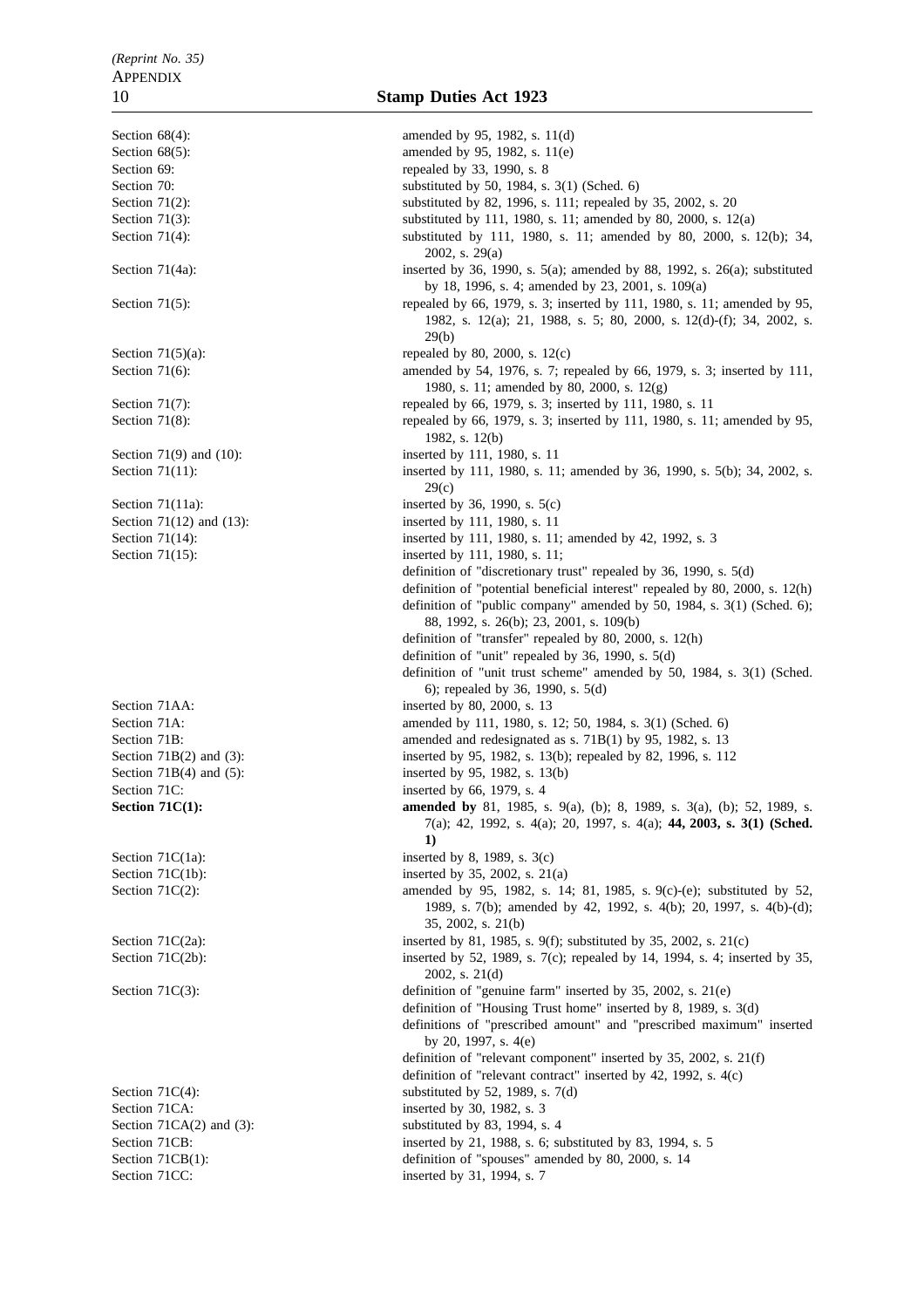Section 71DA: inserted by 83, 1994, s. 6

Section 71DA(6): substituted by 42, 1997, s.  $3(d)$ Section 71EA: inserted by 39, 2002, s. 3 Sections 71EB - 71EJ: inserted by 39, 2002, s. 3 Section 71E: inserted by 21, 1988, s. 7 Section 71E(1): amended by 18, 1996, s. 6(a), (b) Section 71E(1a): inserted by 18, 1996, s.  $6(c)$ Section  $71E(2)(d)$ : repealed by 80, 2000, s. 16 Section 71E(4a): inserted by 74, 1991, s. 12 Section 71E(6): amended by 82, 1996, s. 113 Section 71E(10): repealed by 33, 1990, s. 9 Section 71F: inserted by 35, 2002, s. 23 Heading preceding section 75: repealed by 81, 1985, s. 10

Section 71CC(1): amended by 18, 1996, s. 5(a)-(c); 11, 1999, s. 2(a); 35, 2002, s. 22(a) Section 71 $CC(1a)$ : inserted by 11, 1999, s. 2(b) Section 71CC(1b): inserted by 35, 2002, s. 22(b) Section 71CC(5): definition of "natural person" or "person" inserted by 18, 1996, s. 5(d) definition of "relative" amended by 11, 1999, s. 2(c) definition of "spouse" repealed by 80, 2000, s. 15 Section 71CD: inserted by 42, 1997, s. 2 Section 71D: inserted by 111, 1980, s. 13 Section 71D(1) and (2): substituted by 19, 1991, s.  $5(a)$ Section 71D(2a): inserted by 19, 1991, s. 5(a) Section 71D(3): definition of "exploration tenement" amended by 83, 1994, s. 12 (Sched.); 11, 2000, Sched. 2 Section 71D(4): substituted by 19, 1991, s.  $5(b)$ Section 71D(5) and (6): inserted by 19, 1991, s. 5(b) Section 71DA(1a) and (1b): inserted by 42, 1997, s.  $3(a)$ Section 71DA(5): definition of "complying superannuation fund" amended by 42, 1997, s. 3(b) definitions of "pooled superannuation trust" and "the SIS Act" inserted by 42, 1997, s. 3(c) **Heading preceding section 71EA:** inserted by 39, 2002, s. 3; **repealed by 44, 2003, s. 3(1) (Sched. 1)** Part 3 Division 7 heading: inserted by 44, 2003, s. 3(1) (Sched. 1) Section 71EA(1): definition of "this Division" repealed by 44, 2003, s. 3(1) (Sched. 1) **Heading preceding section 71E:** inserted by 21, 1988, s. 7; **repealed by 44, 2003, s. 3(1) (Sched. 1) Part 3 Division 8 heading:** inserted by 44, 2003, s. 3(1) (Sched. 1) Section 71E(2): amended by 88, 1992, s. 27; 23, 2001, s. 110 **Heading preceding section 72:** repealed by 44, 2003, s. 3(1) (Sched. 1) **Part 3 Division 9 heading: inserted by 44, 2003, s. 3(1) (Sched. 1)** Section 75: repealed by 81, 1985, s. 10; inserted by 72, 1995, s. 5 Heading preceding section 75AA: deleted in pursuance of the *Acts Republication Act 1967*, as its function is now exhausted Section 75AA: repealed by 50, 1984, s. 3(1) (Sched. 6) **Heading preceding section 76:** repealed by 44, 2003, s. 3(1) (Sched. 1) **Part 3 Division 10 heading:** inserted by 44, 2003, s. 3(1) (Sched. 1) Section 76: definition of "home" inserted by 31, 2003, s. 10(1) definition of "home mortgage" inserted by 31, 2003, s. 10(1) definition of "liability" inserted by 88, 1992, s. 28 definition of "mortgage" substituted by 88, 1992, s. 28; amended by 31, 2003, s. 10(2) Section 76A: inserted by 8, 1986, s. 5; repealed by 88, 1992, s. 29 Section 79: substituted by 88, 1992, s. 30 Section 79(2): amended by 31, 2003, s. 11 Section 80: amended by 95, 1982, s. 15 Section 81: redesignated as s. 81(1) by 18, 1996, s. 7 Section 81(2): inserted by 18, 1996, s. 7 Section 81A: inserted by 101, 1976, s. 6 Section 81A(1) and (2):  $\qquad \qquad \text{amended by 31, 2003, s. 12}$ Section 81B: inserted by 111, 1980, s. 14; substituted by 88, 1992, s. 31 Section 81C: inserted by 95, 1982, s. 16 Section 81C(6): amended by 83, 1994, s. 12 (Sched.); 23, 2001, s. 111 Section 81D: inserted by 31, 1994, s. 8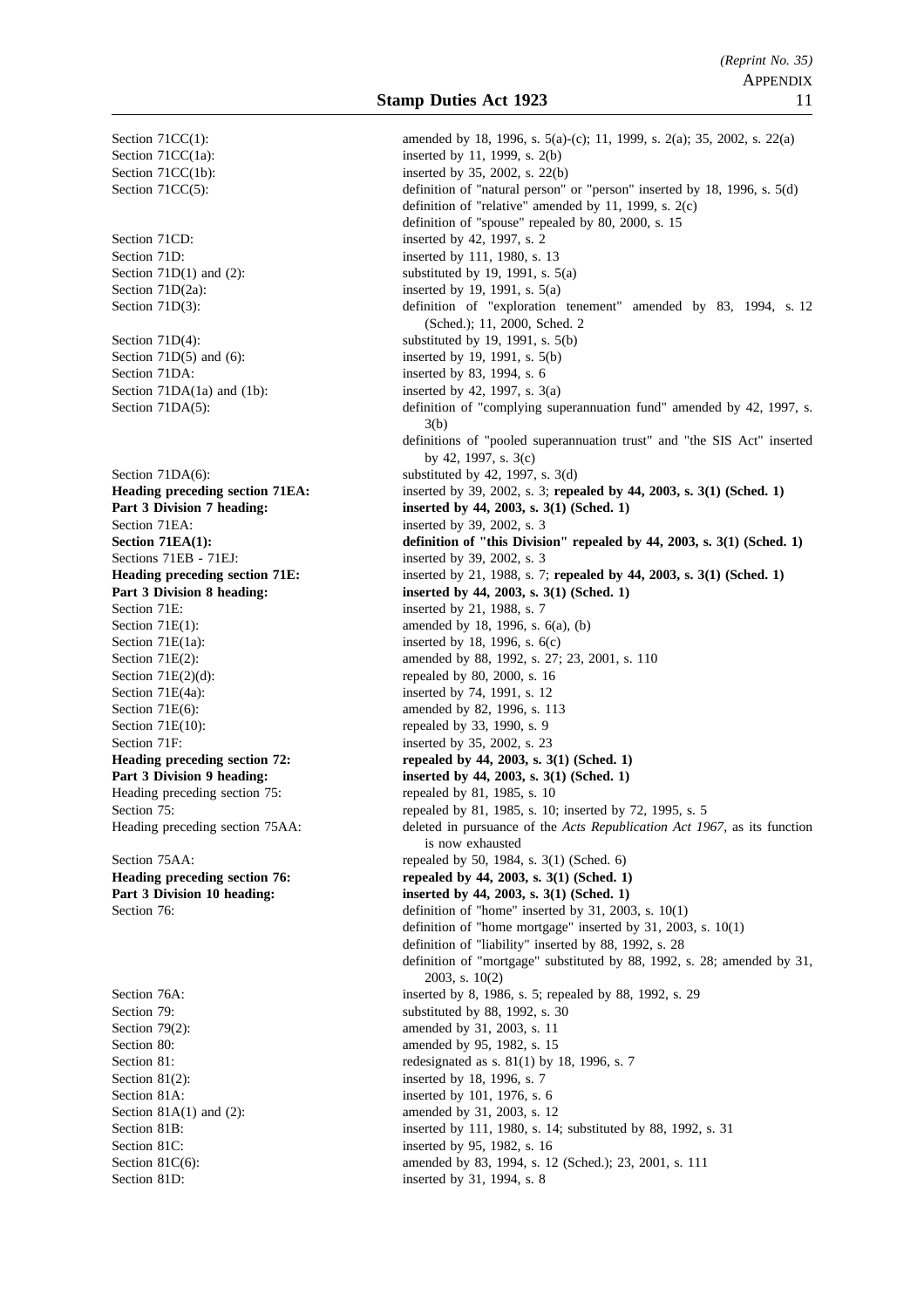Section 81E: inserted by 82, 1997, s. 6 Part 3A Division 1 heading: inserted by 14, 1994, s. 5

Section  $81D(1)$ : amended by 82, 1997, s. 5(a) Section 81D(4): definition of "subsidiary" amended by 23, 2001, s. 112(a) definition of "public company" amended by 23, 2001, s. 112(b) Section 81D(5): amended by 82, 1997, s. 5(b) Section 81D(6): repealed by 82, 1997, s.  $5(c)$ Heading preceding section 82: repealed by 50, 1984, s. 3(1) (Sched. 6) Section 82: repealed by 50, 1984, s. 3(1) (Sched. 6); inserted by 21, 1988, s. 8 Section 82(2): amended by 42, 1992, s. 5 Sections 82A and 83: repealed by 50, 1984, s. 3(1) (Sched. 6) Sections 84 - 84J:<br>
Sections 85 - 90 and heading:<br>
Fermione Sections 85 - 90 and heading:<br>
Fermione Sections 85 - 90 and heading:<br>
Fermione Sections 85 - 90 and heading:<br>
Fermione Sections 85 - 90 and heading: repealed by 104, 1976, s. 4(2) (Sched. 2) Part 3A heading: substituted by 14, 1994, s. 5; amended by 34, 2002, s. 30 Section 90A: amended by 14, 1994, s. 6(a) definition of "Australian CS facility licensee" inserted by 34, 2002, s. 31(a) definition of "broker" amended by 52, 1989, s. 8(a); 14, 1994, s. 6(b); substituted by 11, 1999, s. 3; 34, 2002, s. 31(a) definition of "CS facility" inserted by 34, 2002, s. 31(b) definition of "CSF identifier" inserted by 34, 2002, s. 31(b) definition of "CSF participant" inserted by 34, 2002, s. 31(b) definition of "CSF transaction" inserted by 34, 2002, s. 31(b) definition of "error transaction" inserted by 14, 1994, s. 6(c); substituted by 34, 2002, s. 31(c) definition of "exempt transaction" inserted by 21, 2000, s. 28(a): substituted by 27, 2001, s. 12; substituted by 34, 2002, s.  $31(c)$ definition of "financial market" inserted by 34, 2002, s. 31(c) definition of "foreign company" inserted by 14, 1994, s. 6(c); amended by 23, 2001, s. 113(a) definition of "identification code" inserted by 14, 1994, s. 6(c); substituted by 34, 2002, s. 31(d) definition of "odd lot" inserted by 70, 1981, s. 9; repealed by 34, 2002, s. 31(e) definition of "odd lot specialist" inserted by 70, 1981, s. 9; amended by 52, 1989, s. 8(b); repealed by 34, 2002, s. 31(e) definition of "operating rules" inserted by 34, 2002, s. 31(e) definition of "proper CSF transaction" inserted by 34, 2002, s. 31(e) definition of "proper SCH transfer" inserted by 14, 1994, s. 6(d); repealed by 34, 2002, s. 31(e) definition of "quoted financial product" inserted by 34, 2002, s. 31(e) definition of "quoted marketable security" inserted by 21, 2000, s. 28(b); repealed by 34, 2002, s. 31(e) definition of "recognised stock exchange" inserted by 21, 2000, s. 28(b); repealed by 80, 2000, s. 17 definition of "registered CS facility licensee" inserted by 34, 2002, s. 31(e) definition of "registered market licensee" inserted by 34, 2002, s. 31(e) definition of "relevant company" inserted by 14, 1994, s. 6(d); amended by 23, 2001, s. 113(b) definition of "relevant CSF participant" inserted by 34, 2002, s. 31(f) definition of "relevant SCH participant" inserted by 14, 1994, s. 6(d); repealed by 34, 2002, s. 31(f) definition of "SCH" inserted by 14, 1994, s. 6(d); repealed by 34, 2002, s. 31(f) definition of "SCH business rules" inserted by 14, 1994, s. 6(d); repealed by 34, 2002, s. 31(f) definition of "SCH participant" inserted by 14, 1994, s. 6(d); repealed by 34, 2002, s. 31(f) definition of "SCH-regulated transfer" inserted by 14, 1994, s. 6(d); repealed by 34, 2002, s. 31(f) definition of "South Australian registered company" inserted by 14, 1994, s. 6(e); substituted by 23, 2001, s. 113(c)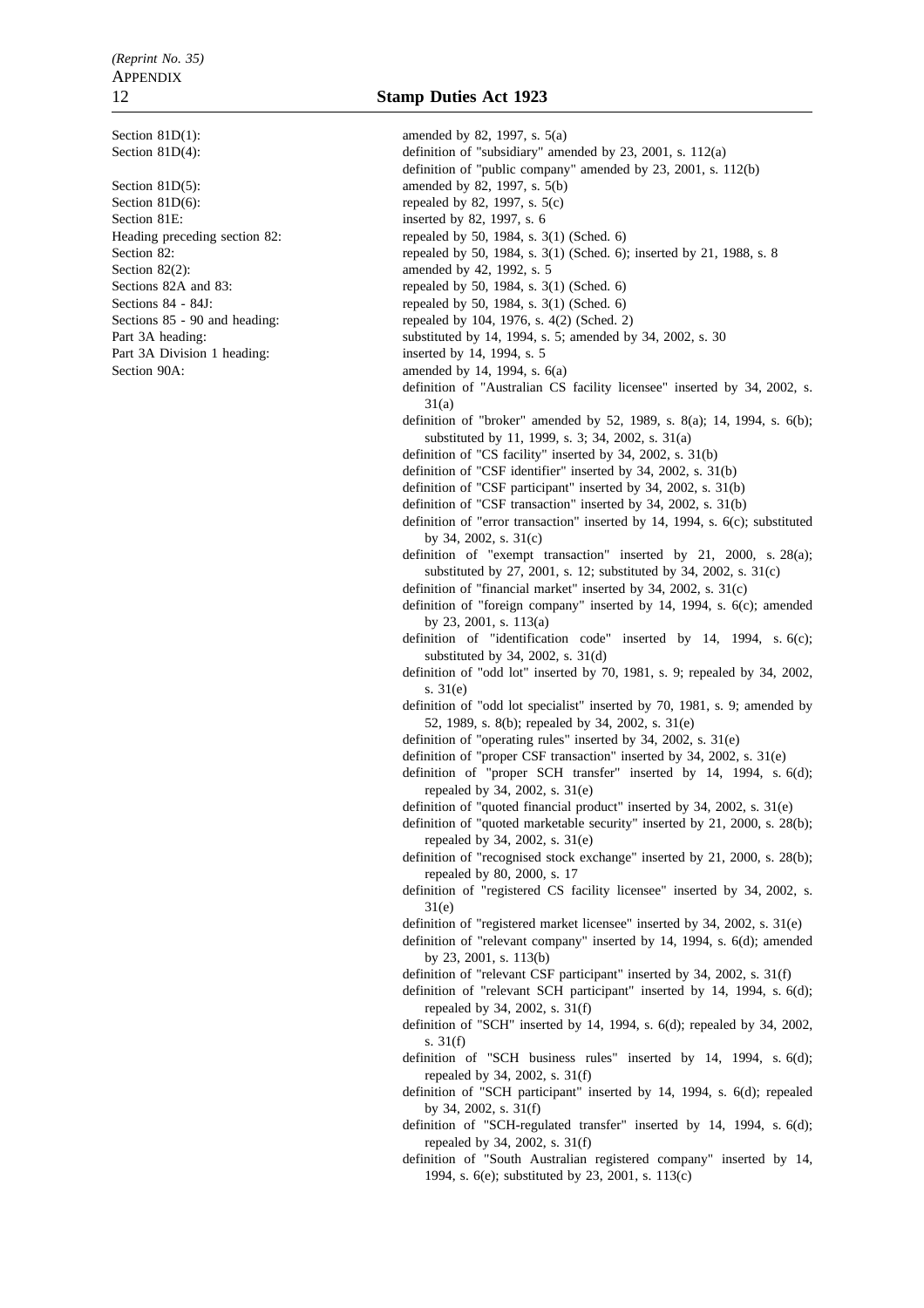Section 90G: inserted by 8, 1986, s. 6

definition of "transfer document" inserted by 14, 1994, s. 6(e); substituted by 34, 2002, s.  $31(g)$ definition of "transfer identifier" inserted by 14, 1994, s. 6(e); repealed by 34, 2002, s. 31(g) definition of "transfer value" inserted by 14, 1994, s. 6(e); substituted by 34, 2002, s. 31(g) Section 90AB: inserted by 71, 1998, s. 2 Section 90AC: inserted by 21, 2000, s. 28(c) Part 3A Division 2 heading: inserted by 14, 1994, s. 7 Section 90B(1): amended by 50, 1984, s. 3(1) (Sched. 6); 14, 1994, s. 8; (previously section 90B) amended and redesignated as s. 90B(1) by 49, 1995, s. 3; amended by 34, 2002, s. 32(a)-(d) Section 90B(2): inserted by 49, 1995, s. 3(b); amended by 34, 2002, s. 32(a) Section 90B(3): inserted by 49, 1995, s. 3(b); amended by 34, 2002, s. 32(a), (b) Section 90C(1): amended by 14, 1994, s. 9(a); 49, 1995, s. 4(a), (b); 34, 2002, s. 33(a) Section  $90C(1)(a)$  and (b): repealed by 49, 1995, s. 4(c) Section  $90C(2)$ : repealed by 49, 1995, s. 4(d) Section 90C(3): amended by 70, 1981, s. 10; 49, 1995, s. 4(e); 34, 2002, s. 33(a), (b) Section 90C(4):  $\qquad \qquad \text{amended by 34, 2002, s. 33(a)}$ Section  $90C(5)$ : amended by 49, 1995, s. 4(f) Section 90C(6): substituted by 14, 1994, s. 9(b); amended by 49, 1995, s. 4(g); substituted by 82, 1996, s. 114 Section 90C(7): amended by 49, 1995, s. 4(h); repealed by 82, 1996, s. 114 Section 90C(8): amended by 71, 1992, s. 3(1) (Sched. 6); 14, 1994, s. 9(c), (d); 49, 1995, s. 4(i); repealed by 82, 1996, s. 114 Section 90C(9): repealed by 100, 1986, s. 15 Section  $90D(a1)$ : inserted by 49, 1995, s. 5(a) Section 90D(1): amended by 49, 1995, s. 5(b); 35, 2002, s. 24(a) Section 90D(2): amended by 49, 1995, s. 5(c); 35, 2002, s. 24(b) Section 90D(3): substituted by 88, 1992, s. 32; 14, 1994, s. 10(a); amended by 49, 1995, s. 5(d); substituted by 82, 1996, s. 115 Section 90D(4): substituted by 88, 1992, s. 32; amended by 49, 1995, s. 5(e); repealed by 82, 1996, s. 115 Section 90D(5): inserted by 88, 1992, s. 32; repealed by 82, 1996, s. 115 Section 90D(6): inserted by 88, 1992, s. 32; amended by 14, 1994, s. 10(b); repealed by 82, 1996, s. 115 Section 90D(7) and (8): inserted by 88, 1992, s. 32; repealed by 82, 1996, s. 115<br>Section 90E(1): amended by 14, 1994, s. 11; 49, 1995, s. 6(a); 34, 2002, amended by 14, 1994, s. 11; 49, 1995, s. 6(a); 34, 2002, s. 34(a) Section 90E(2): substituted by 88, 1992, s. 33; amended by 49, 1995, s. 6(b); 82, 1996, s. 116 Section 90E(3): amended by 36, 1990, s. 6; substituted by 34, 2002, s. 34(b) Section 90F: **amended** by 49, 1995, s. 7; 34, 2002, s. 35 Section 90G(1): definition of "broker" amended by 52, 1989, s. 9(c) definition of "jobber" repealed and definition of "market maker" inserted in its place by 52, 1989, s. 9(a) definition of "marketable security" amended by 23, 2001, s. 114; renamed definition of "financial product" by 34, 2002, s. 36(a) definition of "relevant transaction" amended by 34, 2002, s. 36(a) definition of "the U.K. Stock Exchange" repealed and definition of "the U.K. and Ireland Stock Exchange" inserted in its place by 52, 1989, s. 9(b) Section 90G(3): amended by 34, 2002, s. 36(a) Section 90G(5): substituted by 88, 1992, s. 34; 82, 1996, s. 117(a) Section 90G(5a) and (5b): inserted by 99, 1992, s. 34; repealed by 82, 1996, s. 117(a) Section 90G(6): amended by 100, 1986, s. 16(a), (b); 52, 1989, s. 9(c)-(f); 49, 1995, s. 8; 34, 2002, s. 36(b)-(d) Section 90G(7): amended by 100, 1986, s. 16(c), (d); 52, 1989, s. 9(c), (g); 34, 2002, s. 36(b)

Section 90G(8): substituted by 100, 1986, s. 16(e); repealed by 82, 1996, s. 117(b)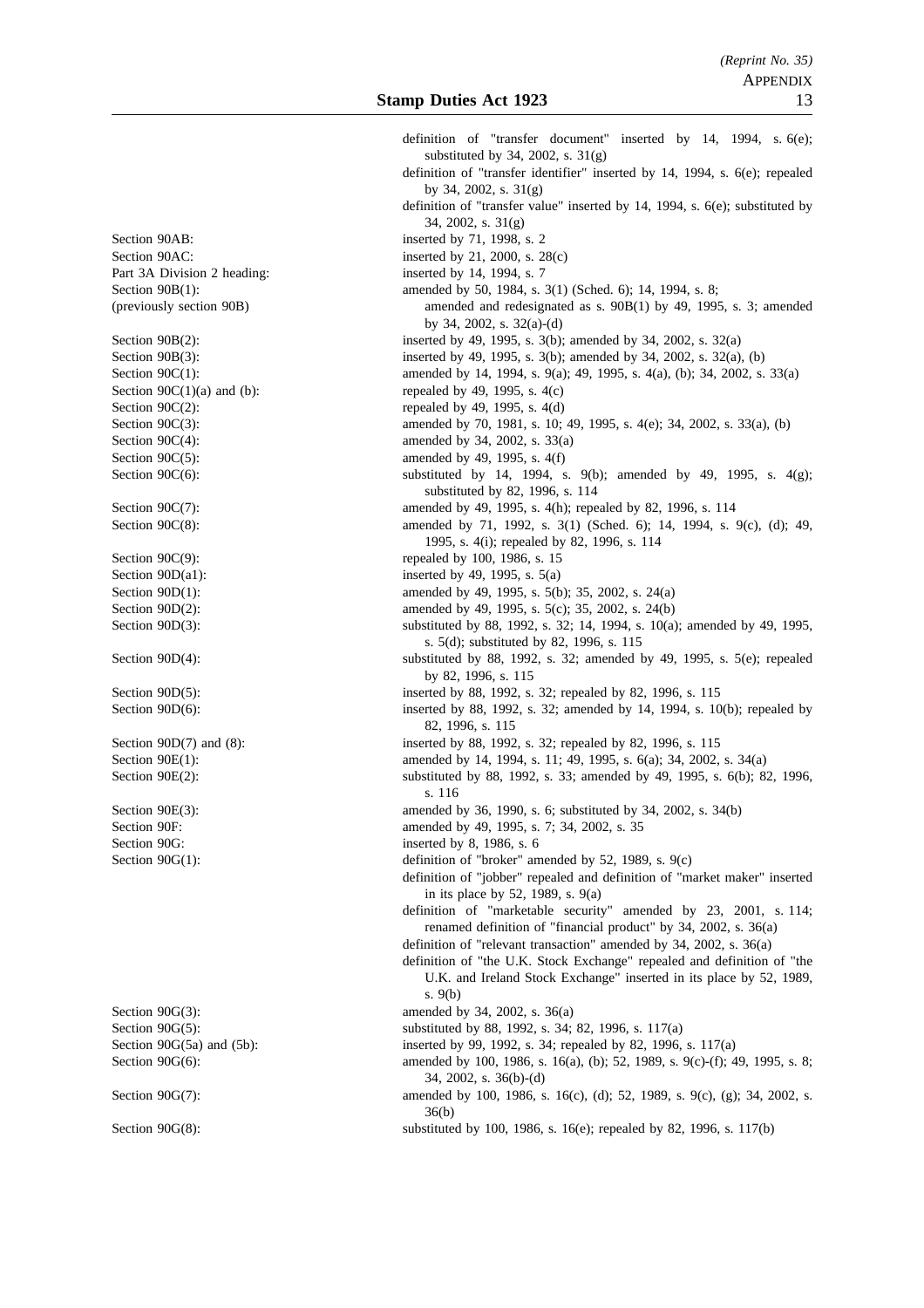**Schedule 2:** AGREEMENT or any MEMORANDUM: amended by 42, 1992, s. 6(a); repealed by 88, 1992, s. 44(a)

- Division 3 of Part 3A comprising ss. 90H 90O and heading inserted by 14, 1994, s. 12; amended by 83, 1994, s. 7; 18, 1996, s. 8; 82, 1996, ss. 118, 119; repealed and ss. 90H - 90P and heading inserted in its place by 34, 2002, s. 37
- Division 4 of Part 3A comprising ss. 90P 90S and heading inserted by 14, 1994, s. 12; amended by 82, 1996, ss. 120, 121; repealed and ss. 90Q, 90R and heading inserted in its place by 34, 2002, s. 37

Division 5 of Part 3A comprising ss. 90T - 90V and heading inserted by 83, 1994, s. 8

Section 90T: **amended** by 23, 2001, s. 115; 34, 2002, s. 38 Section 90U: amended by 34, 2002, s. 39 Section  $90V(1)$ : amended by 34, 2002, s. 40 Section  $90V(3)$ : inserted by 80, 2000, s. 18

> Part 4 comprising ss. 91 - 105C and heading inserted by 36, 1990, s. 7; amended by 88, 1992, ss. 35-41; 83, 1994, s. 9; 18, 1996, s. 9; 82, 1996, ss. 122-127; repealed and ss. 91 - 102 and headings inserted in its place by 80, 2000, s. 19

Section 91(1): definition of "executive officer" amended by 23, 2001, s. 116(a) definition of "private company" substituted by 34, 2002, s. 41 Section 91(4): amended by 23, 2001, s. 116(b)<br>Section 97(2) and (5): amended by 34, 2002, s. 42 amended by 34, 2002, s.  $42$ Section 101(2): substituted by 27, 2001, s. 13; amended by 34, 2002, s. 43 Section 106: amended by 50, 1984, s. 3(1) (Sched. 6); redesignated as s. 106(1) by 82, 1996, s. 128 Section 106(2): inserted by 82, 1996, s. 128 Section 106A(1): amended by 70, 1981, s. 11(a); 83, 1994, s. 10(a); 34, 2002, s. 44(a), (b) Section 106A(1a): inserted by 70, 1981, s. 11(b); amended by 35, 2002, s. 25; 34, 2002, s. 44(c) Section 106A(1b): inserted by 70, 1981, s. 11(b) Section 106A(2): amended by 14, 1994, s. 13; 83, 1994, s. 10(b); 34, 2002, s. 44(d)-(f) Section 106A(3): amended by 83, 1994, s. 10(c); 82, 1996, s. 129(a); 34, 2002, s. 44(g) Section 106A(4): substituted by 83, 1994, s. 10(d); amended by 82, 1996, s. 129(b) Section 106A(5): amended by 83, 1994, s. 10(e); 34, 2002, s. 44(h), (i) Section 107: substituted by 14, 1994, s. 14; repealed by 82, 1996, s. 130; inserted by 82, 1996, s. 130; inserted by 35, 2002, s. 26 Section 108(1): amended by 59, 1994, Sched. 2 Section 109: **amended** by 88, 1992, s. 42 Section 110: repealed by 88, 1992, s. 43 Section 110A: amended by 100, 1986, s. 17; repealed by 82, 1996, s. 131 Section 111: **amended** by 82, 1996, s. 132 Section 112(1): amended by 74, 1991, s. 13(a) Section 112(5): inserted by 74, 1991, s. 13(b) Section 113: repealed by 50, 1984, s. 3(1) (Sched. 6) Section 114: inserted by 27, 1978, s. 8 Schedule 1: deleted in pursuance of the *Acts Republication Act 1967*, as its function is now exhausted; inserted by 41, 1999, s. 22 **Heading: substituted by 44, 2003, s. 3(1) (Sched. 1) Part 1 heading:** inserted by 44, 2003, s. 3(1) (Sched. 1)

AFFIDAVIT OR DECLARATION: amended by 50, 1984, s. 3(1) (Sched. 6); repealed by 81, 1985, s. 11(a) **ANNUAL LICENCE:** amended by 65, 1983, s. 3; 8, 1986, s. 7(a); 100, 1986, s. 18(a), (b); 47, 1990, s. 5(1)(a), (b), (d); 82, 1996, s. 133; 36, 1998, s. 3(a); **amended and redesignated as clause 1 by 44, 2003, s. 3(1) (Sched. 1)** Paragraph (1): repealed by 47, 1990, s.  $5(1)(c)$ 

Exemption No. 2: amended by 41, 1999, s.  $23(a)$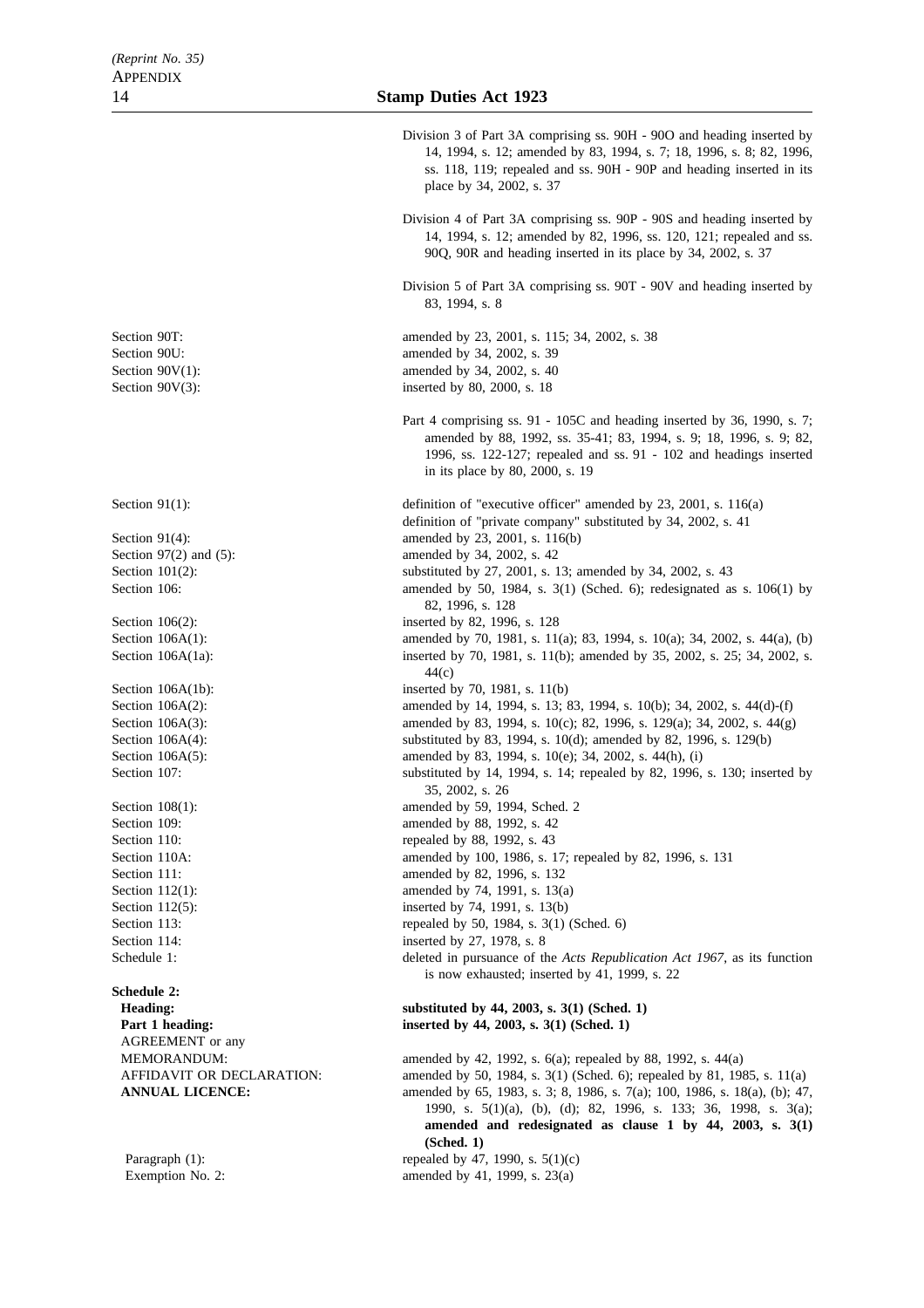Exemption Nos. 5 and 6: inserted by 81, 1985, s. 11(b) Exemption No. 7: inserted by 8, 1986, s. 7(b) Motor Vehicle: (Sched. 1) Exemption No. 5A: inserted by 8, 1986, s. 7(c) Exemption No. 12: amended by 19, 1991, s. 6(a) Exemption No. 13:  $\qquad \qquad \text{amended by 19, 1991, s. 6(b)}$ Exemption No. 14:  $\qquad \qquad \text{amended by 19, 1991, s. } 6(c)$ paragraph (ab): repealed by 36, 1998, s. 3(b) Exemption No. 16: substituted by 28, 1977, s. 5 Exemption No. 18: inserted by 31, 1994, s. 9(b) Exemption No. 3A: inserted by 8, 1986, s. 7(d) Exemption No. 8: amended by 89, 1978, s. 3 Exemption No.  $8(c)$ : repealed by 89, 1978, s. 3 BILL OF EXCHANGE BILL OF EXCHANGE, BILL OF EXCHANGE, being BILL OF EXCHANGE and PROMISSORY NOTE BILL OF EXCHANGE and PROMISSORY NOTE (not being

a bill or note...: repealed by 82, 1997, s.  $7(a)$ BILL OF EXCHANGE and PROMISSORY NOTE of any

BILL OF LADING CONTRACT NOTE (not

Exemption No. 3: inserted by 111, 1980, s. 15(a); substituted by 100, 1986, s. 18(c) Exemption No. 4: inserted by 111, 1980, s. 15(a) Exemption No. 8: inserted by 100, 1986, s. 18(d) **APPLICATION to Register a amended and redesignated as clause 2 by 44, 2003, s. 3(1)** APPLICATION - (A): amended by 64, 1989, s. 4(a), (b); 31, 1994, s. 9(a) Exemption No. 2: amended by 100, 1986, s. 18(e) Exemption No. 4: substituted by 64, 1989, s. 4(c); 30, 1996, s. 43(a) Exemption No. 10: substituted by 83, 1994, s. 12 (Sched.) Exemption No. 10A: inserted by 76, 1994, s. 7(a); substituted by 77, 1995, s. 17(a); 30, 1996, s. 43(b) Exemption No. 10B: inserted by 77, 1995, s. 17(a); repealed by 30, 1996, s. 43(b) Exemption No. 11A: inserted by 54, 1991, s. 5(a); repealed by 30, 1996, s. 43(c) Exemption No. 15: substituted by 19, 1991, s. 6(d); amended by 72, 1995, s. 6(a)-(c) Exemption No. 17: inserted by reg. 139, 1982; substituted by 81, 1985, s. 11(c) APPLICATION - (B): amended by 47, 1990, s. 5(2); 77, 1995, s. 17(b); 36, 1998, s. 3(c) Exemption No. 2: substituted by 64, 1989, s. 4(d); 30, 1996, s. 43(d) Exemption No. 5: substituted by 83, 1994, s. 12 (Sched.) Exemption No. 5A: inserted by 76, 1994, s. 7(b); substituted by 77, 1995, s. 17(c); 30, 1996, s. 43(e) Exemption No. 5B: inserted by 77, 1995, s. 17(c); repealed by 30, 1996, s. 43(e) Exemption No. 6A: inserted by 54, 1991, s. 5(b); repealed by 30, 1996, s. 43(f) BANK NOTE: repealed by 111, 1980, s. 15(b) payable on demand...: amended by 70, 1981, s. 12(a); substituted by 89, 1983, s. 10(a); 19, 1991, s. 6(e); repealed by 82, 1997, s. 7(a) being a cheque...: inserted by 89, 1983, s. 10(a); amended by 50, 1984, s. 3(1) (Sched. 6); repealed by 82, 1997, s. 7(a) a payment order: inserted by 19, 1991, s. 6(f); repealed by 82, 1997, s. 7(a) drawn or made...:  $\qquad \qquad \text{amended by 70, 1981, s. 12(b); repeated by 82, 1997, s. 7(a)$ other kind (except a bank note): amended by 19, 1991, s. 6(g); 83, 1994, s. 12 (Sched.); repealed by 82, 1997, s. 7(a) OR SHIPPING NOTE: repealed by 81, 1985, s. 11(d) otherwise charged): repealed by 50, 1984, s. 3(1) (Sched. 6) CONTRACT NOTE: repealed by 50, 1984, s. 3(1) (Sched. 6) CONTRACT: repealed by 50, 1984, s. 3(1) (Sched. 6)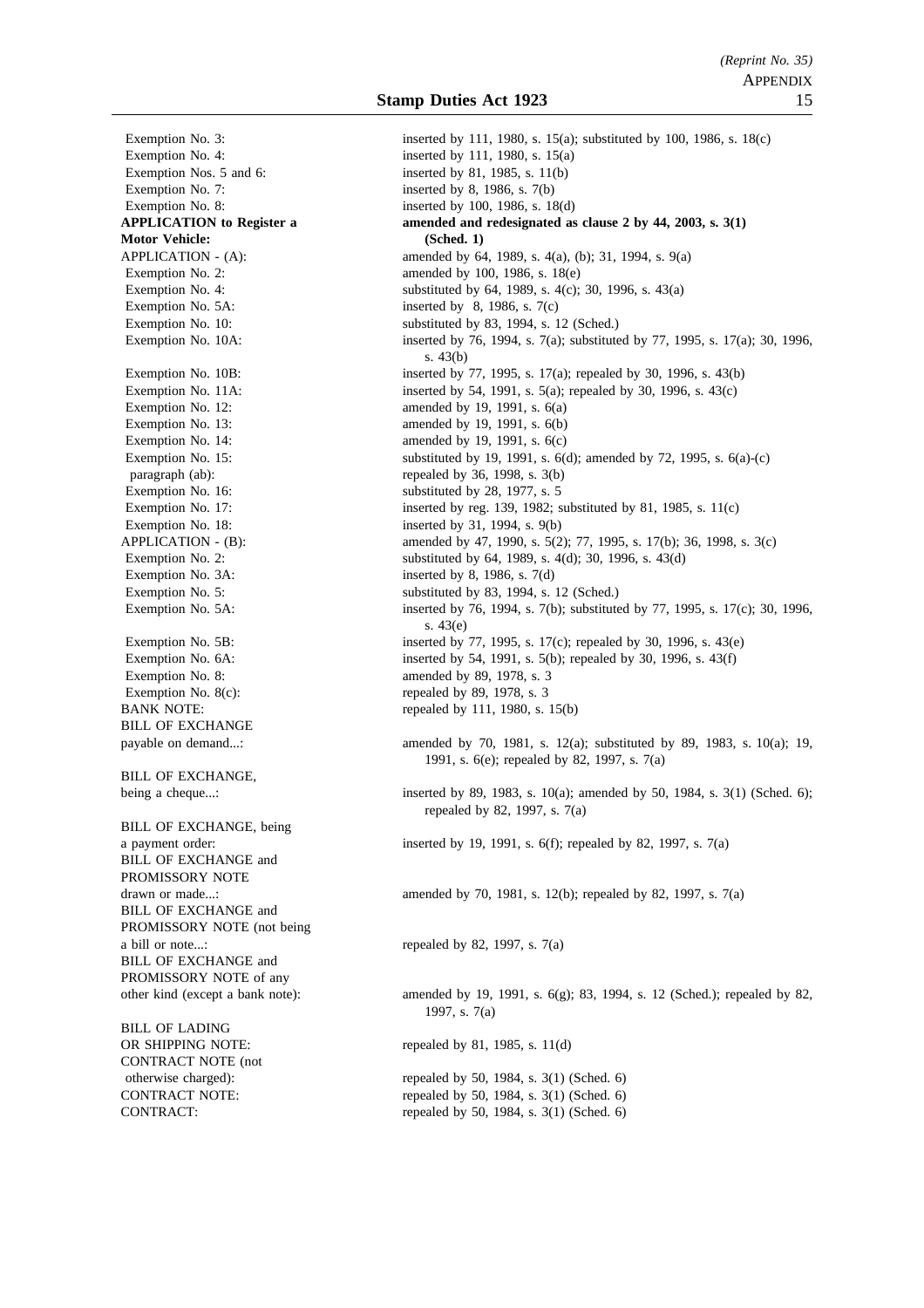## 16 **Stamp Duties Act 1923**

CONVEYANCE to which

DOCUMENT or other INSTALMENT PURCHASE

## Exemption No. 1: substituted by 27, 2001, s. 14

Exemption No. 4: inserted by 72, 1995, s. 6(f) POWER OF ATTORNEY: repealed by 42, 1992, s. 6(h) RECEIPTS: repealed by 50, 1984, s. 3(1) (Sched. 6) **RETURN lodged with the Commissioner section 44: s. 3(1) (Sched. 1)** Exemption No. 1:  $\qquad \qquad \text{amended by 41, 1999, s. 23(c), (d)}$ Exemption No. 2:  $\qquad \qquad \text{amended by 41, 1999, s. 23(e)}$ Exemption No. 3:  $\qquad \qquad \text{amended by 41, 1999, s. 23(f), (g)}$ 

**CONVEYANCE or TRANSFER:** amended by 101, 1976, s. 7; 111, 1980, s. 15(c), (d); 95, 1982, s. 17(a)-(d); 89, 1983, s. 10(c); 50, 1984, s. 3(1) (Sched. 6); 81, 1985, s. 11(e), (g); 8, 1986, s. 7(e); 42, 1992, s. 6(b); 88, 1992, s. 44(b), (c); 49, 1995, s. 9(a); 40, 1999, s. 2(a); 15, 2002, s. 7(a); 34, 2002, s. 45(a), (b); **amended and redesignated as clause 3 by 44, 2003, s. 3(1) (Sched. 1)** paragraph (aab): repealed by 81, 1985, s.  $11(f)$ paragraph (ab): repealed by  $89, 1983, s. 10(b)$ Exemption No. 1: substituted by 81, 1985, s. 11(h); 80, 2000, s. 20(a) Exemption No. 2: inserted by 81, 1985, s. 11(h); amended by 34, 2002, s. 45(c) Exemption No. 3: inserted by 100, 1986, s. 18(f); amended by 34, 2002, s. 45(d) Exemption No. 4: inserted by 100, 1986, s. 18(f); amended by 83, 1994, s. 12 (Sched.) Exemption No. 5: inserted by 100, 1986, s. 18(f); substituted by 83, 1994, s. 12 (Sched.) **CONVEYANCE operating:** substituted by 101, 1976, s. 8; amended by 81, 1985, s. 11(i); 36, 1990, s. 8; 88, 1992, s. 44(d), (e); 14, 1994, s. 15(a); 49, 1995, s. 9(b); 42, 1997, s. 4; 40, 1999, s. 2(b); 15, 2002, s. 7(b); 34, 2002, s. 45(e); **amended and redesignated as clause 4 by 44, 2003, s. 3(1) (Sched. 1)** Exemption No. 2: inserted by 81, 1985, s. 11(j); substituted by 80, 2000, s. 20(b) Exemption No. 3: inserted by 100, 1986, s. 18(g); amended by 34, 2002, s. 45(f) Exemption No. 4: inserted by 100, 1986, s. 18(g); amended by 83, 1994, s. 12 (Sched.) Exemption No. 5: inserted by 100, 1986, s. 18(g); substituted by 83, 1994, s. 12 (Sched.) **CONVEYANCE for the** amended by 95, 1982, s. 17(e); 42, 1992, s. 6(c); **redesignated partition:** as clause 5 by 44, 2003, s. 3(1) (Sched. 1) **CONVEYANCE for** amended by 111, 1980, s. 15(e); 42, 1992, s. 6(d); **effectuating:** redesignated as clause 6 by 44, 2003, s. 3(1) (Sched. 1) section 71D applies: inserted by 111, 1980, s. 15(f); repealed by 19, 1991, s. 6(h) **CONVEYANCE of any other kind:** amended by 42, 1992, s. 6(e); **redesignated as clause 7 by 44, 2003, s. 3(1) (Sched. 1) DEED:** substituted by 42, 1992, s. 6(f); **redesignated as clause 8 by 44, 2003, s. 3(1) (Sched. 1)** INSTRUMENT: repealed by 95, 1982, s.  $17(f)$ AGREEMENT: repealed by 50, 1984, s. 3(1) (Sched. 6) **INSTRUMENT:** amended by 42, 1992, s. 6(g); **redesignated as clause 9 by 44, 2003, s. 3(1) (Sched. 1)** LEASE (not being a lease...): amended by 111, 1980, s. 15(g); 81, 1985, s. 11(k); repealed by 72, 1995, s. 6(d) **LEASE or AGREEMENT FOR** inserted by 72, 1995, s. 6(d); **amended and redesignated as LEASE:** clause 10 by 44, 2003, s. 3(1) (Sched. 1) LEASE made subsequently...: repealed by 72, 1995, s. 6(e)<br>LETTER OF ALLOTMENT: repealed by 81, 1985, s. 11(*l*) repealed by 81, 1985, s. 11(*l*) **MORTGAGE:** amended by 101, 1976, s. 9; 88, 1992, s. 44(f)(i); 31, 2003, s. 13; **amended and redesignated as clause 11 by 44, 2003, s. 3(1) (Sched. 1)** Exemption No. 3: inserted by 88, 1992, s. 44(f)(ii); amended by 23, 2001, s. 117(a) **by a company: by a company: redesignated as clause 12 by 44, 2003, s. 3(1) (Sched. 1) RETURN lodged with the Commissioner** inserted by 82, 1997, s. 7(b); amended by 41, 1999, s. 23(b); **by a financial institution under amended and redesignated as clause 13 by 44, 2003, RETURN lodged with the** amended by 111, 1980, s. 15(h); 42, 1992, s. 6(i); 49, 1995,

**Commissioner by a dealer:** s. 9(c), (d); 34, 2002, s. 44(g); **amended and redesignated as clause 14 by 44, 2003, s. 3(1) (Sched. 1)**